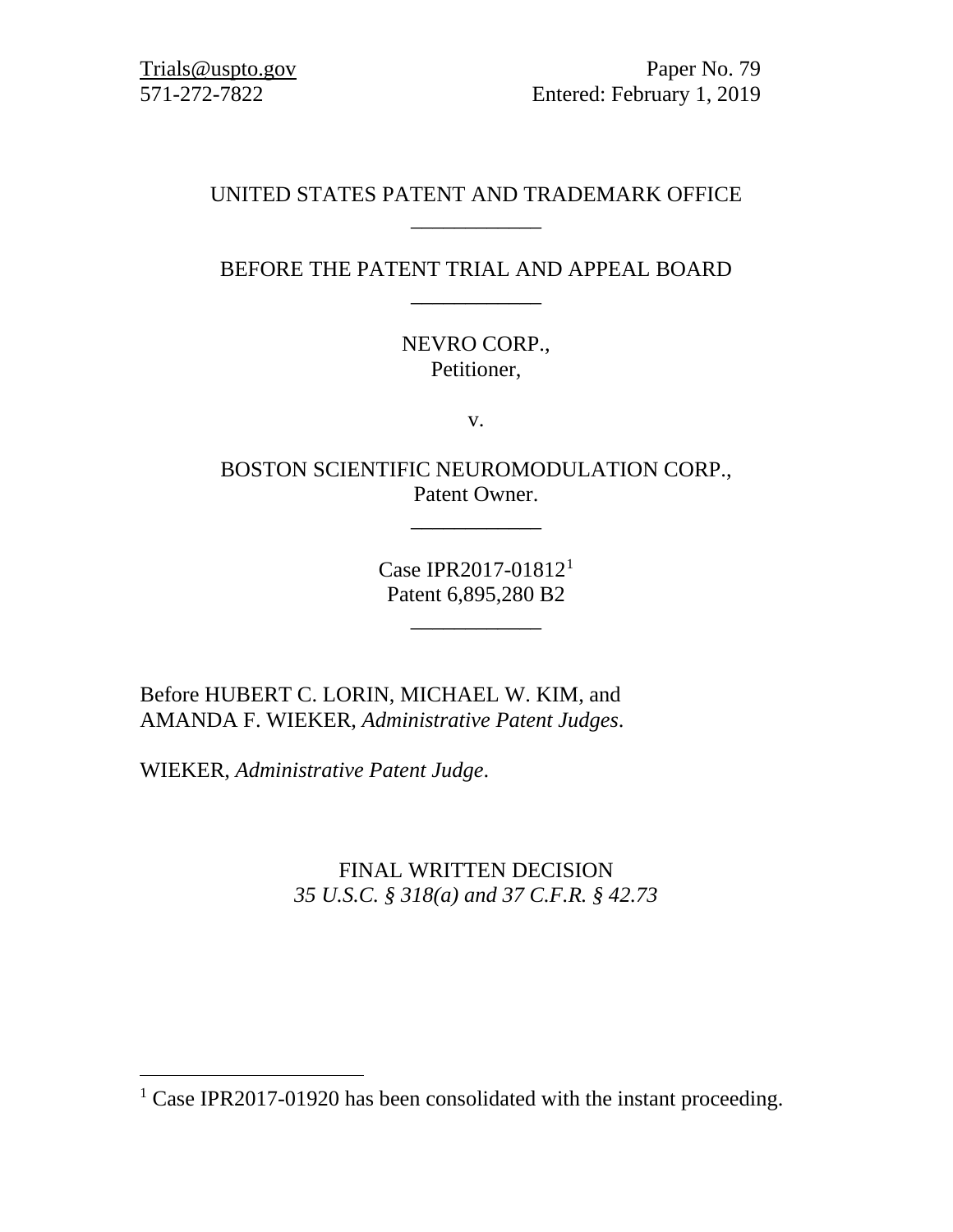## I. INTRODUCTION

## *A. Procedural Background*

In IPR2017-01812, Nevro Corp. ("Petitioner") filed a Petition requesting an *inter partes* review of claims 22–24 and 26–30 of U.S. Patent No. 6,895,280 B2 (Ex. 1001, "the '280 patent"), on five asserted grounds of unpatentability. Paper 1 ("Pet."). Boston Scientific Neuromodulation Corp. ("Patent Owner") filed a Preliminary Response. Paper 8 ("Prelim. Resp.").

In IPR2017-01920, Petitioner filed a Petition requesting an *inter partes* review of claims 8, 18, 22–24, and 27 of the '280 patent, on three asserted grounds of unpatentability. IPR2017-01920, Paper 1 ("–1920 Pet."). Patent Owner filed a Preliminary Response. Paper 10 ("–1920 Prelim. Resp.").

On February 5, 2018, we instituted an *inter partes* review in both proceedings, pursuant to 35 U.S.C. § 314. Specifically, in IPR2017-01812, we instituted an *inter partes* review of claim 27 on two asserted grounds of unpatentability. Paper 11 ("DI").[2](#page-1-0) We also instituted an *inter partes* review of claim 27 in IPR2017-01920, on one asserted ground of unpatentability. IPR2017-01920, Paper 12 ("–1920 DI"). Also on the same day, we consolidated both proceedings into IPR2017-01812. Paper 13, 3 (terminating IPR2017-01920 as a separate proceeding).<sup>[3](#page-1-1)</sup> In this consolidated proceeding, however, we denied institution of an *inter partes* review of

<span id="page-1-0"></span><sup>&</sup>lt;sup>2</sup> Petitioner filed a request for rehearing of this Decision (Paper 14, "Req. Reh'g"), which we denied (Paper 17, "Dec. on Req. Reh'g").

<span id="page-1-1"></span> $3$  All citations to papers and exhibits in this Decision refer to those submitted into the record of IPR2017-01812, unless indicated by the prefix "–1920." *See* Paper 13, 3; Paper 21; Paper 25.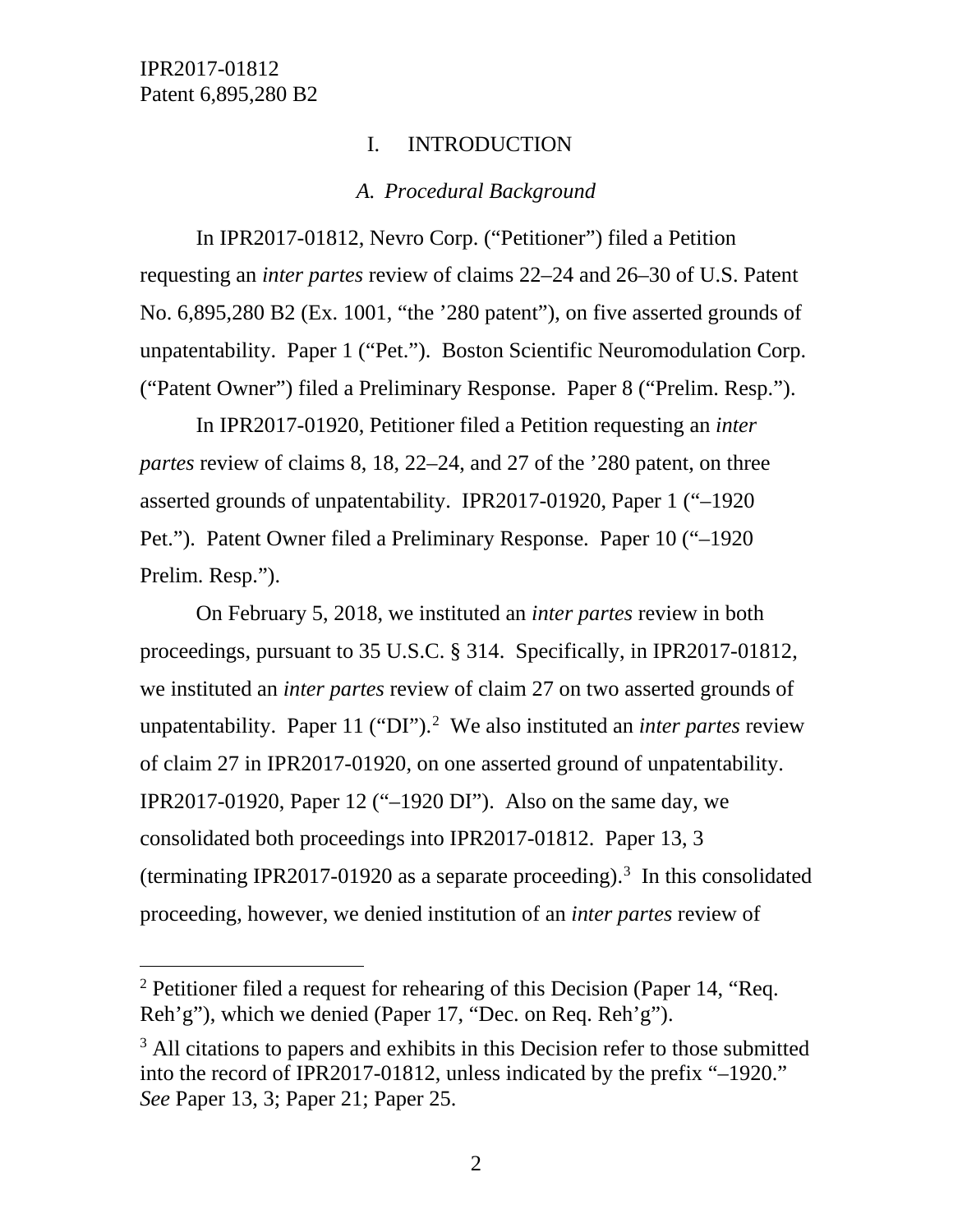challenged claims 8, 18, 22–24, 26, and 28–30, and certain asserted grounds of unpatentability. DI 2; –1920 DI 2.

Before the Patent Owner Response was due, the U.S. Supreme Court issued its decision in *SAS Institute Inc. v. Iancu*. 138 S. Ct. 1348 (2018). Pursuant to *SAS*, a decision to institute an *inter partes* review under 35 U.S.C. § 314 may not institute trial on fewer than all challenged claims. *Id.* at 1355–56, 1358. Accordingly, we modified our Decisions on Institution to institute review of all challenged claims, on all grounds presented in the Petitions. Paper 22, 3; *see also* Paper 24, 4 (extending due dates and enlarging word limits).

Thereafter, Patent Owner filed its Patent Owner Response ("Response") to the Petitions (Papers 31–32 (confidential and public versions), [4](#page-2-0) "PO Resp."), and Petitioner filed its Reply (Paper 48, "Pet. Reply"). Upon request, we authorized Patent Owner to file a Sur-Reply (Paper 59, "PO Sur-Reply"), and Petitioner to file a Sur-Sur-Reply (Paper 64, "Pet. Sur-Sur-Reply").

Additionally, Petitioner filed a Motion to Exclude certain evidence submitted by Patent Owner (Paper 56, "Pet. MTE"), Patent Owner filed an Opposition (Paper 65, "PO Opp. MTE"), and Petitioner filed a Reply (Paper 66, "Pet. Reply MTE"). Likewise, Patent Owner filed a Motion to Exclude certain evidence submitted by Petitioner (Paper 60, "PO MTE"), Petitioner filed an Opposition (Paper 63, "Pet. Opp. MTE"), and Patent Owner filed a Reply (Paper 67, "PO Reply MTE").

<span id="page-2-0"></span> <sup>4</sup> We granted Patent Owner's Second Motion to Seal, and Petitioner's Motion to Seal. Paper 62 (sealing, e.g., the Patent Owner Response).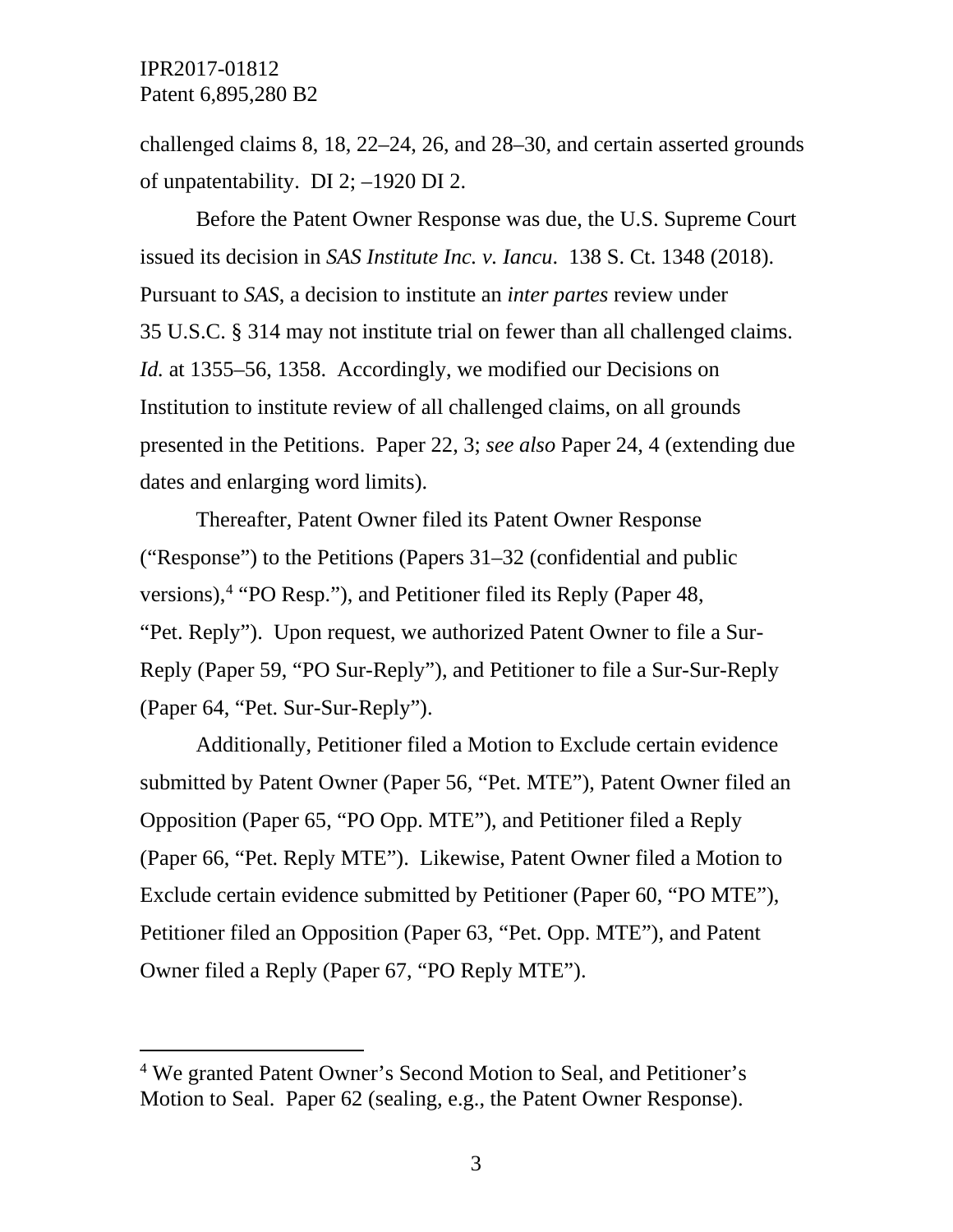An oral hearing was held on November 1, 2018, and a transcript of the hearing is included in the record. Paper 78 ("Tr."). Prior to the hearing, the parties filed Demonstrative Exhibits (Papers 76, 77) and Joint Objections to Demonstratives (Paper 75).

We issue this Final Written Decision pursuant to 35 U.S.C. § 318(a) and 37 C.F.R. § 42.73. For the reasons set forth below, Petitioner *has* shown by a preponderance of the evidence that challenged claims 8, 18, 22–24, and 27 of the '280 patent are unpatentable, but Petitioner *has not* shown by a preponderance of the evidence that challenged claims 26 and 28–30 are unpatentable.

#### *B. Related Proceedings*

The parties represent that the '280 patent is at issue in *Boston Scientific Corp. v. Nevro Corp.*, Case No. 1:16-cv-01163-GMS (D. Del). Pet. 72; Paper 5, ii; –1920 Pet. 80; –1920 Paper 6, 2.

Also, the '280 patent was the subject of IPR2017-01811, between the same parties (institution denied on February 5, 2018). Pet. 72; Paper 5, ii; – 1920 Pet. 80; –1920 Paper 6, 2.

#### *C. The '280 Patent*

The '280 patent is titled "Rechargeable Spinal Cord Stimulator System," and issued on May 17, 2005, from U.S. Application No. 10/307,098, filed Nov. 27, 2002. Ex. 1001, (21), (22), (45), (54). The '280 patent presents a priority claim to a July 27, 1999, provisional application. *Id.* at (60). Thus, we refer to July 27, 1999, as the "critical date" of the '280 patent. *Cf.* Pet. 4–5 (treating July 27, 1999, as the priority date).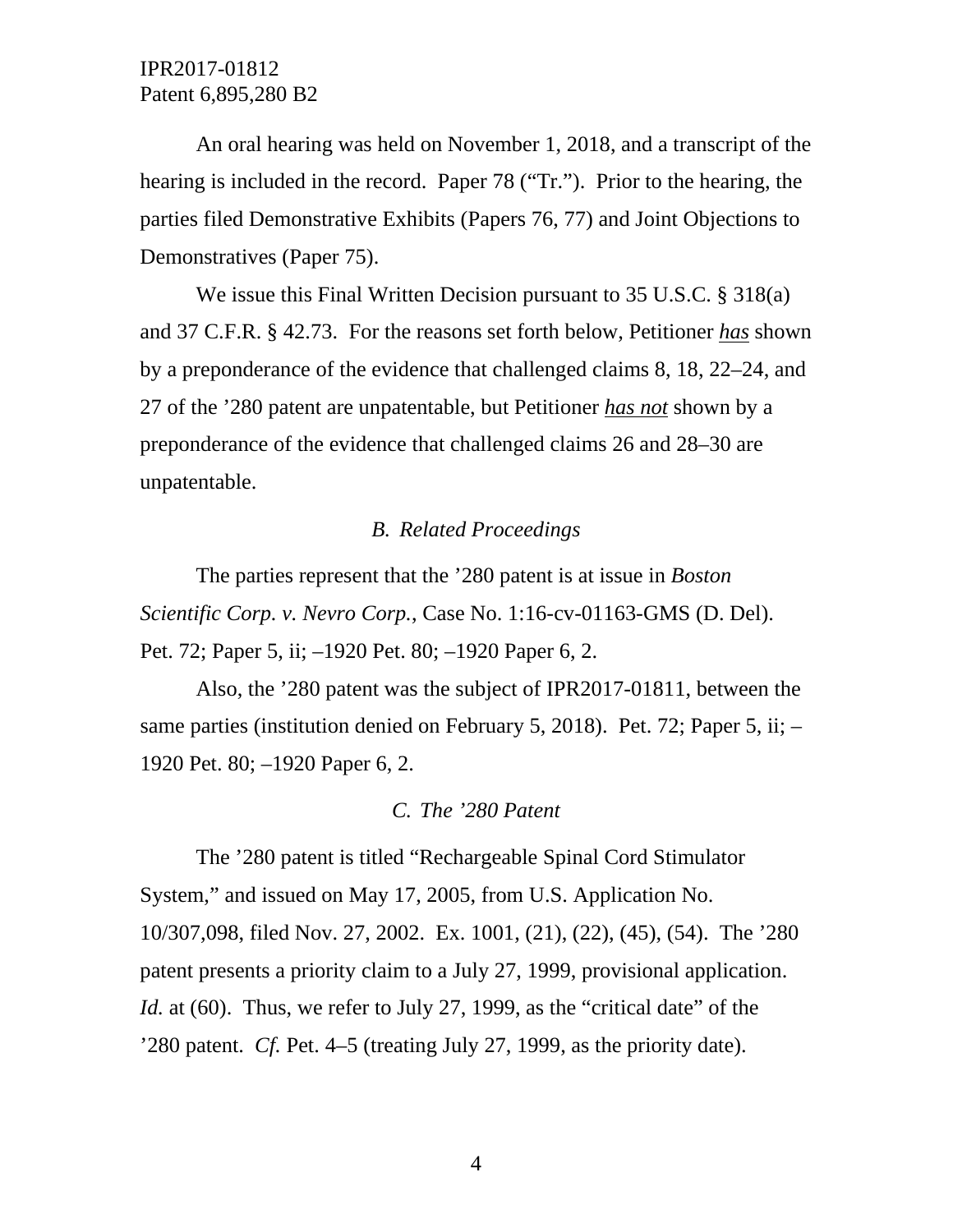The '280 patent explains that spinal cord stimulation is used to reduce a patient's pain by providing electrical pulses to electrodes implanted at the patient's spinal cord. *Id.* at 1:23–32. Figure 1 of the '280 patent is reproduced below.



Figure 1 depicts a block diagram of a spinal cord stimulation system, and identifies its implantable 10, external 20, and surgical 30 components. *Id.* at 7:3–5, 8:33–37. Implantable components 10 of the system include implantable pulse generator ("IPG") 100, electrode array 110, and lead extension 120. *Id.* at 4:13–18, 8:37–41. These elements are implanted in the patient through use of surgical components 30. *Id.* at 8:34–37; 11:25–28. External components 20 include, for example, various programmers 202, 204, external battery charger 208, and external trial stimulator ("ETS") 140. *Id.* at Fig. 1, 4:18–21, 11:62–11:5, 17:3–9, 40:64–66.

The spinal cord stimulation system disclosed in the '280 patent purports to provide several advantages over prior art systems including, *inter*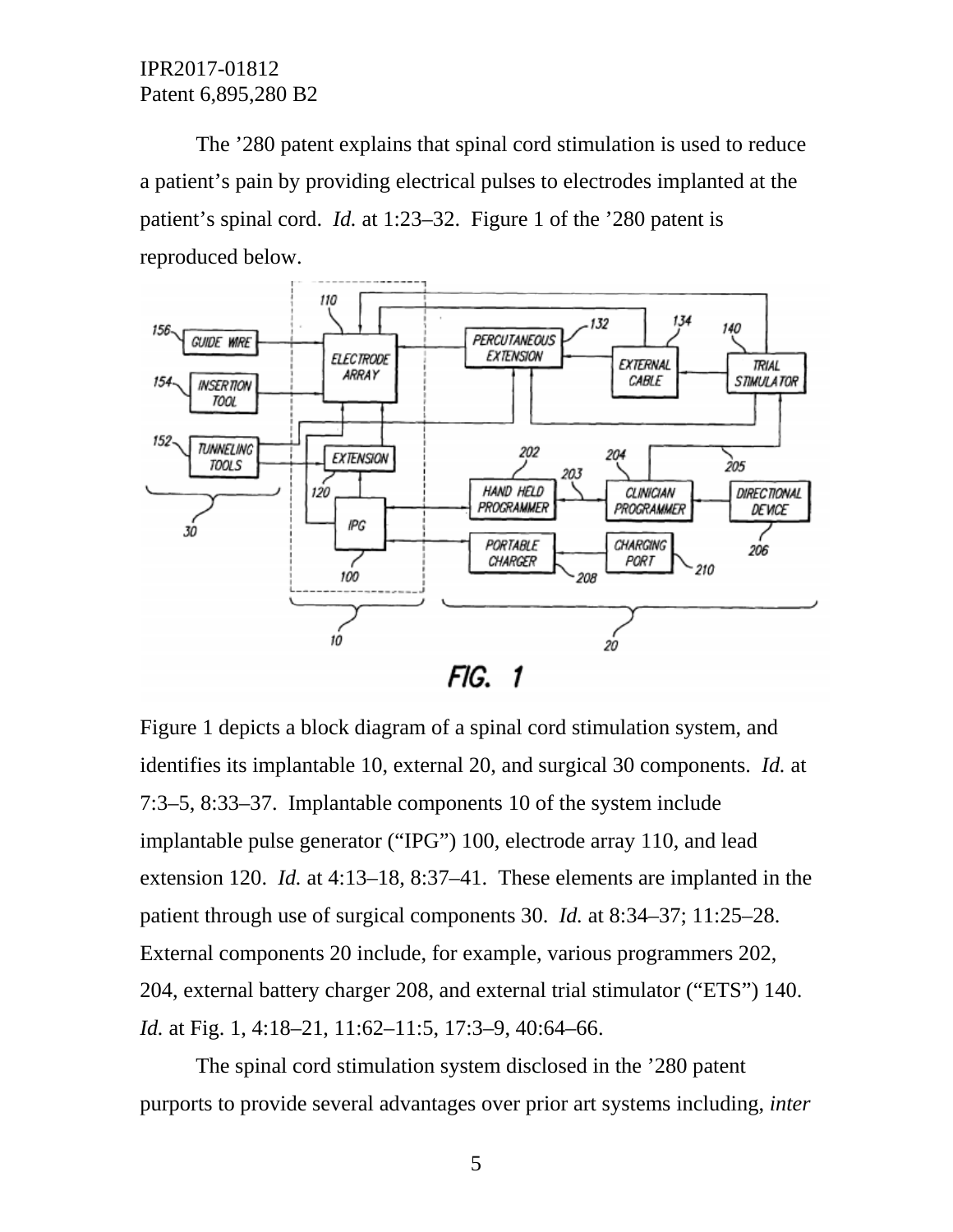*alia*, the ability to provide unique stimulation parameters across multiple channels of electrodes (*id.* at 2:47–51, 3:16–20), the ability to non-invasively recharge the power source of the implanted components with charger 208 (*id.* at 2:54–58, 3:30–58), and the ability to perform a temporary evaluation of stimulus levels, through use of external trial stimulator 140, prior to permanent implantation of the IPG (*id.* at 6:6–16). The disclosed system also "offers a simple connection scheme for detachably connecting a lead system thereto." *Id.* at 2:62–64. The '280 patent explains that although "the lead system [(comprising lead extension 120 and electrode array 110)] is intended to be permanent, the IPG may be replaced should its power source fail, or for other reasons." *Id.* at 27:26–38. Accordingly, a detachable connection is beneficial. *Id.* at 8:46–52, 27:31–33.

## *D. Illustrative Claims*

Of the challenged claims, claims 8, 18, 22, 26, and 27 are independent, with claims 23 and 24 depending directly or indirectly from claim 22, and claims 28–30 depending directly or indirectly from claim 27. Claims 8, 22, 26, and 27 are illustrative and are reproduced below.

- 8. A spinal cord stimulation system comprising:
	- a multi-channel implantable pulse generator (IPG) having a replenishable power source, the IPG having a housing which contains IPG processing circuitry;
	- an implantable electrode array detachably connected to the IPG, the electrode array having a multiplicity of n electrodes (En) thereon;
	- a multiplicity of m stimulation channels provided by the IPG, wherein each stimulation channel is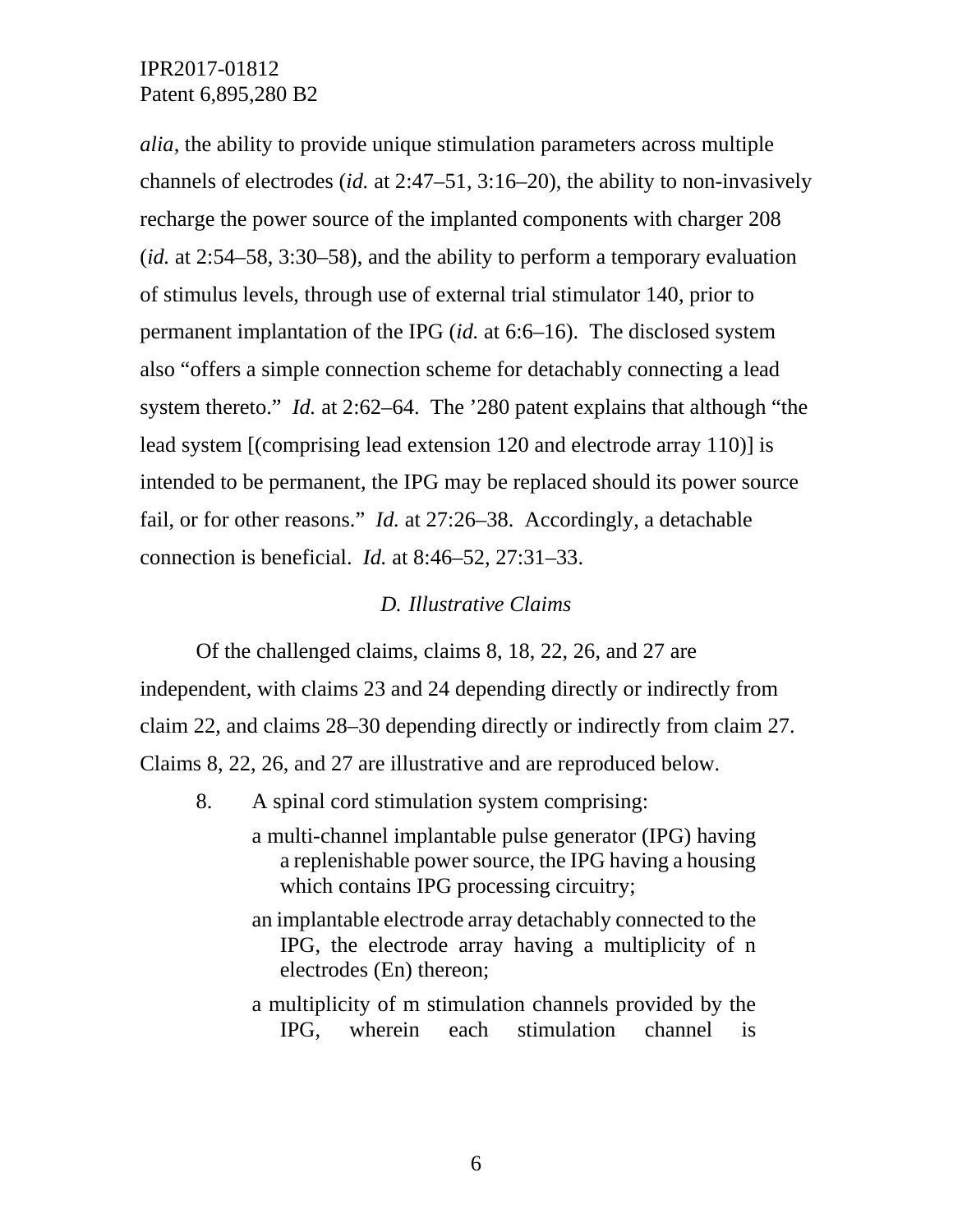> independently programmable with different stimulation parameters,

wherein m is equal to or less than n, and m is 2 or greater; an external trial stimulator (ETS); and

- a percutaneous extension which temporarily couples the ETS with the implantable electrode array.
- 22. A spinal cord stimulation system comprising:

an implantable, multi-channel implantable pulse generator (IPG) having a replenishable power source;

an implantable electrode array detachably connected to the IPG, the electrode array having a multiplicity of n electrodes (En) thereon;

- a secondary, implanted coil coupled electrically to the replenishable power source;
- an external battery charger including:
	- a primary coil;
	- a rechargeable battery contained in the charger, electrically coupled to the primary coil; and
	- a power amplifier for applying alternating current derived from the rechargeable battery in the charger to the primary coil,
- whereby the alternating current in the primary coil is transcutaneously transferred to the secondary implanted coil to the replenishable power source contained in the IPG; and
- alignment circuitry for detecting alignment between the primary and secondary coils, the alignment circuitry including a back telemetry receiver for monitoring the magnitude of the ac voltage at the primary coil as applied by the power amplifier,
- wherein reflected impedance associated with energy magnetically coupled through the primary coil is monitored.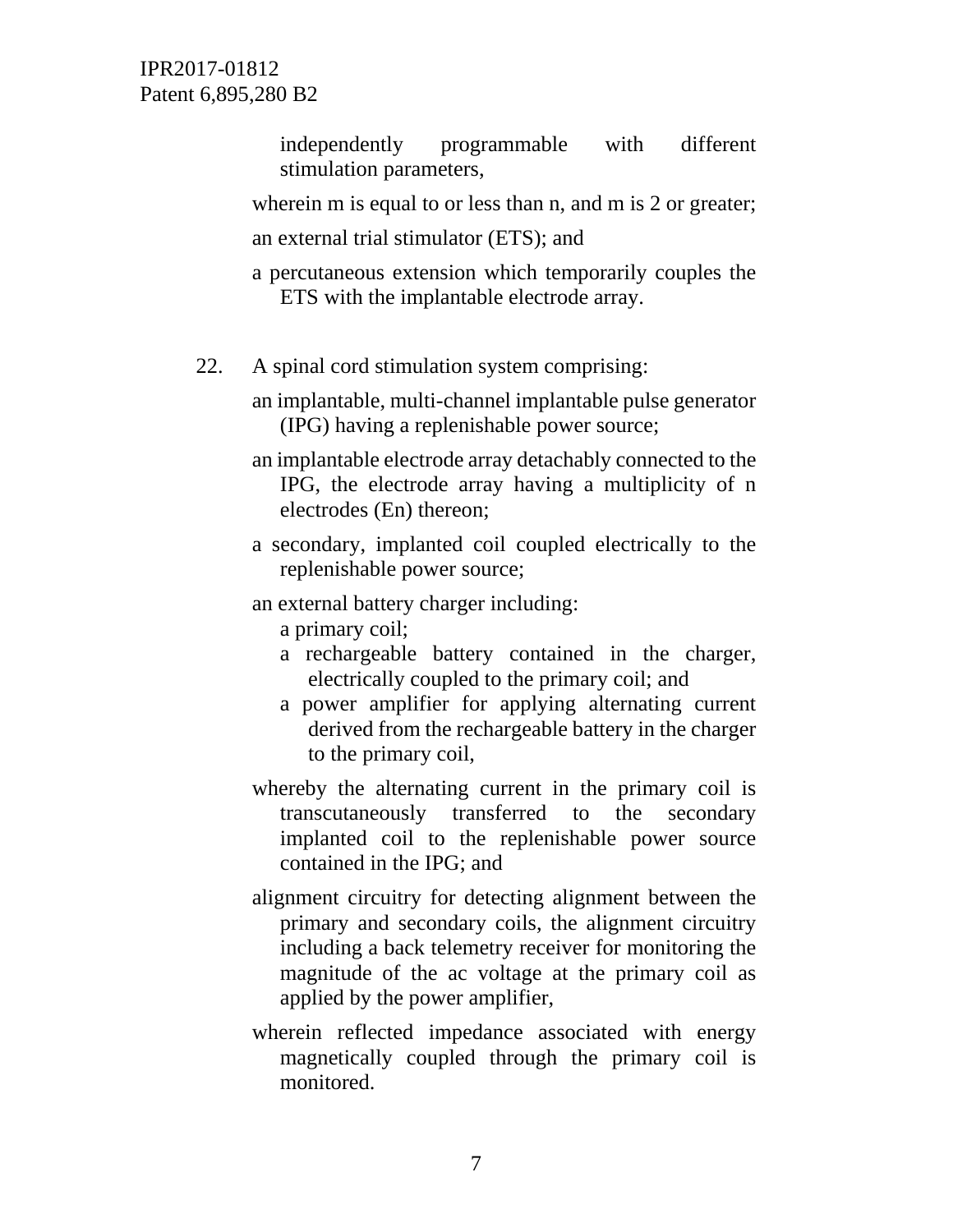- 26. A method for implanting a spinal cord stimulator system into a patient for stimulation therapy, the method comprising:
	- (a) implanting a nerve stimulation lead with a distally located, multi-electrode array placed near target tissue, said lead having a lead connector on the proximal end;
	- (b) connecting the lead connector to a percutaneous extension;
	- (c) externalizing the percutaneous extension through the skin;
	- (d) connecting an external trial stimulator (ETS) to the externalized lead extension;
	- (e) programming the stimulation parameters at first optimal values;
	- (f) waiting a specified period of time and re-programming the stimulation parameters to second optimal values;
	- (g) disconnecting the percutaneous extension from the lead connector;
	- (h) connecting a multi-channel, implantable pulse generator to the lead connector;
	- (i) implanting the implantable pulse generator, while programmed to the second, optimal stimulation parameters.
- 27. A method of charging a rechargeable battery contained within an implantable pulse generator (IPG), which IPG is connected to an implanted, secondary coil antenna, the method employing an external battery charger, which charger contains a rechargeable battery electrically connected to an external, primary antenna coil, the method comprising:
	- (a) charging the rechargeable battery in the external battery charger using an external power source;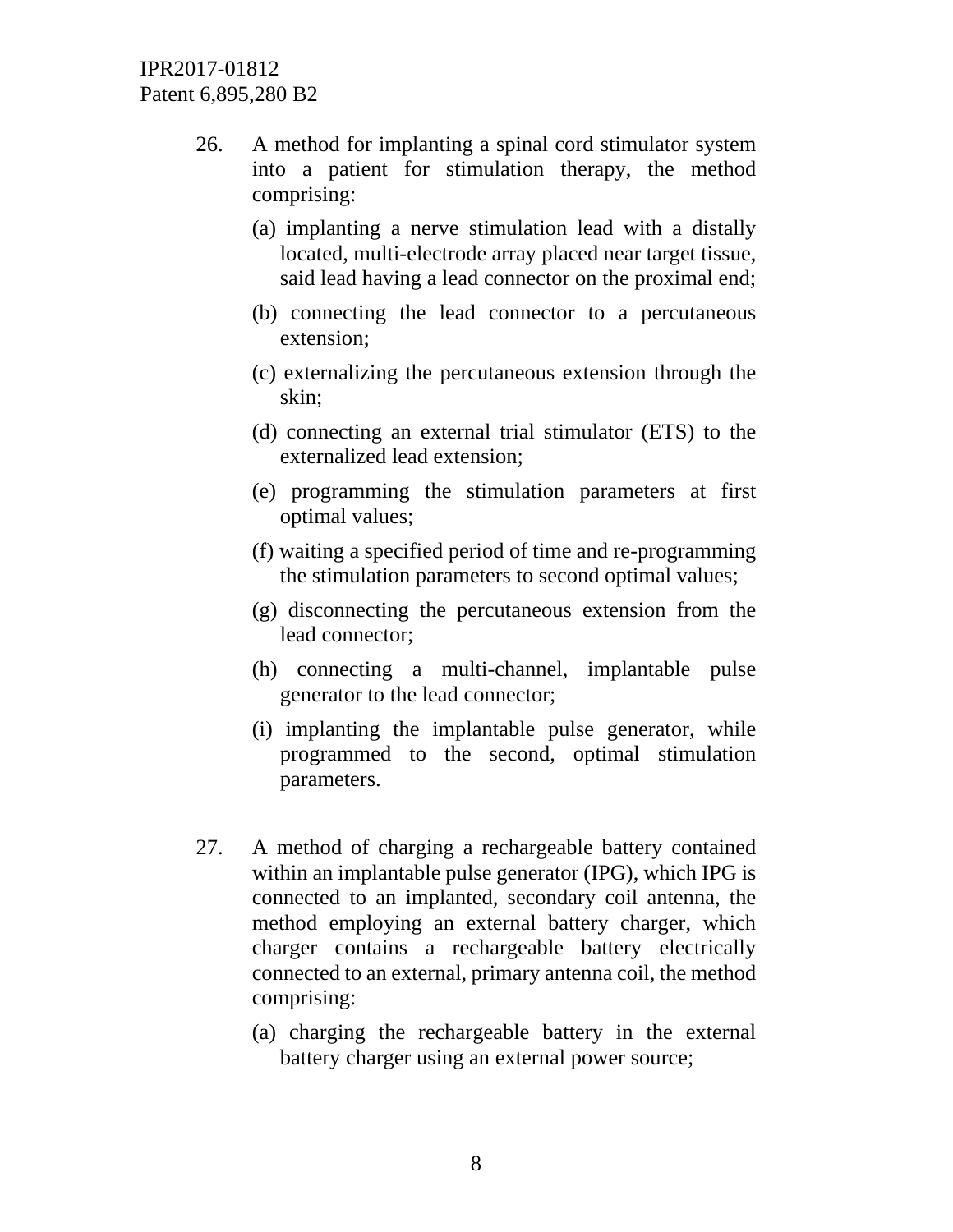- (b) aligning the primary antenna coil with the implanted secondary coil;
- (c) broadcasting electromagnetic energy through the primary antenna coil;
- (d) receiving the broadcast electromagnetic energy through the secondary antenna coil, whereby an alternating current is produced in the secondary coil;
- (e) rectifying the induced, alternating current received by the secondary coil;
- (f) charging the rechargeable battery carried within the IPG, while monitoring the charging current or voltage across the battery as the battery is being charged to prevent overcharging; and
- (g) stopping the charging at the battery charger when the current or voltage at the battery in the IPG reaches a prescribed level.

Ex. 1001, 53:3–18, 55:62–56:21, 57:13–58:20. Independent claim 18 is

similar to claim 8, and also includes a "soft ramping circuit." *Id.* at 54:55– 55:3.

# *E. Applied References*

Petitioner relies upon the following references:

| <b>Reference</b> | <b>Patent/Publication</b> | <b>Relevant Dates</b>                               | <b>Exhibit</b><br>No. |
|------------------|---------------------------|-----------------------------------------------------|-----------------------|
| <b>Barreras</b>  | U.S. Patent 5,733,313     | Filed Aug. 1, 1996<br><b>Issued Mar. 31, 1998</b>   | Ex. 1008              |
| Wang             | U.S. Patent 5,702,431     | Filed Sept. 17, 1996<br><b>Issued Dec. 30, 1997</b> | Ex. 1018              |
| Engebretson      | U.S. Patent 5,024,224     | Filed Sept. 1, 1988<br><b>Issued June 18, 1991</b>  | Ex. 1019              |
| Holsheimer       | U.S. Patent 5,501,703     | Filed Jan. 24, 1994<br><b>Issued Mar. 26, 1996</b>  | Ex. 1004              |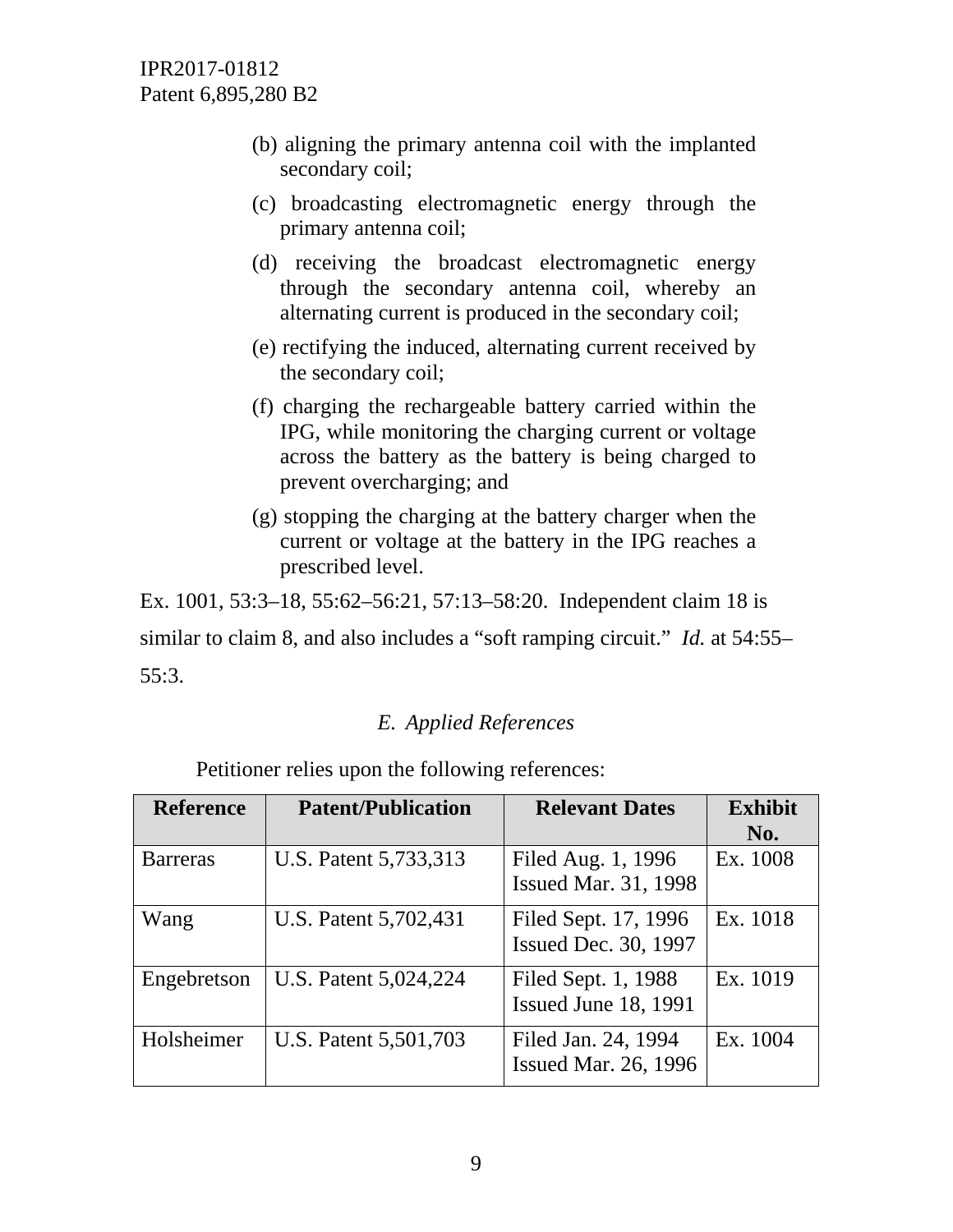| <b>Reference</b> | <b>Patent/Publication</b>                                                                                                                                                                                                                            | <b>Relevant Dates</b>                             | <b>Exhibit</b><br>No. |
|------------------|------------------------------------------------------------------------------------------------------------------------------------------------------------------------------------------------------------------------------------------------------|---------------------------------------------------|-----------------------|
| Alo              | Kenneth M. Alo et al., <i>Computer Assisted &amp;</i><br>Patient Interactive Programming of Dual<br>Octrode Spinal Cord Stimulation in the<br>Treatment of Chronic Pain, 1<br>NEUROMODULATION: J. OF THE INT'L<br>NEUROMODULATION SOC'Y 30-45 (1998) | Ex. 1009                                          |                       |
| Munshi           | U.S. Patent 5,411,537                                                                                                                                                                                                                                | Filed Oct. 29, 1993<br>Issued May 2, $1995$       | Ex. 1005              |
| Rutecki          | U.S. Patent 5,330,515                                                                                                                                                                                                                                | Filed June 17, 1992<br>Issued July 19, 1994       | Ex. 1007              |
| Schulman         | U.S. Patent 6, 185, 452                                                                                                                                                                                                                              | Filed Feb. 25, 1998<br>Issued Feb. $6, 2001$      | Ex. 1012              |
| Loeb             | U.S. Patent 5,571,148                                                                                                                                                                                                                                | Filed Aug. 10, 1994<br><b>Issued Nov. 5, 1996</b> | Ex. $1117^5$          |

Pet. 8–9; –1920 Pet. 1–2, 10–11.

Additionally, Petitioner relies upon the Declaration of Dr. Mark W. Kroll ("the Kroll Declaration," Ex. 1003); the Declaration of Dr. Kroll, provided in the  $-1920$  IPR ("the  $-1920$  Kroll Declaration," Exhibit  $1103^6$  $1103^6$ ); and the Reply Declaration of Dr. Kroll ("the Kroll Reply Declaration," Exhibit 1137). Petitioner also relies upon the Declaration of Christopher A. Vellturo, Ph.D. ("the Vellturo Declaration," Exhibit 1140).

Patent Owner relies upon the Declaration of Ronald D. Berger, M.D., Ph.D. ("the Berger Declaration," Ex. 2033); the Declaration of Adam Lipson, M.D. ("the Lipson Declaration," Ex. 2034); and the Declaration of John R. Bone, CPA, CFF ("the Bone Declaration," Ex. 2035).

<span id="page-9-0"></span> <sup>5</sup> In IPR2017-01920, Loeb was provided as Exhibit 1017.

<span id="page-9-1"></span><sup>6</sup> In IPR2017-01920, this declaration was provided as Exhibit 1003.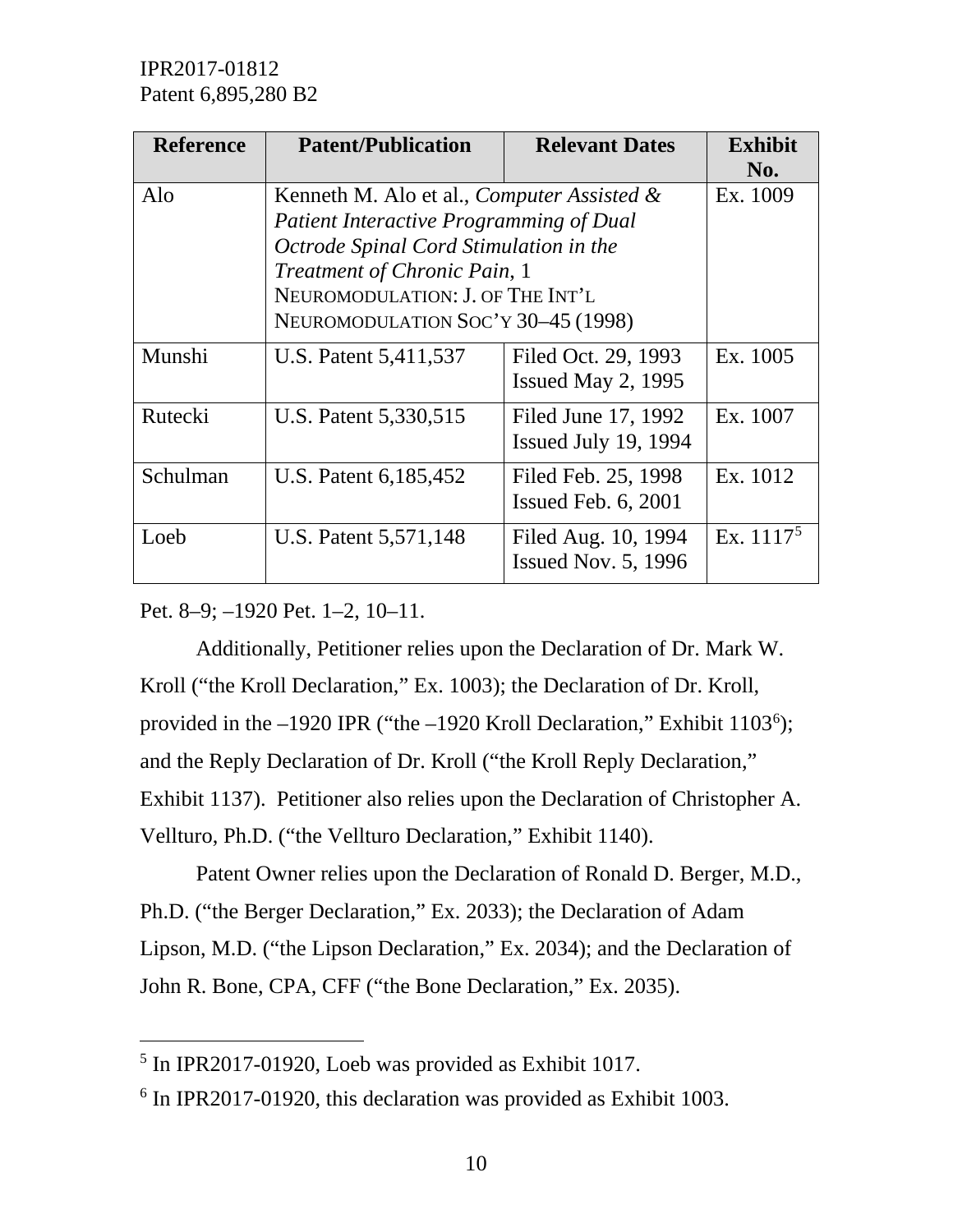The parties also rely upon deposition transcripts of the aforementioned declarants: the April 12, 2018, deposition of Dr. Kroll (Ex. 2013); the September 7, 2018, deposition of Dr. Kroll (Ex. 2039); the July 13, 2018, deposition of Dr. Berger (Ex. 1124); the July 26, 2018, deposition of Dr. Lipson (Ex. 1125); and the June 5, 2018, deposition of Mr. Bone (Ex. 1133).

# *F. Asserted Grounds of Unpatentability*

We instituted *inter partes* review on the following grounds. DI 33; –1920 DI 26; Paper 22, 2; *see also* Paper 24, 2.

| <b>IPR</b> | Ground                                             | <b>Basis</b> | Claim(s)  |
|------------|----------------------------------------------------|--------------|-----------|
| $-1812$    | <b>Barreras</b>                                    | \$103        | 27        |
| $-1812$    | Barreras and Wang                                  | \$103        | 27        |
| $-1812$    | Barreras, with or without Wang, and<br>Engebretson | § 103        | $28 - 30$ |
| $-1812$    | Holsheimer and Alo                                 | \$103        | 26        |
| $-1812$    | Holsheimer, Munshi, and Wang                       | § 103        | $22 - 24$ |
| $-1920$    | Schulman and Loeb                                  | \$103        | 18 and 27 |
| $-1920$    | Schulman, Loeb, and Rutecki                        | \$103        | 8         |
| $-1920$    | Schulman, Loeb, Munshi, and Wang                   | \$103        | $22 - 24$ |

## II. LEGAL BACKGROUND

#### *A. Claim Construction*

In this *inter partes* review, claim terms in the unexpired patent are given their broadest reasonable interpretation in light of the specification of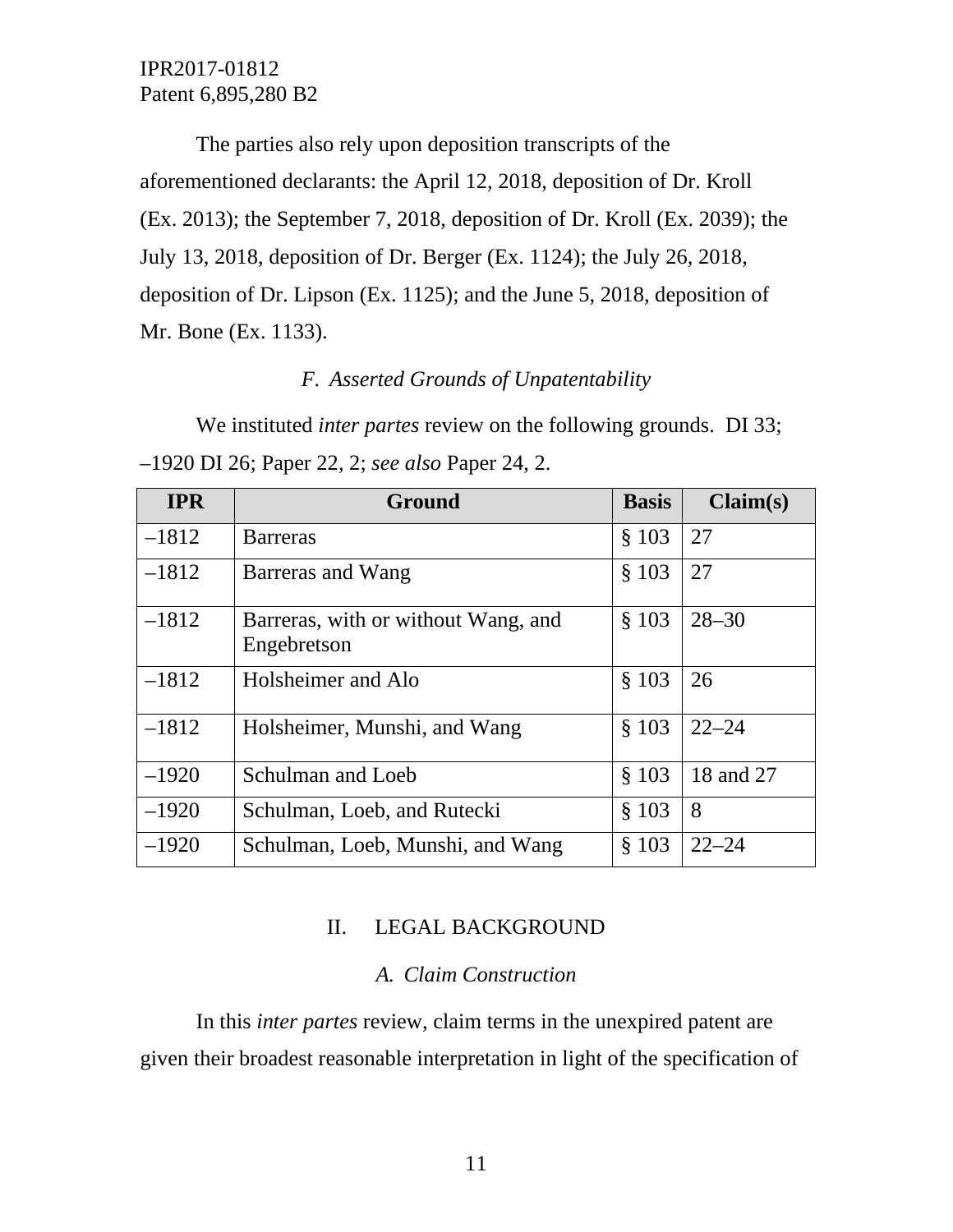the patent in which they appear.<sup>[7](#page-11-0)</sup> 37 C.F.R.  $\S$  42.100(b) (2016). Under that standard, we generally give claim terms their ordinary and customary meaning, as understood by a person of ordinary skill in the art in the context of the entire patent disclosure. *In re Translogic Tech., Inc.*, 504 F.3d 1249, 1257 (Fed. Cir. 2007).

# *"alignment between the primary and secondary coils"; "aligning the primary antenna coil with the implanted secondary coil"*

In our Decisions on Institution, we considered the claim phrases "alignment between the primary and secondary coils" and "aligning the primary antenna coil with the implanted secondary coil," which appear in claims 22 and 27, respectively. We preliminarily determined that this language "does not require that reflected impedance be at a minimum, as Patent Owner proposes." DI 8–9; –1920 DI 7–8.

In its Response, Patent Owner contends that this language should be construed as: "achieving a spatial arrangement of the primary and secondary coils such that charging efficiency is optimized based on measurement of an electrical parameter." PO Resp. 20–21 (citing Ex. 2033 ¶ 29); *see also id.* at 19–23. According to Patent Owner, "alignment" requires "more than the bare minimum positioning for inductive charging," and instead requires positioning that achieves optimal charging efficiency. *Id.* at 20. Patent Owner contends that the '280 patent specification "consistently explains that

<span id="page-11-0"></span> $<sup>7</sup>$  A recent amendment to this rule does not apply here because the Petition</sup> was filed before November 13, 2018. *See* Changes to the Claim Construction Standard for Interpreting Claims in Trial Proceedings Before the Patent Trial and Appeal Board, 83 Fed. Reg. 51,340 (Oct. 11, 2018) (amending 37 C.F.R. § 100(b) effective November 13, 2018).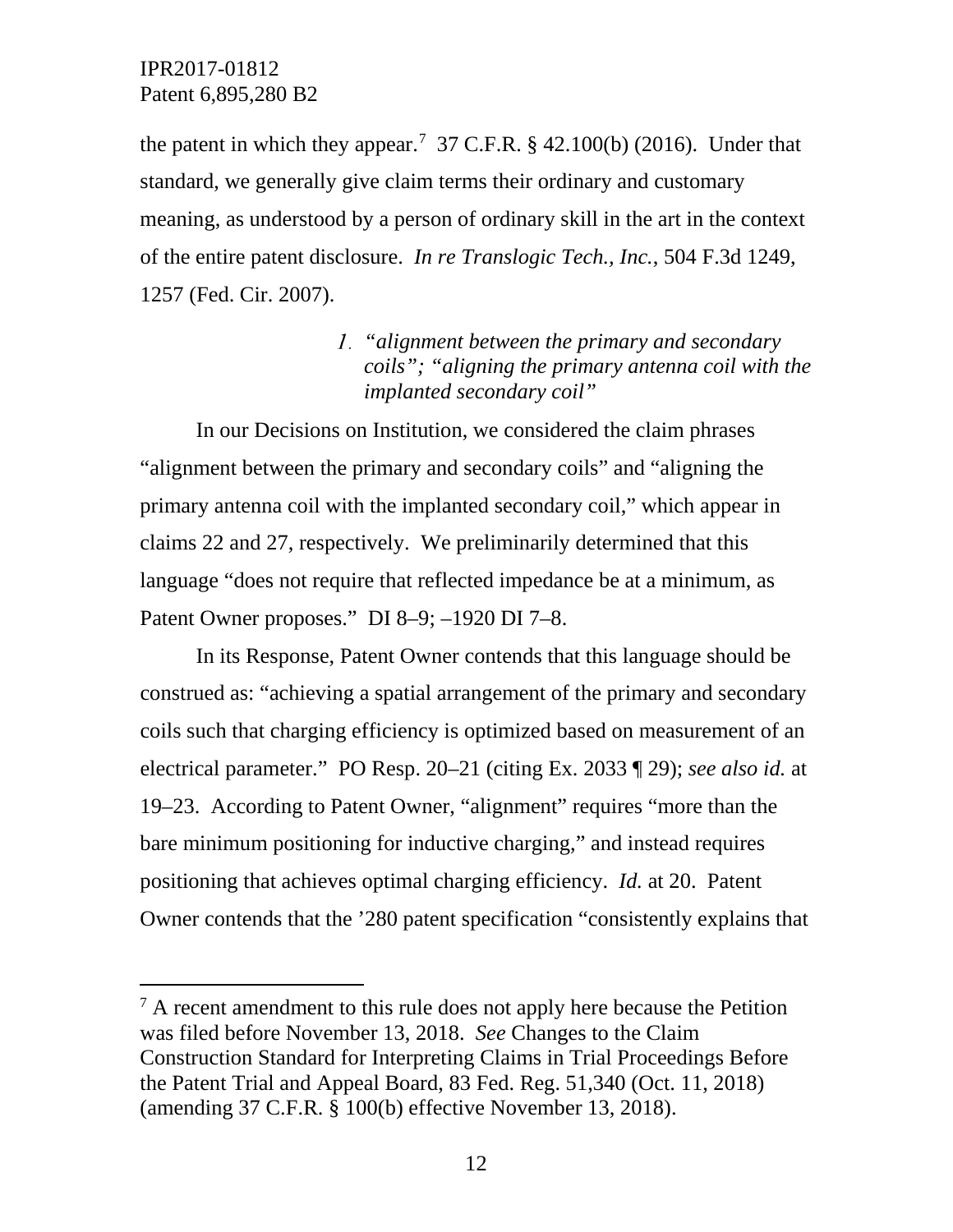alignment is for efficient energy transfer," and discloses measuring an electrical parameter of charging efficiency. *Id.* at 21–22 (citing Ex. 1001, 5:4–9, 41:14–17, 42:40–42, 44:19–25, claim 22; Ex. 2033 ¶¶ 28, 30–33; Ex. 2013, 10:12–11:3, 11:7–19, 13:4–15). According to Patent Owner, this is consistent with dictionary definitions of "align." *Id.* at 22–23 (citing Ex. 2006, 28 ("to be in or come into precise adjustment of correct relative position"); Ex. 2007, 176 ("alignment of the coils has a significant effect on their mutual inductance"). Moreover, in discussing the prior art, Patent Owner argues that a broad reading of "aligning" would conflate the "aligning" step of claim 27 with the separate step of "charging the rechargeable battery." *Id.* at 30.

Petitioner replies that this language "need[s] no specific construction." Pet. Reply 10. Petitioner also argues that "optimized," as used in Patent Owner's proposed construction, is ambiguous. *Id.* (citing Ex.1124, 113:5– 116:5; Ex. 1137 ¶ 5).

We have considered the parties' arguments and cited evidence, and we determine that, in light of the intrinsic and extrinsic evidence of record, the broadest reasonable interpretation of this language is "achieving a relative position between the primary and secondary coils to permit energy transfer." *See, e.g.*, Ex. 1001, 5:9, 41:15; Ex. 2006, 28.

We begin with the claim language itself. Neither claim 22 nor claim 27 further defines "alignment" or "aligning" beyond identifying the items to be aligned, i.e., the primary and secondary coils. Dependent claim 24, however, recites that an "alarm generator" produces an audible alarm "when the primary coil is *misaligned* with the secondary coil." Ex. 1001, 56:27–31 (emphasis added). Claim 24, therefore, suggests that the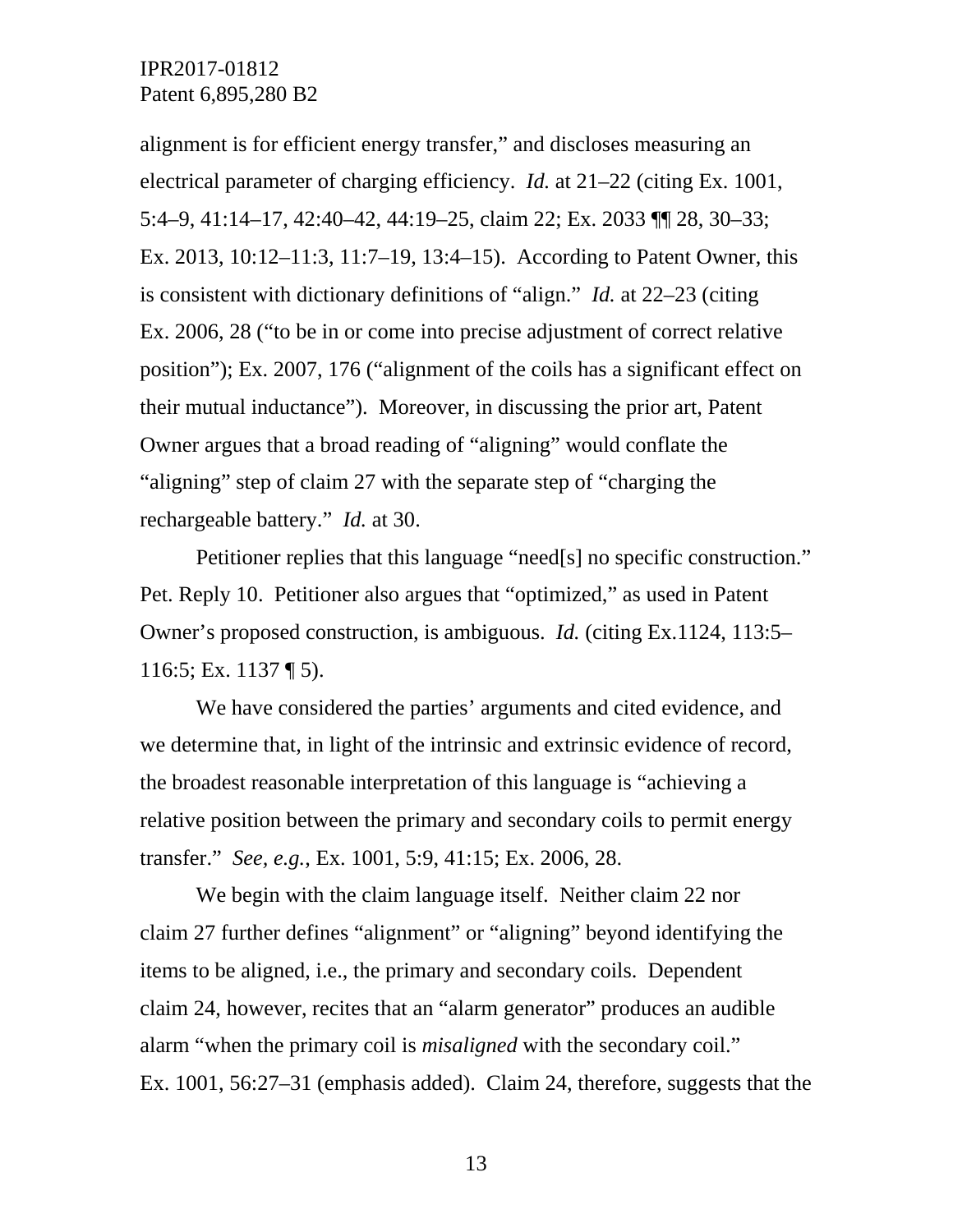"alignment" recited in independent claim 22 is broad enough to include "misalign[ment]."

The '280 patent specification does not define "aligning" or "alignment" expressly. *See generally* Ex. 1001. The specification describes "alignment" in terms of a relative position between two elements, for example, between electrodes or between inductive coils. *See, e.g.*, Ex. 1001, 1:51–55 (describing "five aligned electrodes which are positioned longitudinally on the spinal cord and transversely to the nerves entering the spinal cord"), 10:58–61 (describing electrodes as "aligned horizontally, offset horizontally, or randomly or systematically arranged in some other pattern"), 41:12–17 ("The charging head 272 is then simply slid into the pouch . . . so that it is within 2–3 cm of the IPG. In order for efficient transfer of energy to the IPG, it is important that the head 272 (or more particularly, the coil within the head 272) be properly aligned with the IPG."). The specification's use of "alignment" to describe relative positioning of elements is consistent with one dictionary definition provided by Patent Owner. Ex. 2006, 28 ("to be in or come into precise adjustment of correct relative position").

We recognize that the '280 patent specification discusses the relationship between alignment and efficient charging, as reflected in Patent Owner's proposed construction. *See, e.g.*, PO Resp. 21. This discussion, however, explains that the most efficient charging of the implanted battery occurs when there is *proper* alignment between the coils. Claims 22 and 27, however, do not recite any variation of "proper," "efficient," or "optimal" alignment. *Compare* Ex. 1001, 5:6–9 (detecting when the coils are "*properly* aligned . . . for maximum power transfer" (emphasis added)),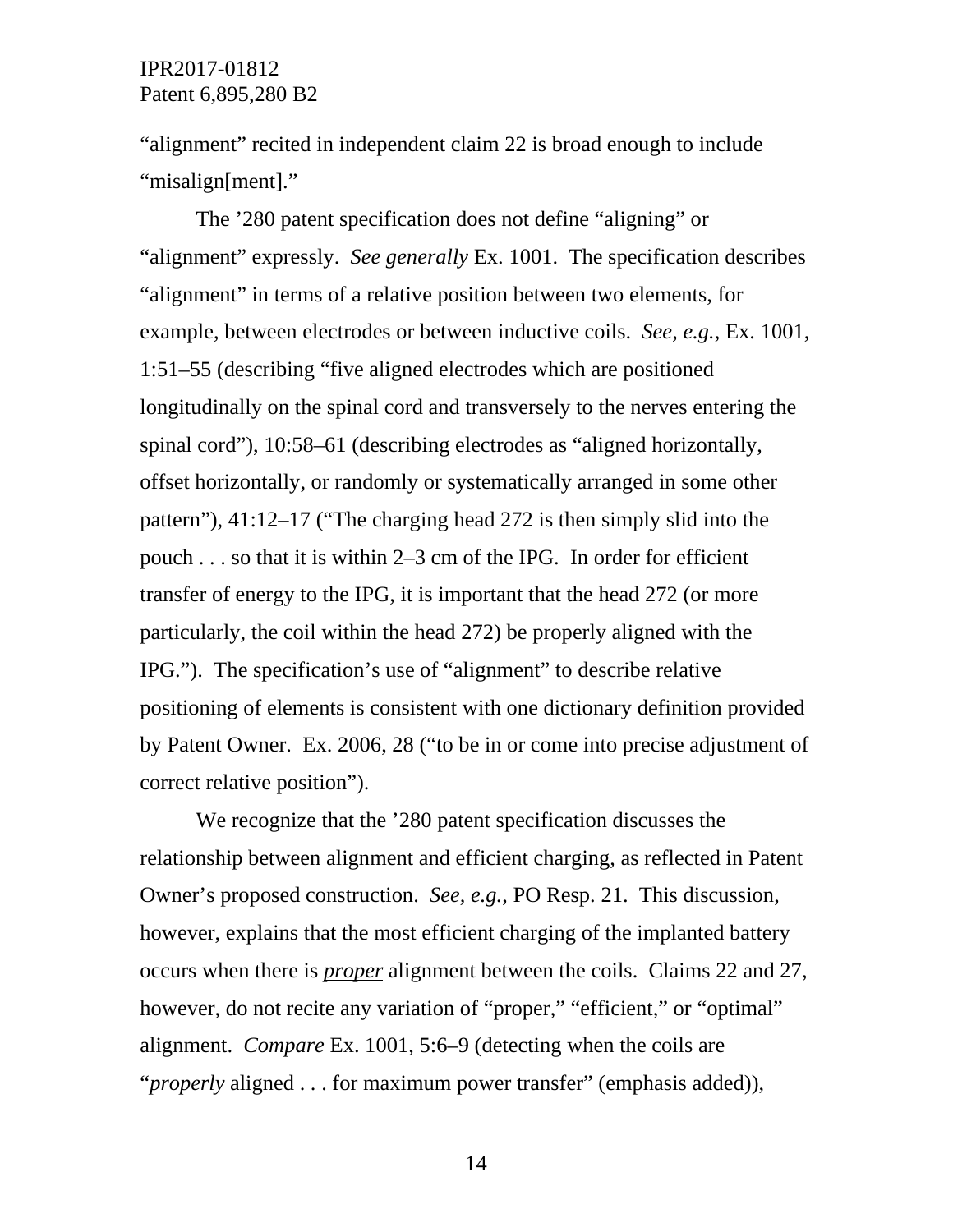41:14–17 (similar), *with id.* at 44:27–28, claim 24 (indicating *improper* alignment (emphasis added)). Accordingly, these portions of the specification are less helpful in construing the broader term "alignment" or "aligning."

Similarly, the specification discusses mechanisms by which optimal charging efficiency may be measured, as a proxy for determining *proper* alignment. For example, the '280 patent specification indicates that "[r]eflected impedance is at a minimum when proper alignment has been obtained." Ex. 1001, 44:19–23; *see also id.* at 42:40–43; PO Resp. 21–22. Similarly, the '280 patent specification explains that steady-state voltage is at a minimum, and coupling is at a maximum, when proper alignment is achieved. Ex. 1001, 44:21–26. However, these descriptions do not define "alignment" or "aligning" generally.<sup>[8](#page-14-0)</sup>

Patent Owner relies upon Dr. Berger's testimony to support its proposed construction. Ex. 2033 ¶¶ 28**–**33. However, Dr. Berger relies upon portions of the specification that discuss *proper* alignment, not alignment generally. *See id.* ¶ 30 (citing Ex. 1001, 5:4–9, 41:14–17). Likewise, Patent Owner and Dr. Berger rely upon the HANDBOOK OF BIOMEDICAL TELEMETRY to support the proposed construction, however, this publication discusses the alignment that is necessary to achieve "optimal inductance," i.e., *proper* alignment, which is not instructive as to the

<span id="page-14-0"></span> <sup>8</sup> Patent Owner has not explained why a "measurement" or detection step should be imported into the "aligning" step. Patent Owner does not argue that other claim limitations, e.g., "rectifying" as recited in claim 27, should be construed as requiring "measurement" or detection that the rectification has occurred properly, efficiently, or optimally.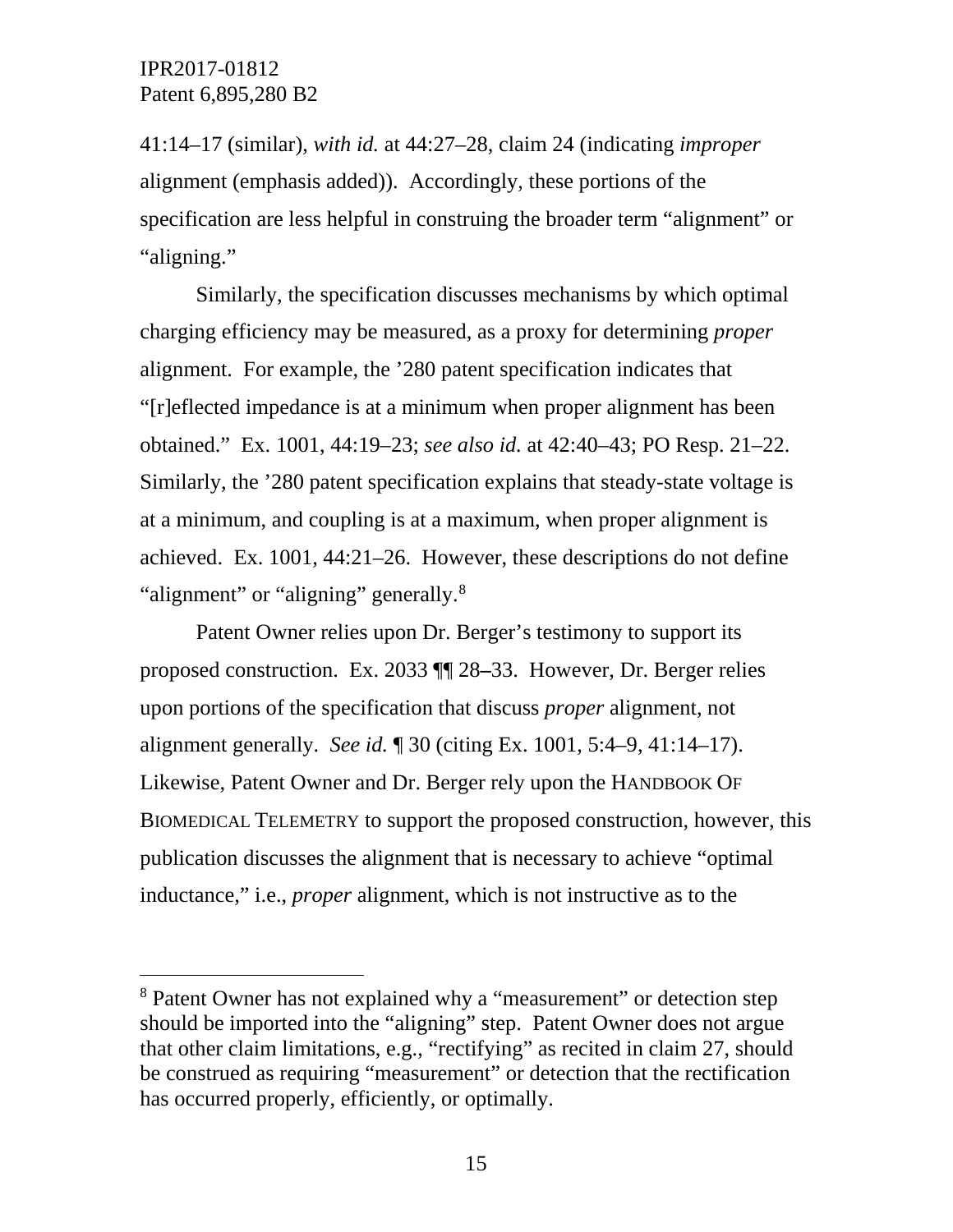meaning of "alignment" or "aligning" generally. Ex. 2007, 177 (describing "perfectly aligned coaxial coils").

We have considered the other dictionary definition cited by Patent Owner, and determine that it is consistent with understanding the broadest reasonable interpretation of this language as "achieving a relative position between the primary and secondary coils to permit energy transfer." Merriam-Webster's Collegiate Dictionary defines "align" as "to be in or come into precise adjustment or correct relative position," which is consistent with our interpretation that the coils are placed in "relative position" to permit energy transfer. Ex. 2006, 28; Ex. 1001, 5:9, 41:15. Contrary to Patent Owner's argument, our construction does not permit "any relative positioning," but rather requires positioning that "permit[s] energy transfer." PO Resp. 20; Ex. 2033 ¶ 32; *see, e.g.*, Ex. 1001, 41:12–17 (permitting a range of positions, e.g., "within 2–3 cm").

Finally, we do not agree with Patent Owner's argument that this interpretation conflates the "aligning" step with the separate step of "charging the rechargeable battery," in claim 27. PO Resp. 30. Under our construction of this language, step (b) of claim 27 requires placing the primary and secondary coils in relative position *to permit* energy transfer; it does not require *actually transferring* energy. It is steps (c)–(f) that require the actual transfer of energy to charge the battery, i.e., (c) "broadcasting electromagnetic energy," (d) "receiving" that energy, (e) "rectifying" the induced current, and (f) "charging the rechargeable battery." Ex. 1001, 58:3–17.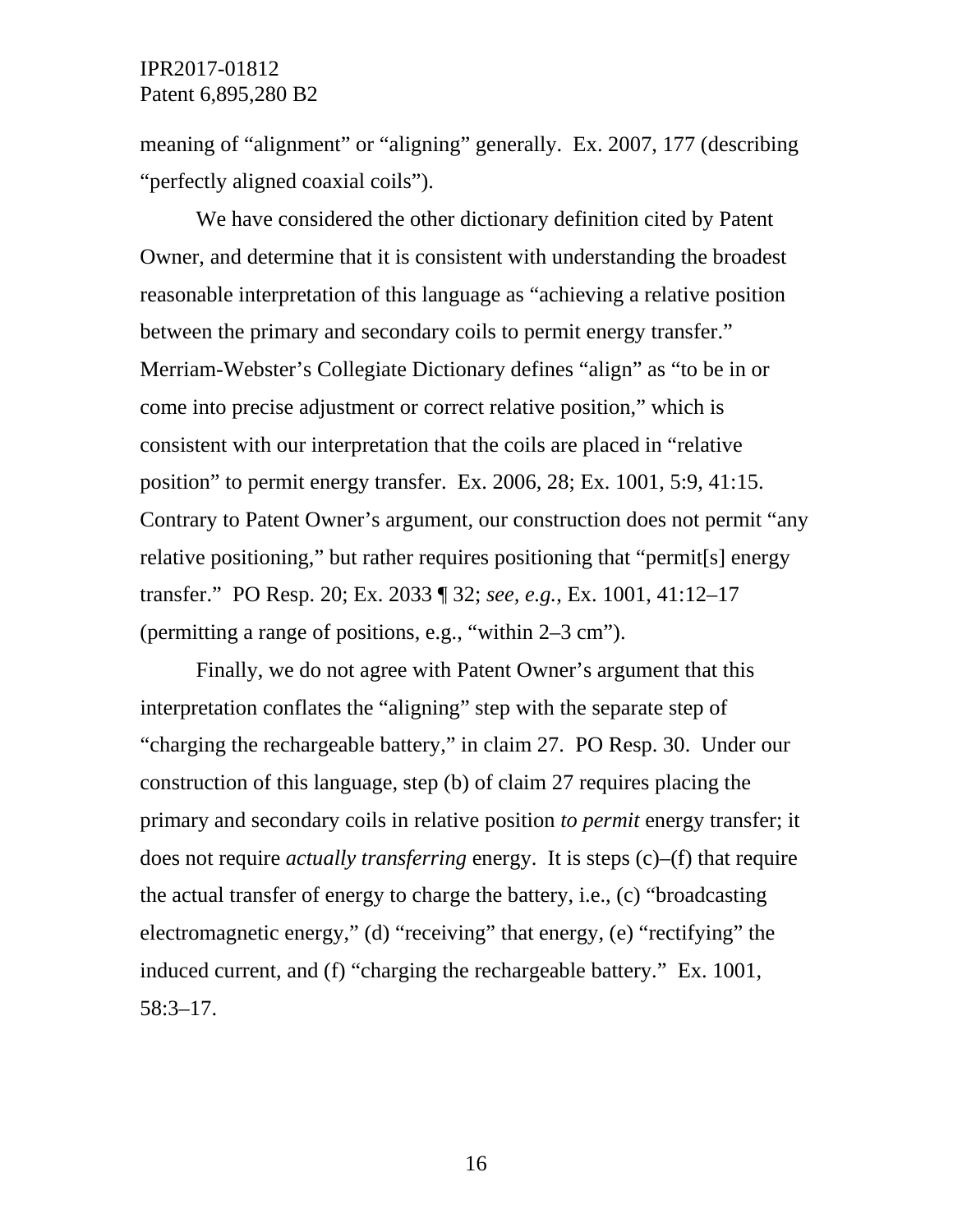## *"back telemetry receiver"*

Claim 22 recites "alignment circuitry" that includes a "back telemetry receiver for monitoring the magnitude of the ac voltage" and "reflected impedance." *Id.* at 56:15–21. We did not construe this phrase in our Decisions on Institution.

In its Response, Patent Owner contends that the broadest reasonable interpretation of "telemetry" is "transmission of data or information." PO Resp. 26. Patent Owner contends this is consistent with the '280 patent specification (Ex. 1001, 5:43–49, 17:28–31, 42:33–43) and extrinsic evidence (Ex. 2001, 845; Ex. 2002, 1845; Ex. 2003, 1289; Ex. 2004, 1767; Ex. 2005, 1263; Ex. 2033 ¶¶ 41–51). Later in its Response, Patent Owner argues, apparently based on the above interpretation of "telemetry," that "[t]he 'back telemetry receiver' thus must, at a minimum, receive transmitted data or information." PO Resp. 27 (citing Ex. 2033 ¶ 51). In its Sur-Reply, Patent Owner appears to confirm this argument*.* PO Sur-Reply 25–26 n.6. In its assertions concerning the prior art, however, Patent Owner appears to be asserting that "monitor[ing] the magnitude of the current" cannot correspond properly to "receiv[ing] transmitted data or information." PO Resp. 70.

Petitioner replies that "'[b]ack telemetry receiver' needs no specific construction, as the claims' plain language recites its functionality: monitor 'the magnitude of the ac voltage at the primary coil' . . . and 'reflected impedance.'" Pet. Reply 21. Petitioner also contends that Patent Owner's construction is improperly narrow. *Id.* (citing Ex. 1124, 152:21–153:9; Ex. 1137 ¶¶ 11–12). For example, according to Petitioner, "telemetry" may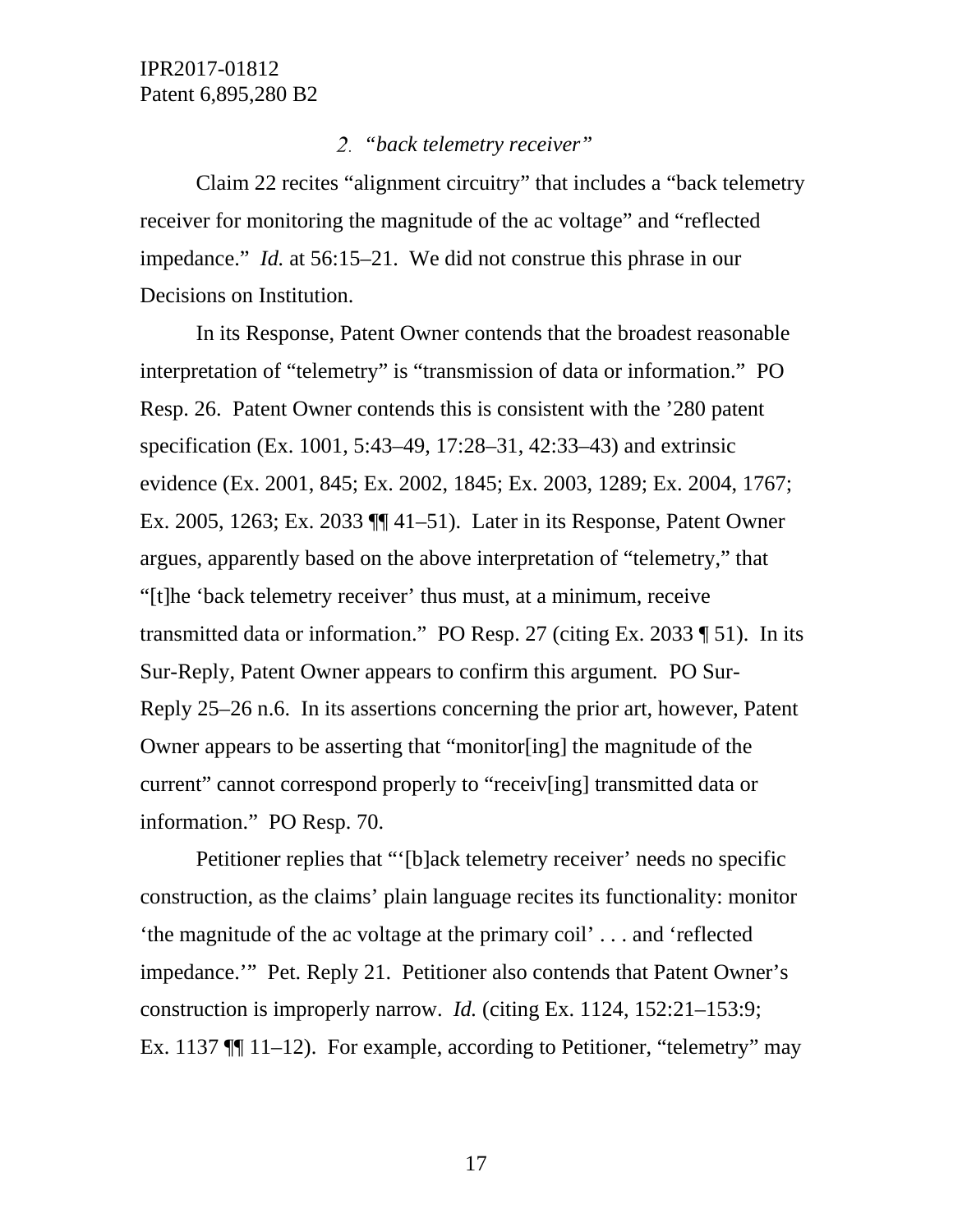refer to transmission of power, which is not "data or information." *Id.* at 22 (citing Ex. 1135, Abstract; Ex. 1136, 4:5–10; Ex. 1137 ¶ 13).

Patent Owner responds that "the same modality used to transmit or receive telemetry may have other functions," such as monitoring voltage or impedance or transmitting power, but "telemetry" "requires the transmission and receipt of data or information." PO Sur-Reply 25–26, n.6.

As best as we can tell, Patent Owner is making several arguments, some of which could be seen as contradictory. In an abundance of caution, we address them all. One argument is that "back telemetry receiver . . . must, at a minimum, receive transmitted data or information." PO Resp. 27. A related argument is that monitoring voltage or impedance, or transmitting power, is not receiving transmitted data or information. *Id.* at 70; PO Sur-Reply 26 n.6, 27. The final argument is that "back telemetry receiver" "requires the transmission and receipt of data or information." PO Sur-Reply 26 n.6.

In short, we do not agree with any of Patent Owner's arguments, and are persuaded that Petitioner's overall position is correct. Beginning with the first two related arguments, even if we agree that "back telemetry receiver . . . must, at a minimum, receive transmitted data or information," we disagree in light of Patent Owner's argument that monitoring voltage or impedance, or transmitting power, is not "receiv[ing] transmitted data or information." Claim 22 recites a "back telemetry receiver," which is part of the claimed "alignment circuitry," and which explicitly recites that it monitors voltage and reflected impedance. Thus, claim 22 already specifies what the "back telemetry receiver" *is* and what it *does*— it is circuitry that monitors voltage and impedance.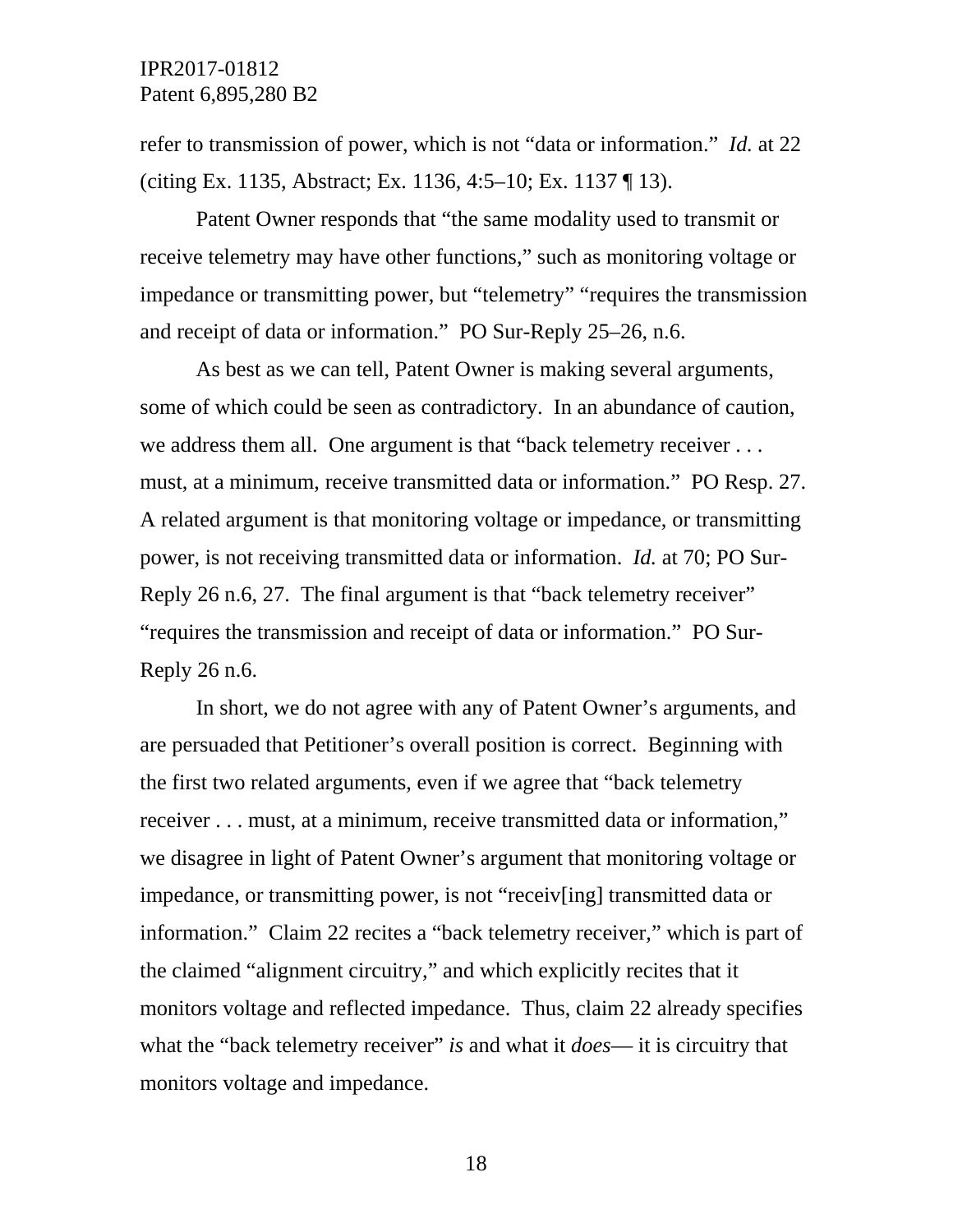The '280 patent specification is consistent with the claim language. The specification explains that the back telemetry receiver "monitor[s] the magnitude of the ac power . . . thereby monitoring reflected impedance." Ex. 1001, 4:64–5:1, 42:36–43. Further, Figure 9A depicts that charger 208 includes back telemetry *receiver* 692, and IPG 100 includes back telemetry *transmitter* 690. *Id.* at Fig. 9A, 42:33–43. The specification explains that back telemetry transmitter 690 transmits information regarding changes in rectification, while back telemetry *receiver* 692 monitors voltage and reflected impedance, precisely as reflected in claim 22. *Id.* at 42:33–43 ("This [rectification] modulation is, in turn, sensed in the charger 208 as a change in the coil *voltage* due to the change in the *reflected impedance*. When detected, an audible alarm is generated through a back telemetry receiver 692 and speaker 693.") (emphasis added). Thus, we agree with Petitioner that Patent Owner's argument that the "back telemetry receiver" must receive transmitted data or information—other than monitoring voltage or impedance, or transmitting power—is erroneous.

Moreover, the argument that "back telemetry receiver" must transmit *and* receive data or information is not consistent with Figure 9A, which depicts separate structures for *transmitting* (690) and *receiving* (692), as explained above. *See, e.g.*, PO Sur-Reply 26 n.6 ("[T]elemetry requires the transmission and receipt of data or information."); PO Resp. 70 ("Wang, however, does not disclose receiving telemetry—the transmission of data or information—at the external charger.").

The '280 patent specification also describes additional types of "telemetry" circuitry, links, or devices that perform different functions, in addition to the back telemetry transmitter 690 and receiver 692, discussed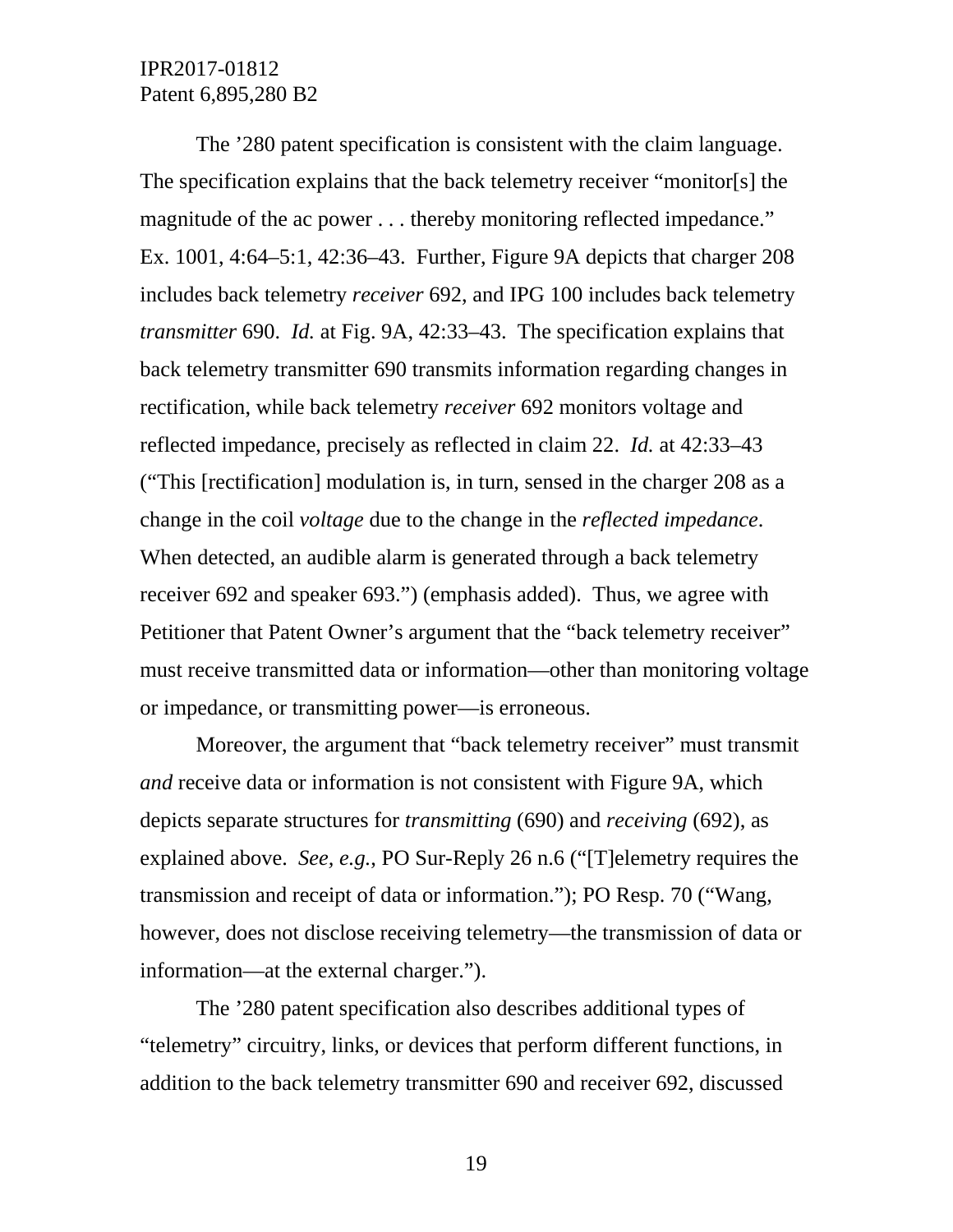above. *See, e.g.*, Ex. 1001, 3:46–50 (a "bidirectional telemetry link" informing of system status, or transmitting requests), 5:40–41 (a "telemetry link" communicating between IPG and hand held programmer), 5:50–53 (a "telemetry link" changing stimulus parameters of the IPG or ETS with the hand held programmer), 17:14–20 ("telemetry circuitry 172" demodulating carrier signals to recover programming data), 17:17–30 ("back telemetry circuitry 176" of "monitoring circuit 174" sending sensed informational data), 25:31–34 (limiting telemetry to status and ID responses), Fig. 4A (depicting "charging and forward telemetry" 172, and "back telemetry" 176 connected to monitoring circuitry 174). None of these disclosures, however, speak to the meaning of "back telemetry receiver"—the actual language used in the challenged '280 patent claims.

We likewise find the cited extrinsic evidence, related to "telemetry" generally, to be less helpful in determining the meaning of the "back telemetry receiver" that is part of the "alignment circuitry," as recited in claim 22. Patent Owner's briefing focuses on the term "telemetry," divorced from the larger claim phrase "back telemetry receiver," but this approach is misguided. As explained above, the claims do not require the *transmission and receipt of data or information*, as reflected in Patent Owner's proposed construction and arguments. *See, e.g.*, PO Resp. 26, 70. We will not read into the claims a narrowing limitation, the requirement of transmission in addition to receipt, that that is not recited in the claims, or clearly associated with the "back telemetry receiver" in the specification.

In light of the foregoing, we determine that "back telemetry receiver" need not be construed expressly, other than to note that the broadest reasonable interpretation of this phrase is not limited to the transmission and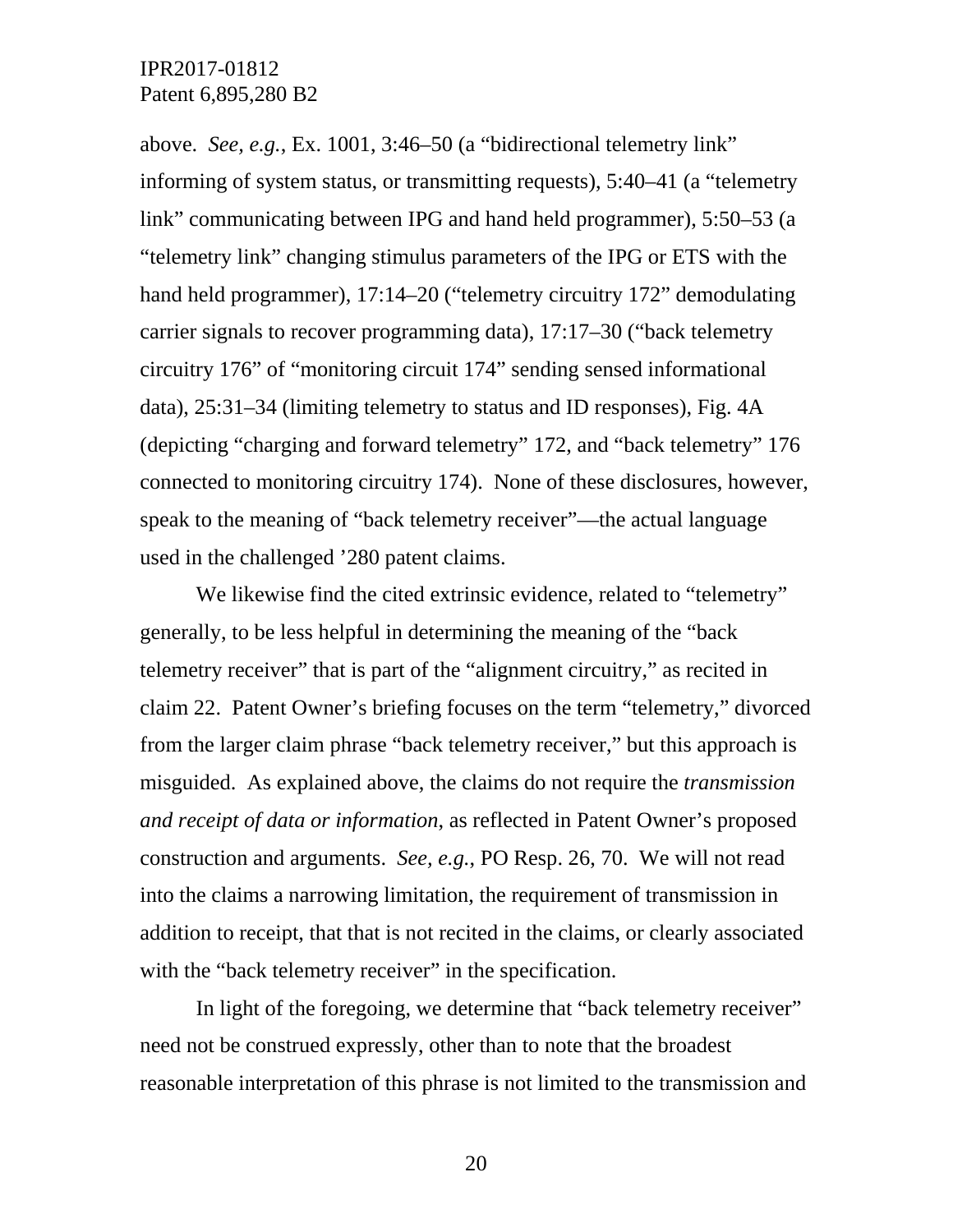receipt of data or information, as advocated by Patent Owner. *Vivid Techs., Inc. v. Am. Sci. & Eng'g, Inc.*, 200 F.3d 795, 803 (Fed. Cir. 1999). We interpret this claim language consistent with its usage in the claims.

## *"external trial stimulator"*

Claims 8 and 26 recite an "external trial stimulator." Ex. 1001, 53:15, 57:24–25. We did not construe this phrase in our Decisions on Institution.

In its Response, Patent Owner contends that this phrase should be construed as a "pulse generator externally-worn by a patient capable of being used outside of the operating room that is used temporarily for evaluation purposes before implantation of the IPG," which is the construction adopted in co-pending litigation in the District of Delaware. PO Resp. 23–24; Ex. 3001, 1. Patent Owner contends this is consistent with the '280 patent specification. Ex. 1001, 6:6–8 ("The external trial stimulator (ETS) is an externally-worn pulse generator that is used for seven to ten days for evaluation purposes before implantation of the IPG."), 6:8–12 ("[ETS is] typically applied with an adhesive patch to the skin of the patient, but may also be carried by the patient through the use of a belt clip or other form of convenient carrying pouch."), 29:44–49 (describing testing in the operating room, followed patient use during a 2–7 day trial period, with limited programming options), 28:6–9 (providing a 2–7 day trial period before permanent implantation); Ex. 2033 ¶¶ 36–37.

Petitioner contends that this phrase need not be construed specifically, and that the specification does not provide a definition or disclaimer. Pet. Reply 19. Petitioner also argues that the proposed construction is improper because, as Dr. Berger admitted, "there are ETS not capable of use outside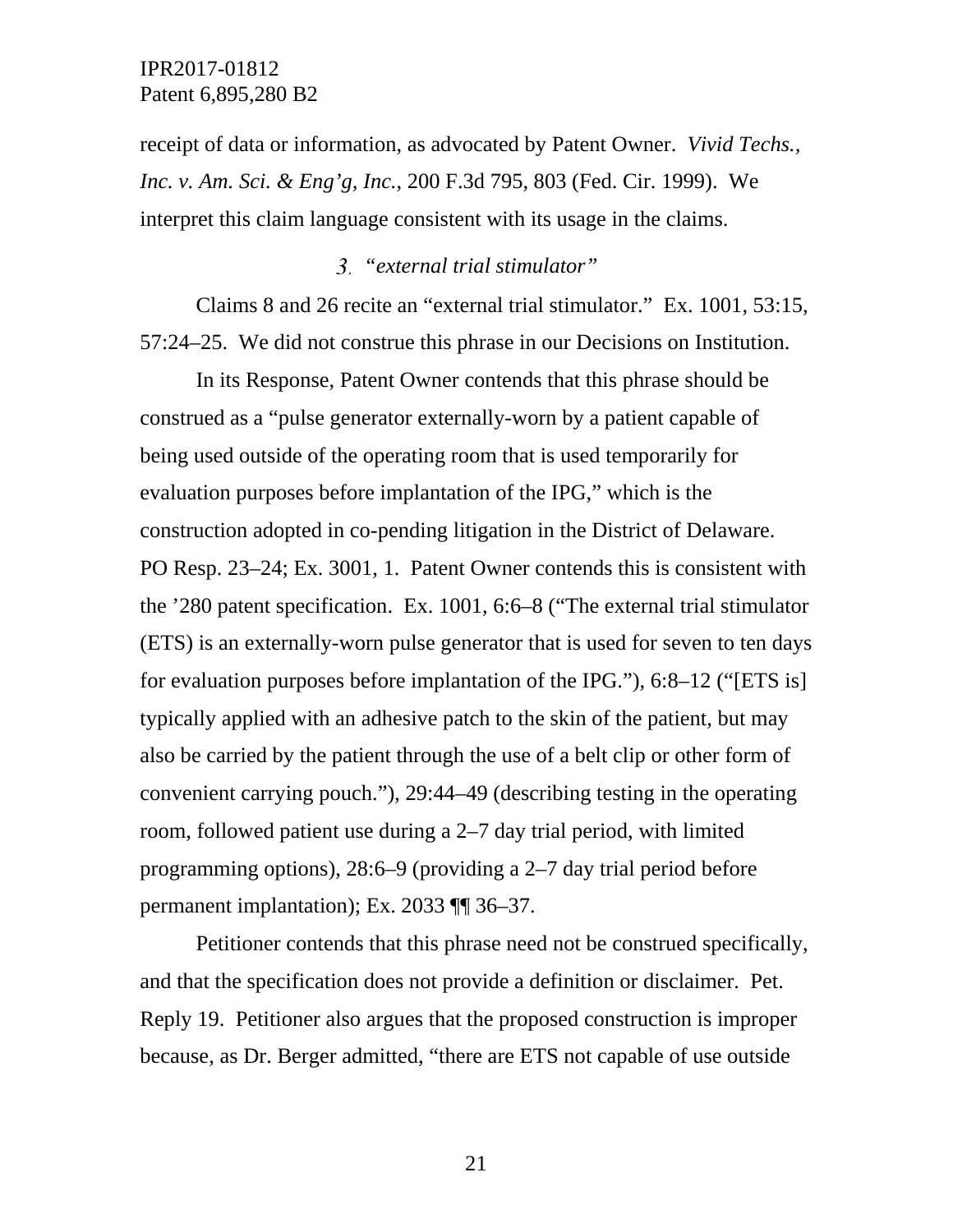of the operating room" and too big or too heavy to be externally-worn. *Id.* (citing Ex. 1124, 194:6–21, 195:5–25; Ex. 1137 ¶¶ 6–8).

Because we determine that Petitioner has shown that the prior art teaches this limitation even under Patent Owner's proposed construction, *see infra* Section V.F., we apply Patent Owner's construction in this Decision.

## *B. Principles of Law*

A claim is unpatentable under 35 U.S.C. § 103(a) if "the differences between the subject matter sought to be patented and the prior art are such that the subject matter as a whole would have been obvious at the time the invention was made to a person having ordinary skill in the art to which said subject matter pertains." *KSR Int'l Co. v. Teleflex Inc.*, 550 U.S. 398, 406 (2007). The question of obviousness is resolved on the basis of underlying factual determinations, including (1) the scope and content of the prior art; (2) any differences between the claimed subject matter and the prior art; (3) the level of skill in the art; and (4) objective evidence of nonobviousness. *Graham v. John Deere Co.*, 383 U.S. 1, 17–18 (1966). When evaluating a combination of teachings, we must also "determine whether there was an apparent reason to combine the known elements in the fashion claimed by the patent at issue." *KSR*, 550 U.S. at 418 (citing *In re Kahn*, 441, F.3d 977, 988 (Fed. Cir. 2006)). Whether a combination of prior art elements would have produced a predictable result weighs in the ultimate determination of obviousness. *Id.* at 416–417.

"In an [*inter partes* review], the petitioner has the burden from the onset to show with particularity why the patent it challenges is unpatentable." *Harmonic Inc. v. Avid Tech., Inc.*, 815 F.3d 1356, 1363 (Fed. Cir. 2016). The burden of persuasion never shifts to Patent Owner.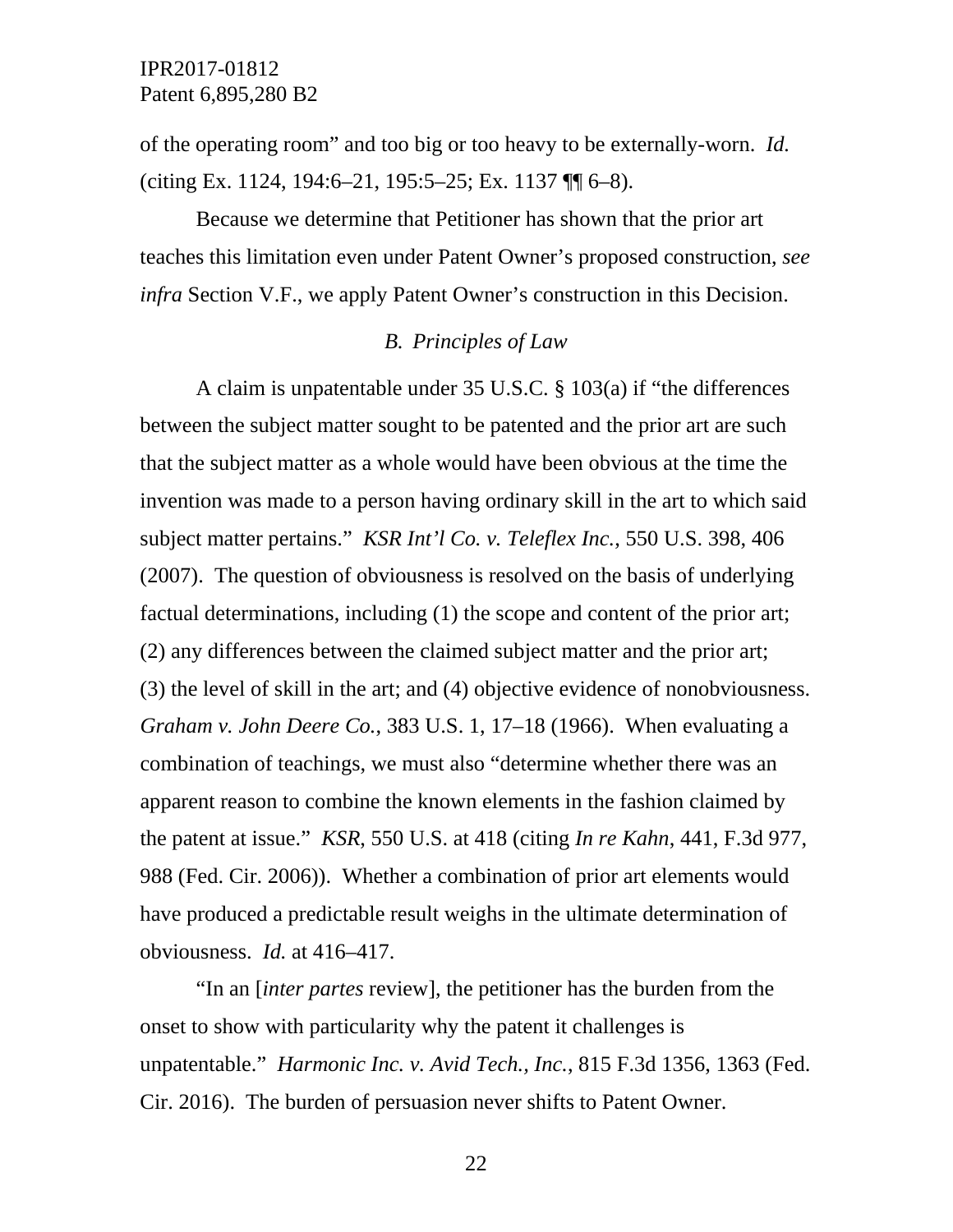*Dynamic Drinkware, LLC v. Nat'l Graphics, Inc.*, 800 F.3d 1375, 1378 (Fed. Cir. 2015). To prevail, Petitioner must support its challenge by a preponderance of the evidence.  $35 \text{ U.S.C.}$  §  $316(e)$ ;  $37 \text{ C.F.R.}$  § 42.1(d).

We analyze the challenges presented in the Petition in accordance with the above-stated principles.

## *C. Level of Ordinary Skill in the Art*

In our Decisions on Institution, we preliminarily determined that a person of ordinary skill in the art ("POSITA") "would have had at least (1) a bachelor's degree in electrical or biomedical engineering, or equivalent coursework, and (2) at least one year of experience researching or developing implantable medical devices." DI 10 (citing Pet. 9; Ex. 1003  $\P\P$  12–18); –1920 DI 9.

In their post-institution briefing, neither party provides additional argument or evidence regarding the appropriate level of skill in the art. PO Resp. 18; *see generally* Pet. Reply. We maintain that our determination of the relevant skill level is appropriate, in light of the evidence of record. DI 10 (citing Pet. 9; Ex. 1003 ¶¶ 12–18); –1920 DI 9.

#### III. MOTIONS TO EXCLUDE

In *inter partes* reviews, exhibits are admitted into evidence subject to an opposing party asserting objections to the evidence and moving to exclude the evidence. 37 C.F.R. § 42.64. The movant has the burden of showing that an exhibit is not admissible. *Id.* § 42.20(c).

## *A. Petitioner's Motion to Exclude*

Petitioner seeks to exclude Exhibits 2009–2012, 2017–2020, 2022– 2029, 2031, 2032, 2037, and 2038 in their entirety, and Exhibit 2034 in part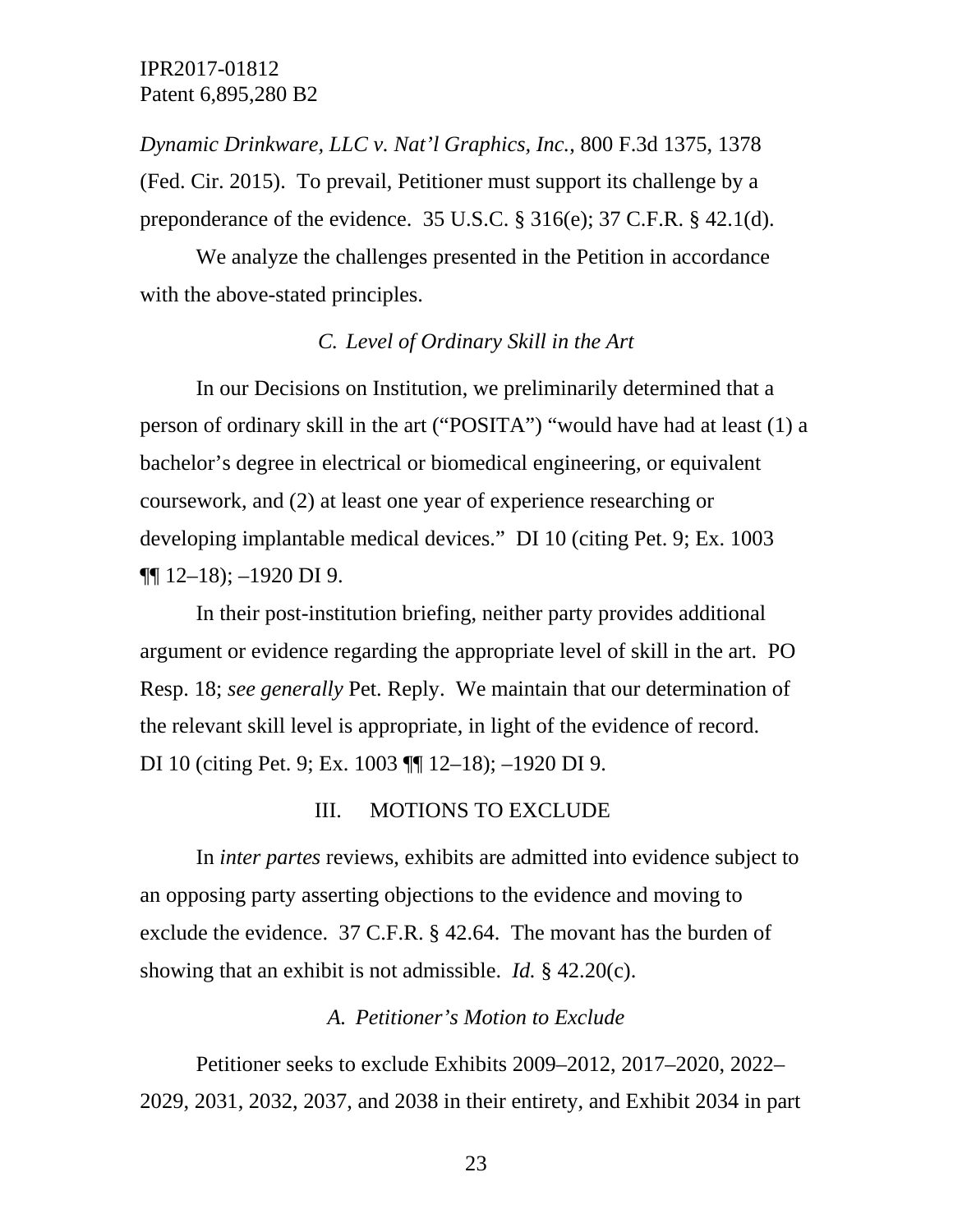(i.e., Ex. 2034 ¶¶ 29–34, 36–42, 61, Ex. C). Pet. MTE 1–3; Pet. MTE Reply 1–5. Petitioner argues that these exhibits, or the cited portions thereof, are irrelevant, under Federal Rule of Evidence ("FRE") 402, because they are not discussed in Patent Owner's Response. Pet. MTE 1–3 (also citing FRE 401, 403).

Patent Owner responds that Exhibits 2009–2012, 2017–2020, 2022– 2029, 2031, 2032, 2037, and 2038 are relied upon by its declarants, Dr. Lipson (Ex. 2034) and Mr. Bone (Ex. 2035). Pet. Opp. MTE 1–3. Patent Owner also argues that the cited portions of the Lipson Declaration provide support for other portions of the Declaration, as well as for arguments made in the Patent Owner Response. *Id.* at 3–6.

As an initial matter, Exhibits 2009–2012, 2017–2020, 2022–2024, 2027, 2031, 2032, 2037, 2038, and Exhibit 2034 ¶¶ 29–34, 36–42, 61, Ex. C, are not relied upon as the basis for our Decision, rendering Petitioner's Motion largely moot. Furthermore, to the extent Patent Owner's declarants rely upon these exhibits in performing, or supporting, their analyses, we determine that such reliance is permissible. *See* 37 C.F.R. § 42.65(a). Accordingly, Petitioner's Motion is *denied*.

Petitioner's arguments, especially regarding Exhibit 2034, Ex. C, are directed to the weight to be afforded to Patent Owner's contentions that rely upon this evidence, rather than whether the evidence itself is admissible. *See* Pet. MTE 3; *see infra* Section V.A.4.

#### *B. Patent Owner's Motion to Exclude*

Patent Owner seeks to exclude Exhibits 1020, 1122–1123, 1126– 1128, 1130–1132, 1133, 1134, and 1139 in their entirety, and Exhibits 1124,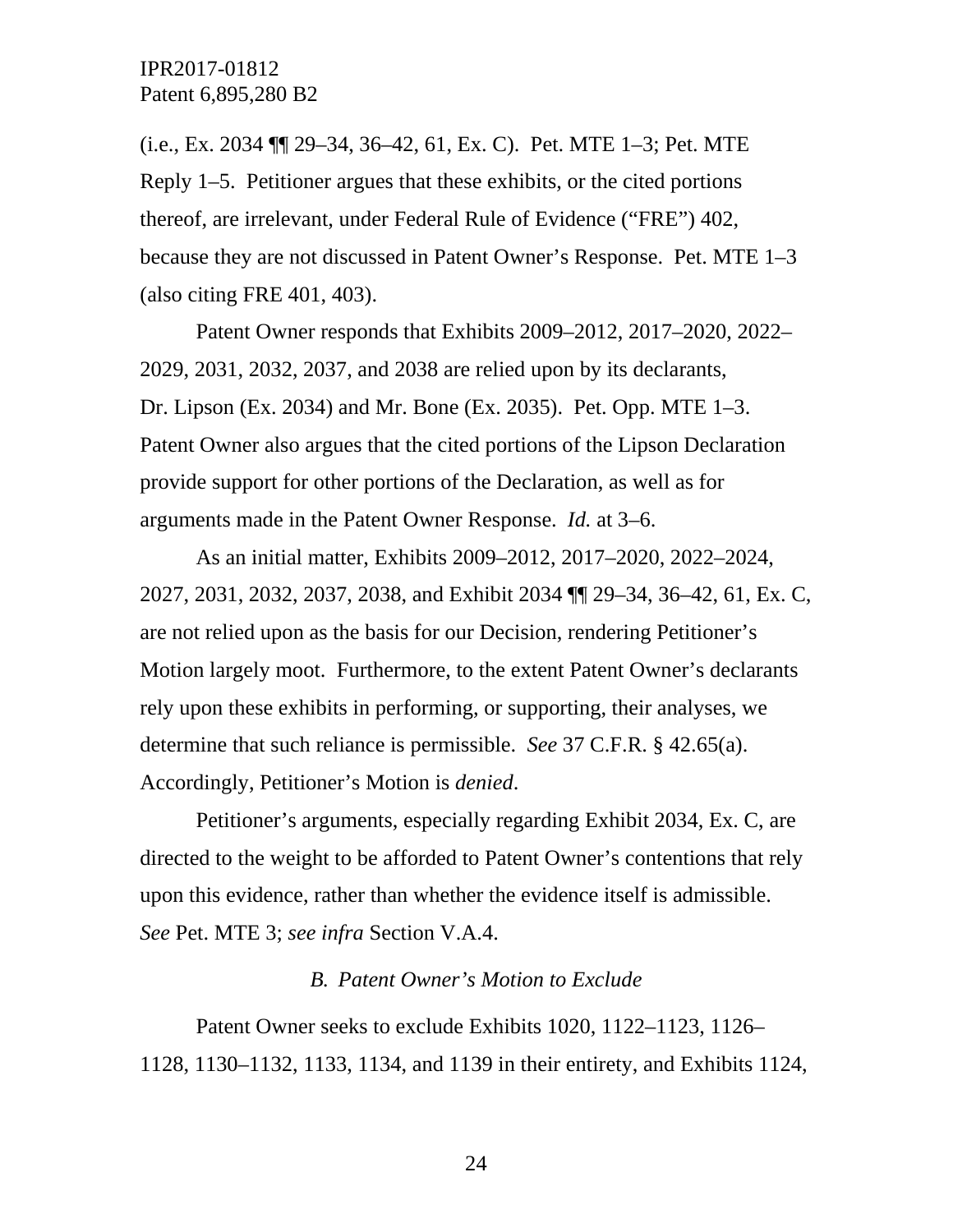1125, and 1137 in part. PO MTE 1; PO MTE Reply. Petitioner opposes. Pet. Opp. MTE.

## *Exhibit 1020 – U.S. Patent No. 7,319,901*

Patent Owner argues that Exhibit 1020 is irrelevant, under FRE 402. PO MTE 1. Exhibit 1020 is not relied upon in this Decision. Accordingly, this portion of Patent Owner's Motion to Exclude is *dismissed* as moot*.*

## *Exhibits 1122–1128, 1130–1132, and 1139 – Reply Exhibits Regarding Detachability*

Patent Owner seeks to exclude evidence, which Petitioner submitted with its Reply, directed to Petitioner's contentions that the prior art teaches or suggests a detachable electrode array. PO MTE 3 (Ex. 1122), 4–5 (Ex. 1123), 6–7 (Ex. 1124), 8–9 (Ex. 1125), 10 (Exs. 1126–1128, 1130– 1132), 14 (Ex. 1139); *see also* PO Sur-Reply 12–15 (same reasoning). [9](#page-24-0) According to Patent Owner, when "the Board previously rejected Petitioner's request to submit supplemental evidence" on this issue, the Board informed the parties that Petitioner may respond to arguments made in the Patent Owner Response about detachable leads. *See, e.g.*, PO MTE 3; *see also* Paper 30, 6. However, Patent Owner contends that, "Dr. Berger did not address whether Holsheimer discloses detachable leads. Dr. Berger observed that Petitioner did not contend that Holsheimer explicitly discloses detachable leads and that Figures 19 and 20 show the leads reaching individual attachment points within the IPG." PO MTE 3 (citing Ex. 2033

<span id="page-24-0"></span><sup>&</sup>lt;sup>9</sup> This request normally is not one properly in a motion to exclude, as it does not concern the admissibility of the evidence itself. Nevertheless, as this issue was also brought up in Patent Owner's Sur-Reply, we exercise our discretion by addressing it here.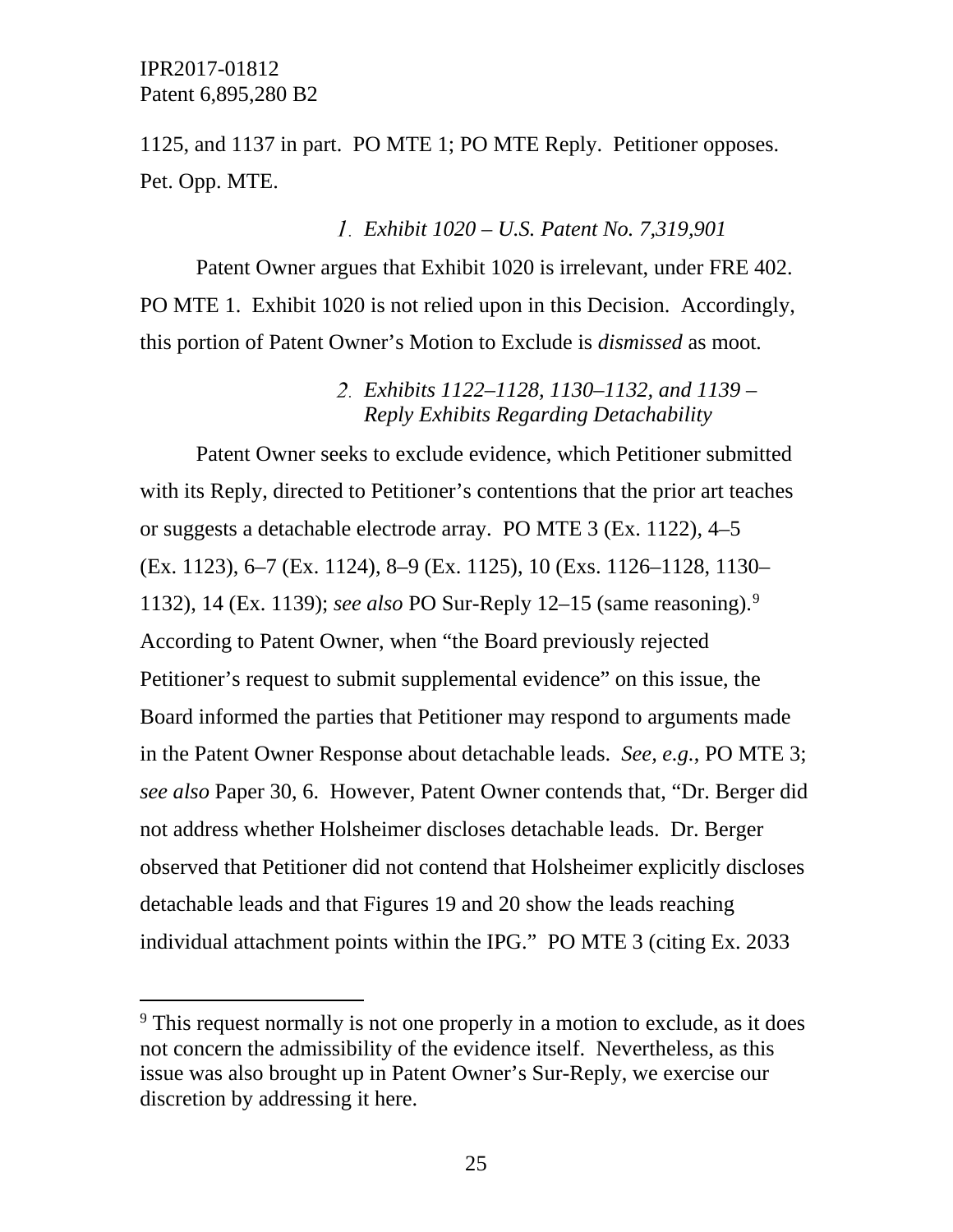$\P$ [108–109); Tr. 43:16–45:4. Thus, Patent Owner contends that the Reply evidence is not responsive to arguments made in the Response. *Id.*

We disagree. Patent Owner devotes ten pages of its Response to the issue of detachable leads. PO Resp. 45–50 (arguing, e.g., that "Petitioner's citation to other prior art references does not establish that 'this particular arrangement disclosed by Holsheimer is detachable'"), 51–55 (arguing, e.g., that the proposed modification to utilize detachable leads "is at odds with the teachings of both Loeb and the '280 Patent"). We do not agree with Patent Owner that the Response concerns Petitioner's failure to meet its burden, rather than the underlying issue of whether the prior art teaches or suggests detachable leads. Tr. 44:9–45:4. This is an artificial distinction; Patent Owner's Response plainly disputes Petitioner's contentions regarding detachable leads. PO Resp. 45–55. Thus, Petitioner is permitted to respond to these arguments in its Reply. *Anacor Pharmas., Inc. v. Iancu*, 889 F.3d 1372, 1380–1381 (Fed. Cir. 2018) (explaining that a petitioner "may introduce new evidence after the petition stage if the evidence is a legitimate reply to evidence introduced by the patent owner, or if it is used 'to document the knowledge that skilled artisans would bring to bear in reading the prior art identified as producing obviousness'").

"[T]he introduction of new evidence in the course of the trial is to be expected in *inter partes* review trial proceedings and, as long as the opposing party is given notice of the evidence and an opportunity to respond to it, the introduction of such evidence is perfectly permissible under the APA." *Genzyme Therapeutic Prods. Ltd. P'ship v. Biomarin Pharma. Inc.*, 825 F.3d 1360, 1366 (Fed. Cir. 2016); *see also id.* at 1367 ("The purpose of the trial in an *inter partes* review proceeding is to give the parties an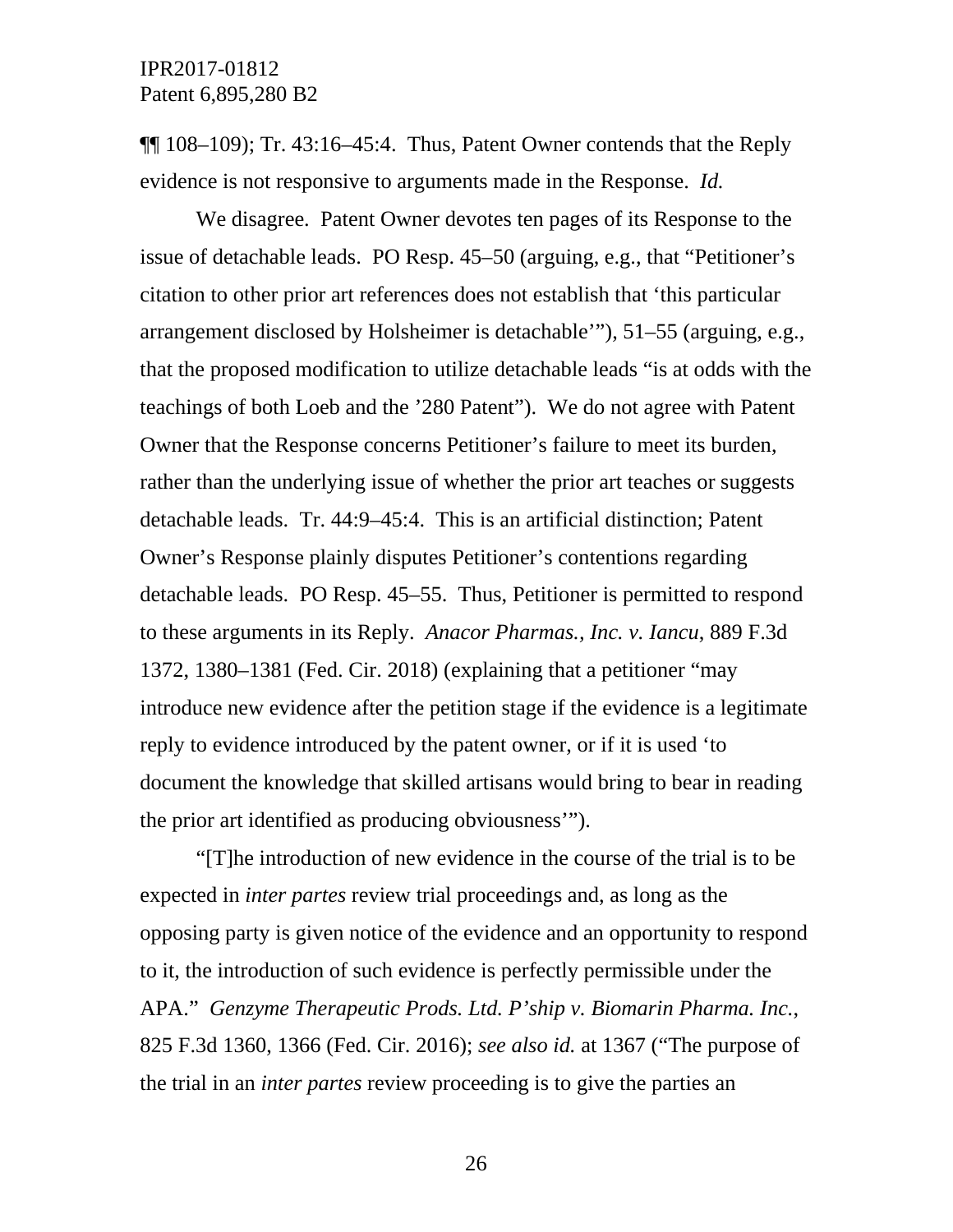opportunity to build a record by introducing evidence—not simply to weigh evidence of which the Board is already aware."). In this case, Patent Owner received adequate notice and had ample opportunity to respond to the evidence submitted with Petitioner's Reply. *See, e.g.*, Paper 30, 6 (providing notice that this evidence may be submitted in the Reply). Indeed, after the Reply evidence was filed, Patent Owner requested authorization to file a Sur-Reply, which the Board granted. PO Sur-Reply 1. In that Sur-Reply, Patent Owner presented substantive argument about the newly submitted evidence. *Id.* at 15–20; *see also id.* at 13–15 (also arguing that the evidence should be stricken). Moreover, as Patent Owner's counsel stated during the oral argument, "[i]n this particular IPR," Patent Owner did not "ask[] for the opportunity to add evidence in the sur-reply." Tr. 40:14–21.

Accordingly, because this evidence is responsive to Patent Owner's arguments, and because Patent Owner received appropriate notice and had an opportunity to respond to the evidence, this portion of Patent Owner's Motion is *denied.*

## *i. Exhibit 1122 – Photograph of Medtronic Itrel II*

Patent Owner argues that Exhibit 1122 is irrelevant, under FRE 402. PO MTE 2. According to Patent Owner, "Petitioner failed to submit evidence that the device depicted is an ITREL II device and further that it was in existence as of the date of the invention." *Id.* Patent Owner notes that the URL at the bottom of the exhibit "suggests that the website was created or made available in May 2012." *Id.* (citing Ex. 2039, 115:9–116:12 (Dr. Kroll's testimony that the device "wasn't made in 1990")). Patent Owner also argues that even if Exhibit 1122 depicts an ITREL II, it is not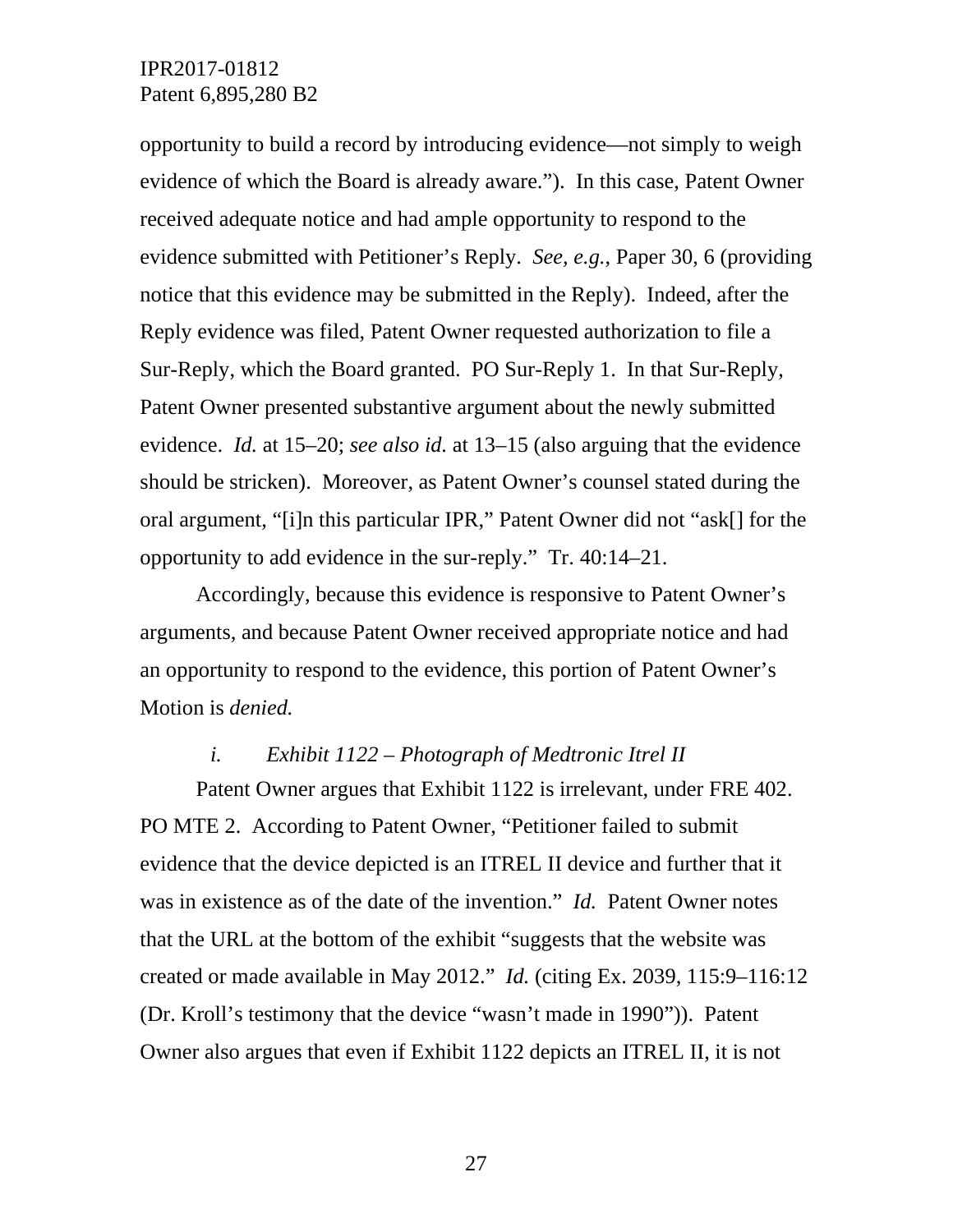relevant because Holsheimer discloses an "ITREL IIR." *Id.* at 2–3 (emphasis added); PO Reply MTE 1–2.

Evidence is relevant if it has *any tendency* to make a fact of consequence more or less probable than it would be without the evidence. FRE 401; *Biery v. U.S.*, 2012 WL 4497656, at \*4 (Fed. Cir. 2012) ("The Federal Circuit has recognized that there is a 'low threshold' for determining relevancy as defined in FRE 401.") (citing *OddzOn Prods., Inc. v. Just Toys, Inc.*, 122 F.3d 1396, 1406 (Fed. Cir. 1997)).

The device shown in Exhibit 1122 includes etching indicating it is an "ITREL II" from "Medtronic Inc." Ex. 1122. Whether this device includes a detachable connection is relevant to whether the "ITREL IIR available from Medtronic, Inc.," as disclosed by Holsheimer, also includes a detachable connection, i.e., it has *at least some tendency* to make that fact more probable than it would be without the evidence. Patent Owner's arguments speak more to weight than admissibility.

Accordingly, this portion of Patent Owner's Motion is *denied.* We admit Exhibit 1122 and afford it appropriate weight.

## *ii. Exhibit 1123 – Video of SCS Implant Procedure*

Patent Owner argues that Exhibit 1123 is irrelevant, under FRE 402. PO MTE 3. Patent Owner argues that this video is undated and Petitioner failed to present evidence that Holsheimer's system was implanted according to this process. *Id.* at 3–4 (also arguing that Holsheimer's system may not have been commercialized); PO MTE Reply 3–4.

The video in Exhibit 1123 depicts a process for implanting spinal cord stimulation ("SCS") systems, wherein the process utilizes detachable leads. Ex. 1123. Whether SCS systems require detachable leads for implantation is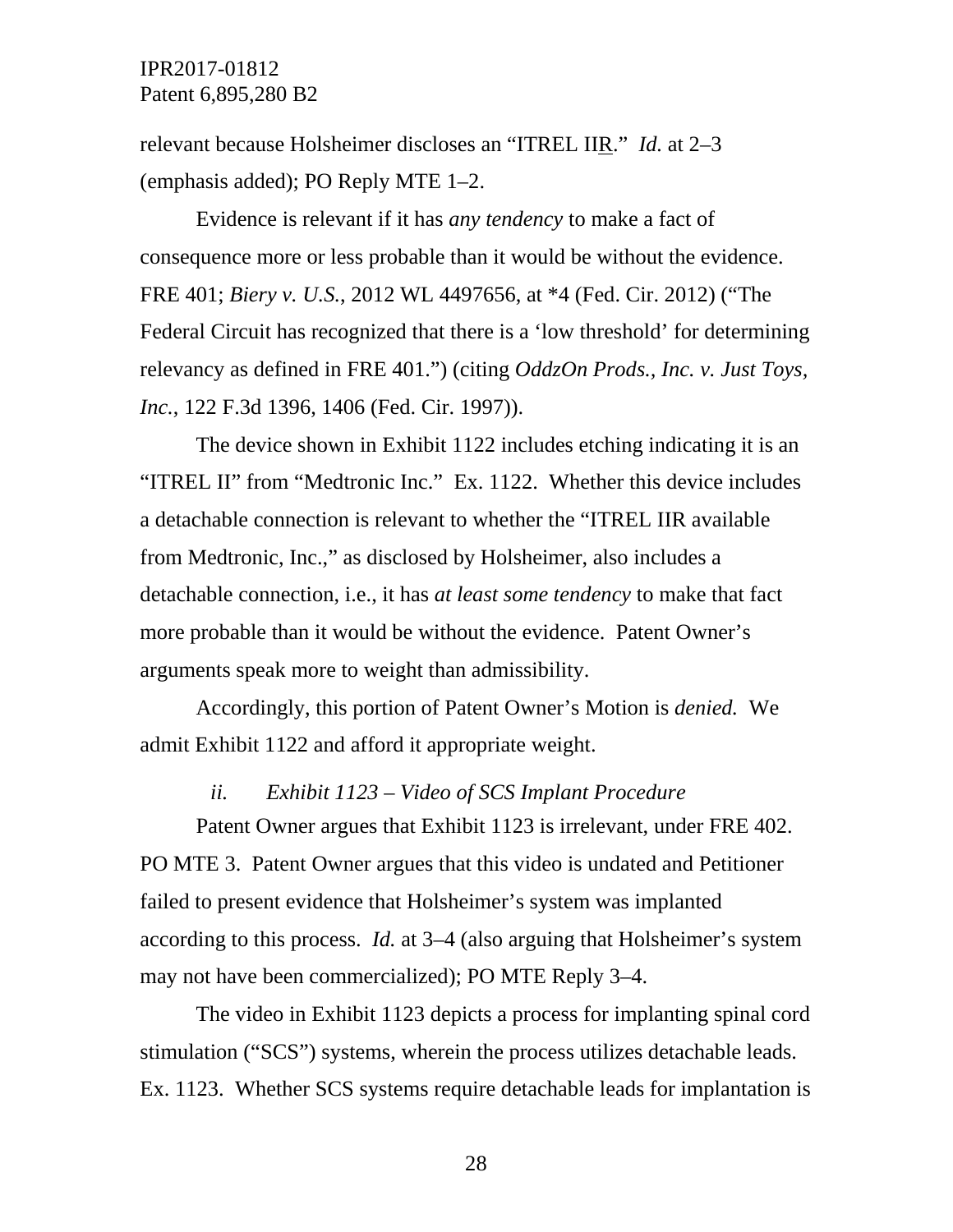relevant to whether the prior art SCS systems also would have included detachable connections for implantation, i.e., it has *at least some tendency* to make those facts more probable. *See* FRE 401; *Biery*, 2012 WL 4497656, at \*4. Patent Owner's arguments speak more to weight than admissibility.

Accordingly, this portion of Patent Owner's Motion is *denied.* We admit Exhibit 1123 and afford it appropriate weight*.*

# *iii. Exhibit 1124 – Berger Deposition Transcript*

Patent Owner argues that cited portions of Exhibit 1124 are irrelevant, under FRE 402. PO MTE 5 (citing Ex. 1124, 56:8–61:25, 64:20–67:9, 68:25–69:13). According to Patent Owner, testimony regarding the shape of the ITREL II is not relevant because Holsheimer discloses an ITREL IIR. *Id.* at 5–6. Patent Owner also argues that Dr. Berger's failure to consider testimony from the '280 patent inventors is irrelevant because the inventors did not speak to whether Holsheimer's leads were detachable. *Id.* at 6.

Whether Dr. Berger believes the ITREL II is similar to Holsheimer's Figure 1 is relevant to whether Holsheimer's depicted IPG also includes a detachable connection, and whether Dr. Berger considered inventor testimony regarding the prevalence of detachable connections in SCS systems is relevant to whether a POSITA would have expected other SCS systems to include detachable connections, i.e., this evidence has *at least some tendency* to make these facts more probable. *See* FRE 401; *Biery*, 2012 WL 4497656, at \*4. Patent Owner's arguments speak more to weight than admissibility.

Much of the cited testimony is not relied upon in this Decision. Accordingly, to the extent not relied upon, this portion of Patent Owner's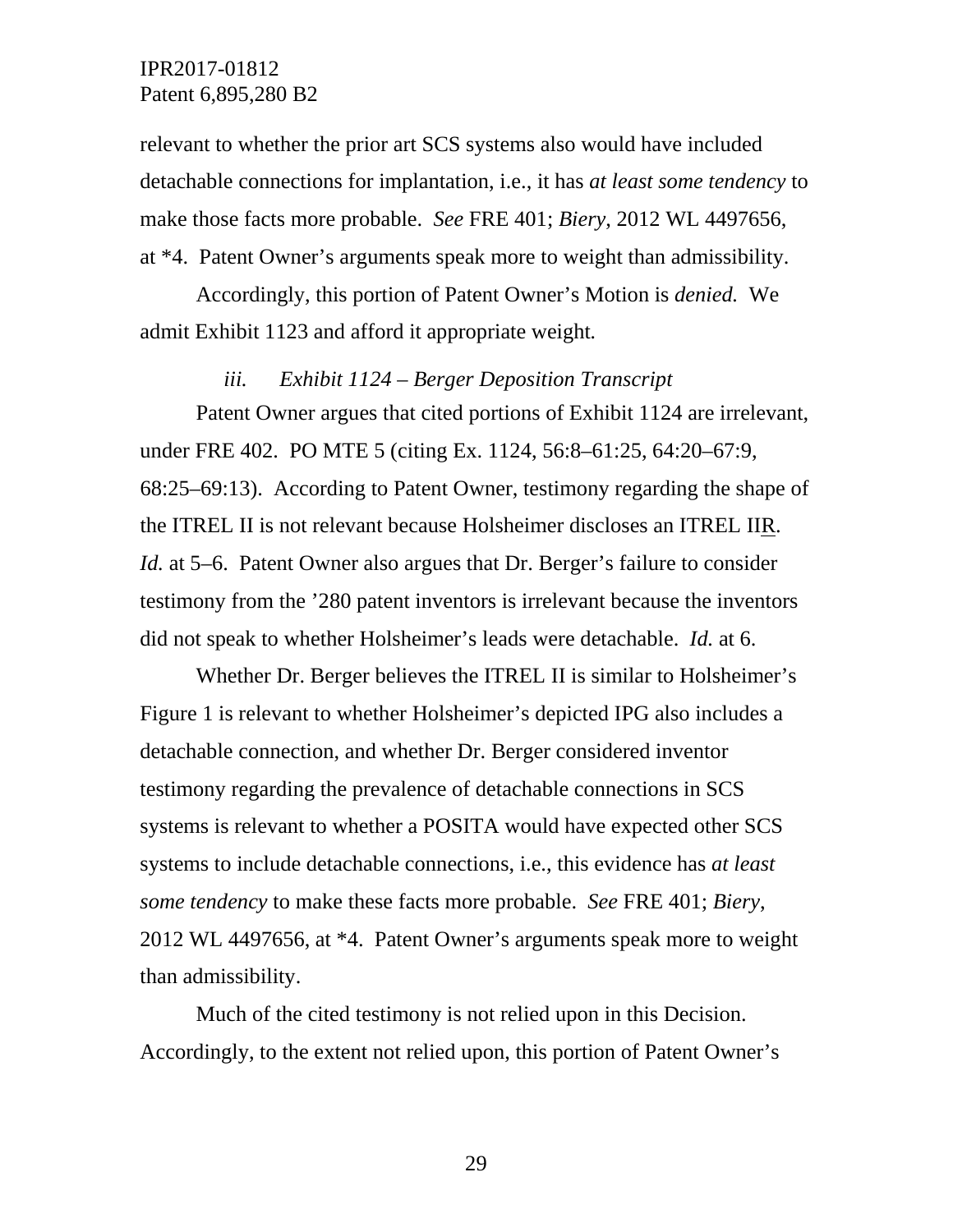Motion is *dismissed* as moot; otherwise, this portion of the Motion is *denied*, and we admit Exhibit 1124 and afford it appropriate weight*.*

#### *iv. Exhibit 1125 – Lipson Deposition Transcript*

Patent Owner argues that cited portions of Exhibit 1125 are irrelevant, under FRE 402. PO MTE 7 (citing Ex. 1125, 27:18–28:22, 29:10–14, 29:19–33:9, 34:22–39:10, 41:4–14, 45:15–50:17, 52:4–9, 55:5–10). According to Patent Owner, testimony regarding SCS implantation procedures is irrelevant to Holsheimer because (1) much of the testimony concerns an undated video (Ex. 1123), (2) Holsheimer discloses paddle leads, which are not implanted with a cannulated needle, and (3) Petitioner has not shown that Holsheimer's device was reduced to practice. *Id.* at 7–8. Patent Owner also argues that testimony regarding the ITREL II is irrelevant because Holsheimer discloses an ITREL IIR. *Id.* at 8.

Petitioner responds that Patent Owner's declarant testified that both paddle and percutaneous leads must be detachable. Pet. Opp. MTE 7.

As above regarding Exhibit 1123, whether SCS systems require detachable leads for implantation (whether percutaneous or paddle) is relevant to whether prior art SCS systems also would have included detachable leads, i.e., it has *at least some tendency* to make those facts more probable. *See* FRE 401; *Biery*, 2012 WL 4497656, at \*4. Patent Owner's arguments speak more to weight than admissibility.

Much of the cited testimony is not relied upon in this Decision. Accordingly, to the extent not relied upon, the portion of Patent Owner's Motion is *dismissed* as moot; otherwise, this portion of the Motion is *denied*, and we admit Exhibit 1125 and afford it appropriate weight*.*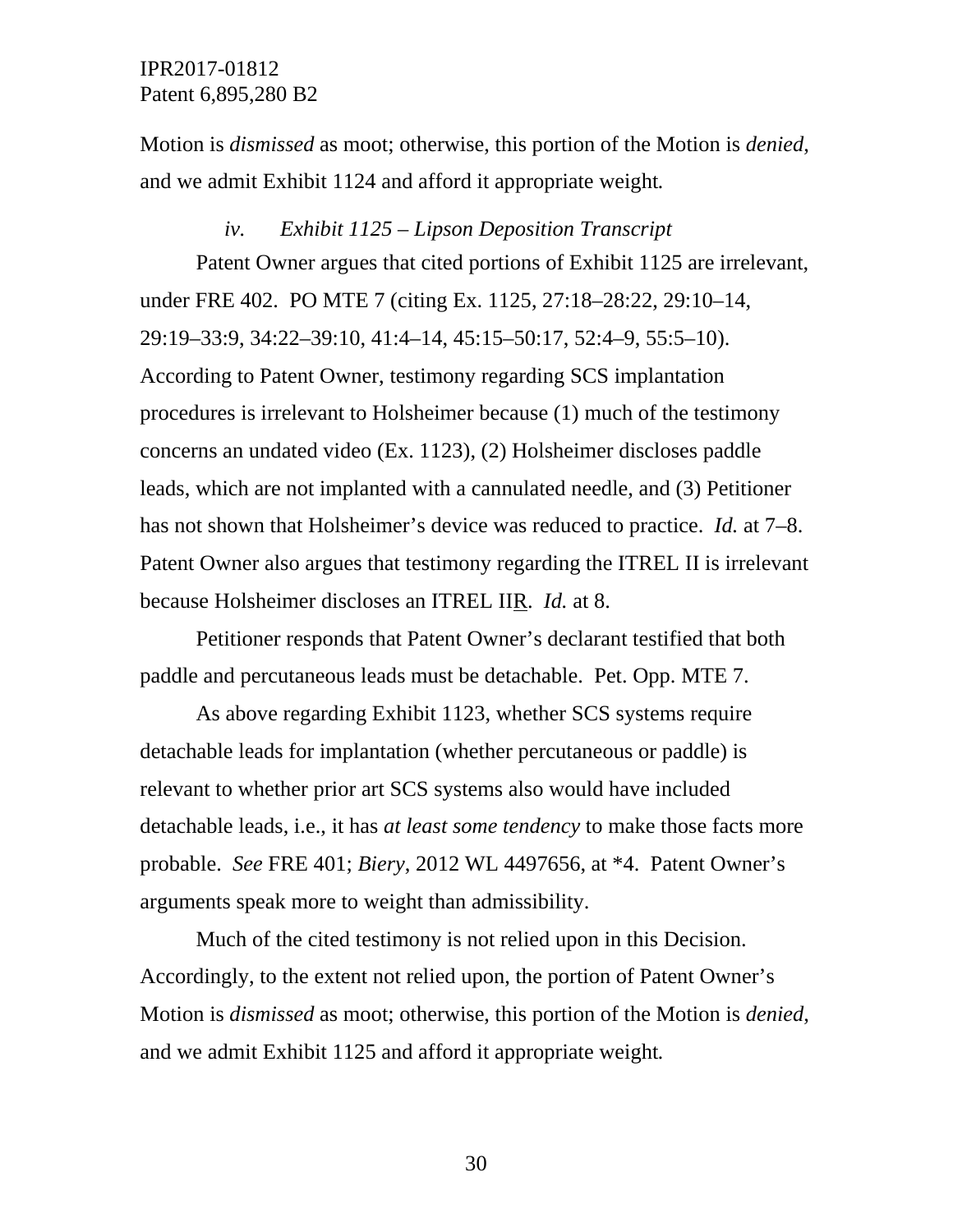# *v. Exhibit 1126–1128 and 1130–1131 – Chen, Woods, Meadows, and Peterson Deposition Transcripts* FRE 402

## a) Exhibits 1126–1128, 1130, and 1131

Patent Owner argues that Exhibits 1126–1128, 1130, and 1131 are irrelevant, under FRE 402. PO MTE 9. According to Patent Owner, "[t]he prevalence of detachable leads is not relevant to the question of whether Holsheimer discloses detachable leads." *Id.*

Testimony as to the state of the art of SCS systems is relevant to whether the asserted prior art teaches or suggests detachable leads, whether a POSITA would have recognized the Holsheimer system to include detachable leads, and/or whether it would have been obvious to modify Schulman and Loeb to include detachable leads. The testimony of the '280 patent inventors speaks directly to what a POSITA would have understood at the critical date. Accordingly, this portion of Patent Owner's Motion is *denied.*

b) Exhibit 1131

Patent Owner also argues that Exhibit 1131 is irrelevant because it concerns an ITREL II, not an ITREL IIR. *Id.* at 9. As discussed above regarding Exhibit 1122, we will not exclude Exhibit 1131 on this basis. This portion of Patent Owner's Motion is *denied.* 

#### c) Exhibits 1126–1128 and 1130

Patent Owner also argues that Exhibits 1126, 1127, 1128, and 1130 are irrelevant because the prevalence of rechargeable pacemakers is not relevant to the non-obviousness of rechargeable IPGs. *Id.* at 9–10. Whether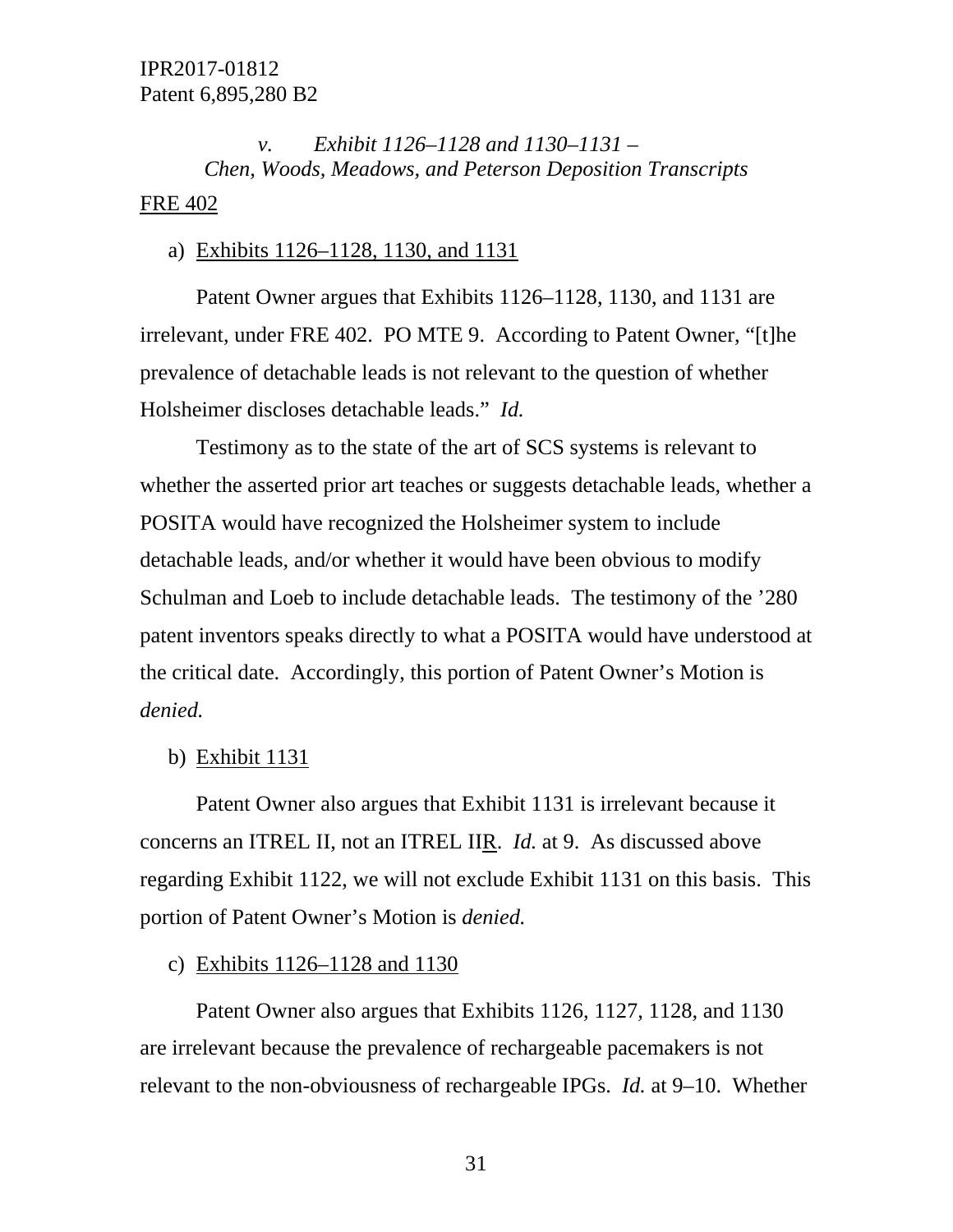rechargeable pacemakers—a type of rechargeable implantable stimulator (Ex. 1103 ¶ 21)—existed at the critical date is relevant to whether rechargeable IPG were known, as Petitioner notes in response (Pet. Opp. MTE 8), i.e., it has *at least some tendency* to make this fact more probable. *See* FRE 401; *Biery*, 2012 WL 4497656, at \*4. Accordingly, this portion of Patent Owner's Motion is *denied.*

## FRE 106

Patent Owner argues that Exhibits 1130–1132 should be excluded under FRE 106 because they are incomplete deposition transcripts. PO MTE 11. However, Patent Owner does not identify "any other part – or any other writing or recorded statement – that in fairness ought to be considered at the same time." FRE 106. As such, Patent Owner has not persuaded us that these exhibits should be excluded. Accordingly, this portion of Patent Owner's Motion is *denied.*

#### FRE 801 and 802

Patent Owner also argues that Exhibits 1128, 1130, and 1131 should be excluded under FRE 801 and 802, arguing that they constitute inadmissible hearsay. PO MTE 10. Petitioner responds that the exceptions of FRE 801(d)(2)(C), 801(d)(2)(D), and/or 807 apply. Pet. MTE Opp. 8–11. Patent Owner disagrees. PO MTE Reply 4–5.

FRE 807 provides a residual exception to the exclusion of evidence that constitutes hearsay:

(a) In General. Under the following circumstances, a hearsay statement is not excluded by the rule against hearsay even if the statement is not specifically covered by a hearsay exception in Rule 803 or 804: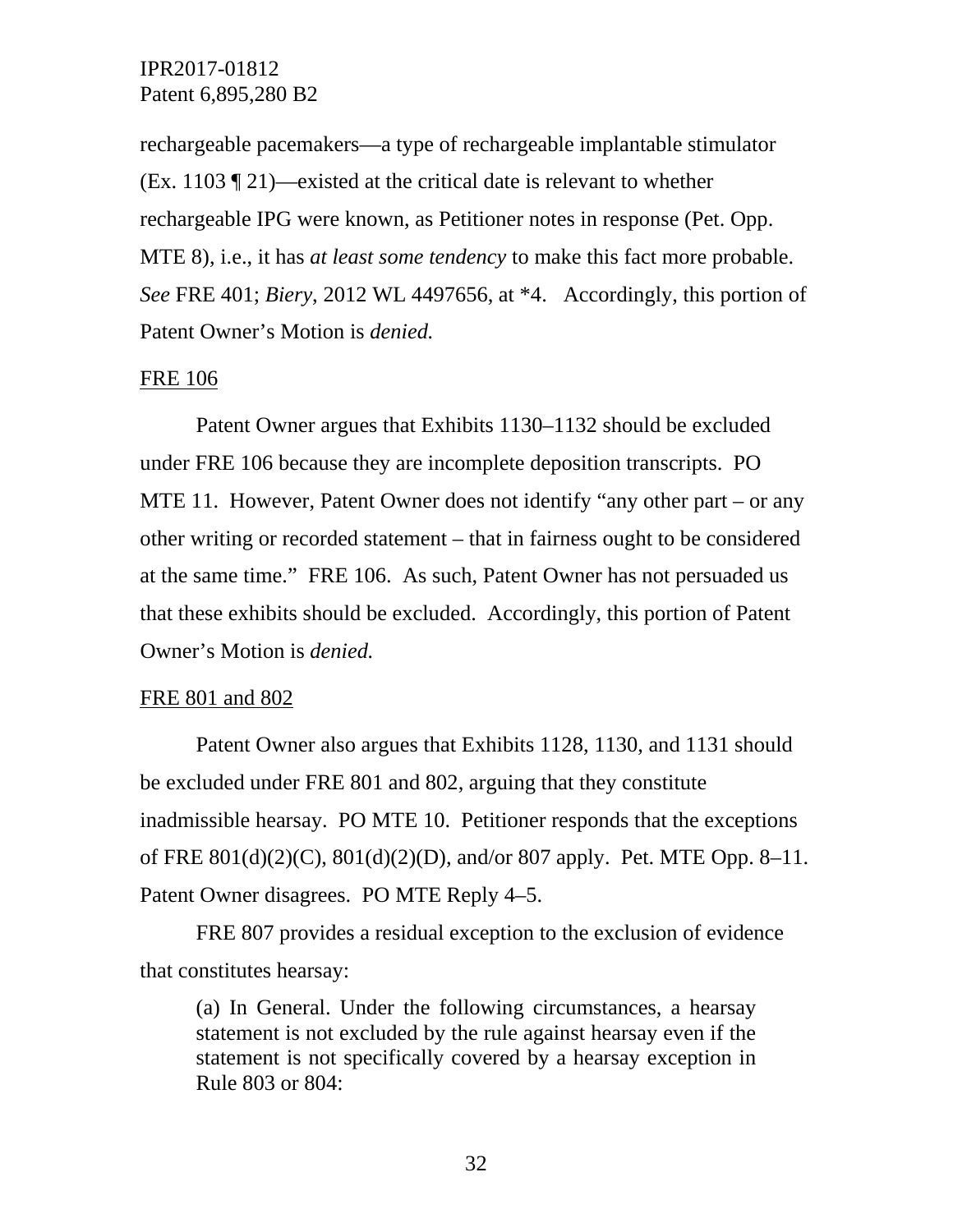(1) the statement has equivalent circumstantial guarantees of trustworthiness;

(2) it is offered as evidence of a material fact;

(3) it is more probative on the point for which it is offered than any other evidence that the proponent can obtain through reasonable efforts; and

(4) admitting it will best serve the purposes of these rules and the interests of justice.

(b) Notice. The statement is admissible only if, before the trial or hearing, the proponent gives an adverse party reasonable notice of the intent to offer the statement and its particulars, including the declarant's name and address, so that the party has a fair opportunity to meet it.

We determine that at least FRE 807 fairly applies to this circumstance.

Although these deponents are former employees of Patent Owner, they were retained as consultants by Patent Owner in litigation between the parties. PO MTE 10; Pet. Opp. 8; Ex. 1128, 290:11–25; Ex. 1130, 226:16– 227:2; Ex. 1131, 31:25–33:3. During their depositions, these deponents were defended by Patent Owner's counsel. Ex. 1128, 220:3–7; Ex. 1130, 3:4–8; Ex. 1131, 3:4–12. Accordingly, this evidence has circumstantial guarantees of trustworthiness, in that Patent Owner engaged these deponents in related litigation and defended their depositions, providing Patent Owner's counsel the opportunity to examine these witnesses. *See Apple Inc. v. VirnetX Inc.*, IPR2015-00871, Paper 39, 75–76 (PTAB Sept. 28, 2016). We are not persuaded by Patent Owner's argument that it had no need to further examine these witnesses. PO MTE Reply 5. If Patent Owner's counsel had any reason to doubt the veracity or completeness of the testimony of their retained consultants, Patent Owner had ample opportunity to explore that concern during the depositions.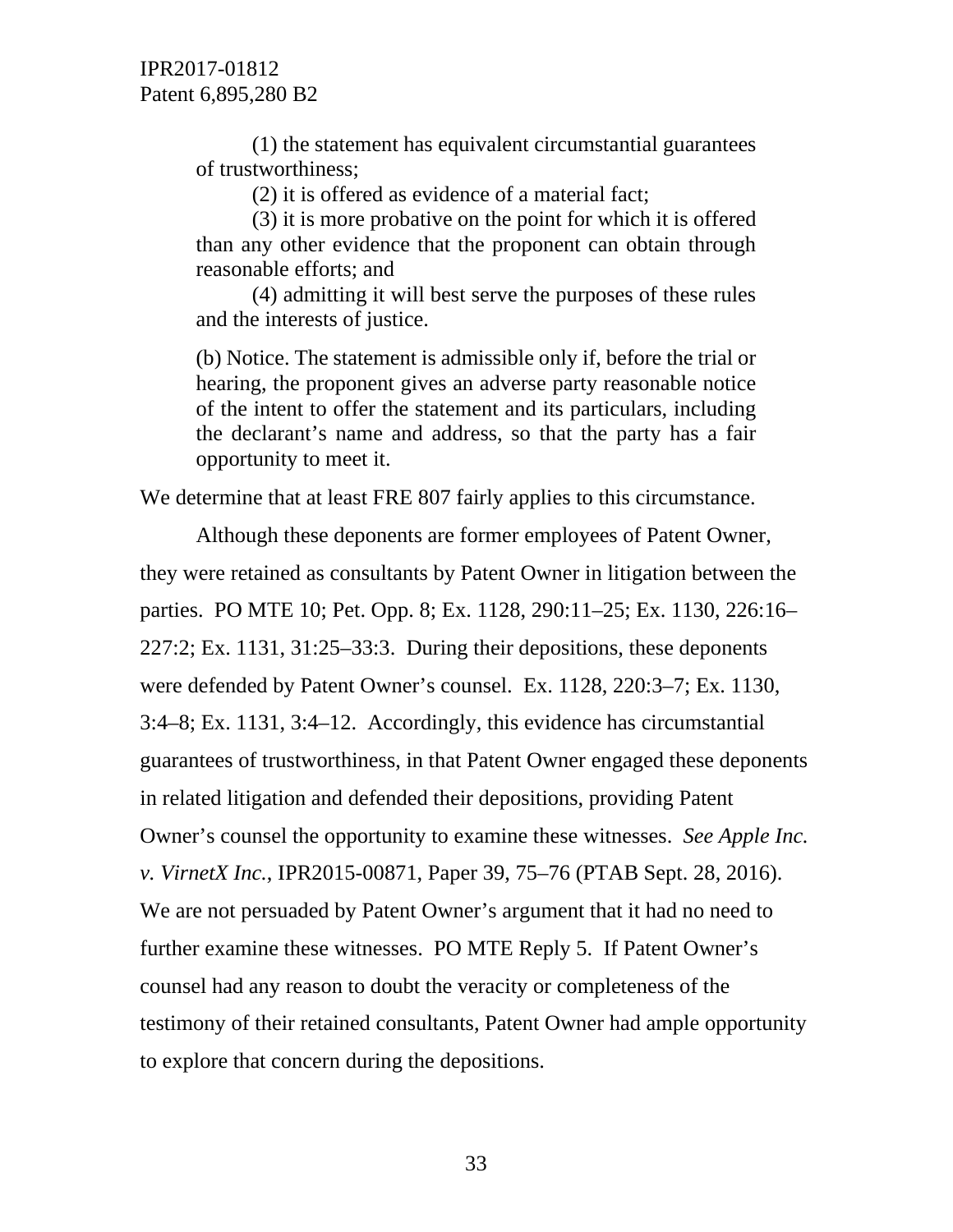We agree with Petitioner that this testimony concerns evidence of a material fact (FRE  $807(a)(2)$ ), i.e., the state of the art of detachable connections for SCS systems. Pet. Opp. MTE 10. We do not agree with Patent Owner that more probative evidence, e.g., declarations, could have been obtained by Petitioner with reasonable efforts (FRE 807(a)(3)). PO Reply MTE 4–5. In this case, whether this testimony was obtained by declaration or deposition, Patent Owner had an opportunity to examine the witnesses regarding their testimony. We do not agree that it would have been more probative to provide the same testimony by declaration instead. *Contra* PO MTE Reply 5; *US Endodontics v. Gold Std.*, 2016 WL 7985423, at \*17-18 (PTAB Dec. 28, 2016) (determining that "[a] declaration from Dr. Luebke in this proceeding would have been more probative than the declaration from ex parte prosecution in Exhibit 2034 because a declaration in this proceeding *would have subjected Dr. Luebke to cross-examination* by Petitioner," which differs from the present case in which Patent Owner had an opportunity to examine these witnesses) (emphasis added). Moreover, we determine that inclusion of this evidence is in the interests of justice (FRE  $807(a)(4)$ ), because this testimony is relevant to issues in this proceeding, was obtained during related litigation between the same parties, and was obtained in a manner that allowed both parties the opportunity to examine the witnesses. Finally, Patent Owner had reasonable notice that Petitioner sought to introduce this evidence (FRE 807(b)). *See* Paper 30, 2.

Accordingly, this portion of Patent Owner's Motion is *denied.*

#### Summary

This portion of Patent Owner's Motion is *denied.* We admit Exhibits 1126–1128 and 1130–1131, and afford them appropriate weight.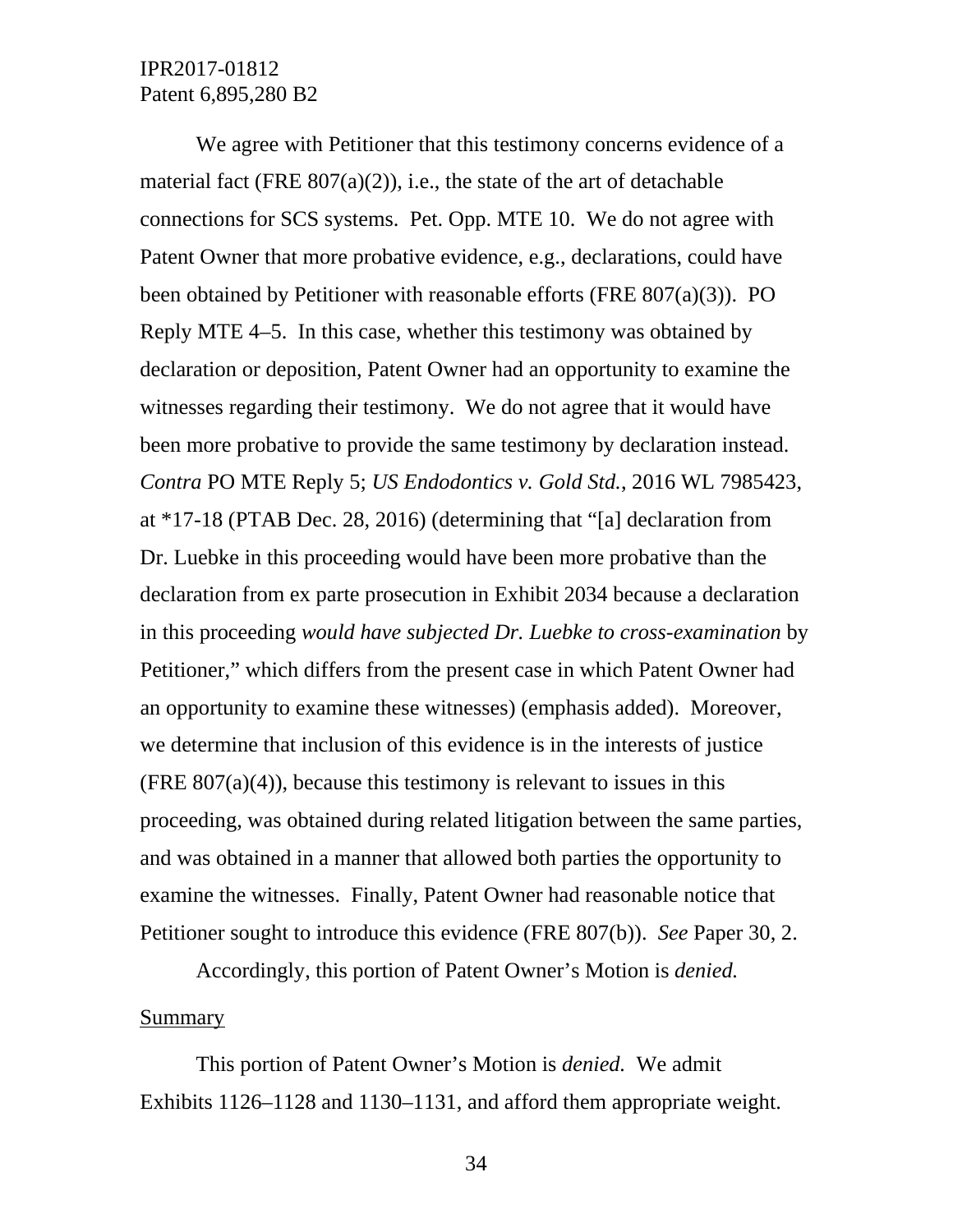# *vi. Exhibit 1139 – Werder Deposition Transcript* FRE 402

Patent Owner argues that Exhibit 1139 is irrelevant, under FRE 402, because Mr. Werder's testimony concerns the ITREL II, not the ITREL IIR. PO MTE 14. For the same reasons discussed above regarding Exhibit 1122, we determine that it is permissible for Mr. Werder to provide testimony regarding the ITREL II and, accordingly, Patent Owner's Motion is *denied.*

#### FRE 106

Patent Owner argues that Exhibit 1139 should be excluded under FRE 106 because it is an incomplete deposition transcript that excludes portions of the transcript no longer deemed confidential. PO MTE 15 (citing Ex. 1139, 89:23–24, 90:6–7). Subsequent to Patent Owner's Motion and pursuant to the Board's request, Petitioner filed an updated version of Exhibit 1139, which includes the portions cited by Patent Owner in their Motion. *See* Ex. 1139; *see also* Pet. Opp. MTE 3–4 n.3. Patent Owner does not identify "any other part – or any other writing or recorded statement – that in fairness ought to be considered at the same time." FRE 106. As such, Patent Owner has not persuaded us that this exhibit should be excluded. Accordingly, this portion of Patent Owner's Motion is *denied.*

#### FRE 801 and 802

Patent Owner also argues that Exhibit 1139 should be excluded under FRE 801 and 802, arguing that it constitutes inadmissible hearsay. PO MTE 14. Petitioner responds that the exception of FRE 807 applies. Pet. MTE Opp. 12–13. Patent Owner disagrees. PO MTE Reply 4–5.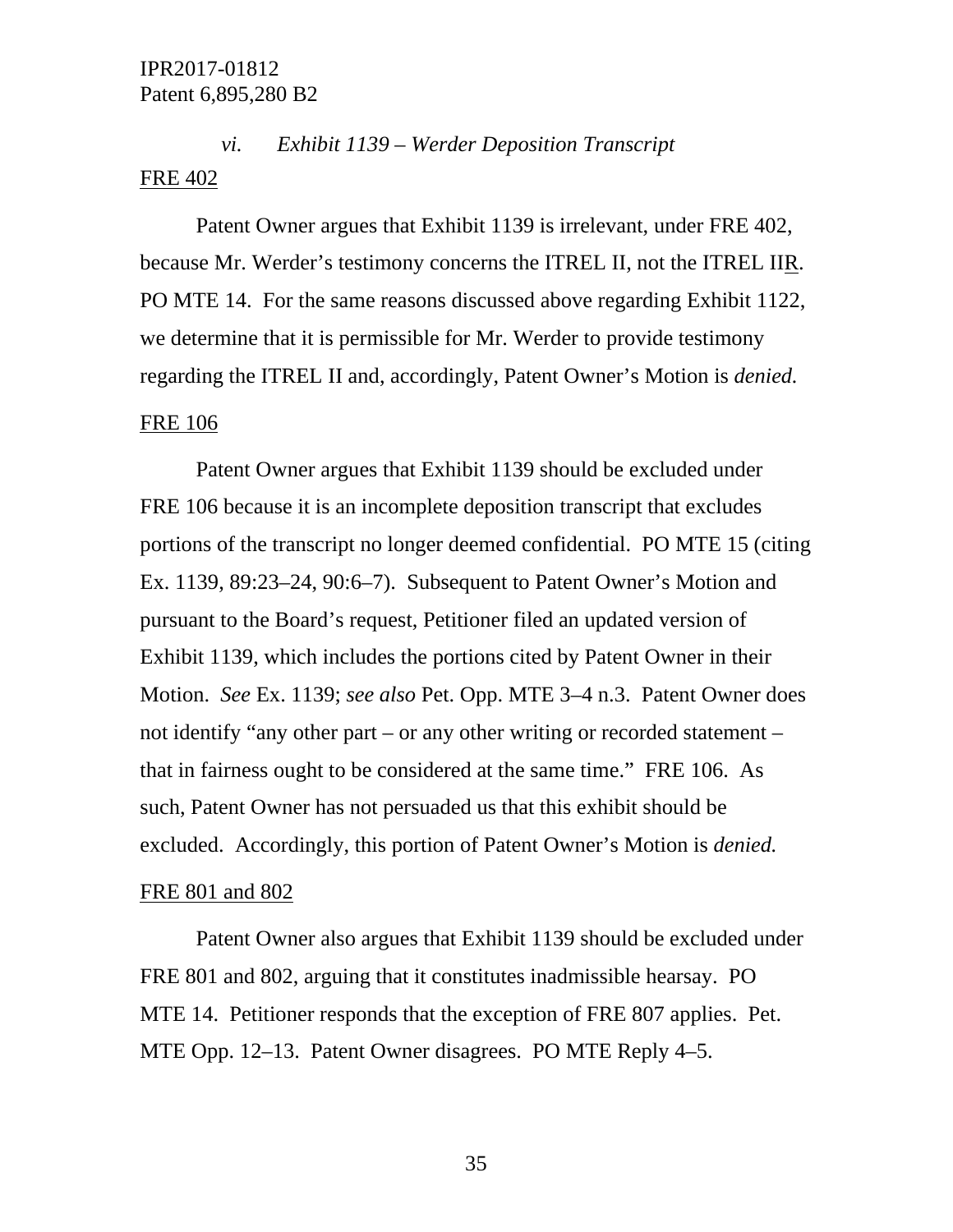We determine that at least FRE 807 fairly applies to this circumstance. Mr. Werder, the "the director of electrical engineering for implantables for the . . . Restorative Therapies Group of Medtronic," was deposed as a corporate witness of Medtronic, Inc., under Federal Rule of Civil Procedure ("FRCP") 30(b)(6). Ex. 1139, 5:2–7, 8:25–9:6. Patent Owner's counsel was present at this deposition, taken in conjunction with district court litigation between the parties. *Id.* at 2:3–5, 5:11–16. We agree with Petitioner that this evidence has circumstantial guarantees of trustworthiness, in that it is sworn testimony of a third party witness who lacks a direct interest in the outcome of this proceeding. Pet. MTE Opp. 12. We recognize that Medtronic, Inc. is a competitor of Patent Owner. PO MTE Reply 5. However, Patent Owner's counsel had—and took advantage of—the opportunity to examine this witness during the deposition. *See* Ex. 1139, 112:24–157:18. Accordingly, if Patent Owner's counsel had any reason to doubt the veracity, bias, or completeness of Mr. Werder's testimony, Patent Owner had ample opportunity to explore that concern during the deposition.

We agree with Petitioner that this testimony concerns evidence of a material fact (FRE  $807(a)(2)$ ), i.e., the state of the art of detachable connections for SCS systems. Pet. Opp. MTE 12. We do not agree with Patent Owner that more probative evidence, e.g., a declaration, could have been obtained by Petitioner with reasonable efforts (FRE 807(a)(3)). PO Reply MTE 4–5. Whether this testimony was offered by declaration or deposition, Patent Owner had an opportunity to examine the witness regarding his testimony. We do not agree that it would have been more probative to provide the same testimony by declaration instead. *Contra* PO MTE Reply 5; *US Endodontics*, 2016 WL 7985423, at \*17–18. Moreover,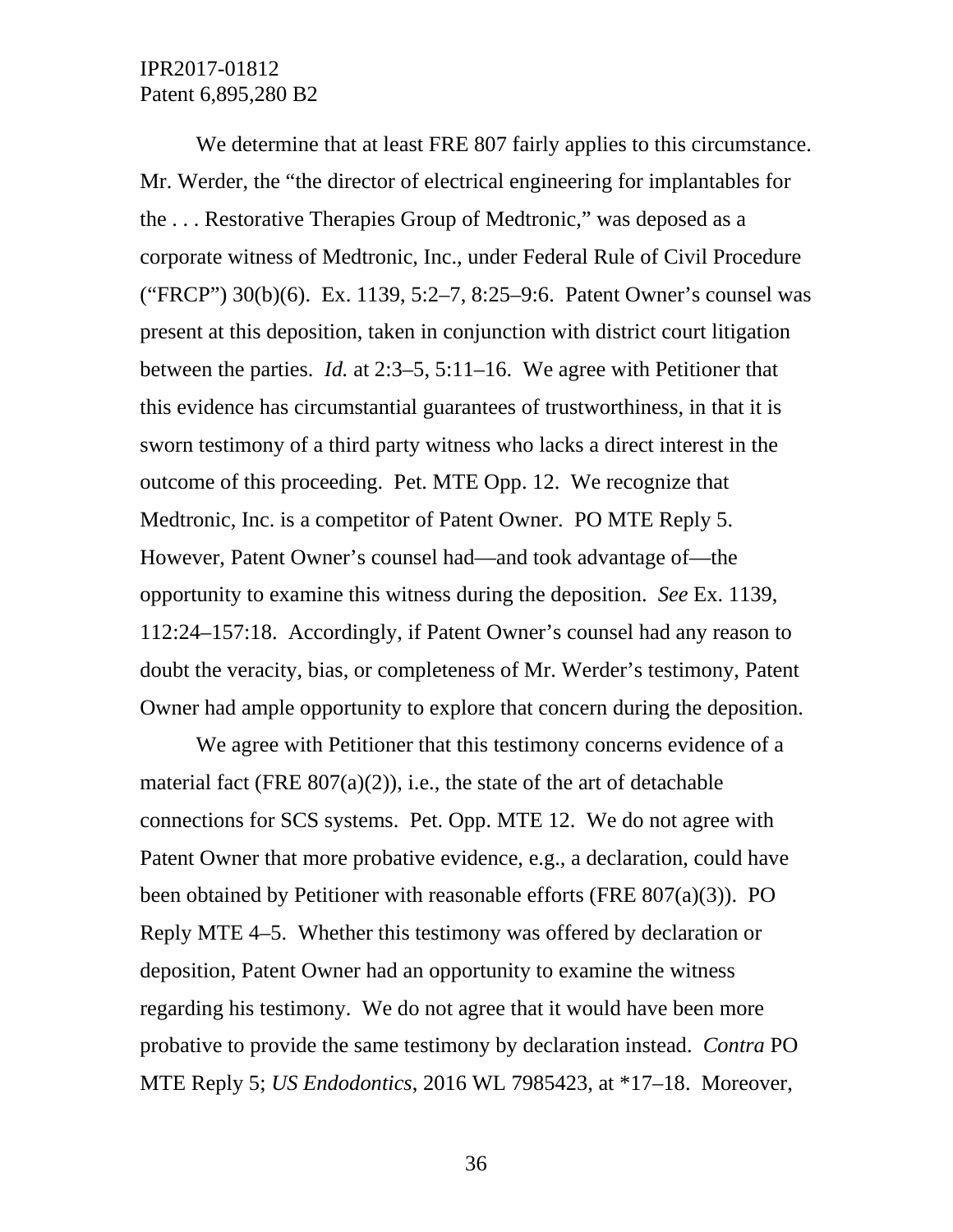we determine that inclusion of this evidence is in the interests of justice (FRE  $807(a)(4)$ ), because this testimony is relevant to issues in this proceeding, was obtained during related litigation between the same parties, and was obtained in a manner that allowed both parties the opportunity to examine the witnesses. Finally, Patent Owner had reasonable notice that Petitioner sought to introduce this evidence (FRE 807(b)). *See* Paper 30, 2.

Accordingly, this portion of Patent Owner's Motion is *denied.* We admit Exhibit 1139 and afford it appropriate weight.

#### *Exhibit 1133 – Bone Deposition Transcript*

Patent Owner argues that Exhibit 1133 should be excluded, under FRE 106, 402, 801, and 802. PO MTE 11–12. Exhibit 1133 is not relied upon in this Decision. Accordingly, this portion of Patent Owner's Motion to Exclude is *dismissed* as moot*.*

*Exhibit 1134 – U.S. Patent No. 5,807,397*

Patent Owner argues that Exhibit 1134 is irrelevant, under FRE 402. PO MTE 12–13. Patent Owner argues that this patent concerns an "implantable stimulator with a replenishable, high value capacitive power source." *Id.* Thus, Patent Owner argues that this exhibit is not relevant to IPGs with rechargeable batteries, as claimed in the '280 patent. *Id.*

Exhibit 1134 describes that rechargable implantable stimulators are used in SCS systems. Ex. 1134, [57], 1:16–24. Whether SCS systems utilized rechargeable IPG technology, even if only capacitive power sources, is relevant to whether a long-felt need existed for rechargeable IPG technology for SCS systems, i.e., it has *at least some tendency* to make that fact more probable. *See* FRE 401; *Biery*, 2012 WL 4497656, at \*4. Patent Owner's arguments speak more to weight than admissibility.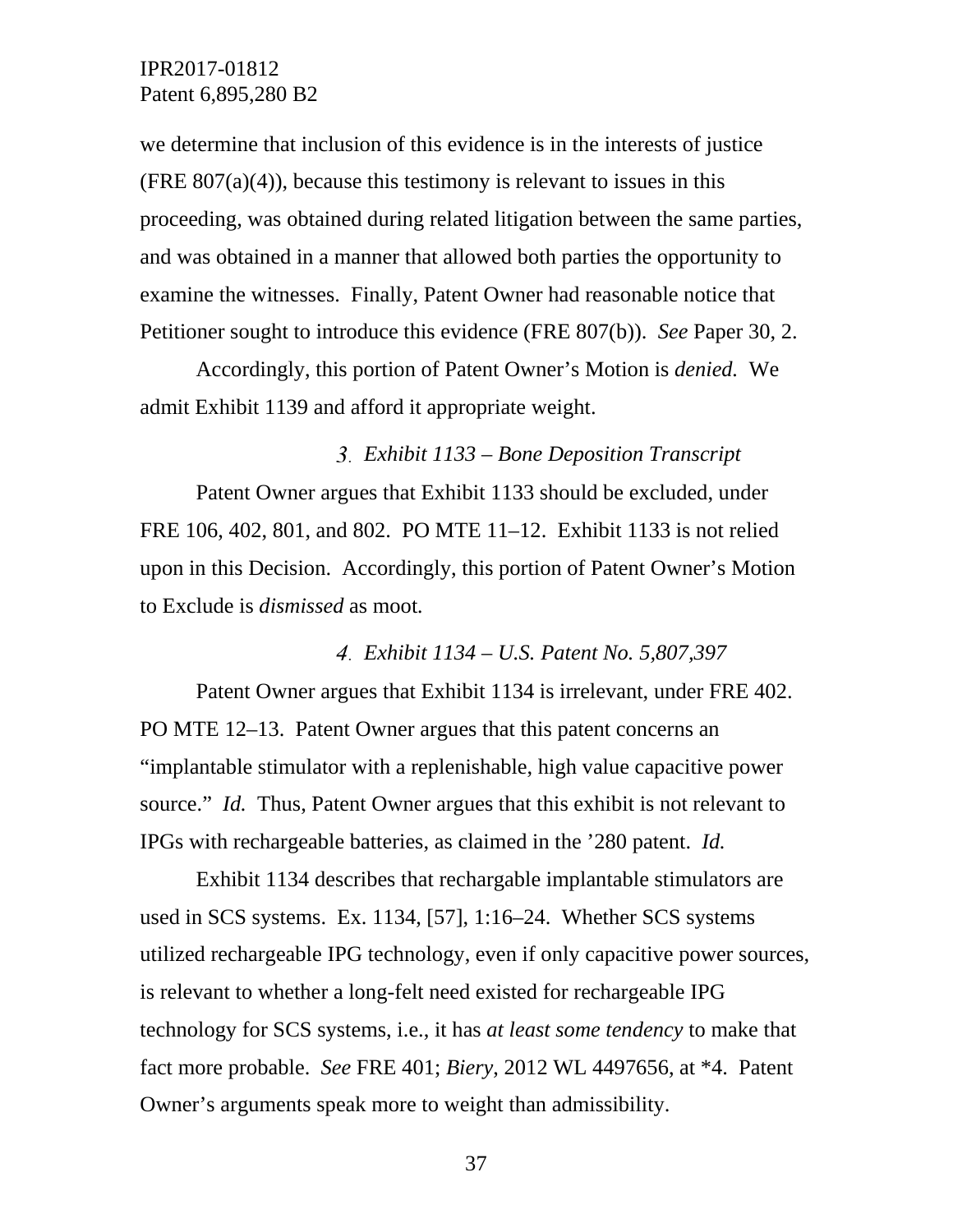Accordingly, this portion of Patent Owner's Motion is *denied.* We admit Exhibit 1134 and afford it appropriate weight*.*

#### *Exhibit 1137 - Kroll Reply Declaration*

Patent Owner argues that cited portions of Exhibit 1137 are irrelevant, under FRE 402. PO MTE 13 (citing Ex. 1137 ¶¶ 37–43, 45, 49, 50). Patent Owner incorporates its arguments regarding Exhibits 1122, 1125–1128, 1130–1132, 1139. *Id.* For the same reasons discussed above in Sections III.B.2.i., III.B.2.iv.–vi., we determine that it is permissible for Dr. Kroll to provide testimony on these topics, or rely upon these exhibits and, accordingly, Patent Owner's Motion is *denied.* We admit Exhibit 1137 and afford it appropriate weight.

#### *Summary*

Patent Owner's Motion to Exclude is *dismissed-in-part* as moot, and *denied-in-part*, for the reasons detailed above.

#### IV. OBJECTIONS TO DEMONSTRATIVES

Patent Owner and Petitioner each filed demonstrative exhibits for use during oral argument (Papers 76, 77). The parties also filed a joint set of objections to those demonstratives. Paper 75. Patent Owner objects to Petitioner's slide numbers 10, 14–20, 23–31, 36, 40, 41, 44, 45, 56, 79, 83, 88, 98, and 105. *Id.* at 1. Petitioner objects to Petitioner's slide numbers 69 and 70. *Id.*

Demonstrative exhibits are not evidence; they are merely visual aids to assist the parties in presenting their arguments to the Board. Paper 61, 3. In this Final Written Decision, we rely only on arguments made in the parties' substantive papers and evidence of record. Because we do not rely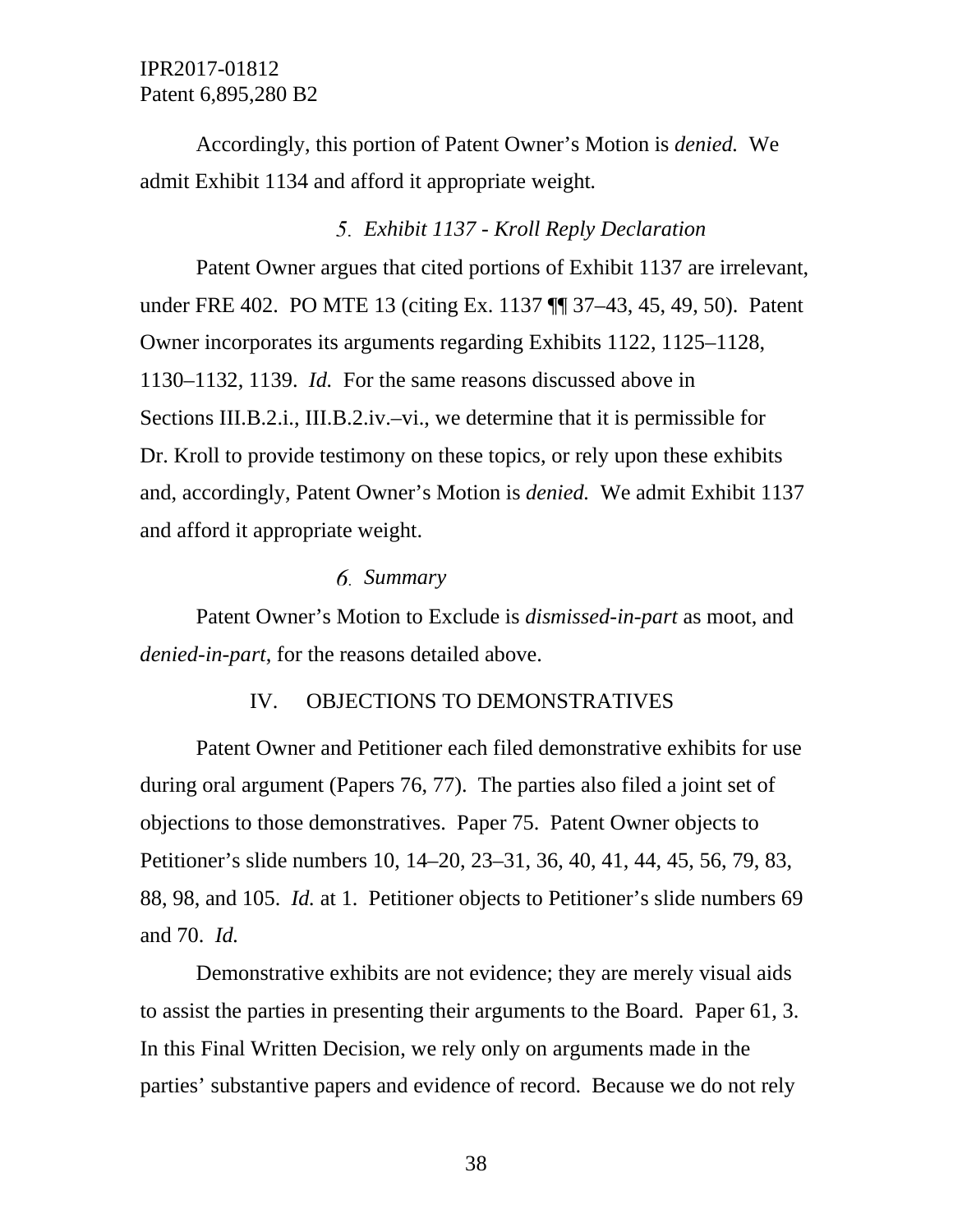upon the cited slides in this Decision, we *dismiss* the parties' objections as moot.

#### V. ANALYSIS

# *A. Obviousness over Barreras or over the Combined Teachings of Barreras and Wang*

Petitioner contends that claim 27 would have been obvious over Barreras or over the combined teachings of Barreras and Wang. Pet. 16–28. For reasons that follow, we determine Petitioner has demonstrated that the challenged claims are unpatentable by a preponderance of the evidence.

### *Overview of Barreras (Ex. 1008)*

Barreras is a U.S. patent titled "RF Coupled, Implantable Medical Device with Rechargeable Back-up Power Source," which discloses a tissue stimulator system. Ex. 1008, [54], 7:35–38. Barreras's Figure 1 is reproduced below.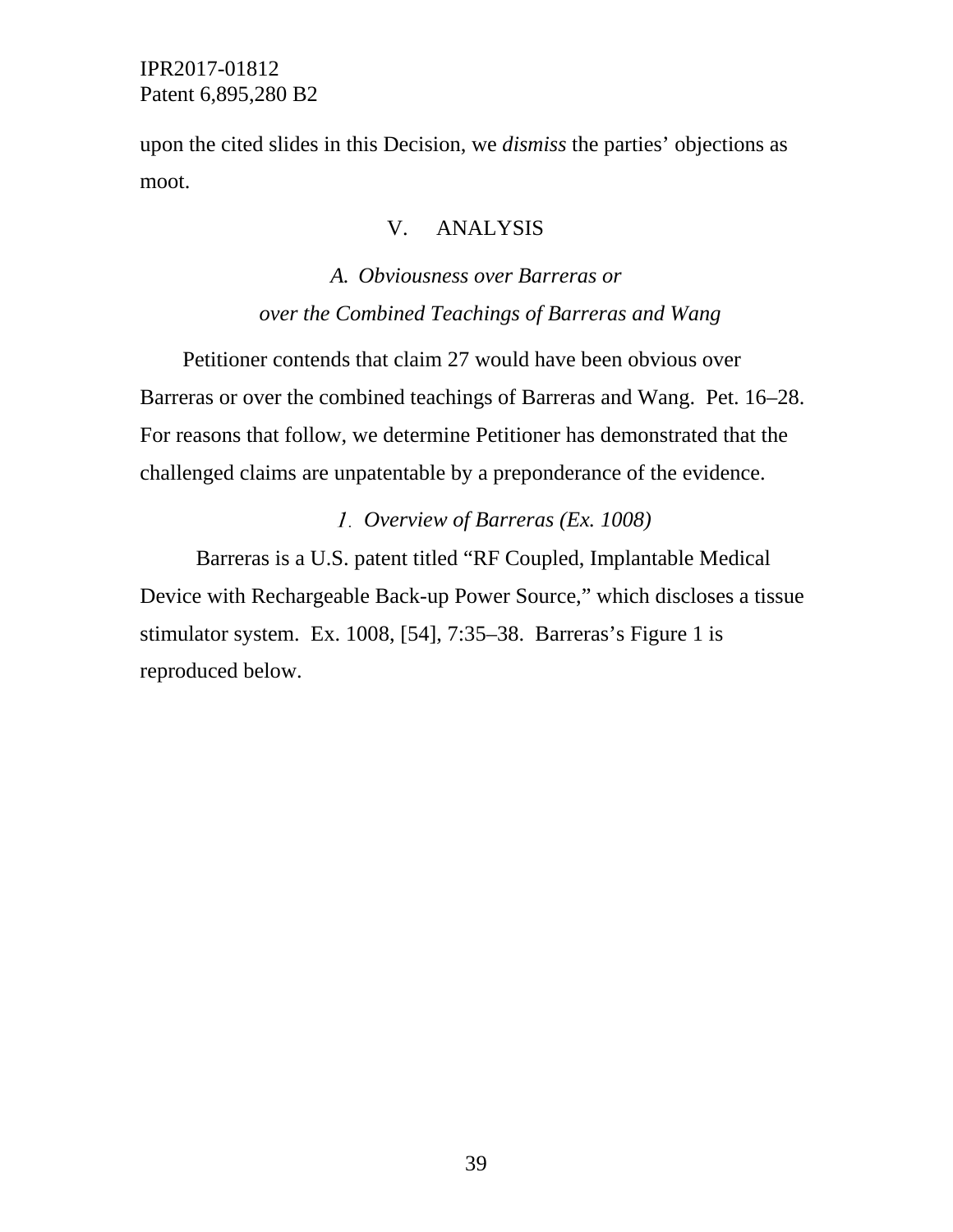

Figure 1 is a circuit diagram of the system, which includes transmitter 12 and implantable receiver 14. *Id.* at 7:6–9, 7:36–38. Receiver 14 is connected by multiple leads 19 to electrodes 21–24, which stimulate the patient's tissue in response to therapy values sent from transmitter 12. *Id.* at 7:38–47.

Barreras explains that when rechargeable power source 44 of the implanted receiver is low, "receiver 14 will transmit, via an RF communication link 61, a 'recharge' command to the transmitter 12." *Id.* at 8:35–39. In response, transmitter 12 generates—through external battery 62, DC/DC converter 28, and output inductor 64—"high energy RF waves which are coupled into the inductor 60 contained within the receiver 14" to recharge implanted power source 44. *Id.* at 8:39–43. Barreras explains that a feedback system between receiver 14 and transmitter 12 "adjust[s], as a function of distance between the inductors 64 and 60, the RF energy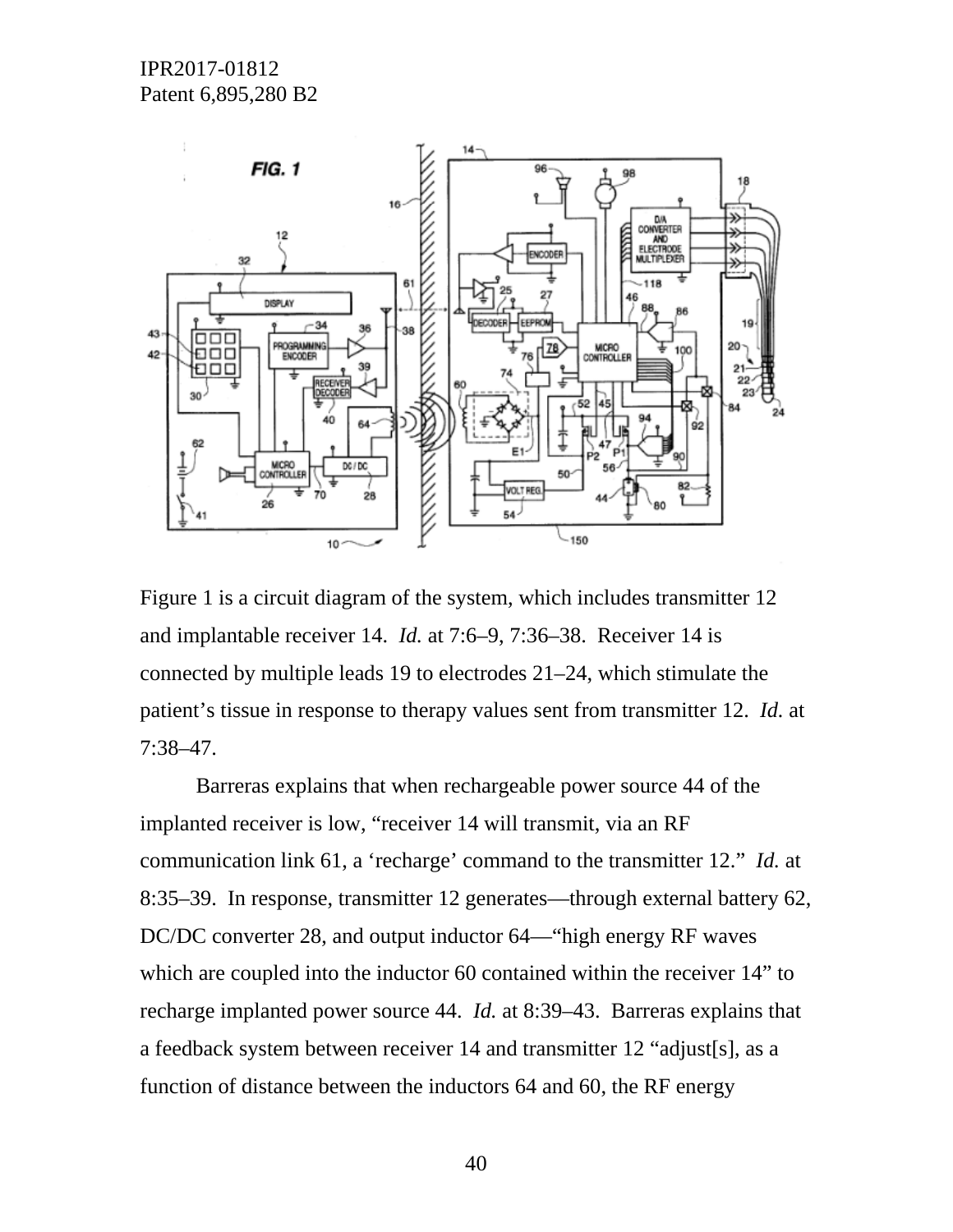required to quickly recharge the rechargeable power source 44. A close proximity requires much less RF energy to recharge the rechargeable power source 44 than a longer distance would, in the same time." *Id.* at 8:43–55.

Barreras also explains that implanted microcontroller 46 monitors the voltage level of power source 44. *Id.* at 9:7–11. When power source 44 is fully charged, the microcontroller sends "a 'stop' recharging command" to transmitter 12, and "simultaneously . . . cut[s] off the current needed to charge the rechargeable power source 44. In this manner, the power source 44 cannot be overcharged, even if the 'stop' command was not received by the transmitter 12 due to electromagnetic interference." *Id.* at 9:11–18.

#### *Overview of Wang (Ex. 1018)*

Wang is a U.S. patent titled "Enhanced Transcutaneous Recharging System for Battery Powered Implantable Medical Device." Ex. 1018, [54]. Wang discloses that an external inductor "forms a primary coil of a transformer in which current is induced in a secondary coil attached to an implanted medical device" to recharge the battery of the implanted device. *Id.* at 4:37–41. According to Wang, "[t]he coils of the external energy transmission device and the implanted medical device must be properly aligned for efficient energy transmission." *Id.* at 5:13–15. To that end, Wang discloses an alignment circuit and alignment indicator that indicate proper alignment. *Id.* at 5:15–17.

#### *Analysis of Claim 27*

Petitioner contends that claim 27 would have been obvious over Barreras alone or, alternatively, over Barreras and Wang. Pet. 16–28, 25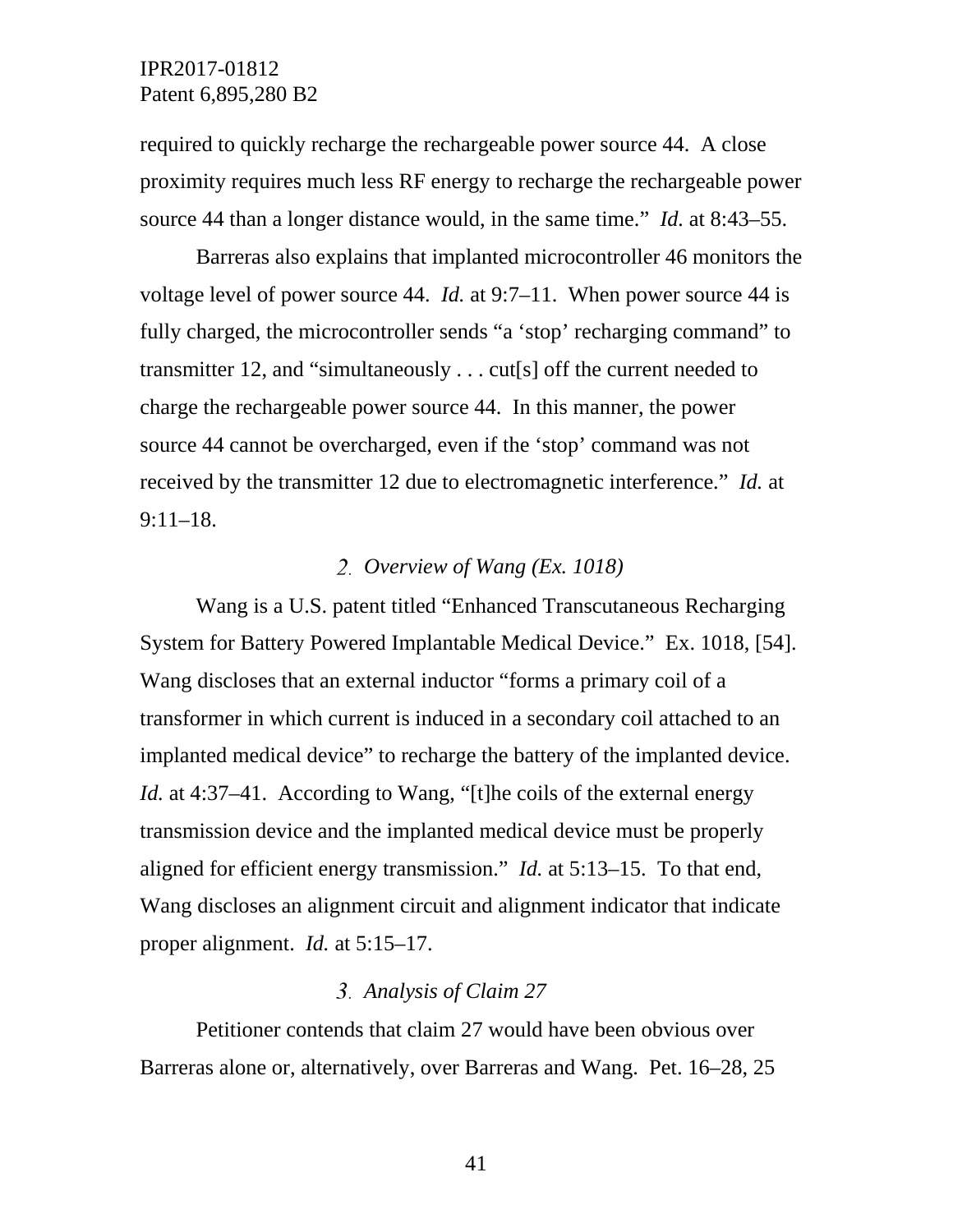("[T]o the extent further disclosure is required for claim element [27.b], it would have been obvious in further view of Wang.").

Patent Owner disputes Petitioner's contentions. PO Resp. 28–39. Patent Owner argues that Barreras does not "align[]" the primary and second coils, and does not "stop[] the charging at the battery charger," as claimed. *Id.* at 28–33. Patent Owner also argues that a POSITA would not have been motivated to combine Barreras and Wang. *Id.* at 33–39.

After considering the parties' arguments and evidence, we determine that Petitioner has demonstrated, by a preponderance of the evidence, that challenged claim 27 is unpatentable over Barreras alone. Accordingly, we need not reach Petitioner's alternative contention that claim 27 would have been obvious over the combined teachings of Barreras and Wang.

#### *i. Preamble*

The preamble of independent claim 27 recites "[a] method of charging a rechargeable battery contained within an implantable pulse generator (IPG), which IPG is connected to an implanted, secondary coil antenna, the method employing an external battery charger, which charger contains a rechargeable battery electrically connected to an external, primary antenna coil, the method comprising . . . ." Ex. 1001, 57:37–43. Petitioner contends that Barreras discloses this subject matter. Pet. 17–19. Patent Owner does not dispute Petitioner's contention. *See generally* PO Resp. 28–33.

We find that Barreras discloses implanted receiver 14 (i.e., pulse generator), which includes rechargeable power source 44 and inductor coil 60, wherein power source 44 is charged by RF energy transmitted from output inductor coil 64 of external transmitter 12. Ex. 1008, 5:34–41, 7:36– 38, 8:33–35, 8:39–43, Fig. 1. Barreras discloses that external transmitter 12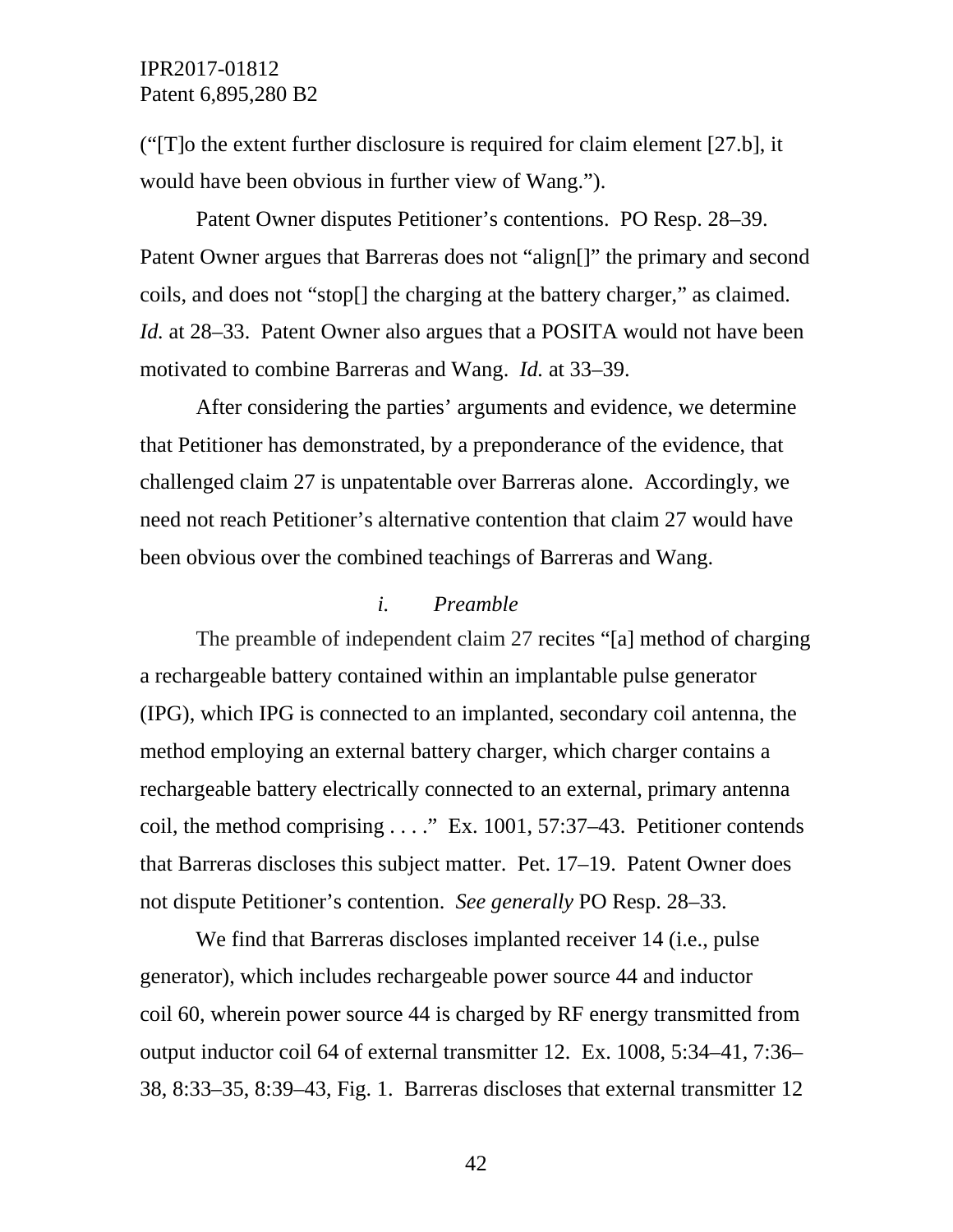includes rechargeable battery 62, connected to output inductor coil 64. *Id.* at 8:39–43; *see also* Ex. 1003 ¶¶ 71–72. Thus, we find that Barreras teaches the subject matter of the preamble of claim 27.

*ii. "(a) charging the rechargeable battery in the external battery charger using an external power source"*

Petitioner contends that Barreras discloses this limitation because external transmitter 12 is powered by a rechargeable battery, which must be charged from an external source before transmitter 12 can transfer power. Pet. 19. Patent Owner does not dispute Petitioner's contention. *See generally* PO Resp. 28–33.

We find that Barreras discloses that external transmitter 12 is "powered by either a rechargeable or non-rechargeable power source." Ex. 1008, 4:18–20, Fig. 1 (62). We credit Dr. Kroll's testimony that the rechargeable power source must be charged from an external power source, e.g., an AC outlet or external battery, to power the transmitter. Ex. 1003 ¶ 73. Thus, we find that Barreras teaches this limitation of claim 27.

*iii. "(b) aligning the primary antenna coil with the implanted secondary coil"*

Petitioner contends that Barreras discloses this limitation, or at least would have rendered it obvious to a POSITA. Pet. 19–21. According to Petitioner, Barreras discloses transferring RF energy from external coil 64 to implanted coil 60, wherein the distance between those coils affects the amount of energy required to recharge the implanted power source quickly, i.e., less energy being required when the coils are in close proximity. *Id.* at 19–20 (citing Ex. 1008, 8:26–32, 8:39–43, 8:49–55). Petitioner contends that "Barreras thus expressly discloses that some form of alignment between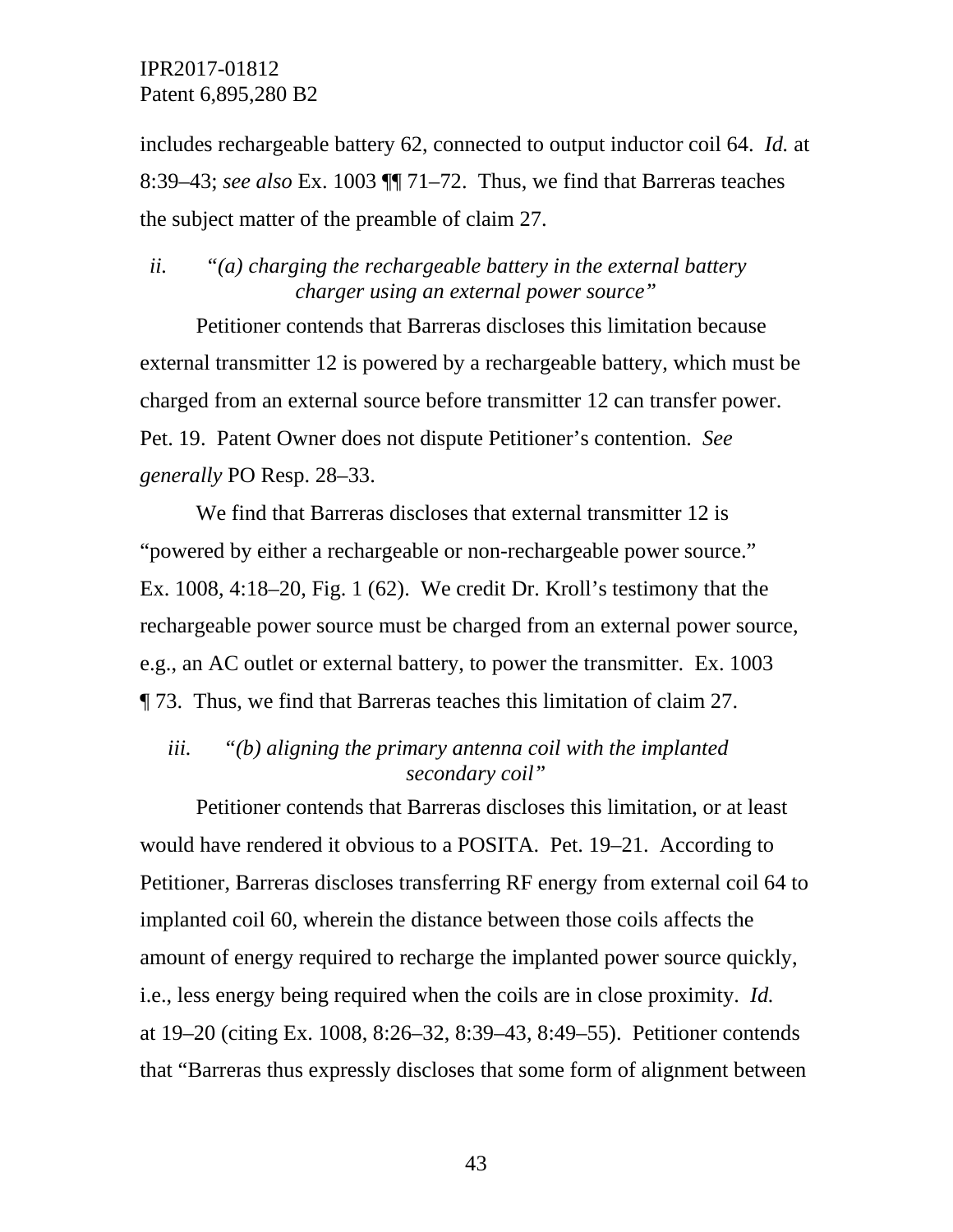transmitter's inductor 64 and receiver's inductor 60 is necessary to recharge the rechargeable battery in the implant. Figure  $1 \dots$  shows coils 60 and 64 are aligned and transferring energy." *Id.* at 20. Alternatively, Petitioner contends that it would have been "obvious to align Barreras's transmitter and receiver coils because better alignment between the transmitter's and receiver's inductors would conserve the transmitter's battery power by more efficiently recharging the implanted battery." *Id.* at 21 (citing Ex. 1003 ¶¶ 74–75; Ex. 1008, 8:49–53).

Patent Owner disputes Petitioner's contention, arguing that Barreras does not satisfy its proposed construction of "alignment," because Barreras does not optimize charging efficiency based on a measurement of an electrical parameter. PO Resp. 28. Patent Owner argues that Barreras teaches away from aligning the coils, because Barreras adjusts the amount of RF energy transferred between the coils to compensate for the distance between them. *Id.* at 28–30 (analogizing to turning up a loudspeaker's volume, rather than altering its position). According to Patent Owner, because Barreras's system "is designed to adapt to any positioning" of the coils, it "obviates the need to achieve any particular spatial arrangement," i.e., alignment. *Id.* at 28–30 (citing Ex. 1008, 5:51–60, 8:43–55; Ex. 2033 ¶¶ 74–78); *see also* PO Sur-Reply 4. Thus, Patent Owner argues that "Barreras teaches no more than that inductive charging can occur . . . but not that the inductors are 'aligned.' But claim 27 requires 'aligning' as a separate step from '(f) charging the rechargeable battery carried within the IPG." PO Resp. 30.

Petitioner replies that "Barreras does not 'teach[] away' from achieving any particular spatial arrangement of the coils. Rather, Barreras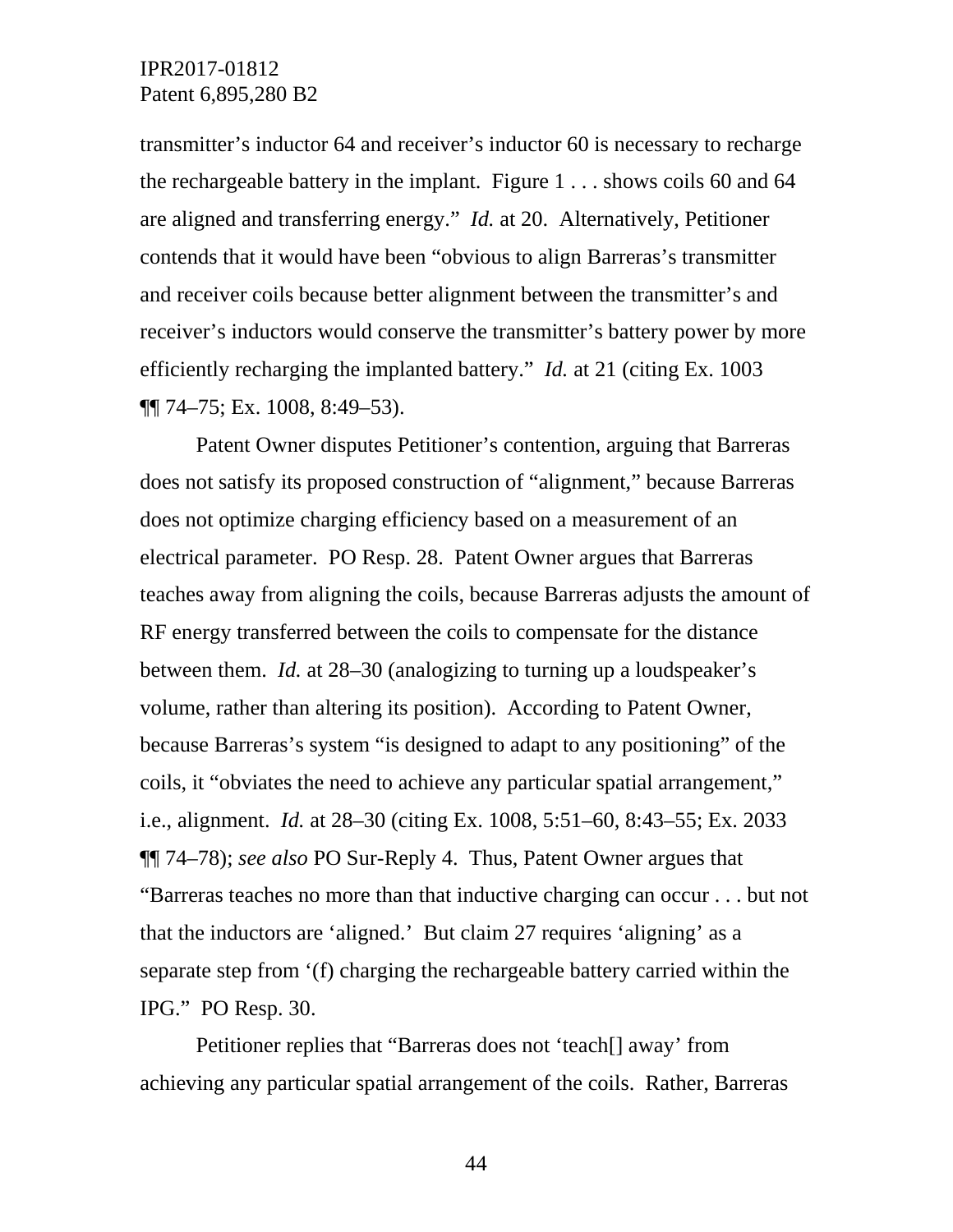expressly teaches the advantage (e.g., less RF energy) of achieving a particular spatial arrangement (e.g., close proximity)." Pet. Reply. 11; *see also id.* at 9–10 (addressing Patent Owner's proposed construction).

We have considered the parties' arguments and evidence, and determine that the cited evidence supports Petitioner's contentions. Barreras discloses that external transmitter 12 includes output inductor coil 64 ("primary"), and implanted receiver 14 includes implanted inductor coil 60 ("secondary"). Ex.  $1008$ ,  $8:39-43$ , Fig. 1. As shown in Figure 1, these coils are "aligned," under the broadest reasonable interpretation of this phrase, *see supra* Section II.A.1., because they are in relative position to permit energy transfer. Ex. 1008, 8:39–43 ("[H]igh energy RF waves . . . are coupled into the inductor 60.").

We recognize that Barreras adjusts the amount of energy that primary coil 64 transmits to secondary coil 60, to compensate for the distance between coils 64, 60. Ex. 1008, 8:49–55. We do not agree, however, that this teaching "obviates the need" to align the coils, as Patent Owner argues. PO Resp. 28–30. Rather, we perceive that this teaching highlights the importance of aligning the coils—Barreras explains that "[a] close proximity requires much less RF energy to recharge [quickly] the rechargeable power source 44 than a longer distance would." Ex. 1008, 8:52 ("quickly"), 8:53– 55. Indeed, we note that this appears to be a principle that would have been understood by someone with even fewer qualifications than a POSITA, as defined in this proceeding—even a high school student who had taken an introductory physics course in electricity and magnetism would have been expected to possess such knowledge. Moreover, as discussed in Section II.A.1, the step of "aligning" does not require a specific relative position, or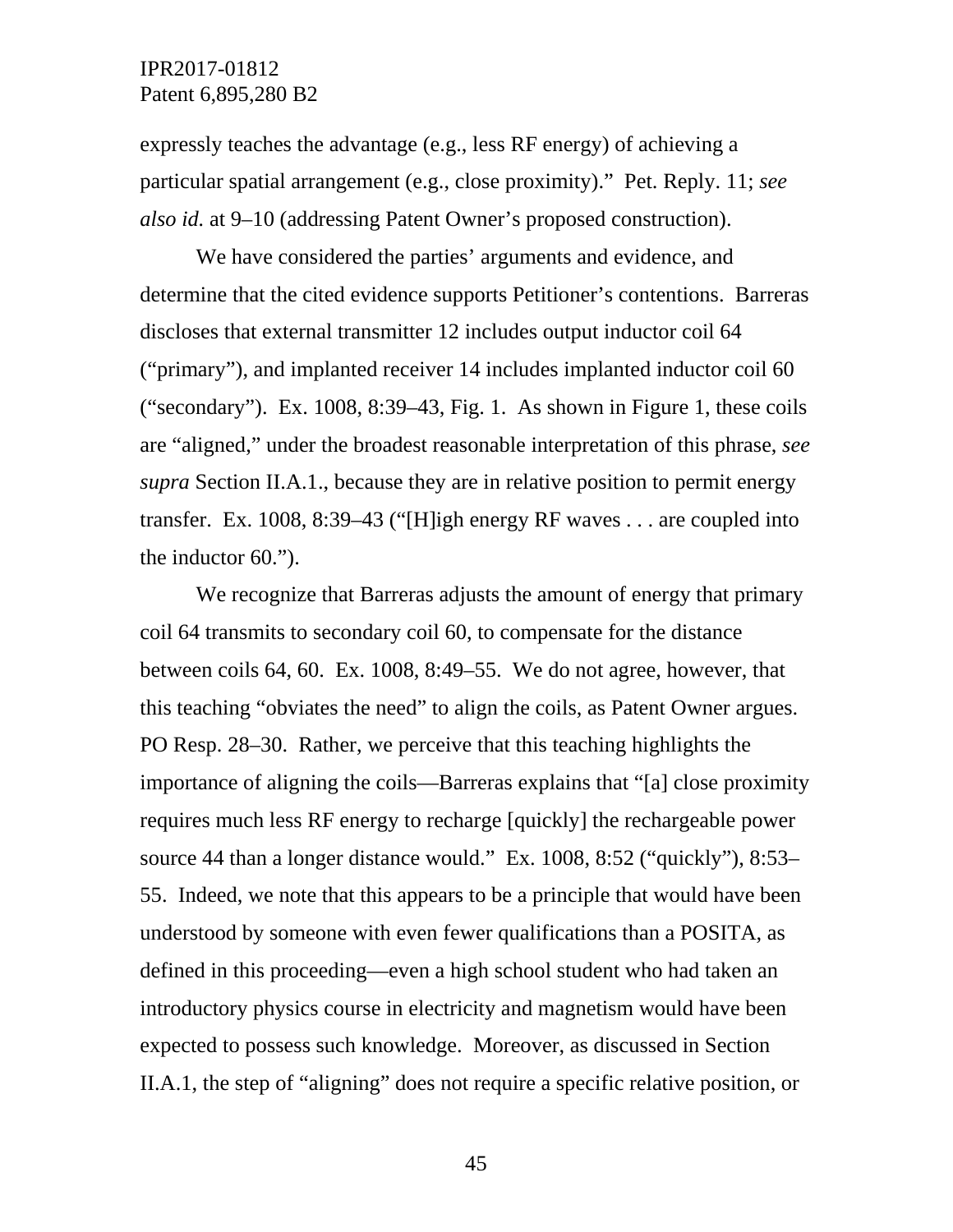achieving optimal or proper alignment. Nonetheless, even if it did, we determine that, in light of Barreras's teachings, a POSITA would have found it obvious to adjust the position of the coils, i.e., by moving them into "close proximity" and optimal alignment, to achieve the benefits expressly taught by Barreras, i.e., the use of less RF energy to achieve the same result. Ex. 1008, 8:53–55; *see also* Pet. 21; Pet. Reply n.6.

Dr. Kroll's testimony supports this conclusion. Dr. Kroll testifies that Barreras's Figure 1 shows that the coils are aligned, as required to transfer energy between them. Ex. 1003 ¶¶ 74–75. According to Dr. Kroll, Barreras confirms that it was known in the art that "better alignment . . . increases charging efficiency and, further, conserves the transmitter's battery." *Id.* ¶ 75 (citing Ex. 1008, 8:49–53). Dr. Kroll also testifies that "Barreras teaches that there are advantages to properly aligning the external and implanted coils even with its real-time feedback system," namely, "that it requires much less RF energy to recharge the IPG's battery than a longer distance would in the same time, thus preserving the transmitter's battery." Ex. 1137 ¶¶ 17–18. In light of Barreras's express teachings of the benefits of close alignment, and Dr. Kroll's testimony that a POSITA would have understood these teachings to suggest moving the coils into even closer proximity, we are persuaded that Petitioner has provided very strong evidence in support of its contentions.

We have considered the cited portions of Dr. Berger's testimony, but do not agree with his conclusions. Ex. 2033 ¶¶ 28, 73–76, 78. For example, Dr. Berger explains that "[o]ptimal alignment (to achieve maximum efficiency) occurs when the central axis of the two coils fall on the same line, i.e., the axes are parallel to each other with the coils centered one over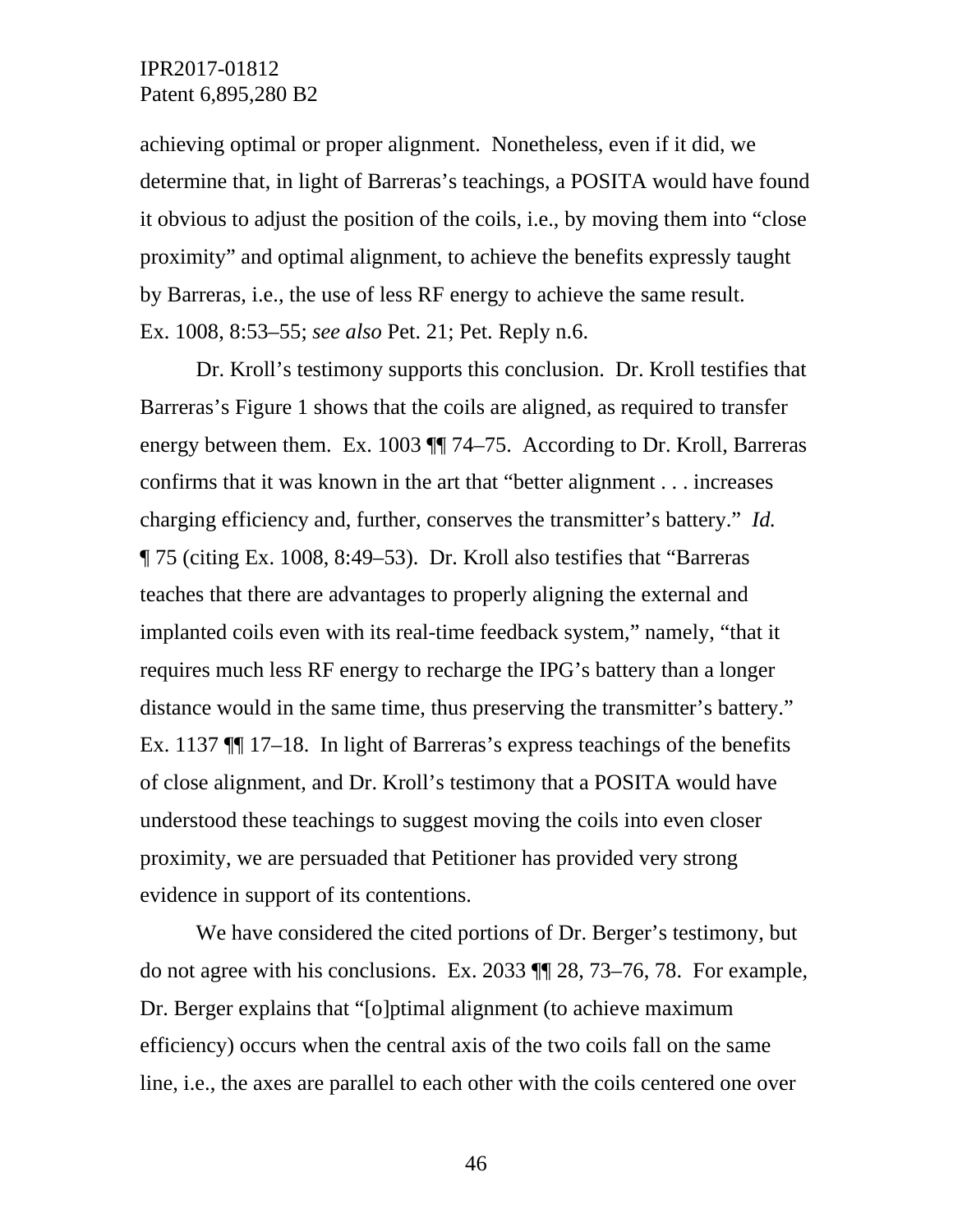the other . . . [and] as close to each other as possible." *Id.* ¶ 74. Our construction of "aligning," however, requires neither optimal alignment, parallel axes, nor any specific level of closeness. Moreover, Dr. Berger explicitly recognize Barreras's teaching that close proximity between coils results in less RF energy being needed to complete recharging, *id.* ¶ 75, but then makes a contorted analysis, analogizing to a loudspeaker, to conclude that a POSITA would not have taken the miniscule logical step to move the coils into a closer proximity to achieve this self-evident benefit. *See, e.g.*, *id.* ¶¶ 76–78. Although Barreras discloses adjusting the level of energy output to compensate for distance, we determine that a POSITA, who is "a person of ordinary creativity, not an automaton," also would have recognized that moving the coils into "close proximity" would have achieved the benefits expressly taught by Barreras, i.e., the use of less RF energy to achieve the same result. *See, e.g.*, Ex. 1137 ¶¶ 17–18; *KSR*, 550 U.S. at 421.

Finally, we do not agree with Patent Owner's argument that this interpretation conflates the "aligning" step with the separate step of "charging the rechargeable battery." PO Resp. 30. As discussed above, *see supra* Section II.A.1., our construction of "aligning" does not collapse this step into the separate "charging" step. Rather, as properly construed, step (b) of claim 27 requires placing the primary and secondary coils in relative position *to permit* energy transfer; it does not require the step of actually transferring energy. Steps (c)–(f) do.

Accordingly, for the reasons set forth above, we determine that Petitioner has provided very strong evidence that Barreras at least renders obvious this limitation of claim 27.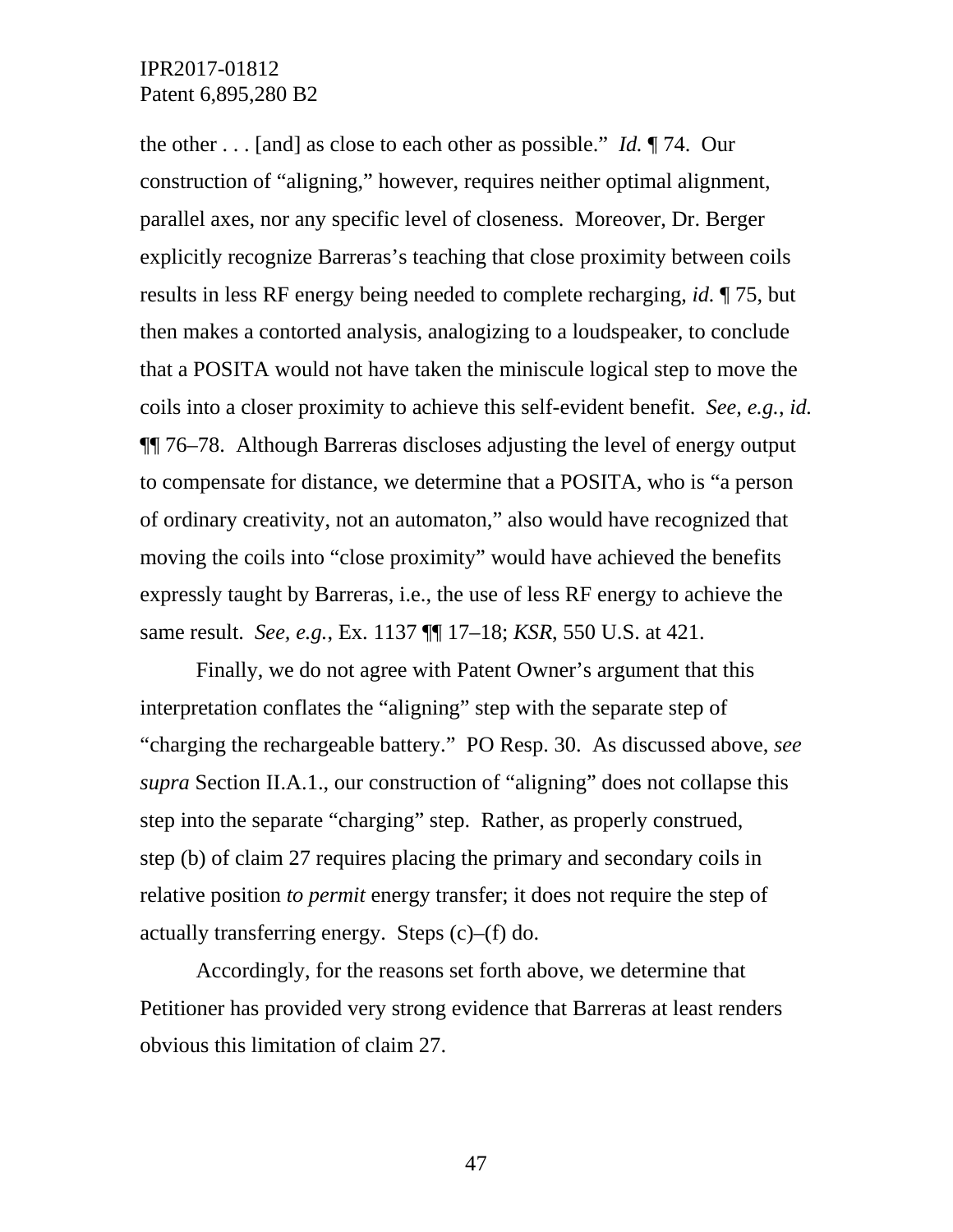# *iv. "(c) broadcasting electromagnetic energy through the primary antenna coil"*

Petitioner contends that Barreras discloses this limitation because external transmitter 12 broadcasts RF energy through output inductor coil 64. Pet. 21–22. Patent Owner does not dispute Petitioner's contention. *See generally* PO Resp. 28–33.

We find that Barreras discloses that transmitter 12 "generate[s], via the battery 62, the DC/DC converter 28 and an output inductor 64, high energy RF waves which are coupled into the inductor 60 contained within the receiver 14." Ex. 1008, 8:39–43; *see also id.* at 5:34–41 (inductive RF power link); Ex. 1003 ¶ 78. Thus, we find that Barreras teaches this limitation of claim 27.

# *v. "(d) receiving the broadcast electromagnetic energy through the secondary antenna coil, whereby an alternating current is produced in the secondary coil"*

Petitioner contends that Barreras discloses this limitation because coil inductor 60 of implanted receiver 14 receives the RF energy broadcasted by transmitter 12, which is alternating. Pet. 22–23. Patent Owner does not dispute Petitioner's contention. *See generally* PO Resp. 28–33.

As above, we find that Barreras discloses that transmitter 12 generates RF energy that is "coupled into the inductor 60 contained within the receiver 14." Ex. 1008, 8:39–43; Ex. 1003 ¶ 79. Barreras explains that the "RF coupled power . . . is alternating current or AC in nature." Ex. 1008, 4:62–67; Ex. 1003 ¶¶ 80–83 (opining that "the output from inductor 60 must be alternating current, otherwise there would be no need for the implanted device to include rectifier 74"). Thus, we find that Barreras teaches this limitation of claim 27.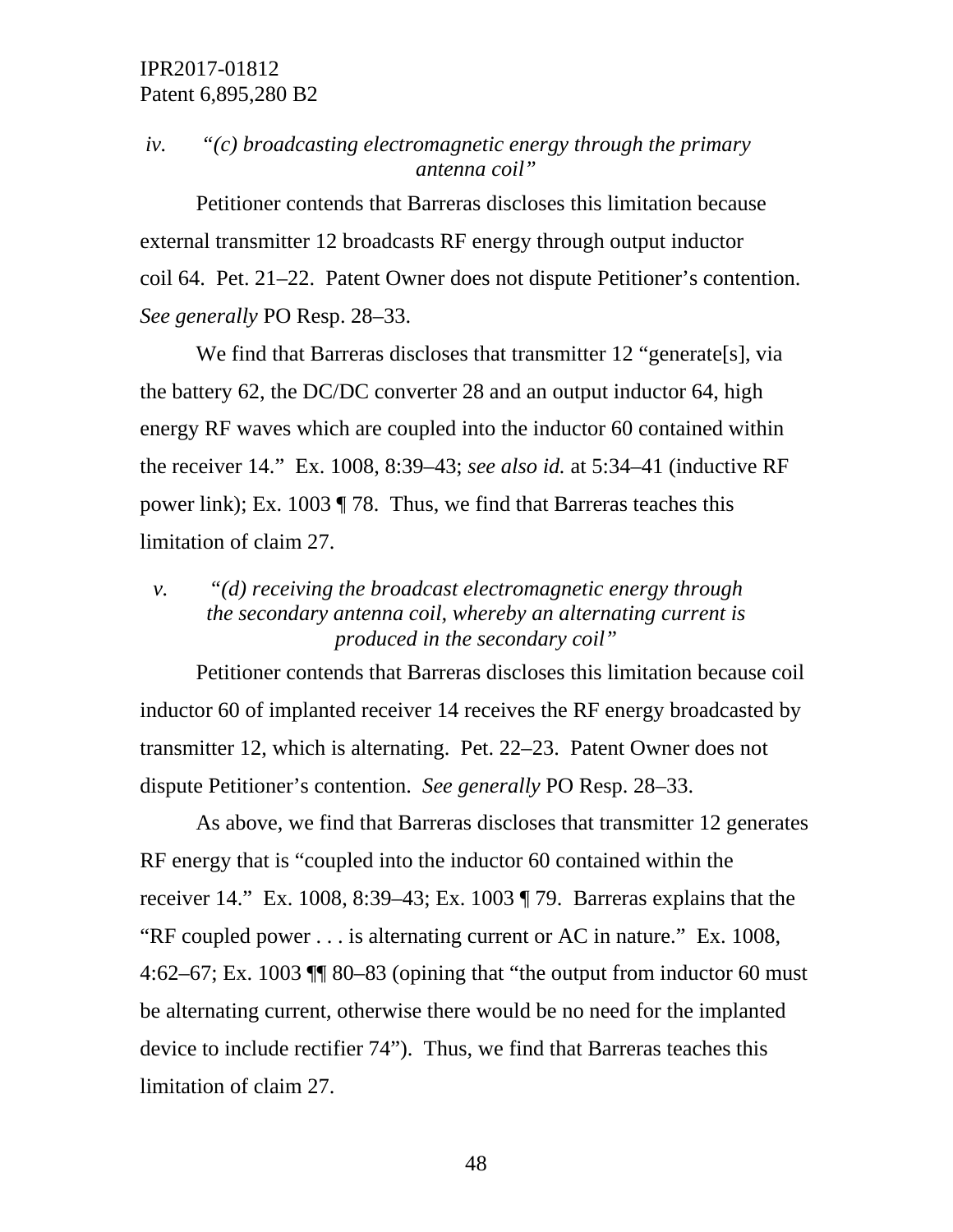# *vi. "(e) rectifying the induced, alternating current received by the secondary coil"*

Petitioner contends that Barreras discloses this limitation because the RF power received by receiver 14 is rectified. Pet. 23. Patent Owner does not dispute Petitioner's contention. *See generally* PO Resp. 28–33.

We find that Barreras discloses that the "RF coupled power . . . is rectified, filtered and converted into a high DC voltage within the receiver." Ex. 1008, 4:64–67; Ex. 1003 ¶¶ 81–84. Thus, we find that Barreras teaches this limitation of claim 27.

*vii. "(f) charging the rechargeable battery carried within the IPG, while monitoring the charging current or voltage across the battery as the battery is being charged to prevent overcharging"*

Petitioner contends that Barreras discloses this limitation because microcontroller 46 monitors the voltage level of rechargeable power source 44, while it is being recharged. Pet. 24. Patent Owner does not dispute Petitioner's contention. *See generally* PO Resp. 28–33.

We find that Barreras discloses that "during recharging of the power source 44, micro controller 46 will monitor the voltage level of the power source 44 . . . . In this manner, the power source 44 cannot be overcharged." Ex. 1008, 9:7–17, 9:44–53; Ex. 1003 ¶ 85. Thus, we find that Barreras teaches this limitation of claim 27.

# *viii. "(g) stopping the charging at the battery charger when the current or voltage at the battery in the IPG reaches a prescribed level"*

Petitioner contends that Barreras discloses this limitation because microcontroller 46 sends a termination command to transmitter 12, instructing it to stop recharging, when power source 44 is fully recharged.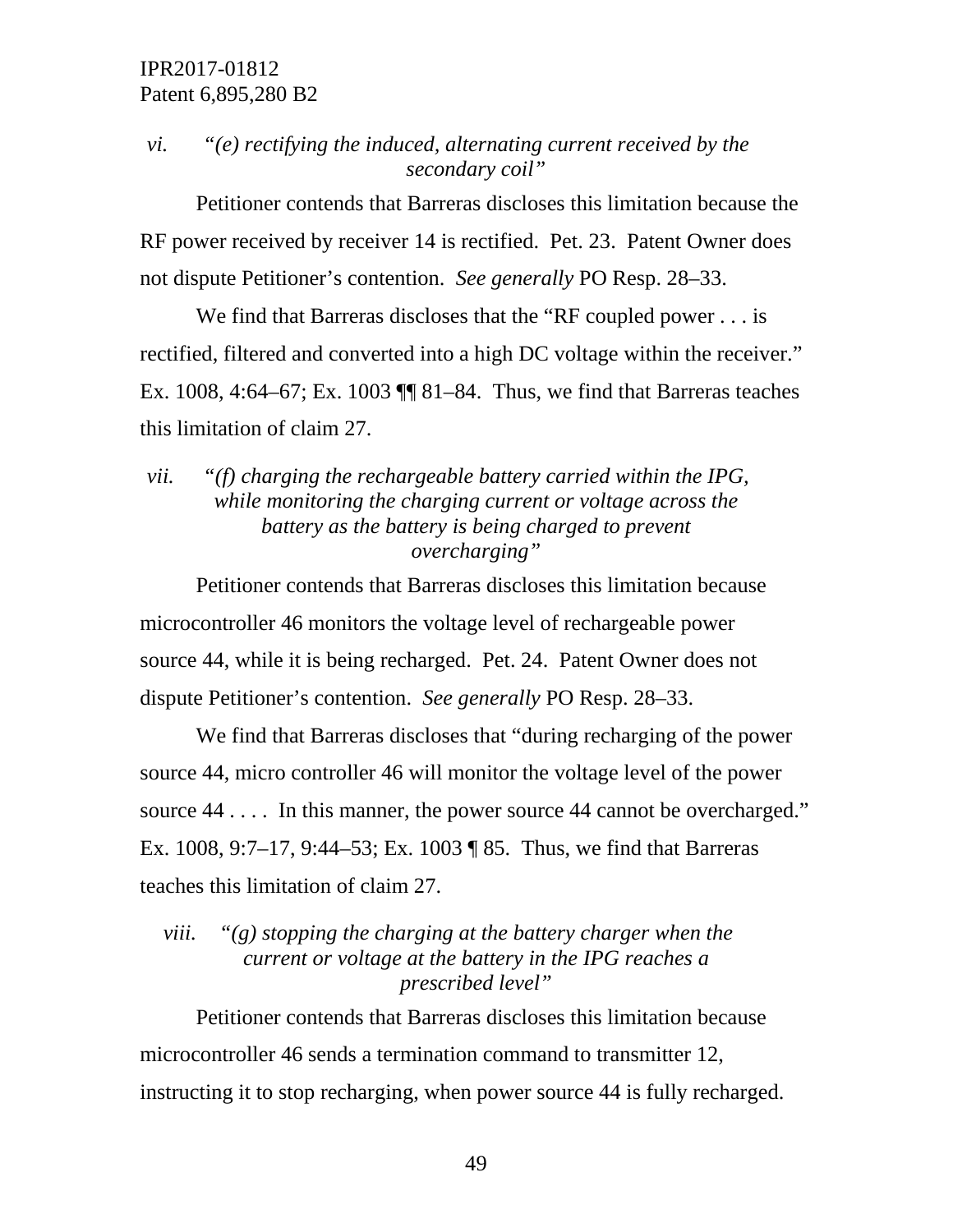Pet. 24. Upon receipt, Petitioner contends that transmitter 12 terminates the transmission of RF power, which stops the recharging. *Id.* at 24–25 (citing Ex. 1008, 4:34–39, 9:7–17, 9:44–53; Ex. 1003 ¶ 86).

Patent Owner argues that it is "circuitry *within the IPG* rather than 'at the battery charger'" that stops the charging of implantable power source 44. PO Resp. 31–33 (citing Ex. 1008, 9:10–17, 9:45–53; Ex. 2033 ¶¶ 80–81). Specifically, Patent Owner argues that microcontroller 46 turns off D/A converter 94 (located within implanted receiver 14), which stops the recharging. *Id.* at 31. Thus, although Barreras discloses that a "stop recharging command" is sent to the transmitter, "the critical step of 'stopping the charging' has already occurred at the implanted D/A converter, simultaneously with the *transmission* of a message to the external device." *Id.* at 31–32. According to Patent Owner, turning off the D/A converter ensures that overcharging cannot occur, even if the termination command is not received by the transmitter. *Id.* at 32.

Petitioner replies that "Barreras discloses embodiments where the charger cuts off the current and the IPG does not." Pet. Reply. 12 (citing Ex. 1008, 4:34–39, 6:15–20).

We have considered the parties' arguments and evidence, and we determine that the cited evidence supports Petitioner's contention, in that while the "preferred embodiment" may support Patent Owner's argument, other cited portions of Barreras support Petitioner. Specifically, Barreras discloses a "preferred embodiment" in which microcontroller 46 monitors the voltage of rechargeable power source 44 and, upon sensing that it is fully charged, "will telemeter to transmitter 12 . . . a 'stop' recharging command and *simultaneously will turn off a D/A converter* 94 [in the implanted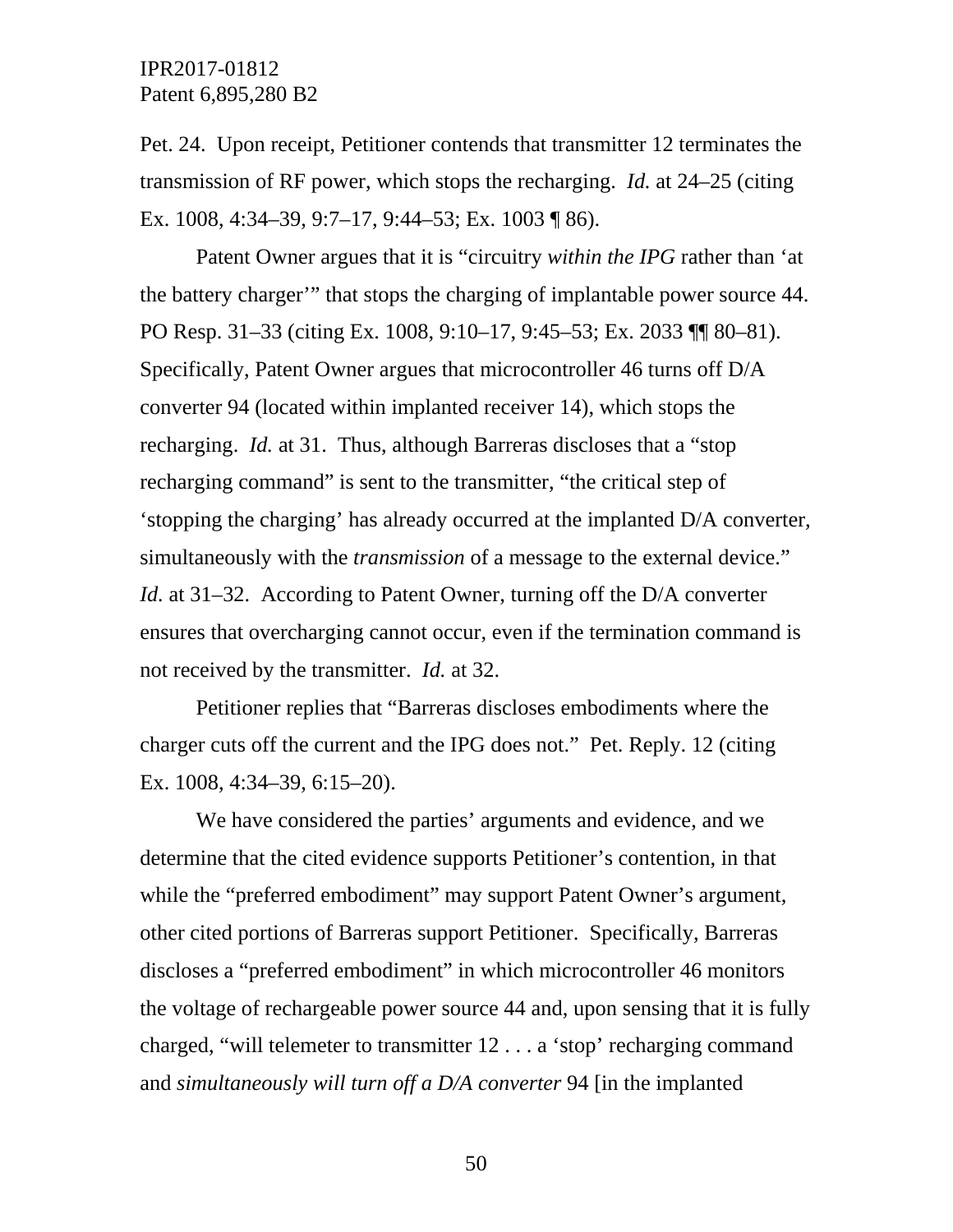receiver] which will cut off the current needed to charge the rechargeable power source 44." Ex. 1008, 9:4–15 (emphasis added). Thus, in this embodiment, Patent Owner is correct that it is the D/A converter 94, *at the implanted receiver*, that "stop[s] the charging" at the same time a termination command is sent to the external charger. *Id.* at 9:4–15.[10](#page-50-0)  Barreras explains that this approach provides redundancy—"the power source 44 cannot be overcharged, even if the 'stop' command was not received by the transmitter 12 due to electromagnetic interference." *Id.* at 9:15–17.

Petitioner, however, relies upon additional disclosures of Barreras. For example, Barreras explains that, in a second mode of operation, the transmitter will recharge the implanted power source and "will terminate the RF transmission upon receiving from the receiver a 'termination command' which indicates that the back-up power source is fully charged." *Id.* at 4:34– 39 (cited at Pet. 24; Reply 12). In this mode, Barreras does not disclose a redundant mechanism for terminating recharging, e.g., turning off the D/A converter. Patent Owner does not address these disclosures in its Response or Sur-Reply, nor does Dr. Berger address them in his Declaration. PO Resp. 31–33; PO Sur-Reply 4–5; Ex. 2033 ¶¶ 80–81; *see also* Pet. Sur-Sur-Reply 5. Thus, we determine that Petitioner has shown sufficiently that in

<span id="page-50-0"></span><sup>&</sup>lt;sup>10</sup> We are not persuaded by Petitioner's argument that the "comprising" claim language allows both the implanted device and the external charger to stop the charging, because we are not persuaded that "the charging" can be stopped more than once. Pet. Reply 11–12. We agree with Patent Owner that "[i]t is axiomatic that if, as in Barreras, the D/A converter stops charging within the implanted device, 'the charging' cannot be stopped 'at the battery charger.'" PO Sur-Reply 5.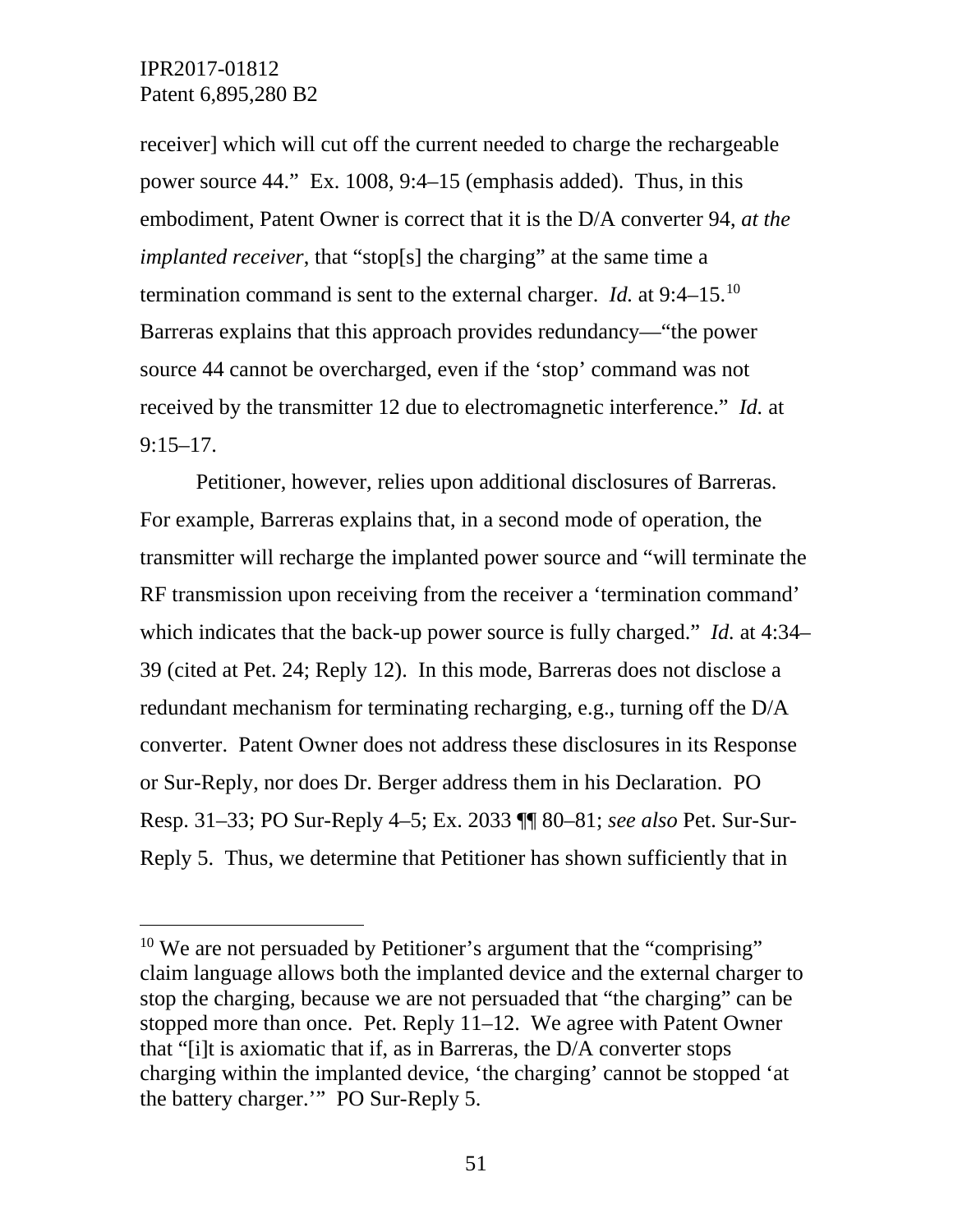this mode of operation, charging is stopped *at the external battery charger*, "upon receiving . . . a 'termination command." Ex. 1008, 4:34-39, 6:15-20, claim 11, claim 28.

Thus, we find that Barreras teaches this limitation of claim 27.

# *Secondary Considerations*

Patent Owner asserts that evidence of secondary considerations, i.e., objective indicia of non-obviousness, demonstrate that claims 8, 18, 22–24, 27 would not have been obvious. PO Resp. 72–80; PO Sur-Reply 30–33. Petitioner disagrees. Pet. Reply 29–35; Pet. Sur-Sur-Reply 5.

#### *ix. Relevant Law*

Notwithstanding what the teachings of the prior art would have suggested to one of ordinary skill in the art at the time of the invention, the totality of the evidence submitted, including objective evidence of nonobviousness, may lead to a conclusion that the challenged claims would not have been obvious to one of ordinary skill in the art. *In re Piasecki*, 745 F.2d 1468, 1471–72 (Fed. Cir. 1984). Such evidence must be considered, when present in the record. *In re Kao*, 639 F.3d 1057, 1067 (Fed. Cir. 2011) ("[W]hen secondary considerations are present, though they are not always dispositive, it is error not to consider them.").

To be given substantial weight in the obviousness analysis, Patent Owner must demonstrate a causal relationship, i.e., a nexus, between the purported evidence of non-obviousness and the claimed invention. *Merck & Co. v. Teva Pharm. USA, Inc.*, 395 F.3d 1364, 1376 (Fed. Cir. 2005). All types of objective evidence of non-obviousness must be shown to have nexus. *In re GPAC Inc.*, 57 F.3d 1573, 1580 (Fed. Cir. 1995) (nexus generally); *In re Huang*, 100 F.3d 135, 140 (Fed. Cir. 1996) (commercial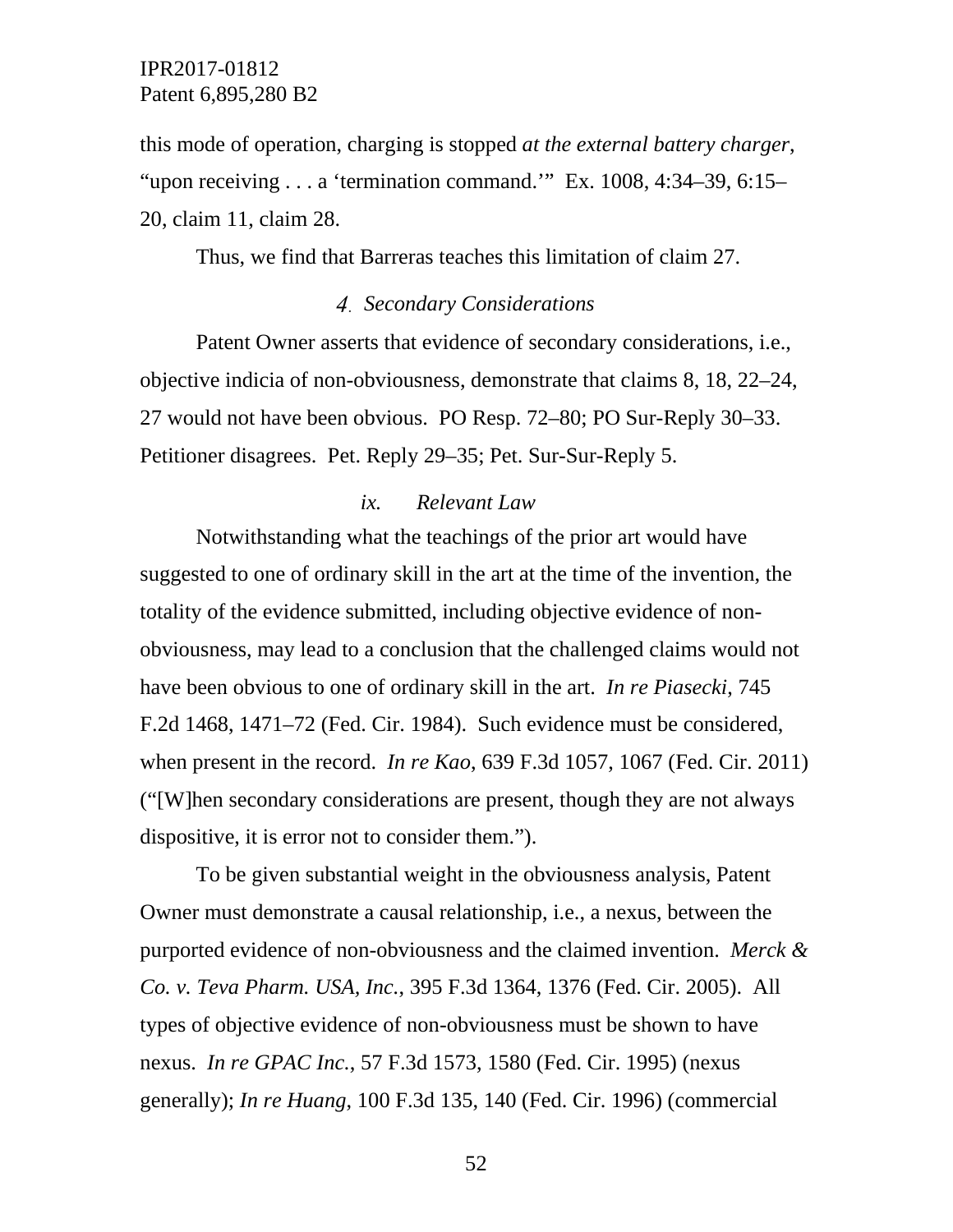success); *Wm. Wrigley Jr. Co. v. Cadbury Adams USA LLC*, 683 F.3d 1356, 1364 (Fed. Cir. 2012) (copying); *Rambus Inc. v. Rea*, 731 F.3d 1248, 1256 (Fed. Cir. 2013) (long-felt need); *Muniauction, Inc. v. Thomson Corp.*, 532 F.3d 1318, 1328 (Fed. Cir. 2008) (praise).

Generally speaking, a showing of nexus is required to establish that the proffered evidence traces back to a novel element in the claim, not to something in the prior art. *Institut Pasteur & Universite Pierre Et Marie Curie v. Focarino*, 738 F.3d 1337, 1347 (Fed. Cir. 2013). Objective evidence that results from something that is not "both claimed and novel in the claim," generally lacks a nexus to the merits of the invention. *In re Kao*, 639 F.3d at 1068. However, because the obviousness inquiry concerns the claimed invention as a whole, "[w]here the allegedly obvious patent claim is a combination of prior art elements . . . the patent owner can show that it is the claimed *combination as a whole* that serves as a nexus for the objective evidence." *WBIP, LLC v. Kohler Co.*, 829 F.3d 1317, 1330 (Fed. Cir. 2016) (emphasis added).

The Federal Circuit holds that a rebuttable "presumption of nexus" applies "when the patentee shows that the asserted objective evidence is tied to a specific product and that product 'is the invention disclosed and claimed in the patent.'" *WBIP*, 829 F.3d at 1329. This presumption may be rebutted with a showing that, *inter alia*, the proffered evidence of non-obviousness was due to "extraneous features other than the patented invention," e.g., "additional unclaimed features," "external factors, such as improvements in marketing," or "non-novel" features of the device. *Id.* The stronger the showing of nexus, the greater the weight afforded to the objective evidence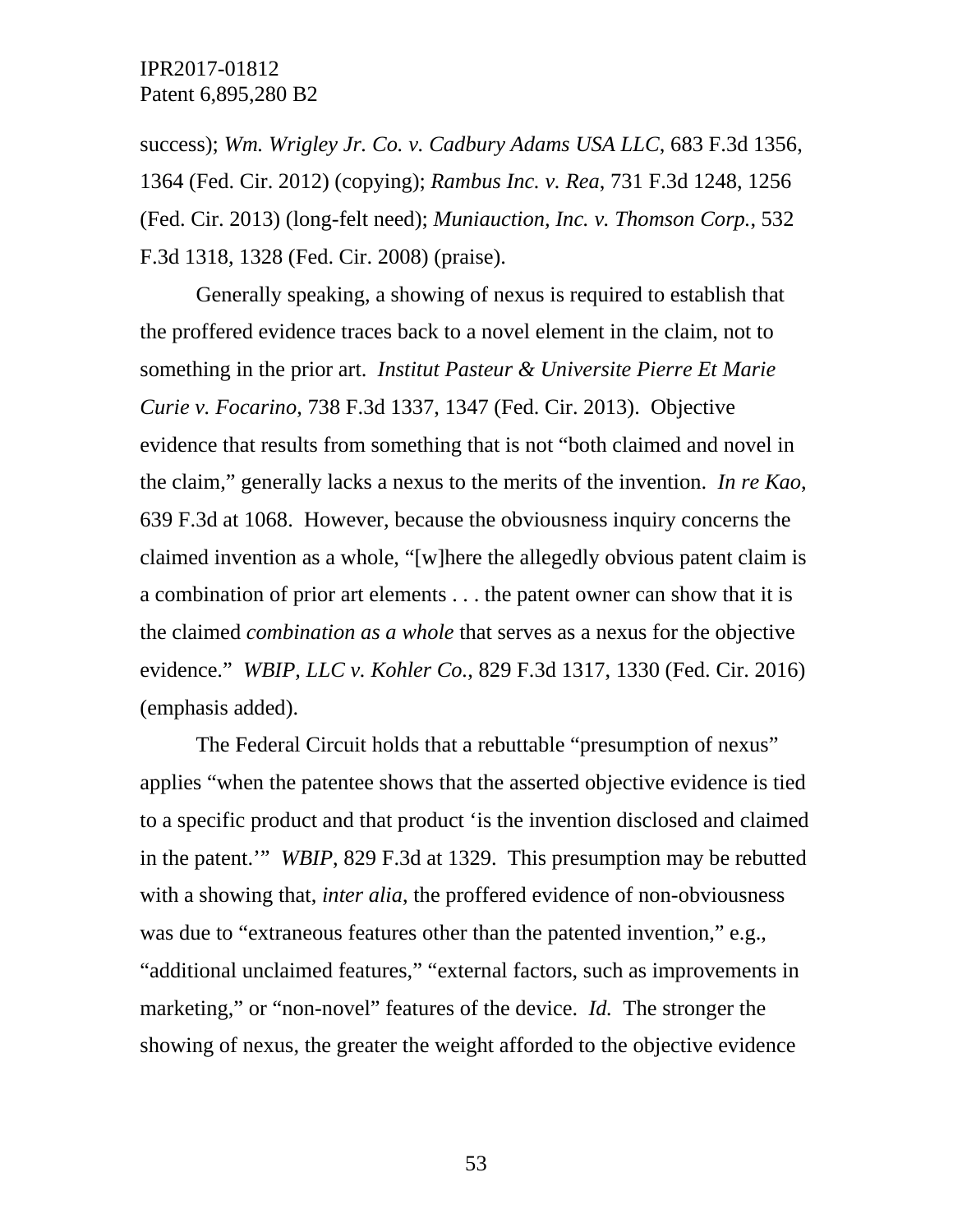of non-obviousness. *See Ashland Oil, Inc. v. Delta Resins & Refractories, Inc.*, 776 F.2d 281, 306 (Fed. Cir. 1985), cert. denied, 475 U.S. 1017 (1986).

#### *x. Patent Owner's Products and Nexus*

Patent Owner contends that its Precision and Spectra systems practice claims 8, 18, 22–24, and 27 of the '280 patent. PO Resp. 72, 76. Taking into account Petitioner's arguments in opposition, we find that the Precision Plus system practices claim 27. PO Resp. 72–76; Pet. Reply 30.

#### Claim 27

Regarding the preamble, we find that the Precision system includes an IPG with a rechargeable battery and an implanted coil, and an external battery charger with a rechargeable battery and an external coil. PO Resp. 73; Ex. 2034 ¶ 45. Regarding step (a), we find that the Precision Plus battery charger is "powered by a rechargeable battery" that is charged by an external power source, i.e., through a "universal-input, wall-mounted transformer provided with the charging base." PO Resp. 73; Ex. 2034 ¶ 46; Ex. 2014, 95.<sup>11</sup> Regarding step (b), we find that the coils of the external charger and implanted stimulator are aligned through an alignment indicator. PO Resp. 74; Ex. 2034 ¶ 47; Ex. 2016, 47[12](#page-53-1) ("Place the Charger over the Stimulator. When the Charger is aligned with the Stimulator, the beeping

<span id="page-53-0"></span><sup>&</sup>lt;sup>11</sup> Page numbers cited herein refer to the Advanced Bionics Corporation document page numbering, i.e., "Page [ ] of 108."

<span id="page-53-1"></span><sup>&</sup>lt;sup>12</sup> Page numbers cited herein refer to the Clinical Manual page numbering, i.e., "91083273-01 Rev A [] of 69."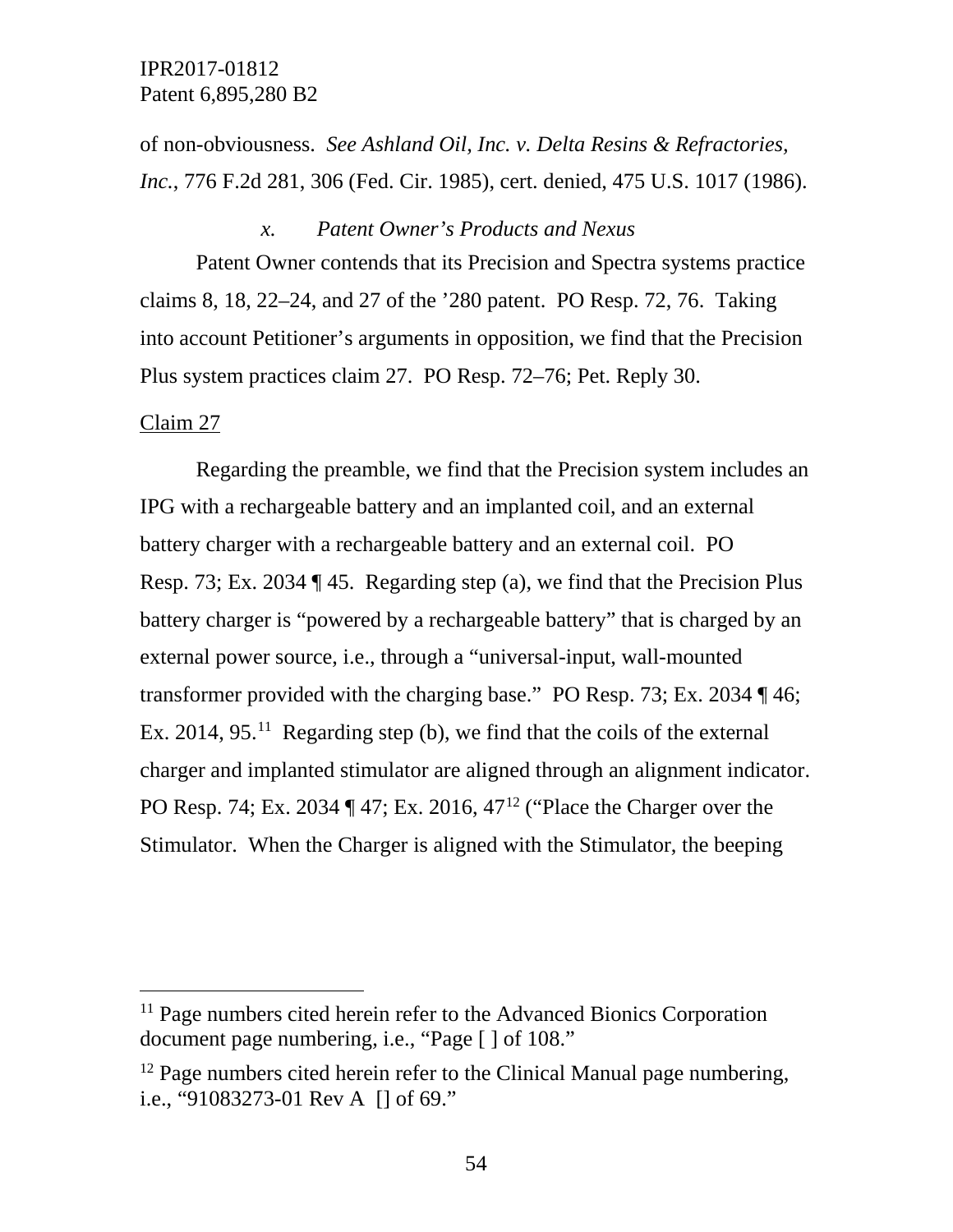will stop."); Ex. 2025,  $12^{13}$  $12^{13}$  $12^{13}$  (similar).<sup>[14](#page-54-1)</sup> Regarding steps (c) and (d), we find that the charger transcutaneously charges the implanted coil, which involves broadcasting electromagnetic energy through the primary antenna coil and receiving it through the implanted coil. PO Resp. 74; Ex. 2034 ¶¶ 48–49; Ex. 2014, 95. Regarding step (e), we find that the IPG rectifies the received energy from AC to DC constant current. PO Resp. 75; Ex. 2034 ¶ 50; Ex. 2014, 96–97. Regarding step (f), we find that the IPG's battery is charged, while being monitored to prevent overcharging. PO Resp. 75; Ex. 2034 ¶ 51; Ex. 2014, 17 ("Battery Over-Voltage Protection"). Regarding step (g), we find that the charger stops the charging at the battery charger when the battery voltage reaches a prescribed level. PO Resp. 75– 76; Ex. 2034 ¶ 52; Ex. 2014, 19 ("IPG End of Charger Indication"), 95–96 ("The Recharger shall automatically shut off if the IPG back-telemetry link to indicate full charge is detected.").

# Claims 8, 18, and 22–24

Patent Owner also contends that its products practice claims 8, 18, and 22–24. PO Resp. 72, 76. The Response identifies certain limitations<sup>[15](#page-54-2)</sup> of

<span id="page-54-0"></span><sup>&</sup>lt;sup>13</sup> Page numbers cited herein refer to the Charger Handbook page numbering, i.e., "90657810-01 REV D [ ] of 18."

<span id="page-54-1"></span><sup>&</sup>lt;sup>14</sup> We are not persuaded by Petitioner's argument that a user is involved in the alignment step, because this is not precluded by the claim. Pet. Reply 30. Nor are we persuaded by Petitioner's argument directed to Patent Owner's proposed construction, which we do not adopt. *Id.*; Section II.A.1.

<span id="page-54-2"></span><sup>&</sup>lt;sup>15</sup> The Response contends that its products are "spinal cord stimulation" systems . . . [with] an implantable electrode array detachably connected to the IPG . . . an external trial stimulator . . . a multiplicity of M stimulation channels, each independently programmable with different stimulation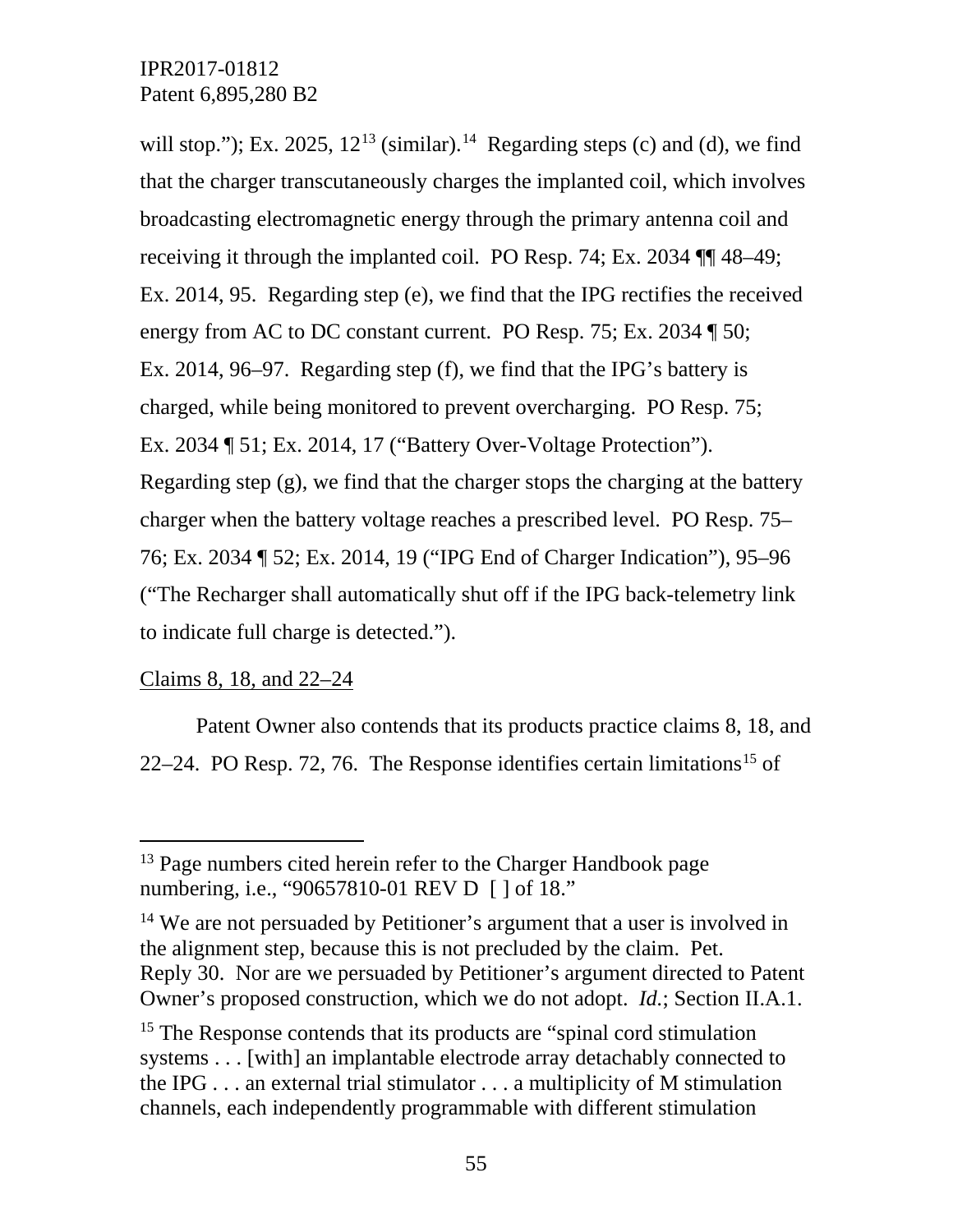$\overline{a}$ 

these claims that Patent Owner contends are practiced by its products. *Id.*  at 76. Otherwise, Patent Owner refers to Exhibit C of the Lipson Declaration, which presents a detailed claim chart, addressing all limitations of these claims. *Id.* (citing Ex. 2034, Ex. C).

As referenced in Section III.A., Petitioner seeks to exclude Exhibit C of the Lipson Declaration, arguing that Patent Owner improperly attempts to incorporate it by reference, in violation of 37 C.F.R. § 42.6(a)(3). Pet. MTE 3. Section 42.6(a)(3) states that "[a]rguments must not be incorporated by reference from one document into another document."

The Patent Owner Response itself fails to discuss certain elements of claims 8, 18, and 22–24 that are not present in exemplary claim 27. *Id.*  at 76. Specifically, with respect to claim 8, the Response does not address "a multi-channel implantable pulse generator having a replenishable power source, the IPG having a housing which contains IPG processing circuitry," "wherein m is equal to or less than n, and m is 2 or greater," or "a percutaneous extension." *Id.* With respect to claim 18, the Response does not address the "soft ramping circuit" limitation. *Id.* And with respect to claims 22–24, the Response does not address the "alignment circuitry" limitation. *Id.* These limitations are discussed *only* in Exhibit C of the Lipson Declaration. *See* Ex. 2034, 43–53 (claim 8), 53–57 (claim 18), 64– 68 (claims 22–24). However, Patent Owner's attempt to incorporate the content of Exhibit C into its Response in this manner plainly violates Section 42.6(a)(3). *See* Pet. Opp. MTE 3 (citing *Hulu, LLC v. Intertainer,* 

parameters . . . [and] an alarm generator [that] broadcasts an audible tone when the primary and secondary coils are properly aligned." PO Resp. 76.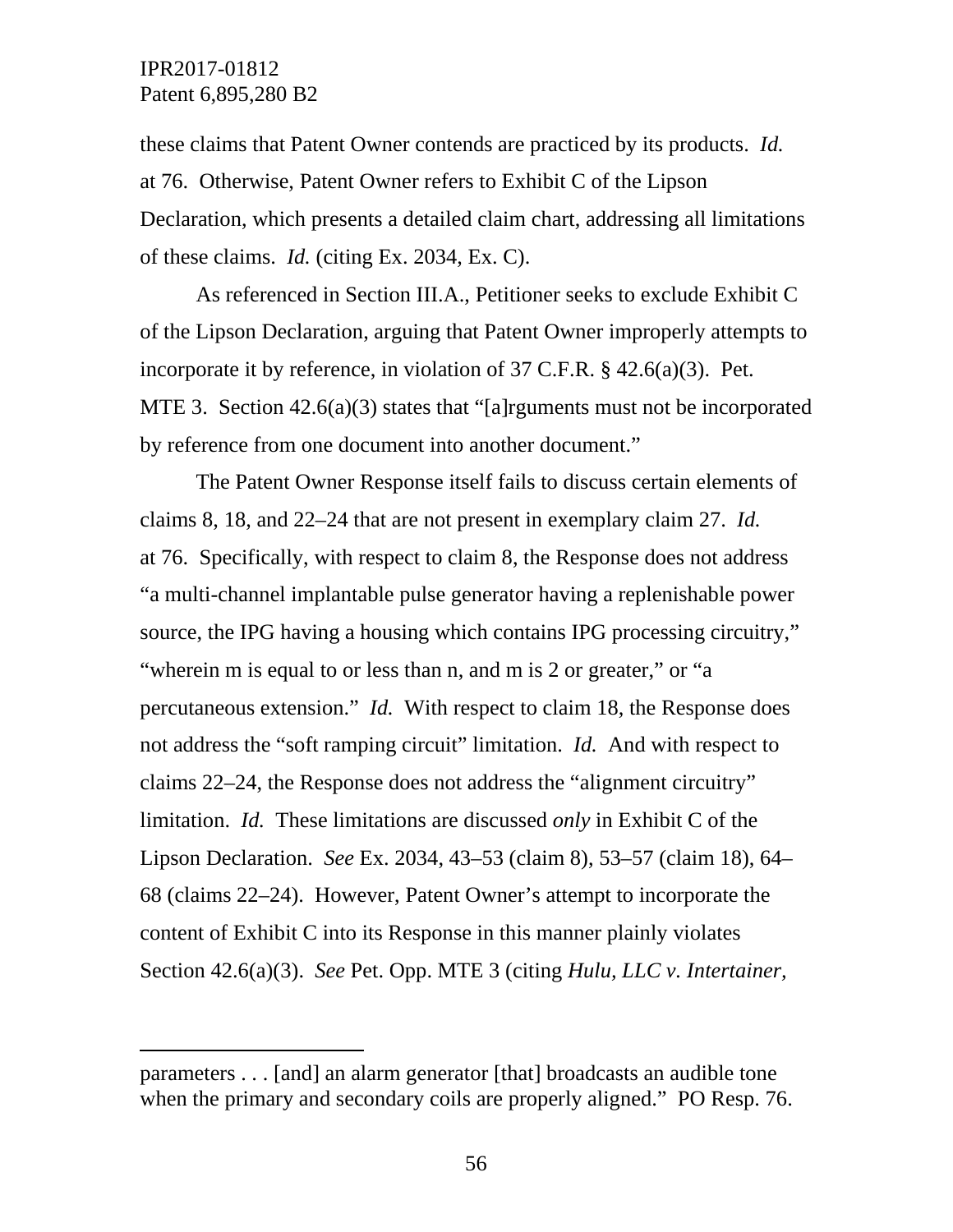*Inc.*, IPR2014-01456, Paper 11, 8 (PTAB Oct. 15, 2015)).<sup>[16](#page-56-0)</sup> Thus, we afford no weight to the Lipson Declaration's Exhibit C, or the exhibits cited therein, that are not set forth independently in the Patent Owner Response, when considering Patent Owner's arguments regarding claims 8, 18, and 22– 24.

With this in mind, we do not agree with Patent Owner's contention that its products practice claims 8, 18, and 22–24, because Patent Owner has not shown that its products practice, *inter alia*, "a multi-channel implantable pulse generator having a replenishable power source, the IPG having a housing which contains IPG processing circuitry," "wherein m is equal to or less than n, and m is 2 or greater," "a percutaneous extension," a "soft ramping circuit," or "alignment circuitry." PO Resp. 76.

#### Nexus

As discussed above, Patent Owner has shown that its Precision system practices claim 27 of the '280 patent. Additionally, as discussed below, much of Patent Owner's proffered objective evidence of non-obviousness relates to this product. Accordingly, a rebuttable "presumption of nexus" applies in this case, because Patent Owner has "show[n] that the asserted objective evidence is tied to a specific product [i.e., the Precision Plus] and that product 'is the invention disclosed and claimed in [claim 27 of] the

<span id="page-56-0"></span> <sup>16</sup> Patent Owner cites to *Unified Patents Inc. v. Olivistar, LLC*, IPR2015- 01217, Paper 15, at 13 (PTAB Nov. 20, 2015) in arguing that claim charts may provide support for arguments provided in a paper. PO Opp. MTE 5–6. However, Patent Owner fails to identify where, in a substantive paper, it showed how its products practice the identified limitations of claims 8, 18, or 22–24.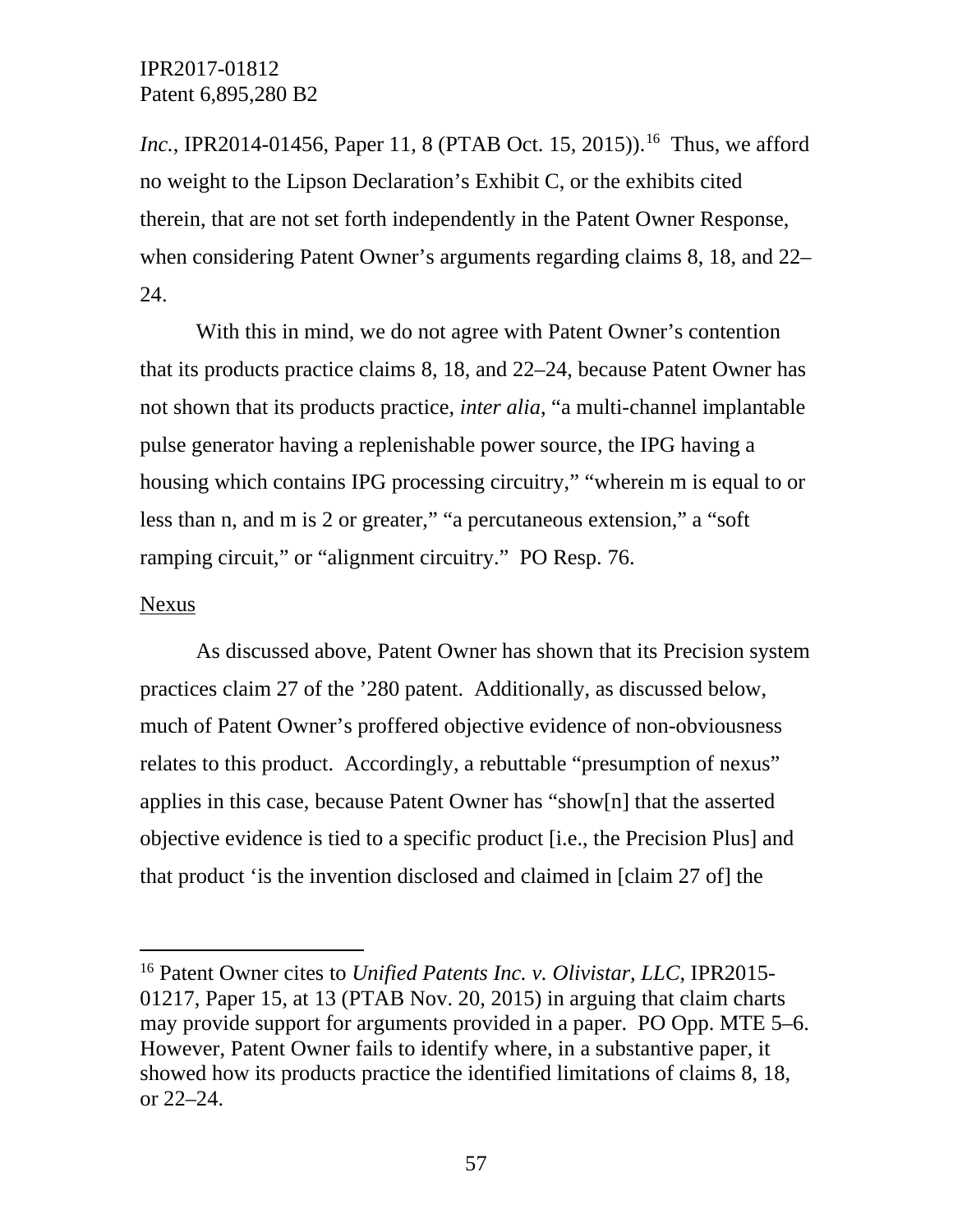patent.'" *WBIP*, 829 F.3d at 1329. Patent Owner has not established a nexus between claims 8, 18, and 22–24 and the objective evidence of nonobviousness, because Patent Owner has not shown that its products practice these claims.

The presumption of nexus for claim 27 may be rebutted if Patent Owner's evidence of secondary considerations was due to extraneous features. *WBIP*, 829 F.3d at 1329. Also, less weight will be afforded to evidence that results from something that is not "both claimed and novel in the claim." *In re Kao*, 639 F.3d at 1068. Moreover, secondary consideration evidence may be afforded less weight for claims that are considerably broader than the particular features of Patent Owner's product that practices the claim. *See ClassCo, Inc. v. Apple*, 838 F.3d 1214, 1222– 1223 (Fed. Cir. 2016).

Patent Owner does not argue that it is the combination as a whole that serves as a nexus for the objective evidence (*WBIP*, 829 F.3d at 1330); rather, Patent Owner focuses on the use of rechargeable technology in SCS systems to establish nexus. *See, e.g.*, PO Sur-Reply 32. Patent Owner contends that its proffered objective evidence regarding long-felt need (PO Resp. 78), industry praise (*id.* at 78–79), and commercial success (*id.* at 79– 80) demonstrates the non-obviousness of the rechargeable technology reflected in the claims. According to Patent Owner, the "rechargeable IPG . . . was a novel feature in SCS systems and therefore can establish a nexus between secondary indicia evidence and the claimed invention." PO Sur-Reply 32. Patent Owner argues that "it is sufficient that industry recognition and commercial success was at least partly attributable to the rechargeable battery feature." *Id.*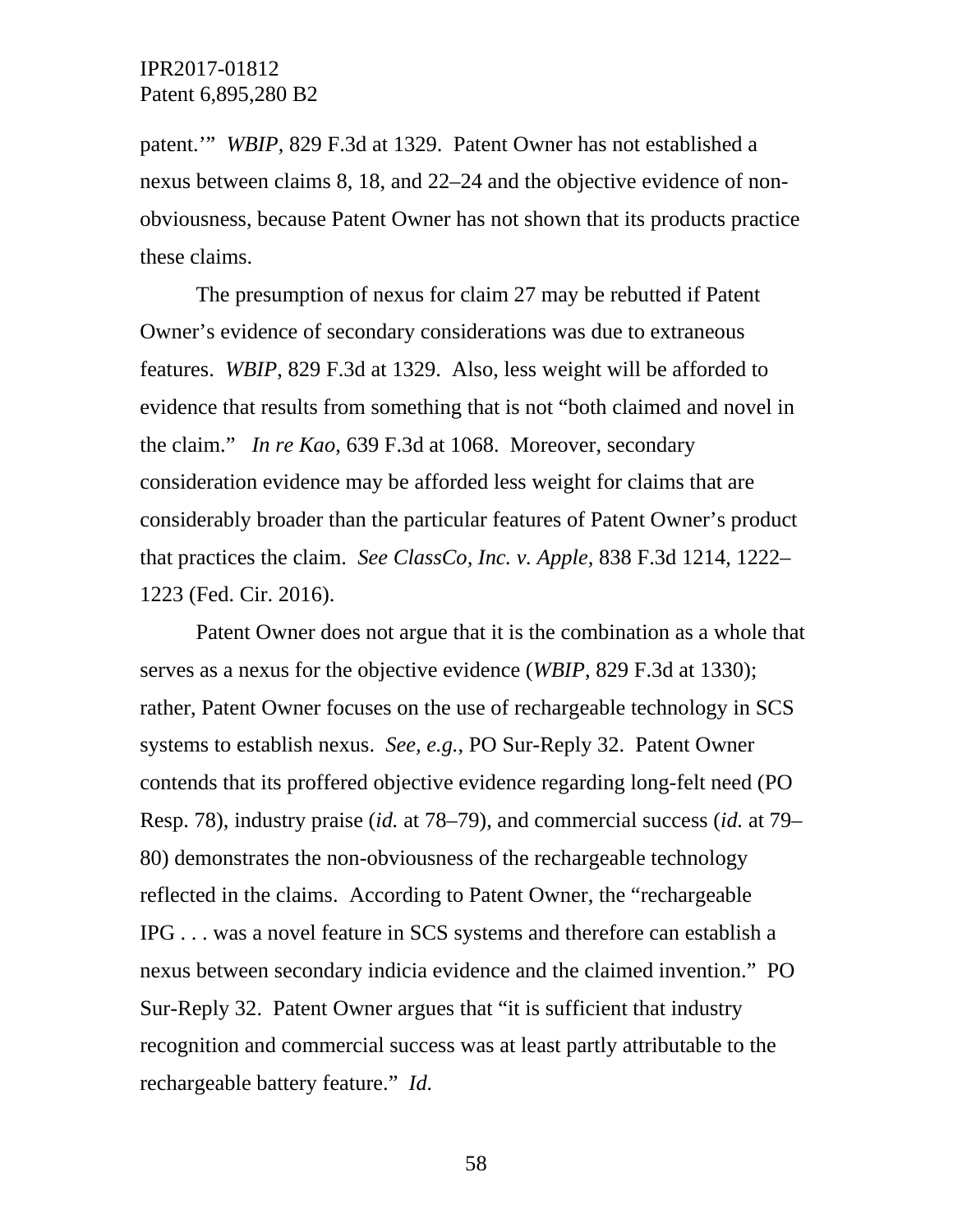#### *xi. Long-Felt Need*

Patent Owner relies upon the Lipson Declaration in arguing that, prior to the '280 patent, a long-felt need existed for SCS systems that improved upon existing RF powered systems, and existing primary cell systems. PO Resp. 76–78. Dr. Lipson explains that these systems suffered from disadvantages, including an external unit that interfered with normal activities (in RF systems) and limitations on stimulation (in primary cell systems). *Id.* at 77; Ex. 2034 ¶¶ 54–55. According to Dr. Lipson, the Precision system addressed this need by introducing an SCS system with "rechargeable IPG technology." Ex. 2034 ¶ 56 (citing Ex. 2026). Dr. Lipson testifies that the Precision system provided appropriate stimulation, including multichannel and high frequency stimulation, without the lifestyle limitations of RF systems. *Id.* ¶ 57. Additionally, Dr. Lipson testifies that the system provided longer service life and minimized surgical battery replacements. *Id.*

Petitioner replies that the "alleged long-felt need for a rechargeable IPG was satisfied before the '280 [patent]" because, e.g., rechargeable pacemakers were well known. Pet. Reply 33 (citing Ex. 1124, 221:14–20; Ex. 1126, 197:7–14; Ex. 1127, 345:20–346:18; Ex. 1128, 277:16–278:9; Ex. 1130, 168:4–9; Ex. 1134, 1:19–24, 1:27–35, 7:26–30, 10:54–57). Petitioner introduces Dr. Lipson's testimony, from cross-examination, that it was known and intuitive that rechargeable IPGs also would be beneficial in an SCS system. *Id.* (citing Ex. 1125, 133:1–134:5). Petitioner also asserts that it was constraints of rechargeable batteries themselves that prevented use of rechargeable IPG technology in SCS systems. *Id.* (citing Ex. 1009, 43; Ex. 1124, 175:5–25 (need for long-lasting battery with quick recharge)).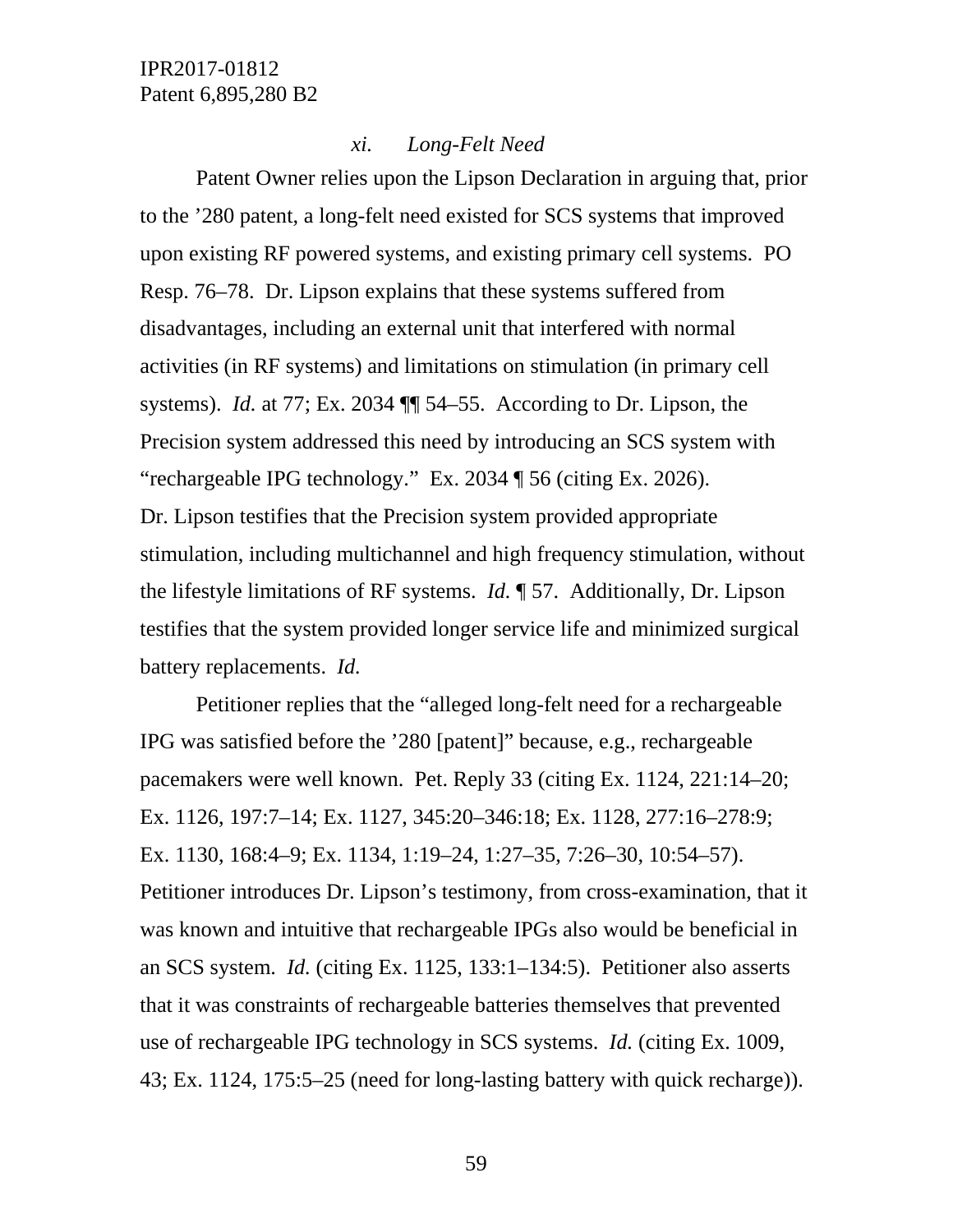Thus, Petitioner contends that if a long-felt need existed, it was for a specific type of rechargeable battery that is not claimed in the '280 patent.

Dr. Lipson's testimony, which stands unrebutted by testimony of Petitioner's declarant (*see* Pet. Reply 33–34), supports Patent Owner's contention that the Precision system addressed a long-felt need in the SCS industry by introducing a SCS system with "rechargeable IPG technology," including a rechargeable battery. Ex. 2034 ¶¶ 56–57 (explaining that the Precision system "did not need surgical replacements of the battery as frequently," and "allowed high power capabilities for complex multichannel stimulation and high frequency stimulation"). However, we agree with Petitioner that record evidence, including Dr. Lipson's testimony, shows convincingly that "IPGs with a replenishable power source"—namely, rechargeable pacemakers—were well known at the critical date. Ex. 1124, 221:14–20 (also opining, "I know there were pacemakers with rechargeable batteries prior to 1999"); Ex. 1126, 197:7–14 (similar); Ex. 1127, 345:20– 346:18 (similar); Ex. 1128, 277:16–278:9 (similar); Ex. 1130, 168:4–9 (similar). Petitioner also shows that IPGs for SCS systems included rechargeable IPG technology prior to the critical date, albeit with a rechargeable *capacitive* power source, instead of a rechargeable battery, as reflected in claim 27. *See* Ex. 1134, 1:19–24, 1:27–35, 7:26–30, 10:54–57; PO MTE 12–13.

Thus, we find that Patent Owner has provided some evidence of longfelt need, although the evidence also indicates that potential solutions were well known. The weight afforded is, thus, minimal. Moreover, secondary consideration evidence may be afforded less weight for claims that are considerably broader than the particular features of the product that practices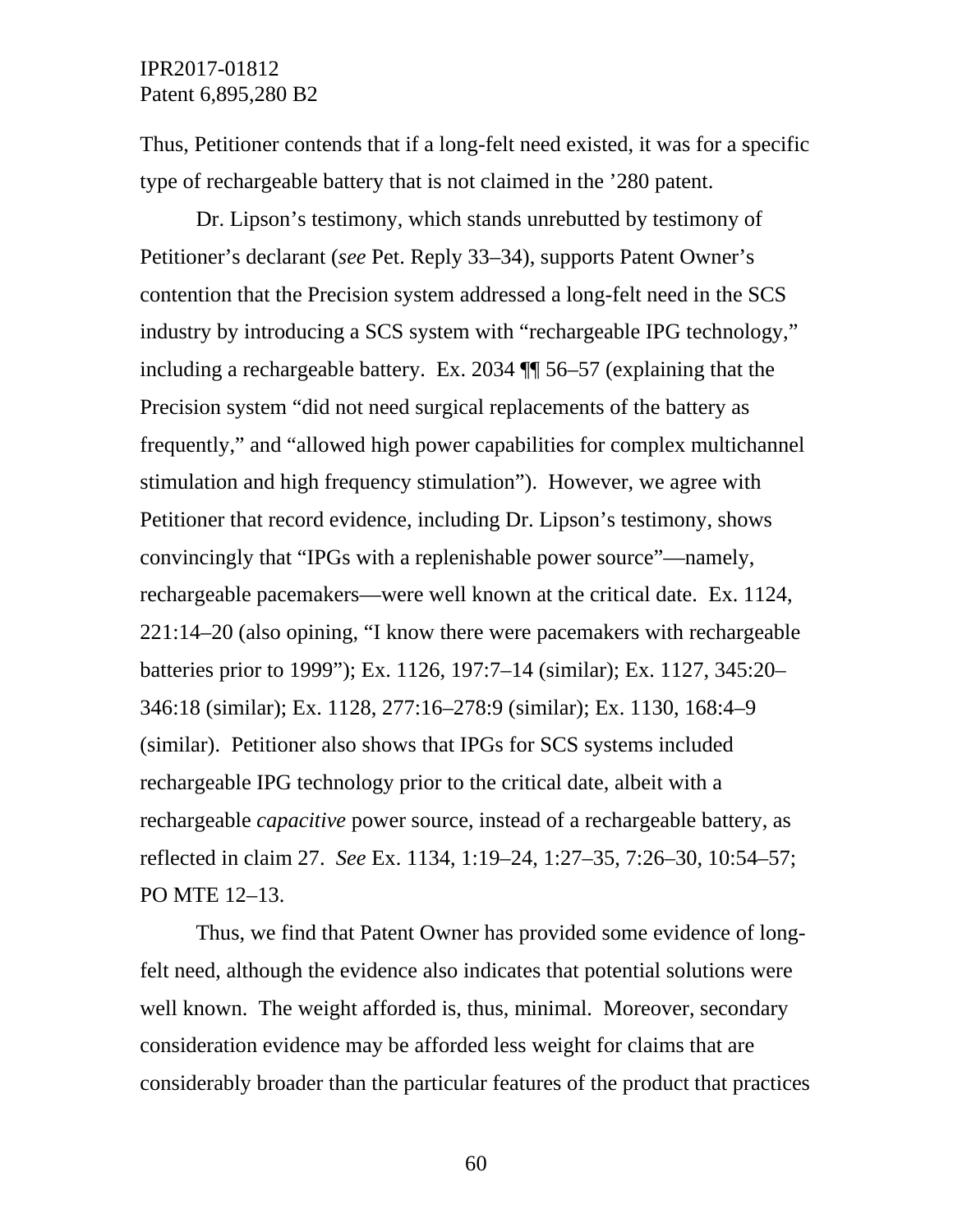the claim. *See ClassCo, Inc. v. Apple*, 838 F.3d at 1222–1223. Here, claim 27 is not directed to IPGs with rechargeable batteries *in SCS systems*, which is the focus of Patent Owner's evidence. Rather, claim 27 more broadly recites a "method of charging a rechargeable battery contained within an implantable pulse generator (IPG)," without further limitation to SCS systems. Accordingly, we determine that Patent Owner's evidence supports, at best, only a very weak finding of long-felt need for the invention embodied in claim 27.

#### *xii. Industry Recognition*

Petitioner contends that the Precision system received "substantial praise and industry recognition for the features enabled by the claims of the '280 patent." PO Resp. 78 (citing Ex. 2034 ¶¶ 58–59). Patent Owner identifies an article, published in 2005, discussing the "Precision<sup> $m$ </sup> spinal cord stimulator," which explains that "the Precision device offers a number of unique features," including a "[r]echargeable battery," and "[b]ecause the Precision battery is rechargeable, patients do not need to limit the amount of electricity they use." Ex. 2036, 1, 4. Patent Owner also identifies a 2009 book that includes a chapter discussing spinal cord stimulation, which explains that "[t]he impact of the introduction of the Precision and Bion products on the neuromodulation market has been tremendous," and, "in less than two years' time the Precision system became the number two player in the market and before its third year on the market has already over 13000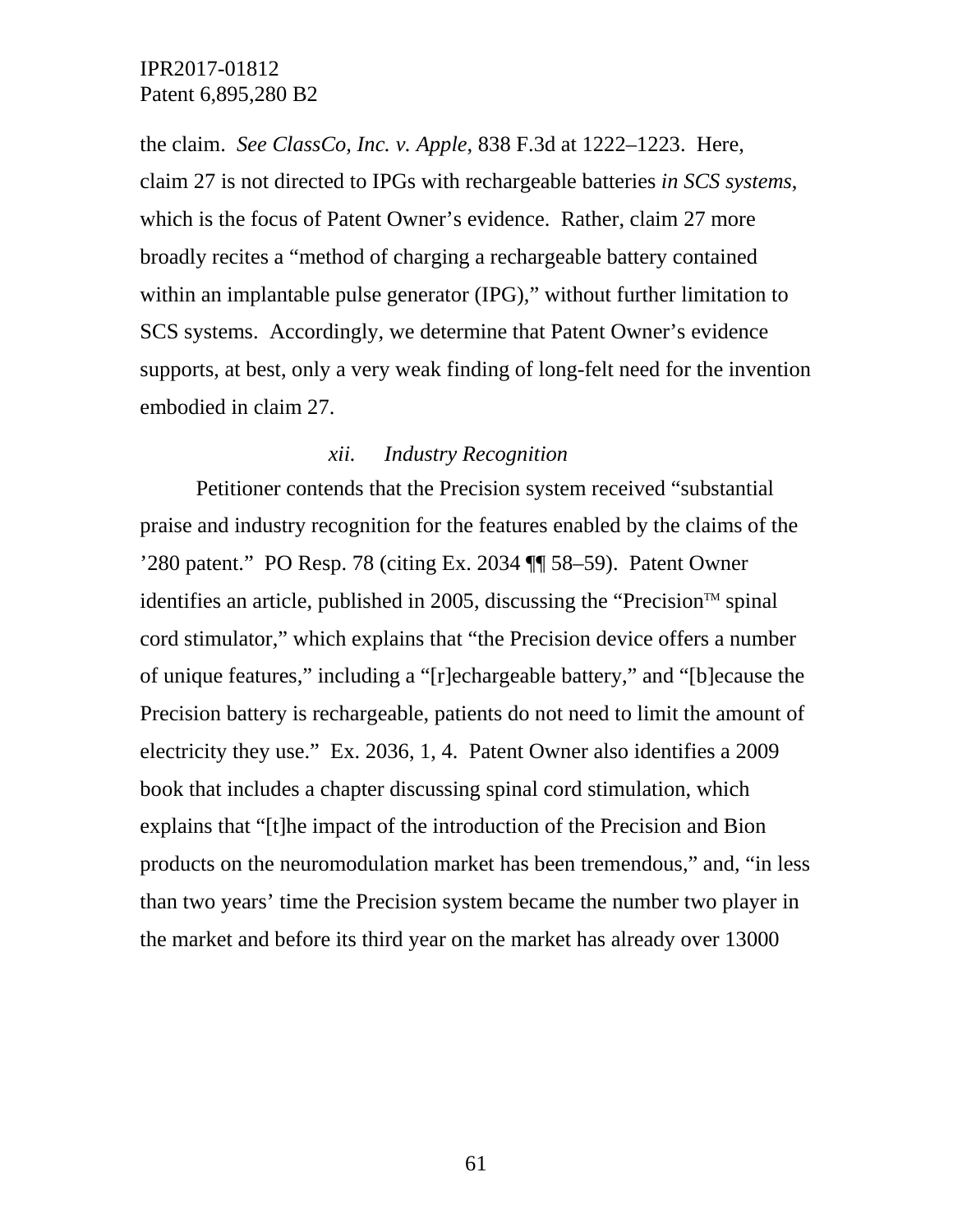patients implanted . . . and enjoys greater than 30% market share." Ex. 2015,  $39-40$ ;<sup>[17](#page-61-0)</sup> *id.* at  $36-40$  (use for spinal cord stimulation).

Petitioner contends that the 2005 article (Ex. 2036) describes numerous other "unique" features of the system, including "[p]atient control" and "[s]maller size," which are not reflected in the '280 patent claims. Pet. Reply 34. Additionally, Petitioner contends that the 2009 article (Ex. 2015) was written by an inventor of the '280 patent, Mr. Paul M. Meadows, and argues that "an inventor's praise for his own invention hardly qualifies as 'industry recognition.'" Pet. Reply 34.

Regarding Exhibit 2036, we agree with Patent Owner that the praise for the Precision system conveyed in the cited portions of the article is directed to a combination of features, including its "[r]echargeable battery" (and attendant lack of limitations on use), as well as "[p]atient control," and "[s]maller size." Ex. 2036, 4. Thus, the evidence suggests that at least some portion of the documented industry recognition is attributable to the rechargeable battery technology embodied in claim 27.

Regarding Exhibit 2015, we recognize that the chapter lauding "[t]he impact of the introduction of the Precision" system was authored by an inventor of the '280 patent. *Compare* Ex. 2015, 29, 39–40, *with* Ex. 1001, (75). We do not find this fact, however, to detract entirely from the weight to be afforded to this exhibit. This article was published as part of a compilation of works from numerous authors and, as such, bears at least some indication that its content was reviewed by the book editors or contributors, and deemed sufficiently unbiased for publication. *See, e.g.*,

<span id="page-61-0"></span><sup>&</sup>lt;sup>17</sup> We note that this evidence also bears on commercial success, and is also addressed below. *See infra* V.A.4.xiii; PO Resp. 79.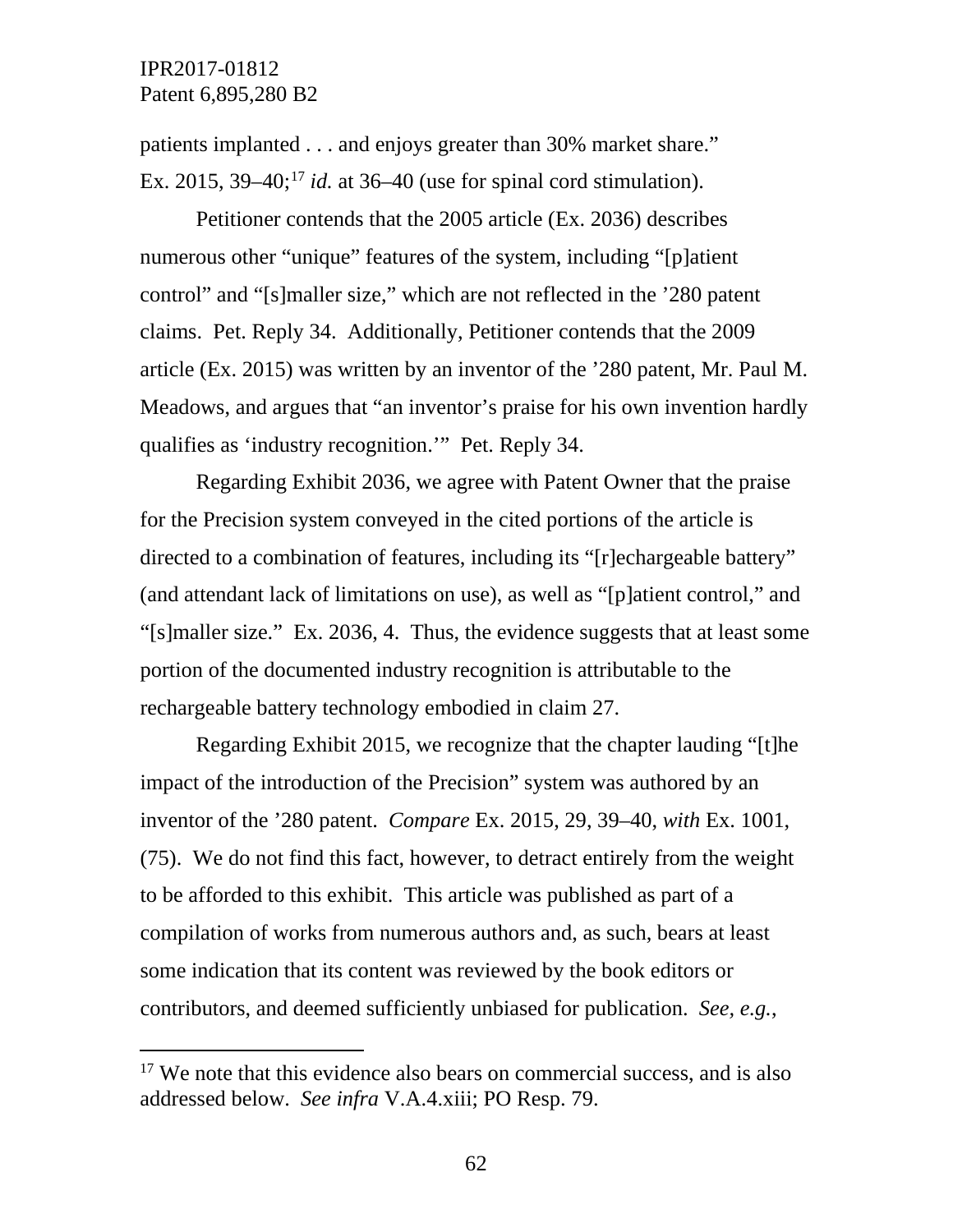Ex. 2015, xiii–xxiii. Moreover, regardless of whether Mr. Meadows is an inventor on the '280 patent, this chapter was published and made available to the SCS industry, and the cited portions of the exhibit present evidence demonstrating the success of the Precision system.

For these reasons, we find that Patent Owner has provided some evidence of industry recognition for claim 27 of the '280 patent. Again, however, secondary consideration evidence may be afforded less weight for claims that are considerably broader than the particular features of the product that practices the claim. *See ClassCo, Inc. v. Apple*, 838 F.3d at 1222–1223. Here, the evidence suggests that the improvement offered by the '280 patent was the "unique" combination of features, including the rechargeable battery noted above, as applied to a SCS system, which is notably narrower than the scope of claim 27. As discussed above, claim 27 is directed broadly to a "method of charging a rechargeable battery contained within an implantable pulse generator (IPG)," and covers non-SCS systems, such as rechargeable pacemakers. *See, e.g*., Ex. 1124, 221:14–20 (Dr. Berger's testimony that, prior to 1999, there existed IPGs with replenishable power sources, and pacemakers with rechargeable batteries). Accordingly, we determine that Patent Owner's evidence supports, at best, a moderate finding of industry recognition for the invention embodied in claim 27.

#### *xiii. Commercial Success*

Patent Owner relies on the Lipson and Bone Declarations to support its argument that the Precision systems enjoyed commercial success, in terms of increased number of units sold, market share, and gross sales volume. Ex. 2035  $\P$  14 (market share),  $\P$  15 (sales volume),  $\P$  16 (gross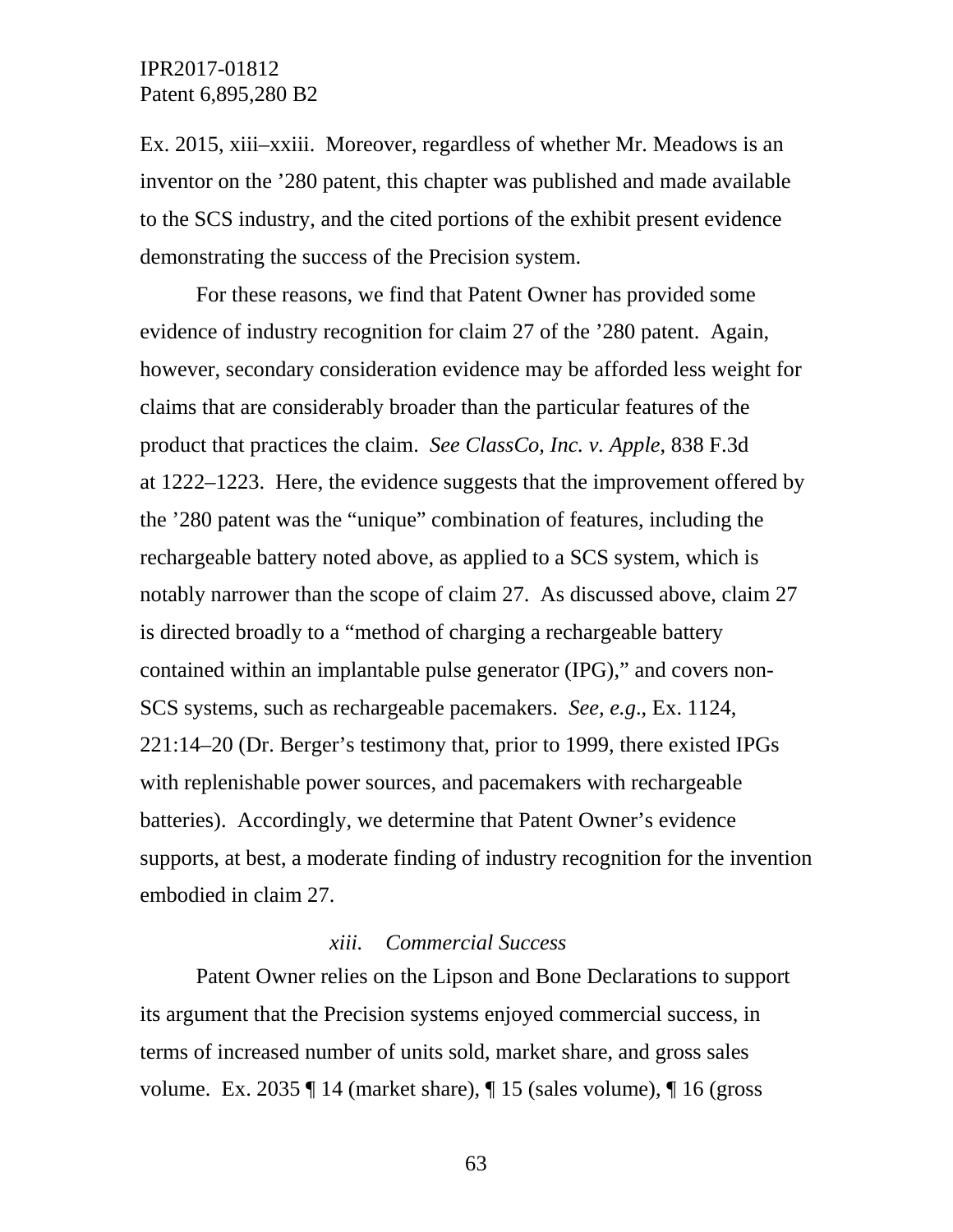profit); Ex. 2008 (sales and gross profit); PO Resp. 79 (citing Ex. 2034 ¶ 60; Ex. 2035 ¶¶ 13–16; Ex. 2037; Ex. 2038; Ex. 2008; Ex. 2015, 39–40). This is consistent with the reported success of the Precision system, discussed above. Ex. 2015, 39–40.

Petitioner argues that this evidence does not demonstrate that the commercial success was due to the rechargeable IPG feature. Pet. Reply 35. Patent Owner argues, however, and we agree, that we may take into account evidence that is at least partially attributable to the merits of the invention. PO Sur-Reply 32.

Neither Dr. Lipson nor Dr. Bone opine as to the driver of the Precision's success, although Dr. Lipson provides the conclusory statement that "[a]fter Boston Scientific's Precision Plus system with the rechargeable battery became commercially available, the market began to recognize its advantages, and the rechargeable battery design was widely adopted." Ex. 2034 ¶ 60; Ex. 2035 ¶¶ 13–16. As discussed above regarding Patent Owner's evidence of industry recognition, the evidence suggests that the praise for—and commercial success of—the Precision system is directed to a combination of features, including its "[r]echargeable battery." Ex. 2036, 4. This is consistent with Dr. Lipson's testimony that many factors are considered by a physician, when selecting an SCS system. Ex. 1125, 62:7– 66:4, 77:11–25 (factors other than rechargeability may drive selection). Thus, the evidence suggests that at least some portion of the documented commercial success is attributable to the rechargeable battery technology embodied in claim 27.

For these reasons, we find that Patent Owner has provided some evidence of commercial success for claim 27 of the '280 patent. Again,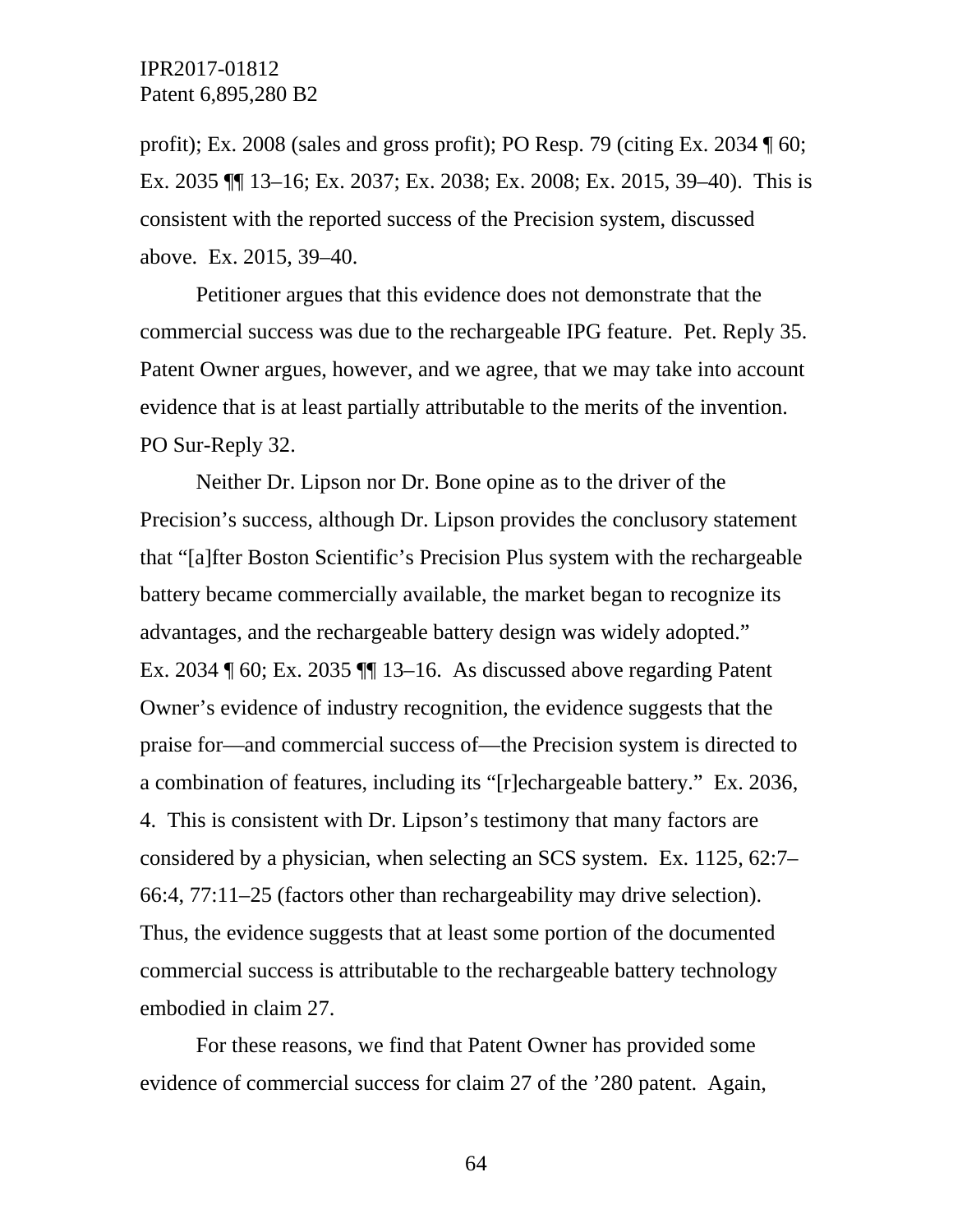however, secondary consideration evidence may be afforded less weight for claims that are considerably broader than the particular features of the product that practices the claim. *See ClassCo, Inc. v. Apple*, 838 F.3d at 1222–1223. Here, the evidence suggests that the improvement offered by the '280 patent was the "unique" combination of features, including the rechargeable battery noted above, applied to a SCS system, which is notably narrower than the scope of claim 27. Accordingly, we determine that Patent Owner's evidence supports, at best, a moderate finding of commercial success for the invention embodied in claim 27.

#### *xiv. Weighing of Evidence*

For the foregoing reasons, we find that Patent Owner has presented moderate evidence of industry recognition and commercial success, and some—but almost non-existent—evidence of long-felt need. As discussed above, the majority of Patent Owner's arguments and evidence is directed to the purportedly non-obvious use of rechargeable batteries in SCS systems, but claim 27 is not directed to a SCS system. Rather, claim 27 more broadly recites a "method of charging a rechargeable battery contained within an implantable pulse generator (IPG)." As such, even if a "rechargeable IPG . . . was a novel feature in SCS systems," as Patent Owner contends (PO Sur-Reply 32), such a feature is not recited in claim 27. Claim 27 is much broader and covers other IPGs, such as pacemakers, for which the record clearly shows that rechargeable technology was well known at the critical date. Accordingly, the weight we afford this evidence is minimal. *See ClassCo*, 838 F.3d at 1222–1223.

We weigh this evidence in conjunction with the other factors relevant to an obviousness analysis. As discussed in Section V.A.3., we find that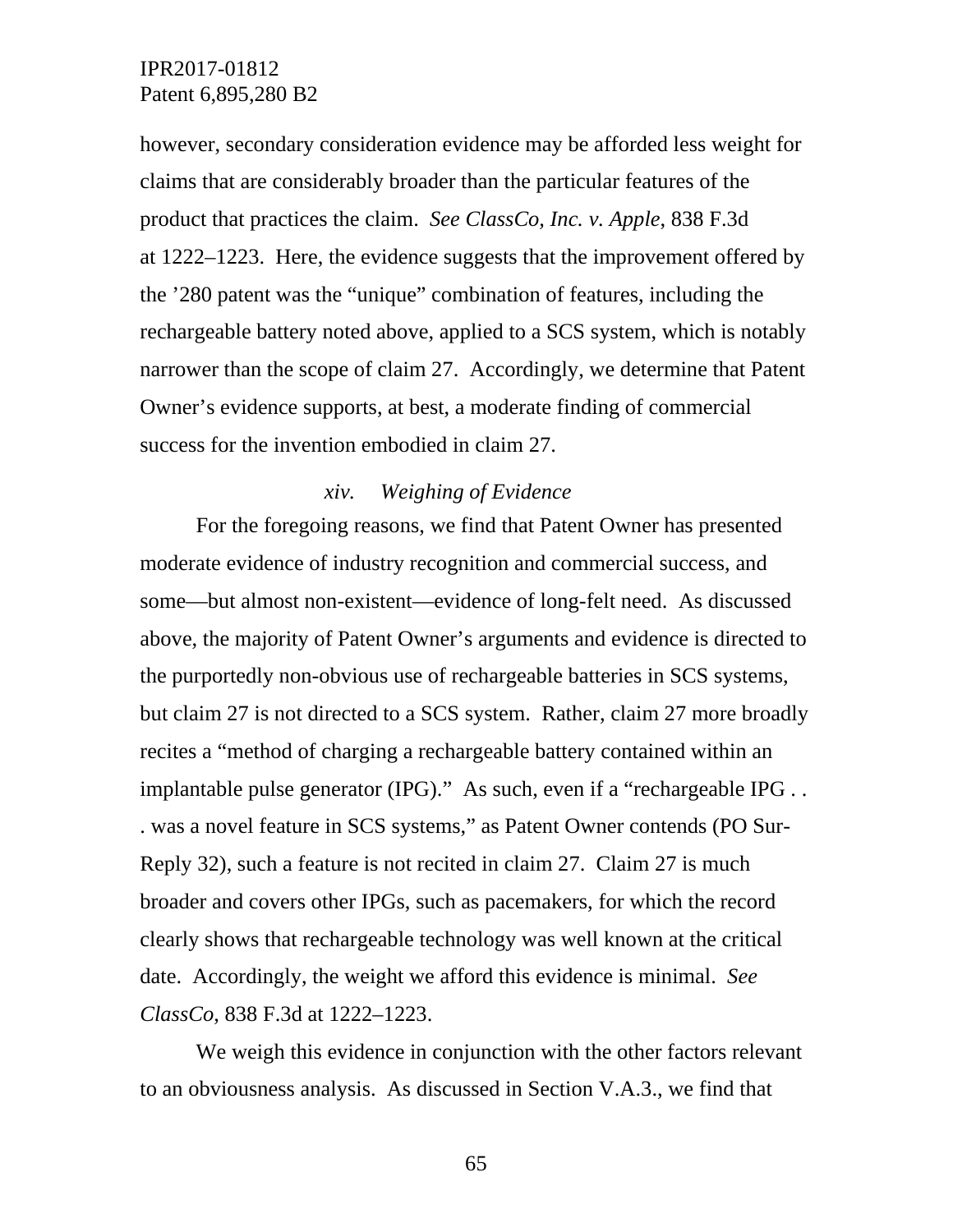Barreras discloses expressly most elements of claim 27. With respect to the step of "aligning" the coils, we determine that Petitioner has demonstrated with convincing evidence that this step at least would have been obvious to a POSITA, especially in light of Barreras's explicit recognition of the benefits attendant to aligning the coils. Overall, upon weighing the factors, we determine that the moderate evidence of industry recognition and commercial success, and some, but almost non-existent, evidence of longfelt need, is insufficient to outweigh our very strong determination that Barreras accounts for every limitation of claim 27.

#### *Conclusion*

For the foregoing reasons, on this record, Petitioner has shown, by a preponderance of the evidence, that claim 27 would have been obvious in view of Barreras's teachings.

#### *B. Obviousness over the Combined Teachings of Barreras and Engebretson*

Petitioner contends that claims 28–30 would have been obvious over the combined teachings of Barreras and Engebretson. Pet. 28–37.<sup>18</sup> For reasons that follow, we determine Petitioner has not demonstrated that the challenged claims are unpatentable by a preponderance of the evidence.

<span id="page-65-0"></span> <sup>18</sup> Petitioner's asserted ground of unpatentability relies upon "Barreras, with or without Wang," to account for the two alternative grounds including Barreras, as described in the preceding ground. Pet. 9 n.4; *see supra* V.A.3. Because we do not rely upon Wang with respect to Petitioner's challenge to claim 27, and Petitioner does not rely on Wang in the same manner that it relies on Engebretson, we do not include it here.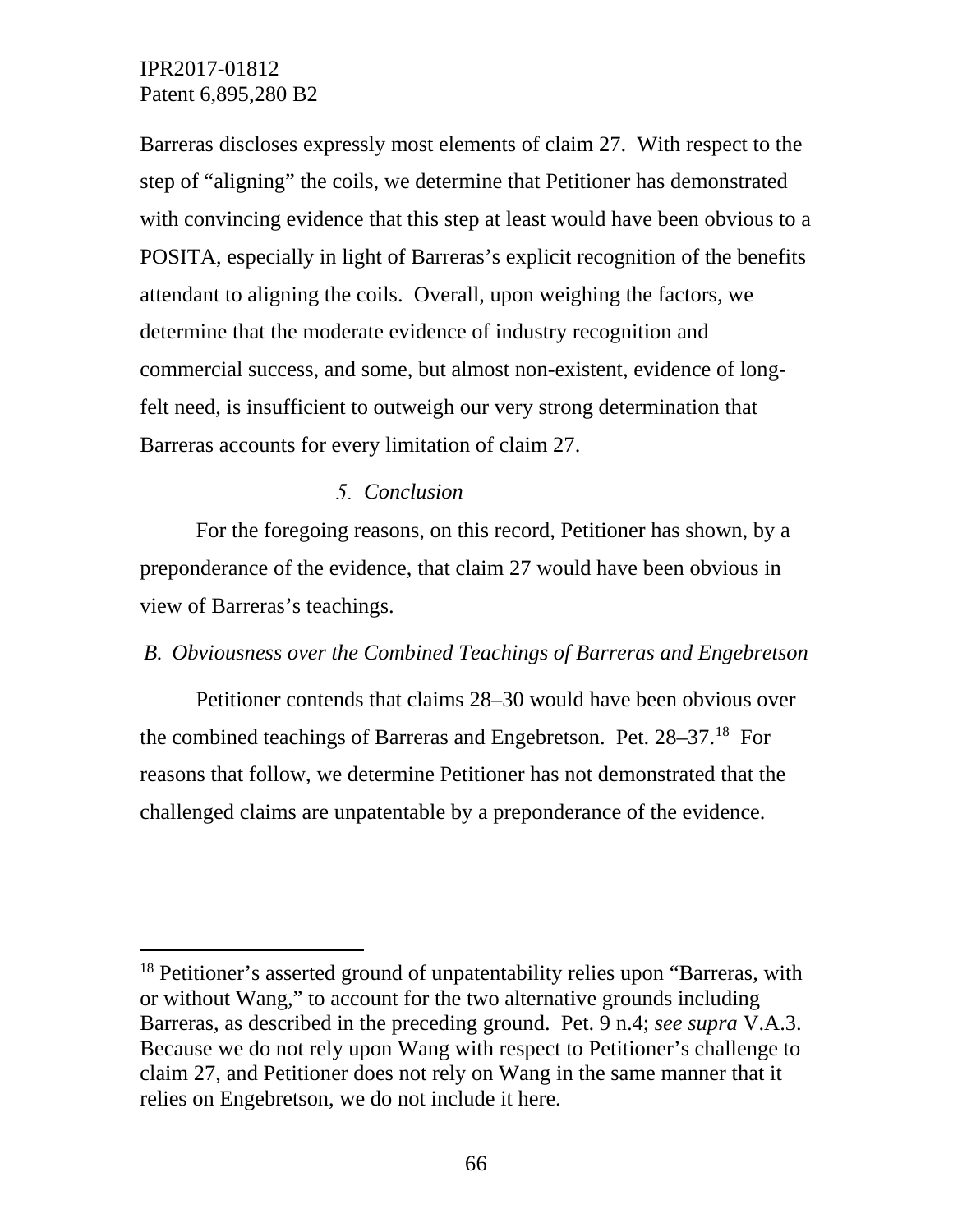# *Overview of Engebretson (Ex. 1019)*

Engebretson is a U.S. patent titled "Method of Readout of Implanted Hearing Aid Device And Apparatus Therefor." Ex. 1019, [54]. Engebretson's Figure 1 is reproduced below.



Figure 1 depicts a functional block diagram of the system, which includes implanted device 10 and external device 12. *Id.* at 2:9, 2:22–26. Implanted device 10 includes encoder circuit 18 and rectifier circuit 16, which provides an output that may be used to recharge battery 20. *Id.* at 2:28–32. Internal coil 24 and external coil 26 are inductively coupled. *Id.* at 2:37–39*.*

Engebretson explains that this system may be used to transmit a signal from implanted device 10 to external device 12 regarding conditions sensed beneath the skin, without requiring an internal transmitter or excessive power consumption. *Id.* at 1:33–38, 3:37–40. Specifically,

Signals are conveyed from the implanted device [10] to the external device [12] using encoder 18. The signal to be conveyed is supplied to encoder 18 as DATA IN. Encoder 18 causes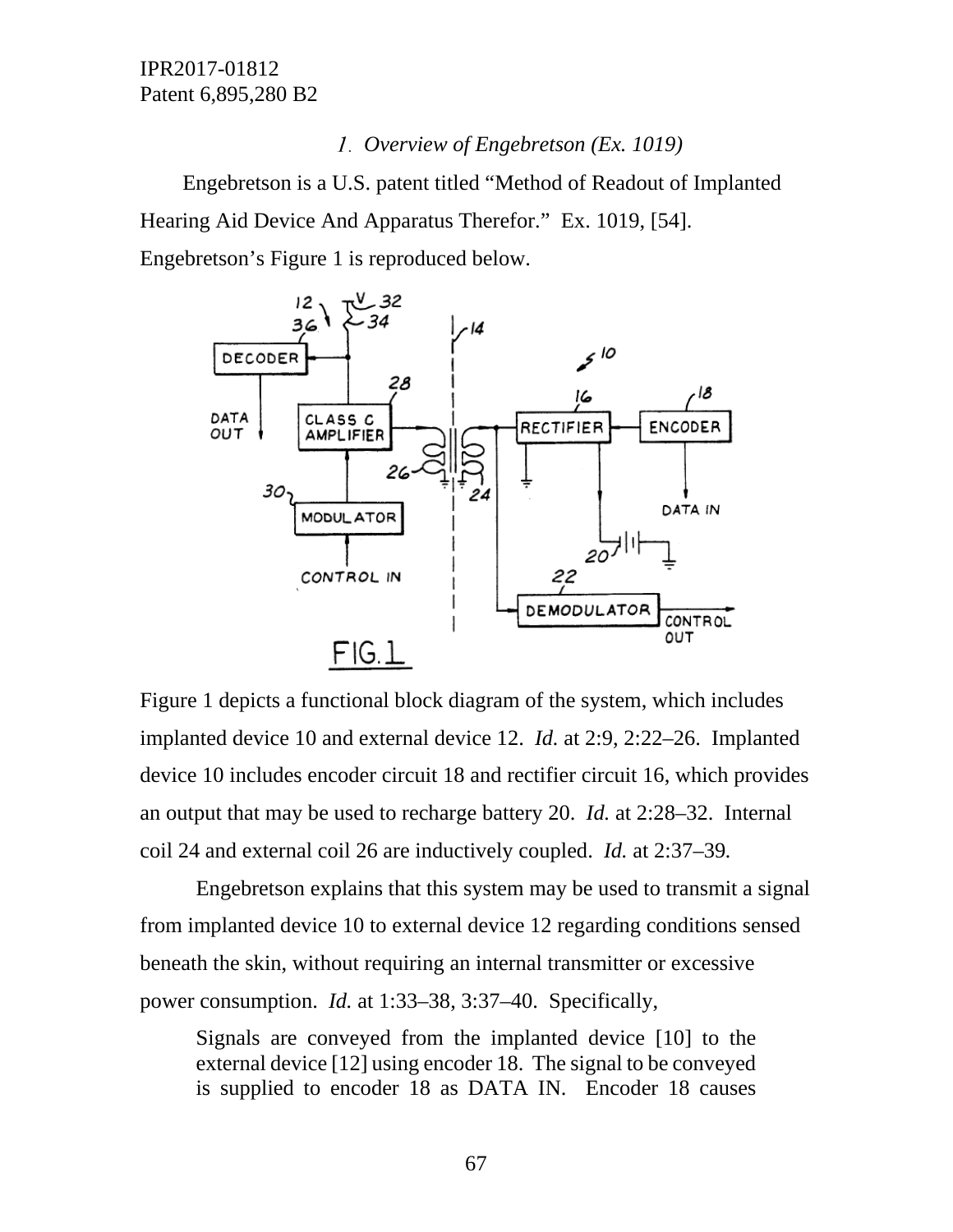rectifier 16 to switch selectively between modes of half wave rectification and full wave rectification. The rectification modes may be considered as different binary states and in this fashion binary messages can be represented as changes in the impedance of the implanted device as a function of time.

*Id.* at 3:1–9. During this signal conveyance, whether in full or half wave rectification mode, "energy is nevertheless being delivered to the implanted device and may be used to charge . . . battery 20." *Id.* at 3:67–4:3. Therefore, "the invention makes it possible to recharge an implanted battery

automatically as a benefit of obtaining a readout of conditions beneath the surface of the skin, e.g., previous settings of the implanted hearing aid." *Id.*  at 4:3–7.

# *Analysis of Claims 28–30*

Petitioner contends that claims 28–30 would have been obvious over the combined teachings of Barreras and Engebretson. Pet. 28–37.

Patent Owner disputes Petitioner's contentions. PO Resp. 40–42. Patent Owner argues, *inter alia*, that Engebretson fails to disclose or suggest "sensing the change in rectification . . . ," as recited in claim 28, and that a POSITA would not have been motivated to combine the references. *Id.*

After considering the parties' arguments and evidence, we determine that Petitioner has not met its burden of demonstrating that the challenged claims are unpatentable, by a preponderance of the evidence.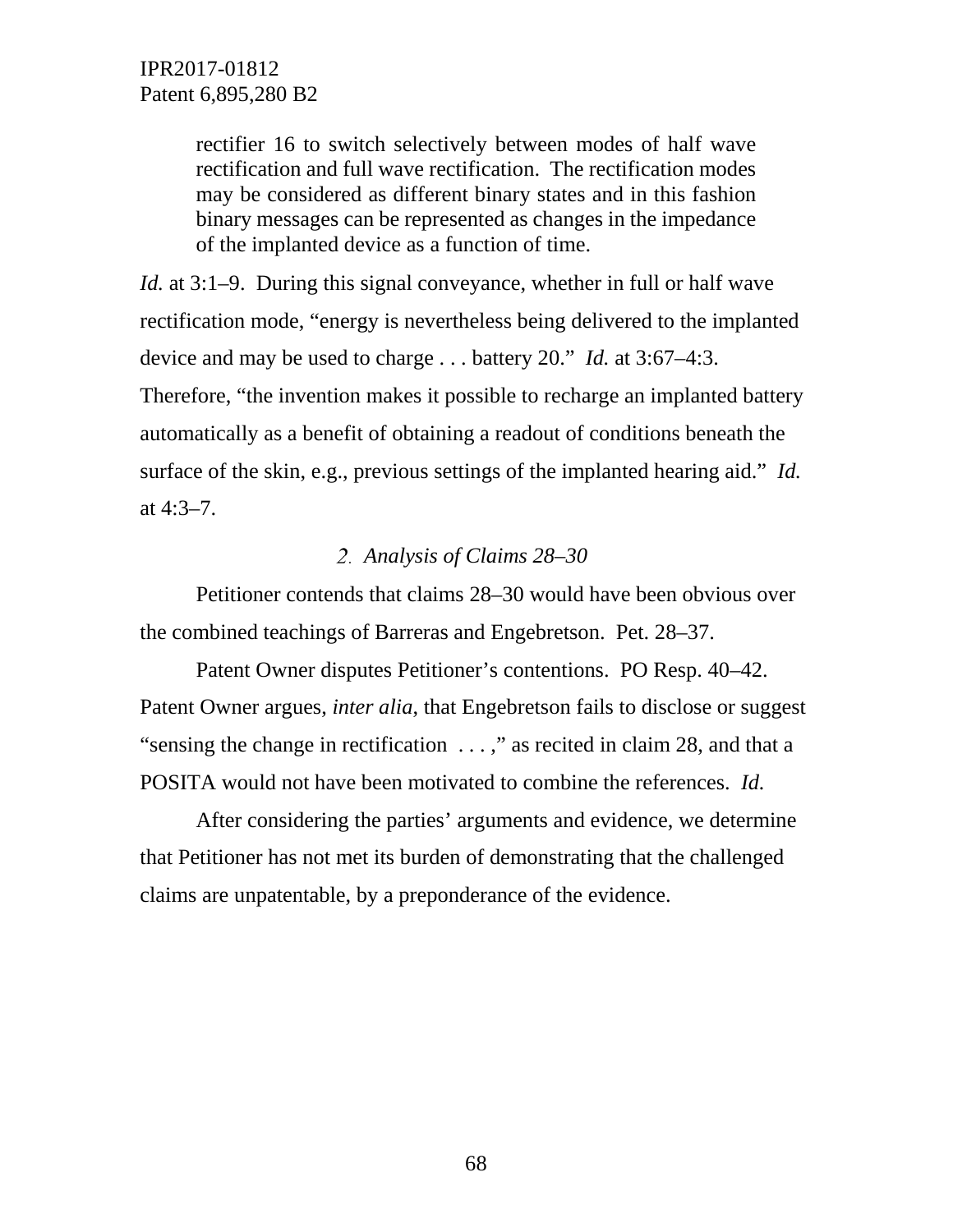#### Analysis of Claim 28

Claim 28 depends from claim 27 and recites "[sensing]<sup>[19](#page-68-0)</sup> the change in rectification in the IPG using circuitry means located in the external battery charger, to thereby sense when the rechargeable battery in the IPG is fully charge[d]." Ex. 1001, 58:21–25.

Petitioner contends that Barreras detects when the implanted battery is fully charged, and transmits a termination command to the external charger to prevent overcharging of the battery. Pet. 29; *see supra* Section V.A.3.g. Petitioner acknowledges that Barreras does not sense a change in rectification, as claimed. Pet. 29–30. According to Petitioner, however, it would have been obvious to a POSITA to have included such a feature, in light of Engebretson's teachings. *Id.* at 30–31. Petitioner contends that a POSITA would have been motivated to modify Barreras in this manner, to provide "a low-power, low-cost communication method" that is less susceptible to the electromagnetic interference that Barreras acknowledges could prevent a termination command from being received by the external charger. *Id.* at 29, 32–33 (citing, e.g., Ex. 1003 ¶¶ 91–92, 96–97).

Patent Owner argues that "Engebretson does not teach using changes in rectification to indicate when the implanted rechargeable battery is fully charged, but rather discloses only communications about the settings of the implanted hearing aid." PO Resp. 40–41; *see also* Prelim. Resp. 38–39 (asserting the same). According to Patent Owner, Petitioner relies upon

<span id="page-68-0"></span><sup>&</sup>lt;sup>19</sup> The parties agree that claim 28 includes a typographical error and should recite "sensing," as reflected herein. Pet. 15 n.6; Prelim. Resp. 38 n.1.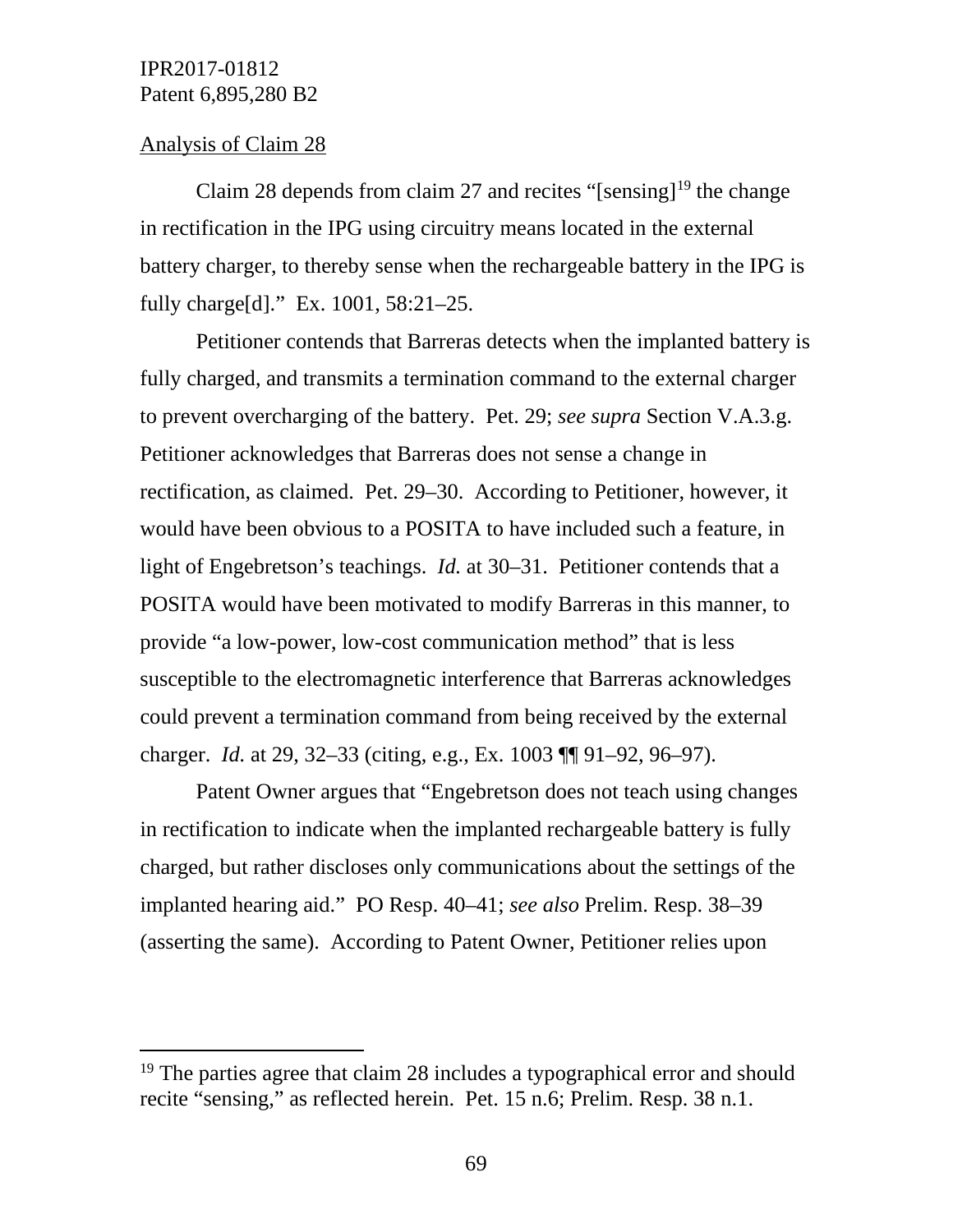insufficient testimony from Petitioner's declarant to support its contention. PO Resp. 41; *see also* PO Sur-Reply 8–9 (asserting the same).

In our Decision on Institution, we were persuaded by Patent Owner's arguments, and denied institution on that basis. DI 19–22. As discussed above, we included this asserted ground of unpatentability in this proceeding as a result of the holding in *SAS Institute.* Accordingly, we revisit the evidence as further developed over the course of this proceeding.

In its Reply, Petitioner argues that "Petitioner and [Dr.] Kroll explained why and how a POSA would have modified Engebretson to sense battery status," i.e., by "replac[ing] Barreras'[s] less reliable RF system with Engebretson's more reliable inductive system to transmit Barreras'[s] ''stop' recharging command' through changes in rectification modes—the same way Engebretson conveys information about other 'conditions sensed . . . beneath the surface of the skin'" to ensure a reliable communication method. Pet. Reply 14–15 (citing Pet. 30–33; Ex. 1137 ¶¶ 29–32; Ex. 1008, 4:34–39, 9:7–17, 9:44–53).

We have considered the parties' arguments and evidence and we determine that Petitioner has not demonstrated that Engebretson teaches the limitation of "[sensing] the change in rectification in the IPG . . . to thereby sense when the rechargeable battery in the IPG is fully charge[d]." We find that Engebretson discloses implanted hearing aid device 10 with rectifier 16, and that rectifier 16 selectively switches between half and full wave rectification modes to indicate different binary states to external device 12. Ex. 1019, 3:1–9. However, Engebretson only discloses using this change in rectification to convey information about *conditions beneath the skin surface*, e.g., the previous settings of the implanted device. *Id.* at 3:37–40,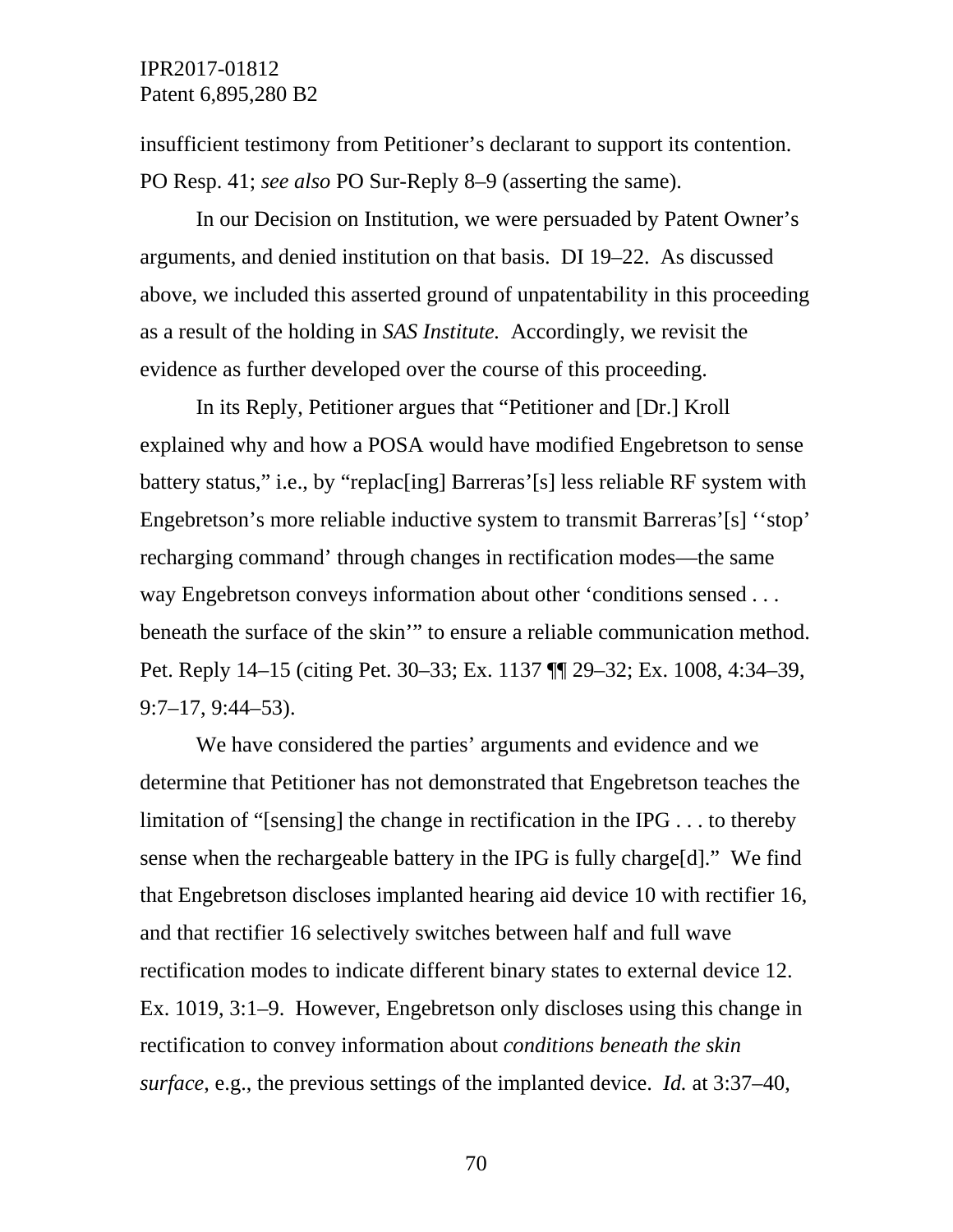4:3–7. Moreover, although Engebretson charges its implanted battery, Engebretson does not disclose using changes in rectification to convey information about battery status. *Id.* at 2:30–32, 4:3–10. Thus, at best, the teachings of the prior art suggest modifying Barreras to utilize changes in rectification modes to convey information about sensed conditions beneath the skin, as taught by Engebretson. The Petition fails to explain adequately how this conveyed information relates to battery status information, as required by the claim.

Petitioner's citations to the original Kroll Declaration are insufficient to demonstrate that it would have been obvious to further modify Engebretson's teachings to utilize changes in rectification to convey information about battery status instead. Pet. 28–33 (citing Ex. 1003 ¶¶ 91– 97); Pet. Reply 14–15 (citing Ex. 1137 ¶¶ 29–32). For example, Dr. Kroll acknowledges that Engebretson discloses using rectification changes only to convey information about conditions sensed beneath the skin surface. Ex. 1003 ¶ 92. Yet Dr. Kroll then conclusorily asserts that a POSITA "would have recognized that Engebretson's communication method *could be used* to convey the 'stop' recharging command to the transmitter in Barreras's system," but without providing any persuasive analysis or explanation bridging the gap between the finding of fact and the conclusion. *Id.* (emphasis added). Likewise, Dr. Kroll fails to explain adequately the basis for his conclusion that modifying Engebretson's teachings to sense battery status "would work as expected." *Id.* Merely touting the results associated with such a modified use alone is classic impermissible hindsight, and is inadequate to support a persuasive showing that it would have been obvious to modify the prior art as asserted. *Id.*; *see also id.* ¶ 96; 37 C.F.R.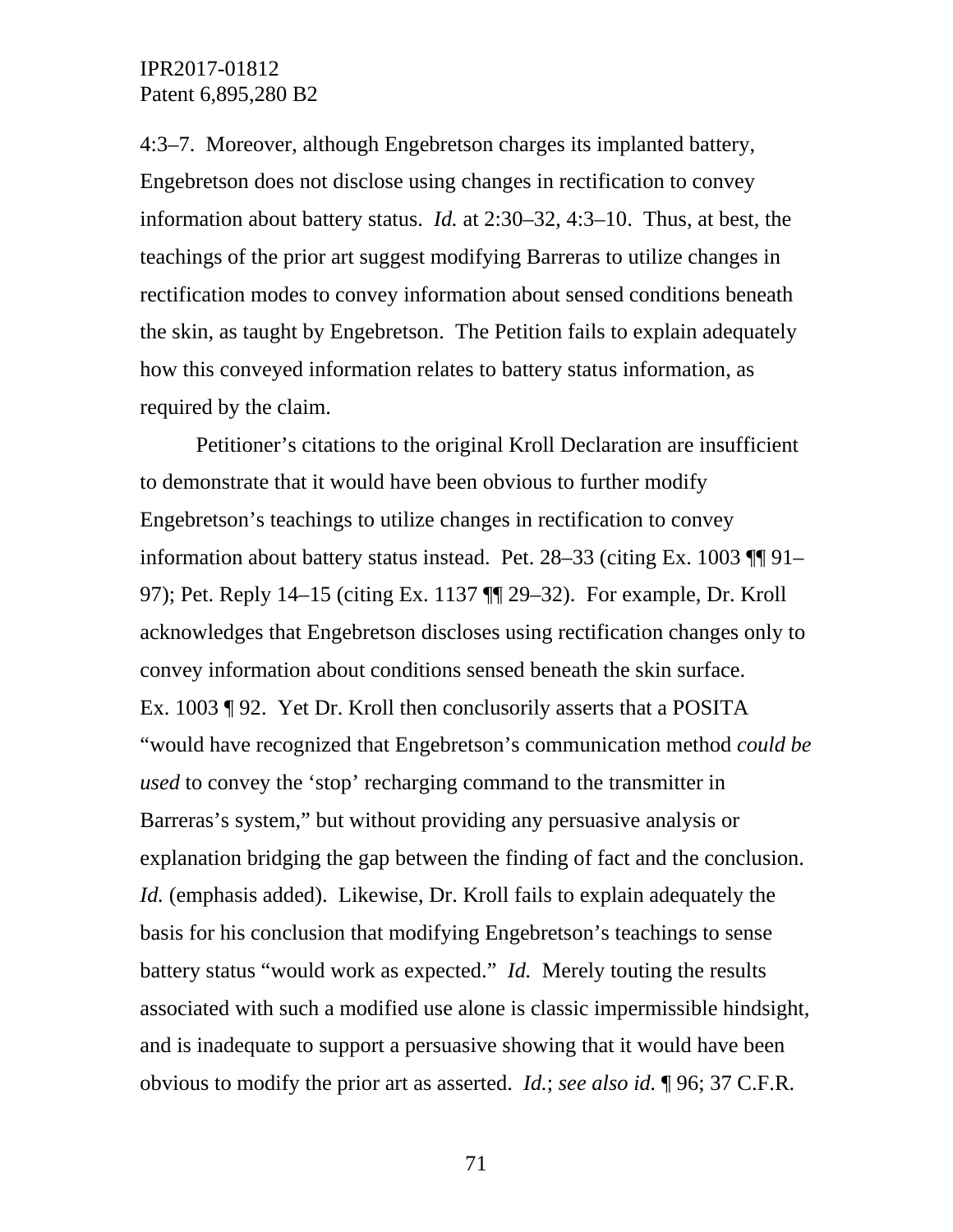§ 42.65(a) ("Expert testimony that does not disclose the underlying facts or data on which the opinion is based is entitled to little or no weight.").

In the Kroll Reply Declaration, Dr. Kroll asserts that a POSITA would have been motivated to use Engebretson's communication technique to convey Barreras's "stop" recharging command because Engebretson's technique is less susceptible to interference. Ex. 1137 ¶¶ 30–31. Even if this communication technique would have been more reliable than RF transmissions, this does not explain how or why a POSITA would have found it obvious to modify Engebretson's teachings to convey *battery status information* through changes in rectification. As noted above, and admitted by Dr. Kroll, Engebretson does not suggest this use. Like the original Kroll Declaration, the Reply Declaration fails to explain persuasively why or how a POSITA would have found it obvious to modify Engebretson to convey *this particular information*, even if such a communication were more reliable.

Accordingly, we determine that Petitioner has not demonstrated the unpatentability of claim 28, by a preponderance of the evidence.

#### Analysis of Claims 29 and 30

Dependent claims 29 and 30 depend, directly or indirectly, from claim 28. Ex. 1001, 58:26–41. Petitioner's contentions with respect to these claims do not remedy the deficiency regarding claim 28. Pet. 33–37.

Accordingly, for the same reasons discussed regarding claim 28, we determine that Petitioner has not demonstrated the unpatentability of claims 29 or 30 by a preponderance of the evidence.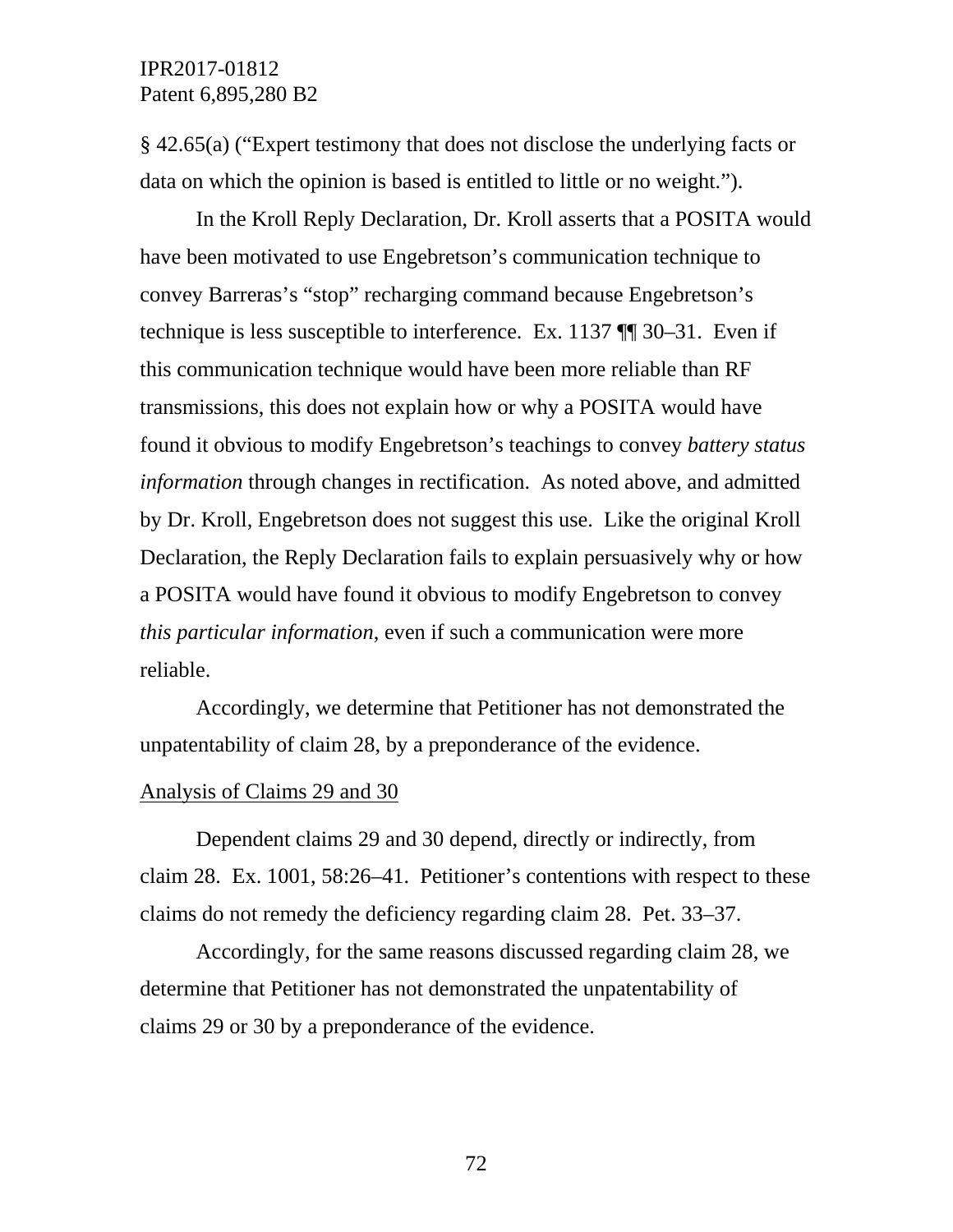# *C. Obviousness over the Combined Teachings of Holsheimer, Munshi, and Wang*

Petitioner contends that claims 22–24 would have been obvious over the combined teachings of Holsheimer, Munshi, and Wang. Pet. 51–71. For reasons that follow, we determine Petitioner has demonstrated that the challenged claims are unpatentable by a preponderance of the evidence.

# *Overview of Holsheimer (Ex. 1004)*

Holsheimer is a U.S. patent titled "Multichannel Apparatus for Epidural Spinal Cord Stimulation," and discloses a pulse generator that drives a plurality of electrodes implanted near a patient's spinal cord. Ex. 1004, [54], [57]. Holsheimer's Figure 1 is reproduced below.



Figure 1 depicts a schematic view of a patient with an implanted neurological stimulation system. *Id.* at 2:46–47. In this system, implantable pulse generator 14 produces "a number of independent stimulation pulses which are sent to spinal cord 12 by insulated lead 16 and coupled to the spinal cord by electrodes located at point 18." *Id.* at 3:56–59.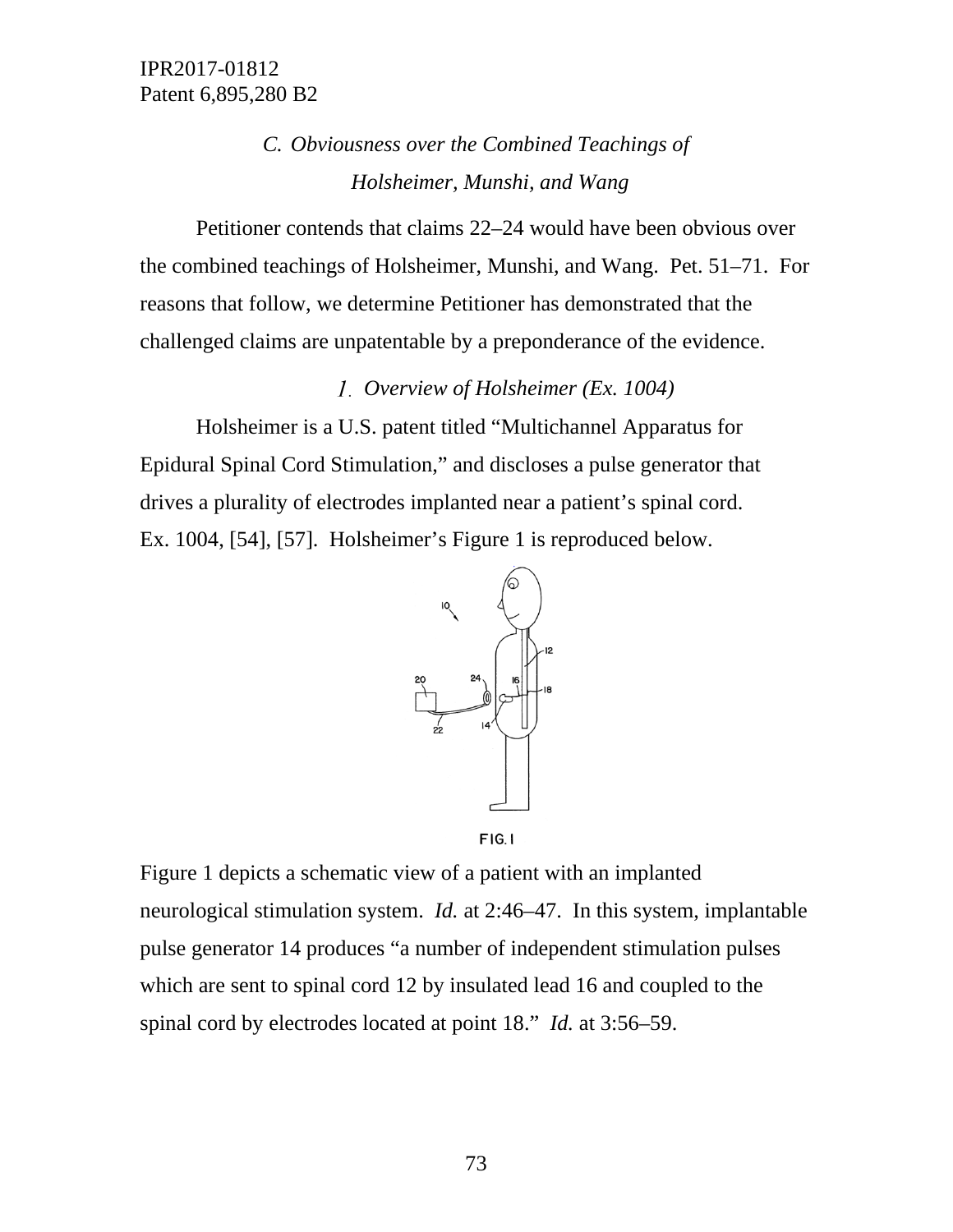# *Overview of Munshi (Ex. 1005)*

Munshi is a U.S. Patent titled "Rechargeable Biomedical Battery Powered Devices with Recharging and Control System Therefore," and discloses an implantable device with a power source that is recharged by magnetic induction. Ex. 1005, [54], [57].

# *Analysis of Claim 22*

Petitioner contends that claim 22 would have been obvious over Holsheimer, Munshi, and Wang. Pet. 51–71.

Patent Owner disputes Petitioner's contentions. PO Resp. 47–50. Patent Owner argues that Holsheimer does not disclose "an implantable electrode array detachably connected to the IPG." *Id.*

After considering the parties' arguments and evidence, we determine that Petitioner has demonstrated, by a preponderance of the evidence, that challenged claim 22 is unpatentable over Holsheimer, Munshi, and Wang.

# *i. Preamble*

The preamble of independent claim 22 recites "[a] spinal cord stimulation system . . . ." Petitioner contends that Holsheimer discloses this subject matter. Pet. 54. Patent Owner does not dispute Petitioner's contentions. *See generally* PO Resp. 47–51.

We find that Holsheimer discloses a "neurological stimulation system" for stimulating a patient's spinal cord. Ex. 1004, 3:53–55, Fig. 1. Thus, we find that Holsheimer teaches the subject matter of the preamble of claim 22.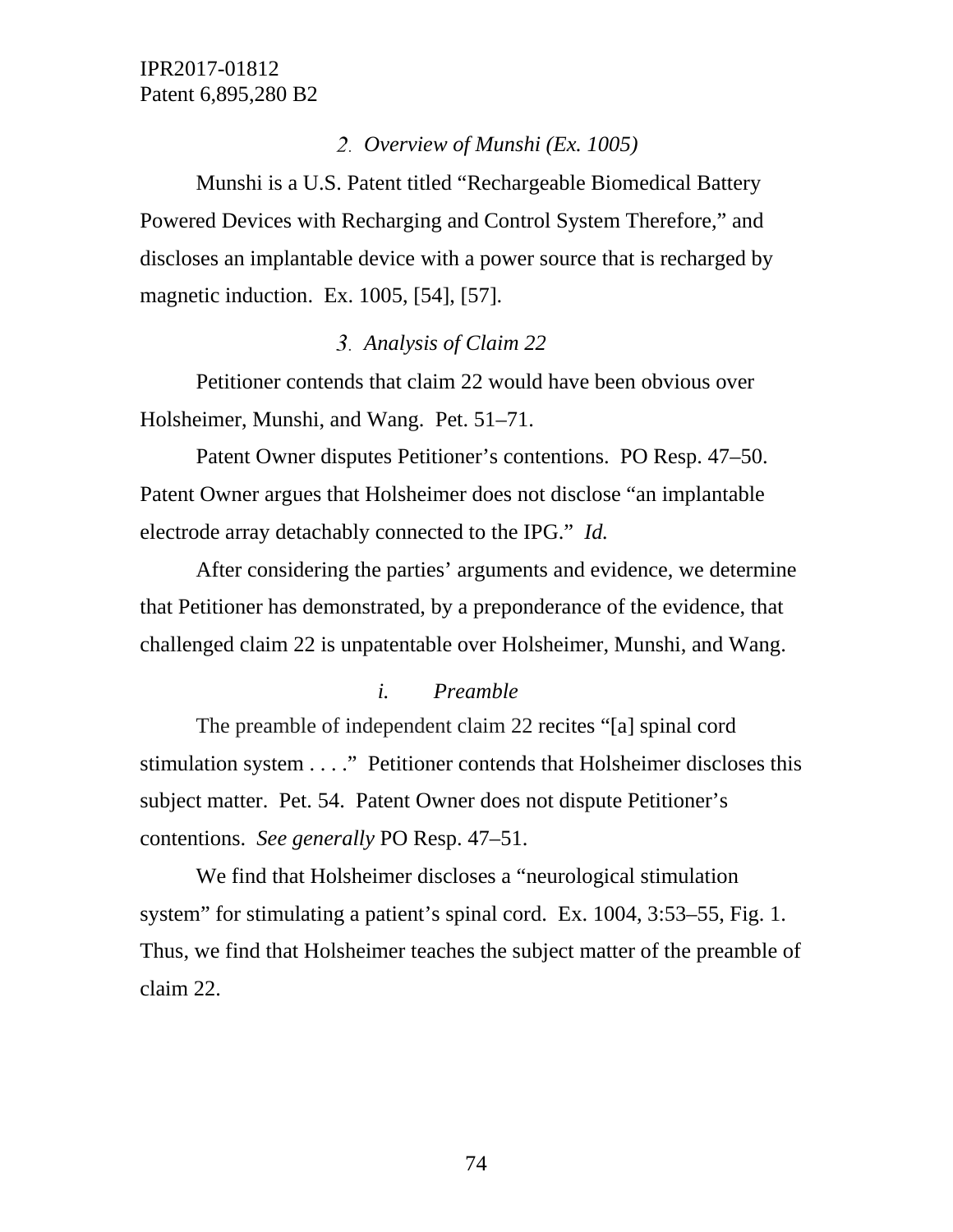*ii. "an implantable, multi-channel implantable pulse generator (IPG) having a replenishable power source"*

Petitioner contends that the combined teachings of Holsheimer and Munshi would have rendered obvious this limitation. Pet. 47–50, 52–54. Petitioner contends that Holsheimer discloses a multi-channel IPG and, although Holsheimer does not disclose a replenishable power source, this would have been obvious in view of Munshi's teachings. *Id.* at 55. Petitioner also contends that a POSITA would have been motivated to make this modification to improve the service life of the IPG, and reduce the number of surgical procedures required. *Id.* Patent Owner does not dispute Petitioner's contentions. *See generally* PO Resp. 47–51.

We find that the cited portions of the prior art support Petitioner's contentions. Namely, Holsheimer teaches an implantable "multi-channel pulse generator," but does not teach that it is powered by a replenishable power source. Ex. 1004, Abstract, 1:8–13. Munshi teaches an implanted, "rechargeable battery-powered biomedical device" that is recharged through the patient's skin by electromagnetic induction between a pair of mutually coupled coils 72, 74. Ex. 1005, 1:8–9, 4:3–10, 10:27–36.

We determine that a POSITA would have found it obvious to include in Holsheimer's IPG a replenishable power source that can be recharged by induction through the patient's skin, as taught by Munshi, in order to improve the service life of the device and minimize the number of surgical procedures to which the patient is subjected. Pet. 52–55; Ex. 1003 ¶¶ 136 (explaining that non-rechargeable batteries had limited service life and required surgery to replace), 137–138, 144; Ex. 1005, 1:20–28, 4:3–4.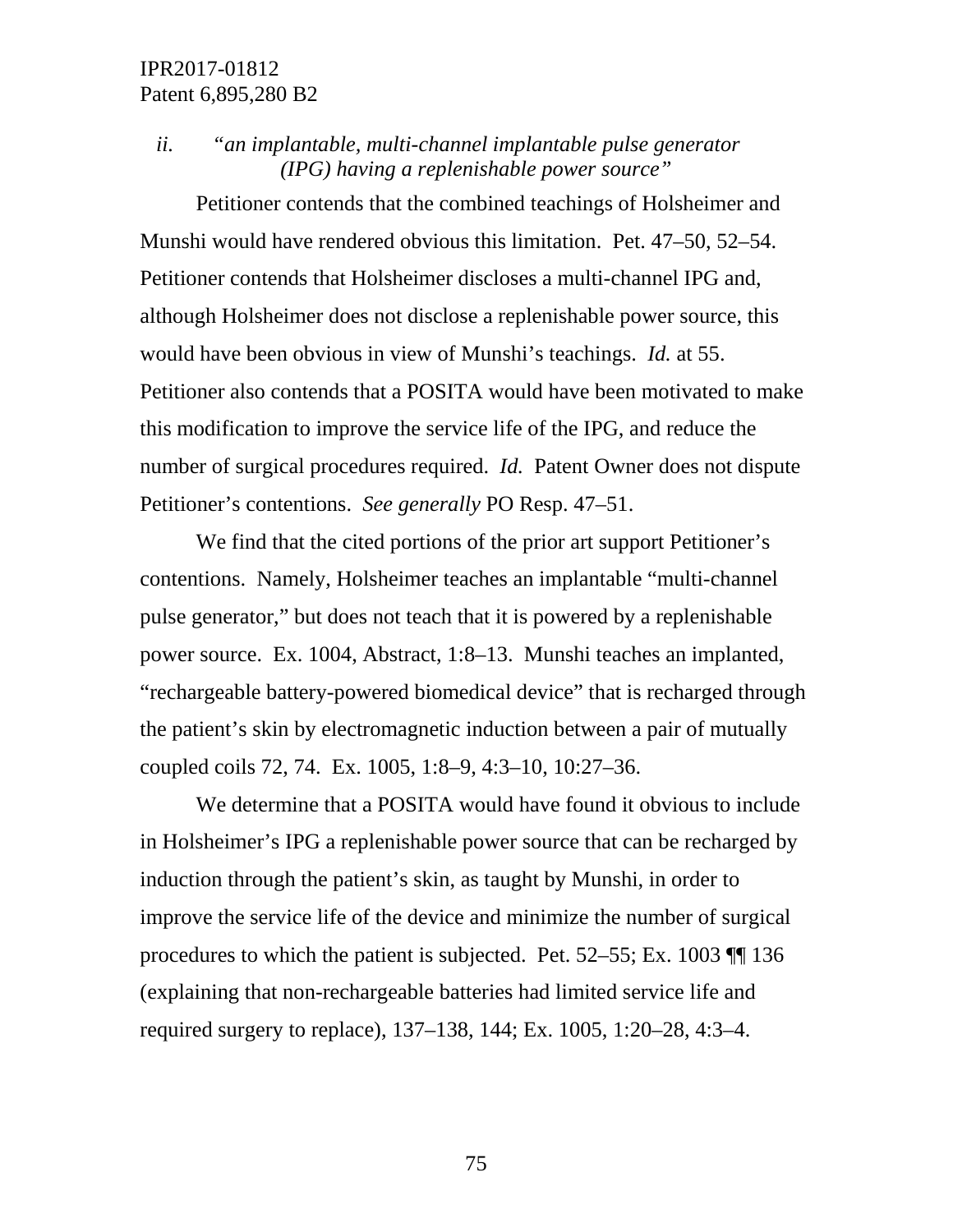Thus, we determine that a POSITA would have found this limitation of claim 22 obvious over the combined teachings of Holsheimer and Munshi.

# *iii. "an implantable electrode array detachably connected to the IPG, the electrode array having a multiplicity of n electrodes (En) thereon"*

## The Parties' Positions

In the Petition, Petitioner contends that Holsheimer discloses implanted lead 16 with an electrode array (at 18), which is connected to pulse generator 14. Pet. 56; Ex. 1004, 3:56–59, Fig. 1. Petitioner also contends that Holsheimer's Figure 1 depicts "a standard connector notch where the leads would connect to the IPG." Pet. 56; *see also* Ex. 1003 ¶¶ 115, 147 (asserting the same). According to Petitioner,

a [POSITA] would have understood Holsheimer's leads, which carry the electrode arrays, would have been detachably connected to the IPG because—as the '280 admits—many different types of leads were known in the art and could be used with the same IPG. It was well-known at the time that leads can be attached and detached to IPGs, so medical professionals and patients could have the flexibility to select the type of lead that best suits the patient's particular stimulation needs and so malfunctioning leads could be replaced without having to replace the entire IPG.

*Id.* at 56–57 (citing Ex. 1001, 9:8–11, 10:19–24; Ex. 1003 ¶¶ 147–148; Ex. 1016, Abstract, 2:66–3:2).

In our Decision on Institution, we determined that the Petition failed to establish that Holsheimer's electrode array is detachably connected to the IPG. DI 24–26. We reiterated this determination in our Decision on Petitioner's Request for Rehearing. Dec. on Req. Reh'g 2–6. We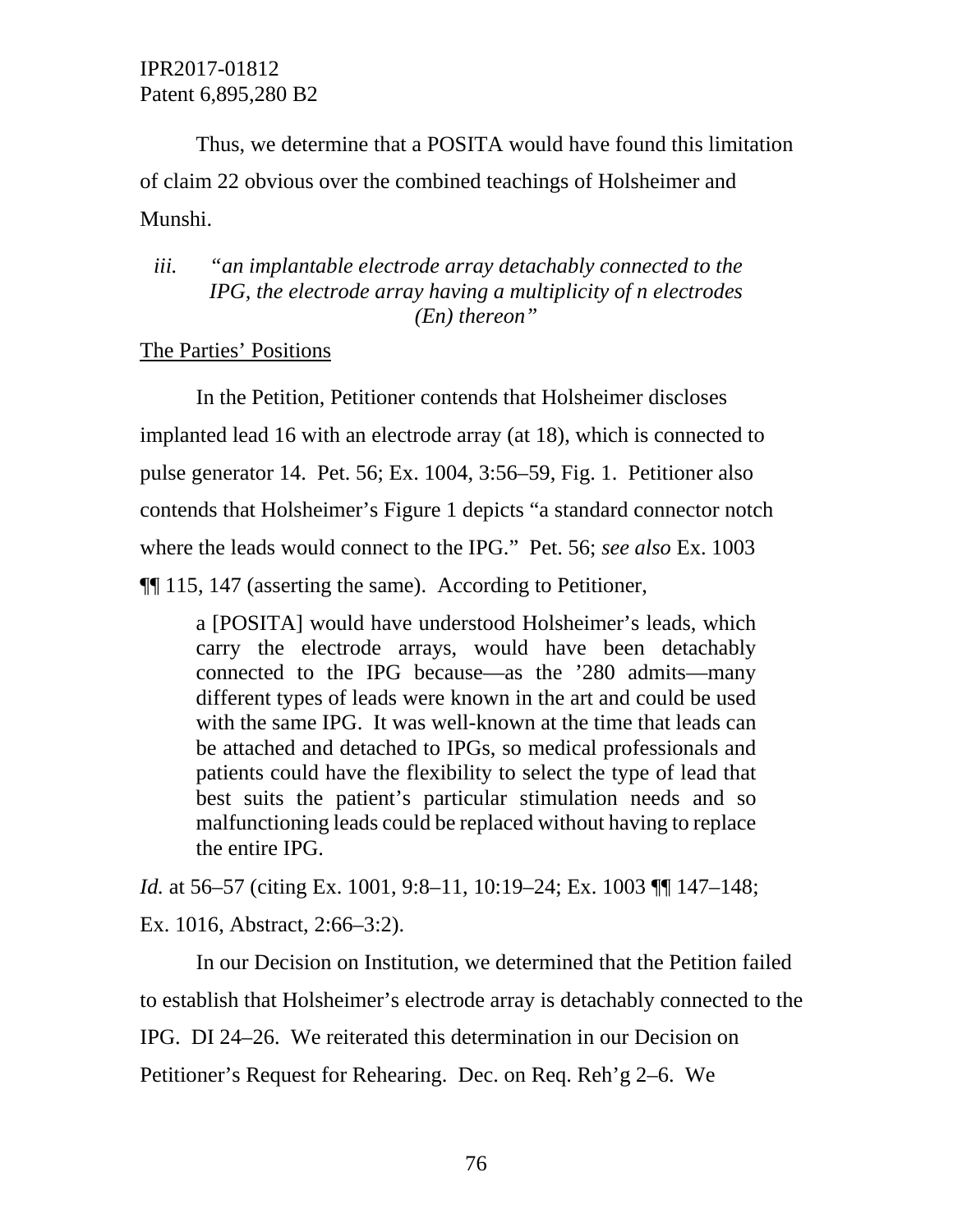determined that Holsheimer did not describe a detachable connection and that Figures 19–20, depicting wires 80 connecting IPG 14 to electrodes 38, suggest that the connection may be permanent and unitary. DI 25. Moreover, we found that Petitioner and Dr. Kroll did not provide a sufficient evidentiary basis to support the conclusion that a POSITA would have understood the electrode array to be detachable. *Id.* at 25–26 (citing Ex. 1003 ¶¶ 147–148). For example, the cited prior art did not discuss a "standard connector notch" or explain that such connectors were detachable. *Id.* (citing Ex. 1016, Abstract, 2:66–3:2; Ex. 1008, 7:39–41); Dec. on Req. Reh'g 3–5.We determined that, at best, the cited evidence supported Petitioner's argument that "many different types of leads were known in the art and could be used" and that "leads can be attached and detached to IPGs," but did not establish that *Holsheimer's* lead was detachable. DI 26, 26 n.6 (noting Petitioner did not make an obviousness contention).

In its post-institution Response, Patent Owner argues that Petitioner has not met its burden to show that Holsheimer discloses detachable leads. PO Resp. 47–50 (citing Ex. 2033 ¶¶ 108–109). Patent Owner discusses Holsheimer's Figures 19–20, which show wires connecting the electrode array to the IPG. *Id.* at 48–49. Patent Owner also argues that Dr. Kroll failed to explain why Figure 1 depicts a standard connector notch, or how that is relevant to the claim limitation. *Id.* at 50.

In its Reply, Petitioner contends that a POSITA would have understood Holsheimer's connection to be detachable. Pet. Reply 2–3, 7–8 (citing, e.g., Ex. 1137  $\P$  37, 44–45). Petitioner makes two primary arguments: (1) all leads used for spinal cord stimulation (SCS)—the use for which Holsheimer's system was intended—were detachable, as required by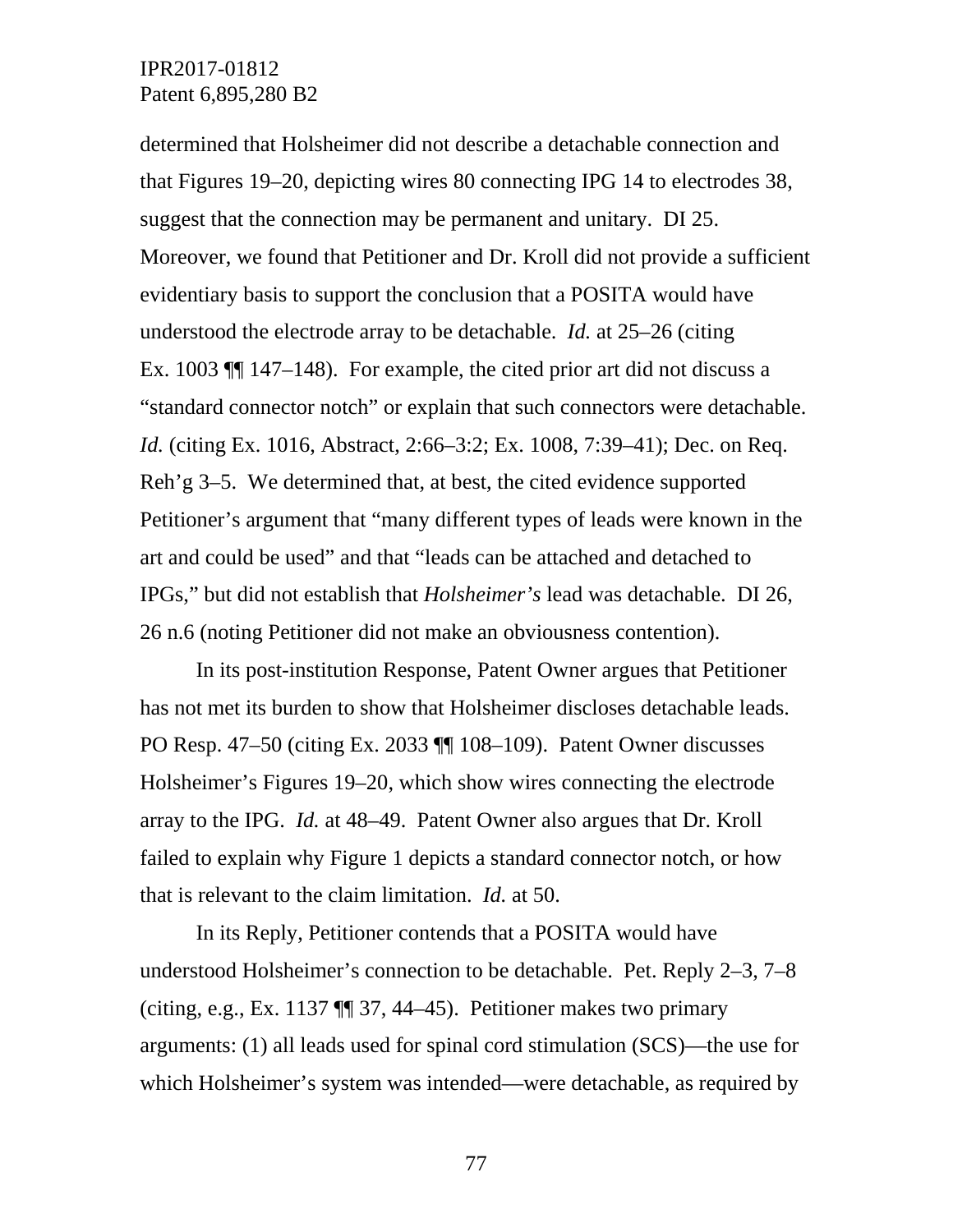their implantation methods; and (2) Holsheimer discloses a Medtronic IPG—the "ITREL IIR"—that utilized detachable leads. *Id.* at 2–8.

In support of the first argument, Petitioner relies upon Dr. Lipson's testimony that, in his experience, all SCS systems used detachable leads. *Id.* at 3 (citing Ex. 1125, 29:19–30, 30:24–31:10, 34:22–35:6, 37:18–22; Ex. 2034 ¶¶ 3, 8). Petitioner also cites the deposition testimony of four inventors of the '280 patent, each of whom testified that all known SCS systems used detachable leads. *Id.* at 4 (citing Ex. 1128, 279:4–12; Ex. 1131, 110:21–111:10; Ex. 1132, 295:19–22; Ex. 1126, 198:3–22; Ex. 1137 ¶ 40). According to Petitioner, use of detachable leads was necessitated by the manner in which SCS systems were implanted. *Id.* at 4– 6 (citing Ex. 1125, 27:18–28:22, 29:10–14, 29:19–25, 30:2–23, 31:11–33:9, 35:7–36:5, 37:25–39:10, 41:4–14, 45:15–50:17, 52:4–9; Ex. 1137 ¶¶ 41–43; Ex. 2034 ¶¶ 20–22, 24–25).

In support of the second argument, Petitioner contends that the evidence demonstrates that Holsheimer's disclosed IPG, the "ITREL II, like all SCS systems, used detachable leads." *Id.* at 6 (citing Ex. 1004, 3:60–65; Ex. 1122; Ex. 1124, 61:17–25, 68:21–69:13; Ex. 1125, 55:5–10; Ex. 1131, 109:4–22; Ex. 1139, 80:14–81:11, 141:19–143:12; Ex. 1137 ¶¶ 38–39); *see also* Pet. Opp. MTE 3–4 n.3 (citing Ex. 1139, 89:23–90:7).

In its Sur-Reply, Patent Owner argues that we should exclude much of the evidence provided with Petitioner's Reply. PO Sur-Reply 12–15; *see supra* Section III.B.2. With respect to the merits, Patent Owner argues that Dr. Kroll's testimony is not credible and is entitled to little weight. PO Sur-Reply 16–17. Patent Owner also disputes Petitioner's argument that detachable leads are necessary for implantation because (1) Holsheimer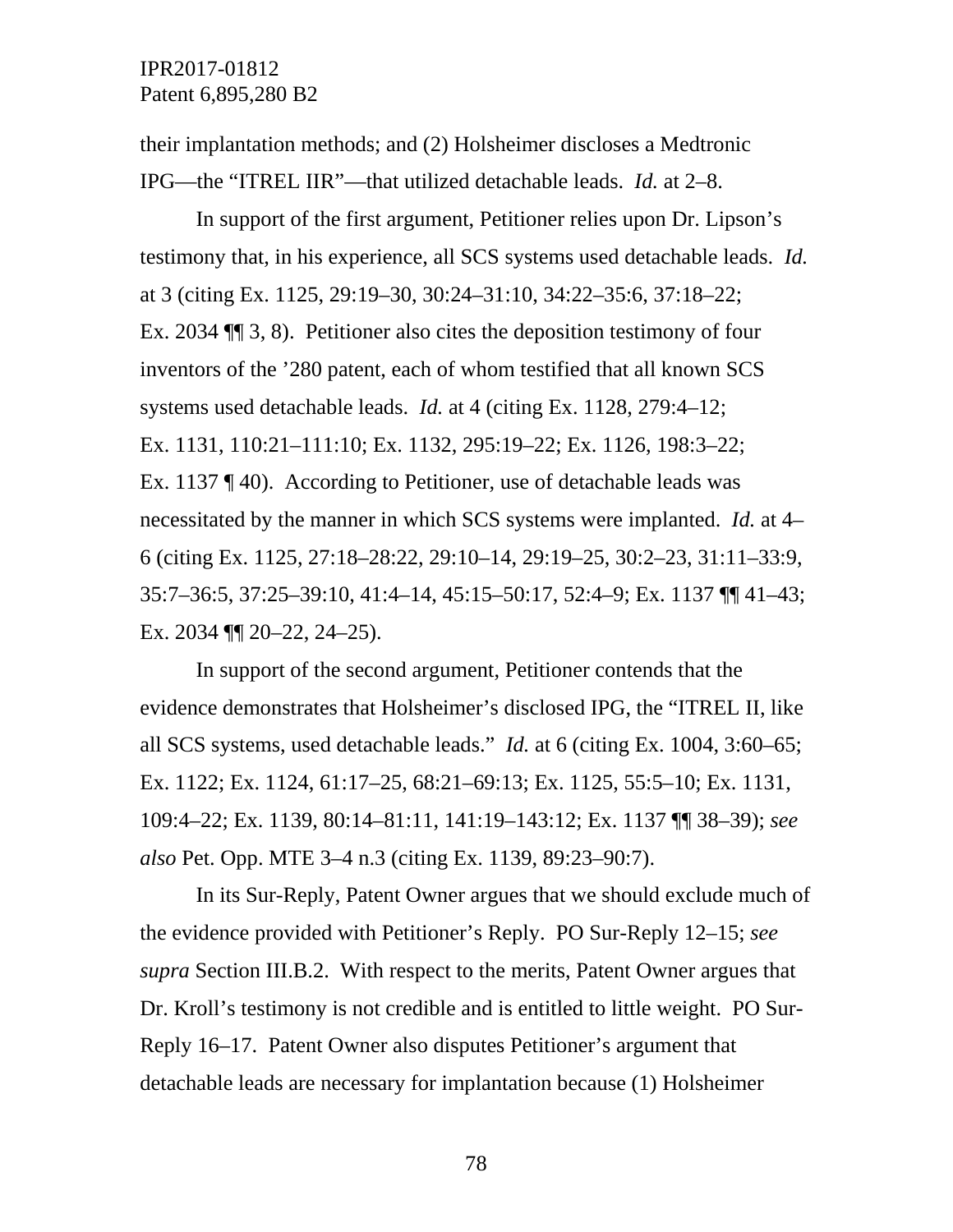discloses paddle leads, which are not implanted with a cannulated needle, and (2) Petitioner has not shown that Holsheimer's device was ever reduced to practice, or implanted, such that any conclusion as to how it might have been implanted is no more than unsupported speculation. *Id.* at 17–18. Patent Owner also disputes Petitioner's reliance on evidence directed to the ITREL II, because Holsheimer discloses an "ITREL IIR," and Petitioner has not shown these to be the same. *Id.* at 18–20.

Petitioner responds that Dr. Kroll's testimony is credible; that he opined that the "R" in "ITREL IIR" likely referenced a registered trademark; that he has seen the ITREL II, but not an ITREL IIR; and that Holsheimer is not limited to use of paddle leads. Pet. Sur-Sur-Reply 2–4.

#### **Analysis**

Although we maintain our conclusion that the Petition alone is insufficient to demonstrate that Holsheimer's leads are detachable, for the reasons noted above, that failure does not dictate resolution of the issue at this stage. As discussed above in Section III.B.2., we determine that the evidence submitted with Petitioner's Reply will not be excluded or stricken, but will be afforded appropriate weight. In light of the entire record before us, we find that Petitioner has carried its burden in demonstrating that a POSITA would have recognized Holsheimer's leads to be detachable.

#### 1. Holsheimer

Holsheimer discloses a "spinal cord stimulator" system. Ex. 1004, [54]. The system includes implantable pulse generator 14 and lead 16, which is coupled to the patient's spinal cord by electrodes, at location 18 in Figure 1. *Id.* at 3:56–59, Fig. 1. Holsheimer explains that IPG 14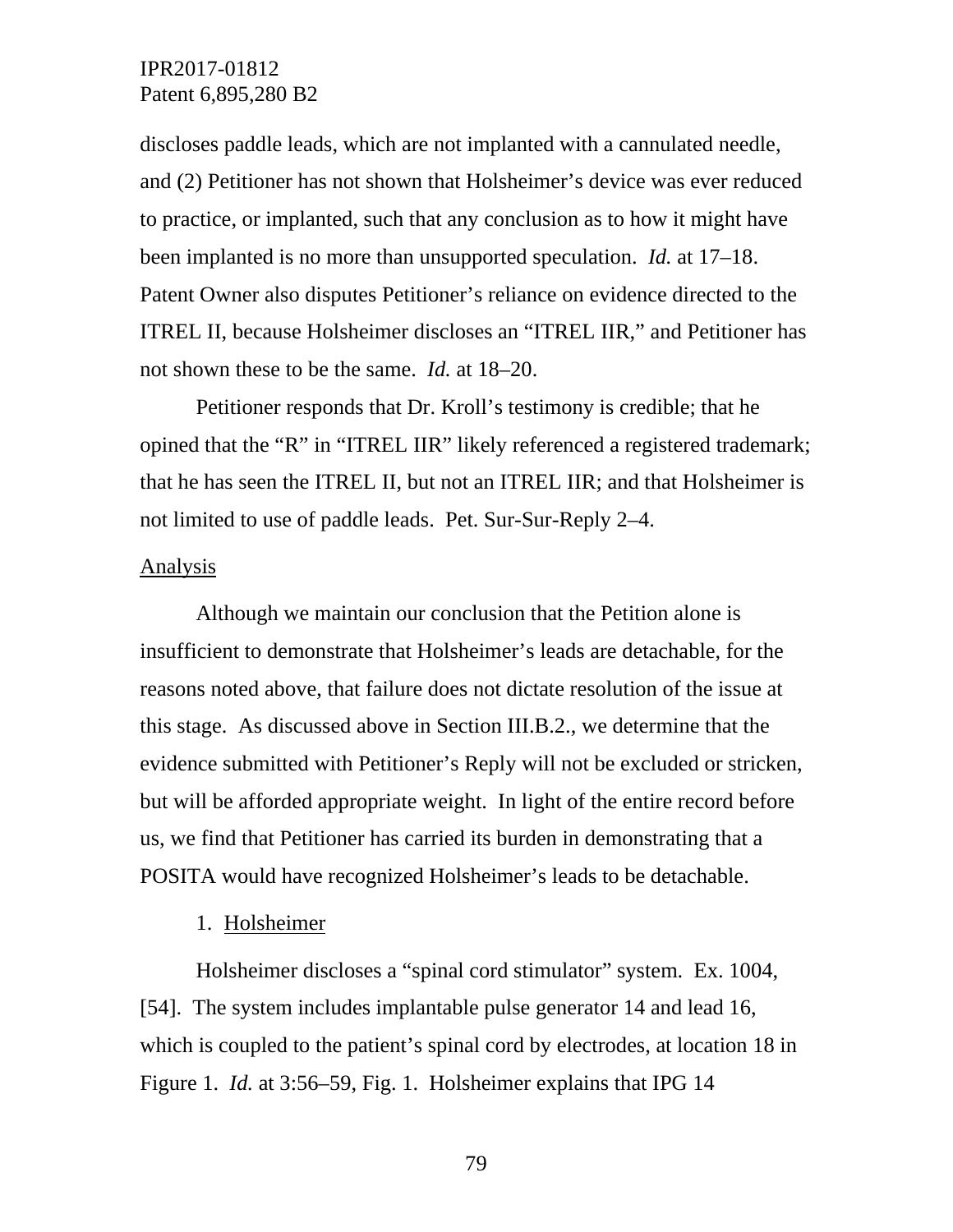"preferably is an ITREL IIR implantable pulse generator available from Medtronic, Inc. with provisions for multiple pulse outputs." *Id.* at 3:60–62. Holsheimer does not specify whether lead 16 is detachable from IPG 14. With respect to Figure 19, Holsheimer discloses that the lead's "electrodes 38 [are] connected to these outputs [of IPG 14] with wire 80A connecting output 72 to electrode 38A, wire 80B connecting output 74 to electrode 38B," and so on. *Id.* at 7:19–32, 7:44–62 (similar description of Figure 20).

Petitioner's declarant, Dr. Kroll, testifies that a POSITA would have understood Holsheimer's lead to be detachable, in part because "all known SCS systems at the time of the '280 patent used detachable leads." Ex. 1137 ¶ 40. To support this opinion, Dr. Kroll cites the testimony of Dr. Lipson (Ex. 1125) and four inventors of the '280 patent—Mr. Joey Chen (Ex. 1126), Mr. Paul Meadows (Ex. 1128), Ms. Carla Mann Woods (Ex. 1131), and Mr. David Peterson (Ex. 1132). Dr. Kroll also discusses Dr. Lipson's testimony regarding the typical implantation process for SCS systems, which confirms his opinion that a POSITA would have understood Holsheimer's leads to be detachable. Ex. 1137 ¶¶ 41–43.

We credit Dr. Kroll's testimony and the underlying evidence cited in support thereof, which we discuss below.

#### 2. SCS Systems

Holsheimer is an SCS system. Ex. 1004, [57], 1:7–8, 2:21–23, 3:55. Four inventors of the '280 patent testified that, prior to the critical date, all SCS systems known to them employed detachable leads. Ex. 1126, 198:3– 22; Ex. 1128, 279:4–12; Ex. 1131, 110:14–111:10; Ex. 1132, 295:19–22. We recognize that these deponents did not testify regarding whether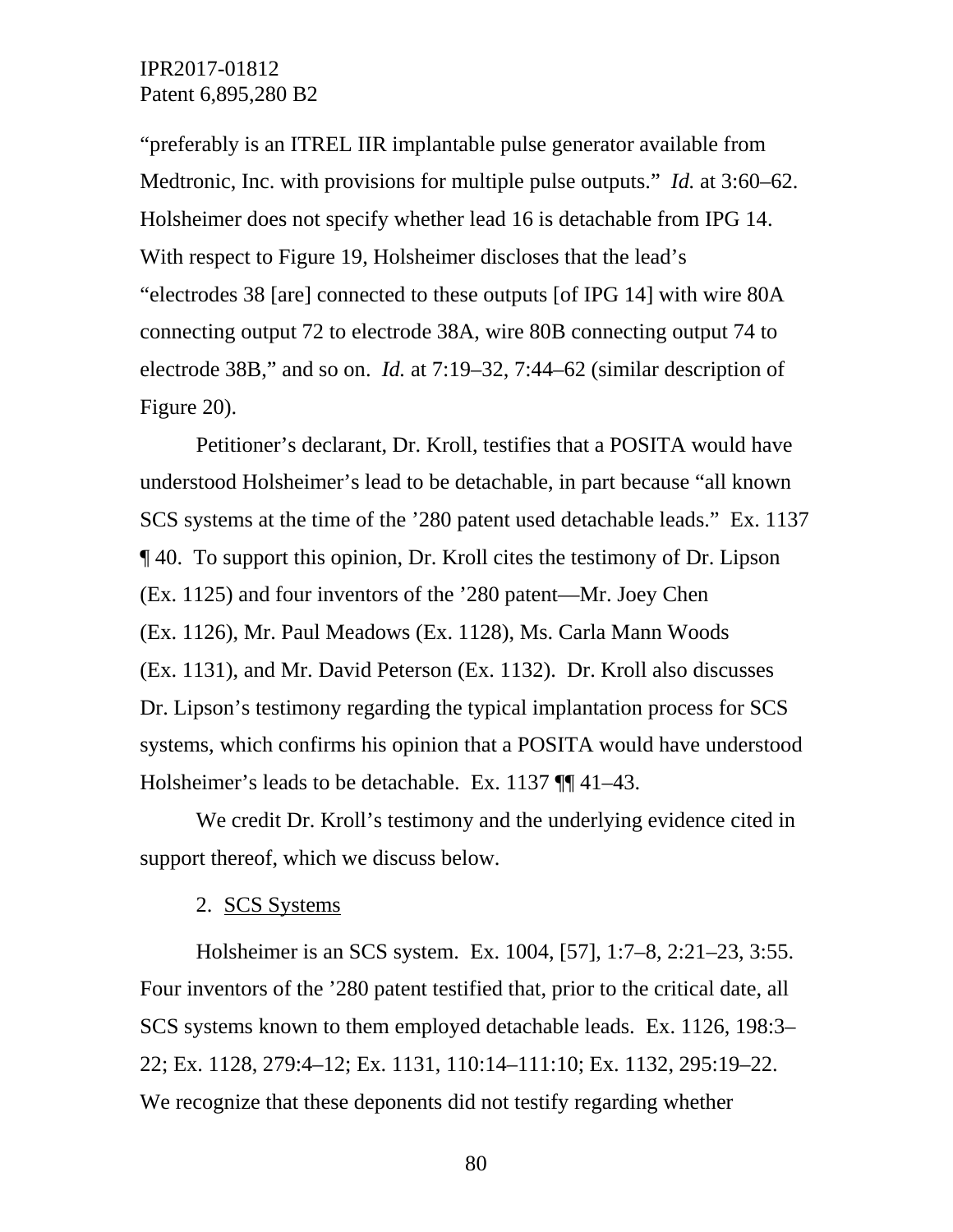Holsheimer's leads were detachable. PO MTE 9. This evidence, however, documents the knowledge that a POSITA would bring to bear in reading Holsheimer's disclosure of an SCS system. Ex. 1004, 3:55; *see, e.g.*, *Ariosa Diagnostics v. Verinata Health, Inc.*, 805 F.3d 1359, 1365 (Fed. Cir. 2015) ("Art can legitimately serve to document the knowledge that skilled artisans would bring to bear in reading the prior art."). Therefore, this evidence supports Petitioner's contention that a POSITA would have understood Holsheimer's SCS leads to be detachable.

Additionally, Patent Owner's declarant, Dr. Lipson, testified that he is not aware of any SCS systems that do *not* utilize detachable leads, and that he has never implanted an SCS lead while it was attached to an IPG. Ex. 1125, 37:2–22; *see also id.* at 34:18–35:6, 36:6–25 (asserting the same). This testimony is consistent with that of the  $280$  patent inventors.<sup>[20](#page-80-0)</sup>

# 3. SCS Implantation

The Lipson Declaration explains the process of implanting an SCS system. Ex. 2034 ¶¶ 20–27. According to Dr. Lipson, a lead is implanted, externalized through the skin, and connected to a trial stimulator for an initial testing period. *Id.* ¶¶ 20–22. If the trial succeeds, a permanent lead

<span id="page-80-0"></span> <sup>20</sup> We note that Dr. Lipson did not begin practicing medicine until *after* the 1999 critical date of the '280 patent. Ex. 1125, 40:19–22 (graduating medical school in 2000, and beginning practice in 2001); Ex. 2034 ¶ 17. However, Dr. Lipson testified that "the general process of placing a lead, tunneling, and placing the pulse generator on the commercially available systems has been fairly consistent *from the 1990s to the present*." Ex. 1125, 44:2–10 (emphasis added). Thus, we afford some weight to Dr. Lipson's testimony as to the prevalent technology and procedures, at the critical date, even though he was not practicing at that time. Moreover, both parties rely on Dr. Lipson's testimony, and treat him as credible, in different contexts.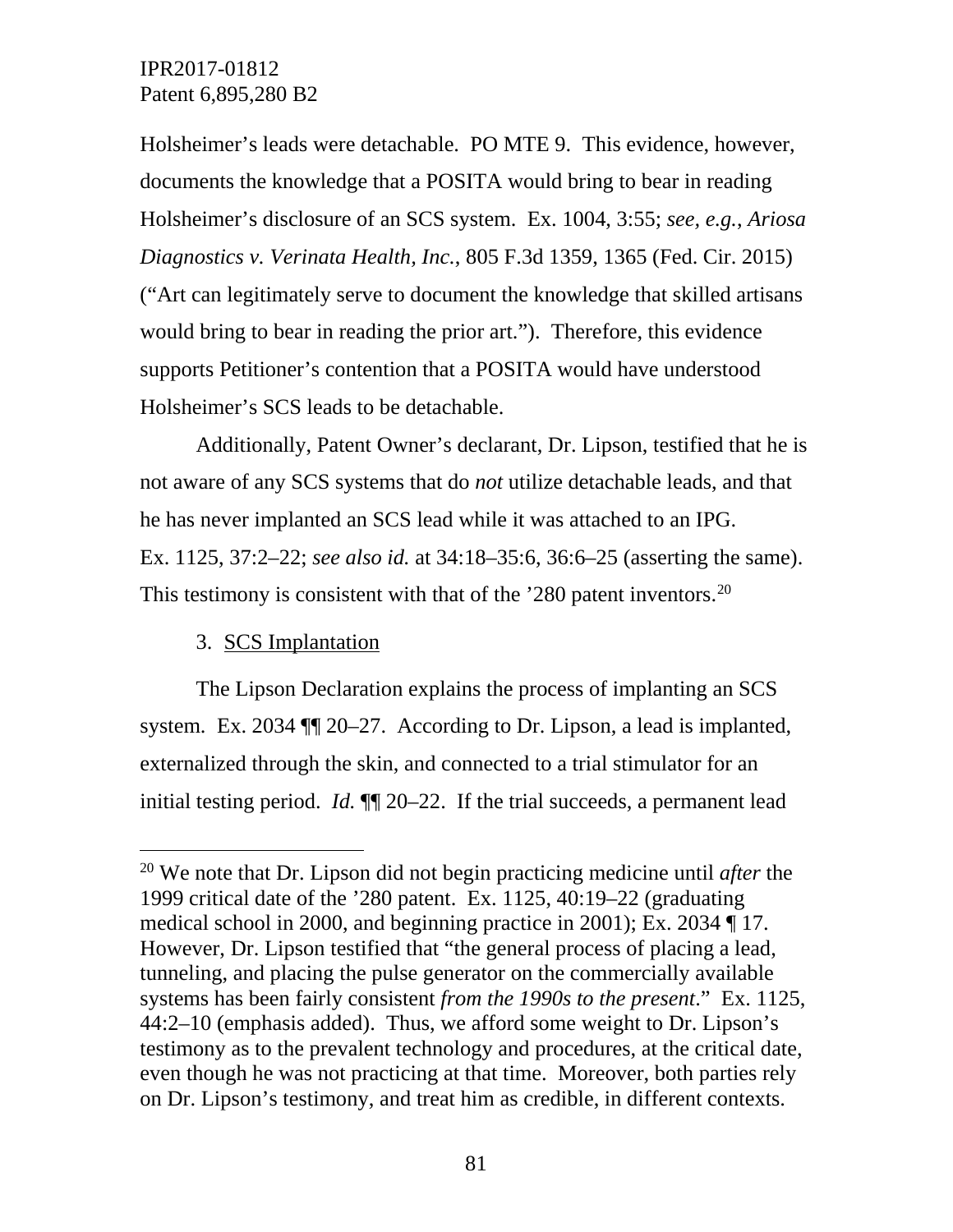and IPG is implanted. *Id.* ¶¶ 23–24. Dr. Lipson testifies that, "[f]or percutaneous leads, a Tuohy needle is utilized to introduce the leads." *Id.* ¶ 25. Dr. Lipson explains that a Tuohy needle is a cannulated needle that is inserted into the epidural space, and through which a percutaneous electrode is passed. Ex. 1125, 27:15–28:22. Dr. Lipson testifies that, during this process, the lead is not attached to the IPG and, in fact, could not be so attached, because the lead's distal end must remain free so that the needle can be removed by sliding it back and over the free distal end of the lead. *Id.* at 29:19–30:23.

Dr. Lipson testifies that a Tuohy needle is not used to implant paddle electrodes. Ex. 1125, 28:23–29:5. Rather, that process requires an incision and a laminectomy (bone removal), in order to access the epidural space and pass the paddle electrode. *Id.* at 27:20–28:4, 29:5–9. Dr. Lipson states that although a paddle lead *could* be implanted while attached to an IPG, he has neither done so nor ever heard of this being done. *Id.* at 30:2–7, 30:24– 31:10. Instead, to implant a permanent SCS system with paddle electrodes, Dr. Lipson testifies that two incisions are made, one for the paddle electrode and one for the IPG; the electrode is secured at its intended position; and the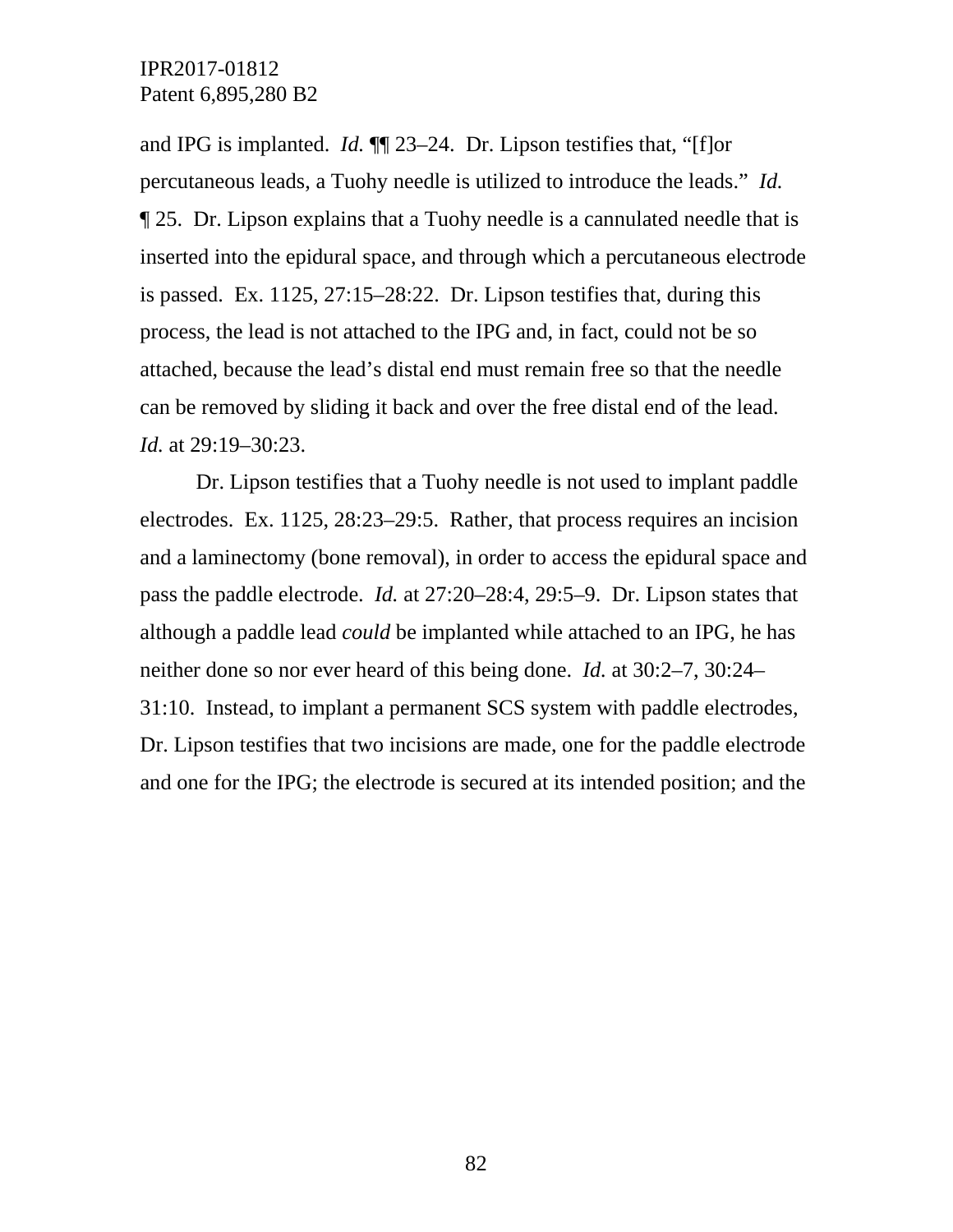free end of the electrode is then "tunneled" under the skin, to the location of the IPG, for connection thereto.<sup>21</sup> *Id.* at 32:3–33:9, 35:7–36:5.<sup>[22](#page-82-1)</sup>

Dr. Lipson's testimony demonstrates that the process for implanting an SCS system requires that the electrode—whether percutaneous or paddle—be detachably connectable to the IPG. For percutaneous electrodes, the distal end of the electrode must be free, i.e., not connected to the IPG, such that the cannulated Tuohy needle may slide off the end. Ex. 1125, 29:19–30:23. For paddle electrodes, the distal end of the electrode must be free, i.e., not connected to the IPG, such that it can be "tunneled" under the patient's skin, from the location at which the electrode is implanted to the location at which the IPG is implanted, for connection to the IPG. *Id.* at 33:3–9, 35:9–36:5.

We have considered Patent Owner's arguments that Holsheimer discloses paddle leads, which are not implanted with a cannulated needle, and that Petitioner has not shown that Holsheimer's device actually was reduced to practice. PO Sur-Reply 17–18. However, as discussed above, Dr. Lipson's testimony shows that even paddle leads must be detachable in

<span id="page-82-0"></span> $21$  By contrast, if a paddle electrode were implanted without tunneling under the skin, i.e., with the electrode connected to the IPG, Dr. Lipson testified that "you'd have to make a big incision" so as to implant the connected structures at their different locations in the patient—an apparently undesirable outcome. *Id.* at 35:18–36:5. As noted above, Dr. Lipson testified that he is not aware of this ever being done, and is not aware of any non-detachable leads for SCS systems. Ex. 1125, 30:24–31:10, 37:2–22.

<span id="page-82-1"></span> $22$  Petitioner also offers a video depicting the process by which an SCS system is implanted. Ex. 1123. This video, however, is undated and, as such, is entitled to little to no weight as to a POSITA's understanding of the process at the critical date.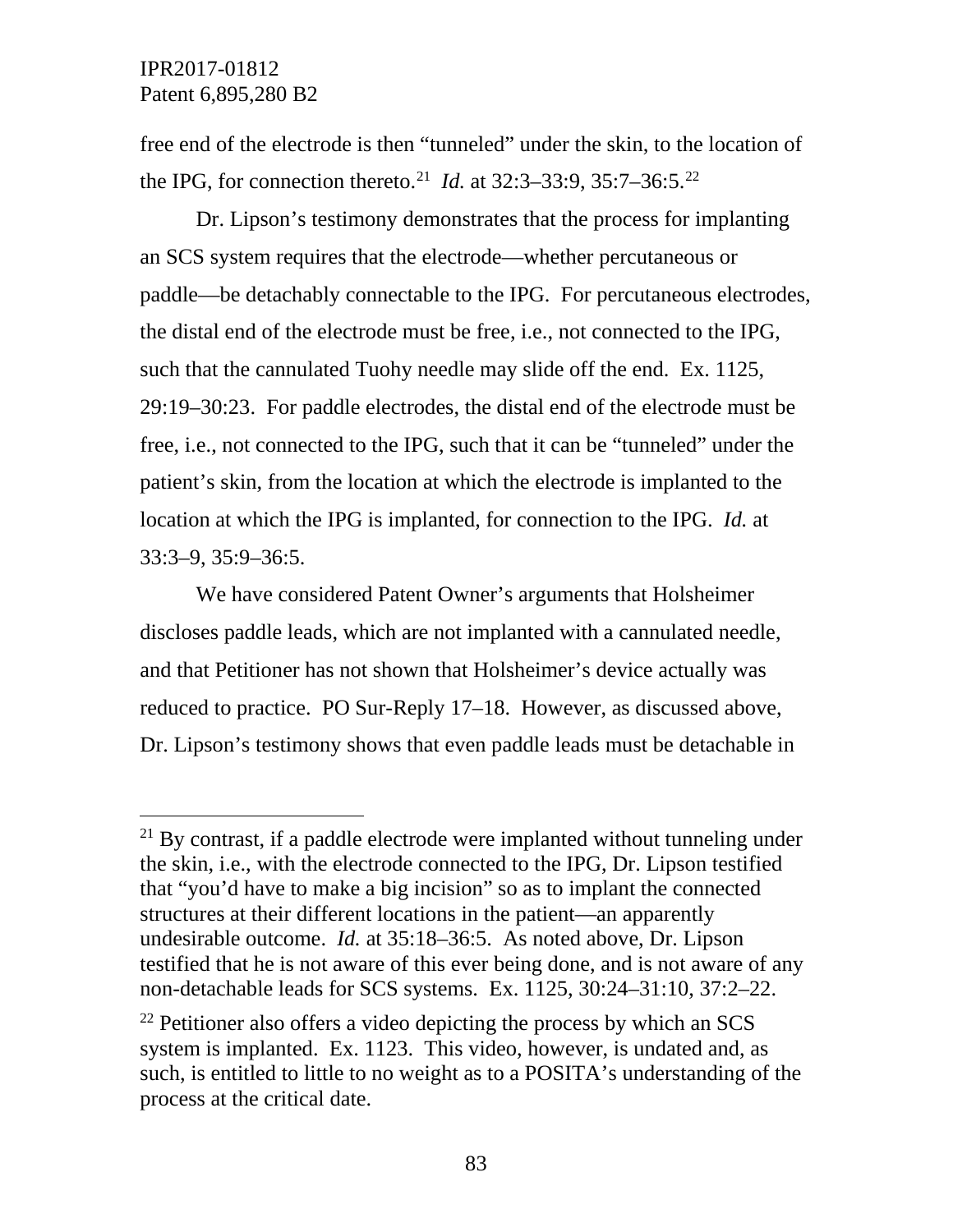order to be tunneled under the skin for connection to the IPG. Patent Owner has not presented persuasive evidence disputing that testimony. Moreover, whether Holsheimer's system was reduced to practice and actually implanted does not alter our conclusion that a POSITA would have understood Holsheimer's leads to be detachable. Patent Owner has not presented persuasive argument or evidence to suggest that Holsheimer's SCS system was designed in a manner contrary to the documented prevailing practice.

#### 4. ITREL

Holsheimer states that its IPG "preferably is an ITREL IIR implantable pulse generator available from Medtronic, Inc. with provisions for multiple pulse outputs." Ex. 1004, 3:60–62. Petitioner presents, as Exhibit 1122, a photograph purporting to depict an ITREL II device. This photograph, however, is undated and, as such, does not speak to a POSITA's understanding of the components of such a device, at the critical date. Accordingly, we afford it, and the cited testimony concerning this exhibit, little to no weight. *See, e.g.*, Ex. 1124, 61:17–25 (discussing Ex. 1122), 68:21–69:13 (same); Ex. 1137 ¶ 38 (same).[23](#page-83-0)

Petitioner presents additional evidence demonstrating that the ITREL II included detachable leads at the critical date. For example, Ms. Carla Mann Woods, an inventor on the '280 patent, testified that the ITREL system she utilized in 1997 included detachable leads. Ex. 1131,

<span id="page-83-0"></span> $23$  We afford little to no weight to the portion of Dr. Kroll's testimony that relies upon Exhibit 1122, but we credit those portions that rely upon other competent evidence, e.g., Exs. 1125, 1131, 1139, as discussed below.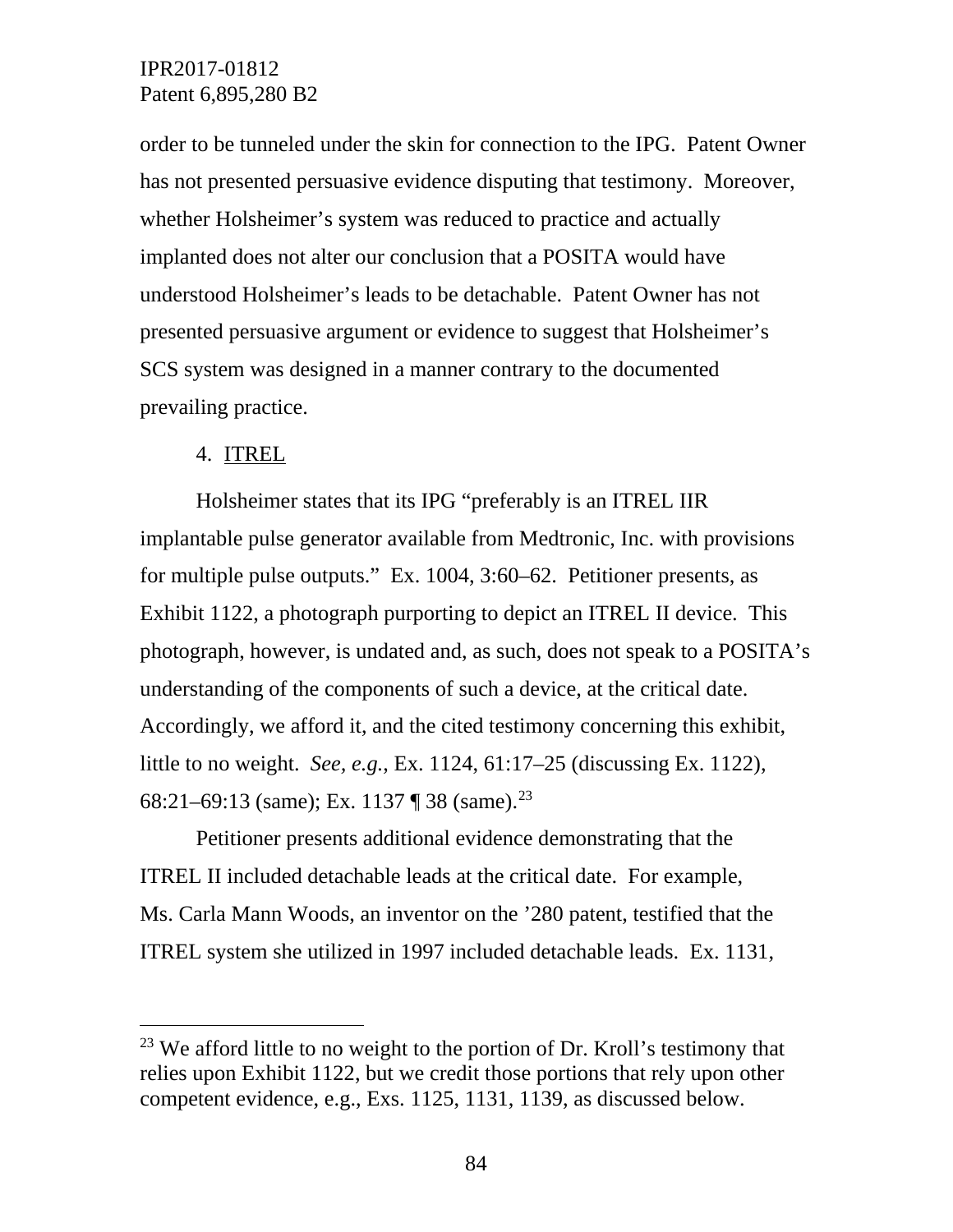109:4–22. Additionally, Dr. Lipson testified that, beginning in 2001, he implanted the ITREL I and ITREL II systems, which utilized detachable leads. Ex. 1125, 53:10–55–10. Finally, Petitioner provides the FRCP 30(b)(6) testimony of Mr. Johnathan C. Werder, a director at Medtronic, Inc. Ex. 1139, 9:3–6. Mr. Werder testified that the ITREL II includes detachable leads. *Id.* at 80:14–81:11, 141:19–143:12; *see also* Ex. 1137 ¶¶ 38–39 (asserting the same).

We recognize that this evidence is somewhat attenuated—only Ms. Mann's testimony concerns activity before the critical date, but she is non-specific as to the ITREL version. Ex. 1131, 109:4–22. On the other hand, Dr. Lipson is clear that he used the ITREL I and ITREL II, but that use occurred *after* the critical date. Ex. 1125, 53:10–55:10. Likewise, Mr. Werder clearly testifies regarding the ITREL II, but does not state whether those features were present at the critical date. Ex. 1139, 80:14– 81:11, 141:19–143:12. Nonetheless, taken together, this testimony provides some support to Petitioner's contention that, as of the critical date, the ITREL II device included detachable leads. Namely, Ms. Mann's testimony establishes that an ITREL system included detachable connections before the critical date, and Dr. Lipson and Mr. Werder's testimony confirms that versions used later in time, i.e., the ITREL II, also included that feature.

The question remains, therefore, whether the ITREL II system discussed above is the same as the ITREL IIR disclosed in Holsheimer, consistent with Petitioner's contention that Holsheimer's IPG included detachable leads. *See* PO Sur-Reply 18–20. Dr. Kroll testified that he believes that the "R" in "ITREL IIR" refers to a registered trademark, wherein his belief is based upon his experience developing the original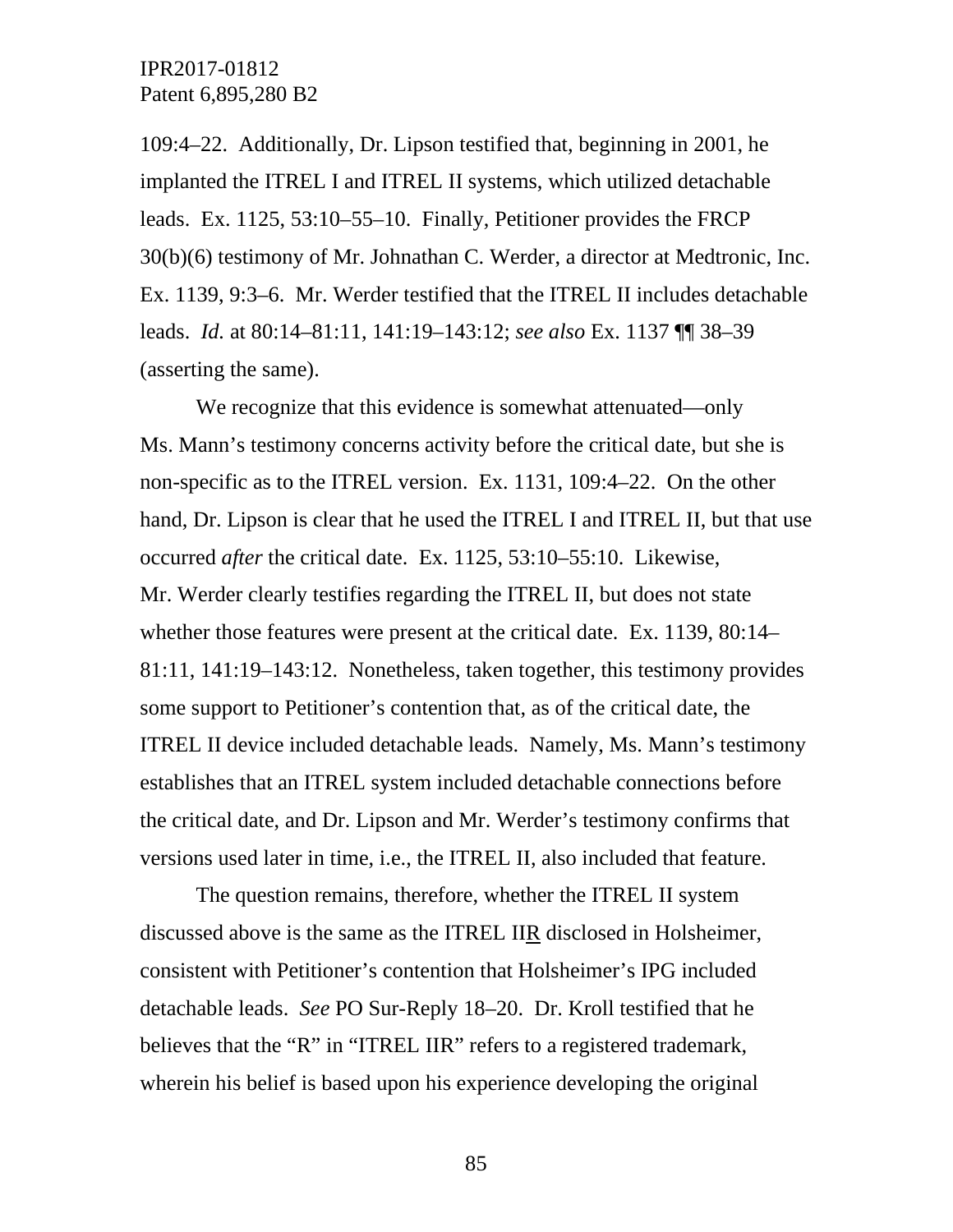prototype that led to the ITREL, his familiarity with the ITREL II, and his lack of familiarity with an ITREL IIR. Ex. 2039, 109:6–111:13. Additionally, Medtronic's FRCP 30(b)(6) deponent, Mr. Werder, testified that he, a corporate representative of Medtronic speaking on its behalf, "do[es] not know of the ITREL IIR." Ex. 1139, 89:16–90:7. We credit the testimony of Medtronic's witness, a disinterested third party, and, based on this testimony, determine that the "ITREL IIR" referenced in Holsheimer does not appear to be an accurate recitation of a product name. As discussed above, record evidence indicates that the ITREL II included detachable leads. *See, e.g.*, Ex. 1125, 55:5–10; Ex. 1131, 109:4–122; Ex. 1139, 80:14– 81:11, 141:19–143:12. We afford minimal weight to this evidence, however, because of the tenuous link to Holsheimer's disclosure of the IPG used in its system.

#### 5. Summary

In light of the aforementioned evidence, we determine that a POSITA, reading Holsheimer's disclosure and its intended use as a spinal cord stimulation system, would have understood Holsheimer's connection to be detachable. Specifically, we rely upon:

(1) the deposition testimony of four named inventors of the '280 patent, stating that all known SCS systems at the critical date included detachable leads (Ex. 1126, 198:3–22; Ex. 1128, 279:4–12; Ex. 1131, 110:14–111:10; Ex. 1132, 295:19–22),

(2) Dr. Lipson's testimony that the process for implanting all known SCS systems at (or near) the critical date required detachable leads, regardless of whether those systems employed percutaneous or paddle leads (Ex. 1125, 29:19–30:23, 33:3–9, 35:9–36:5),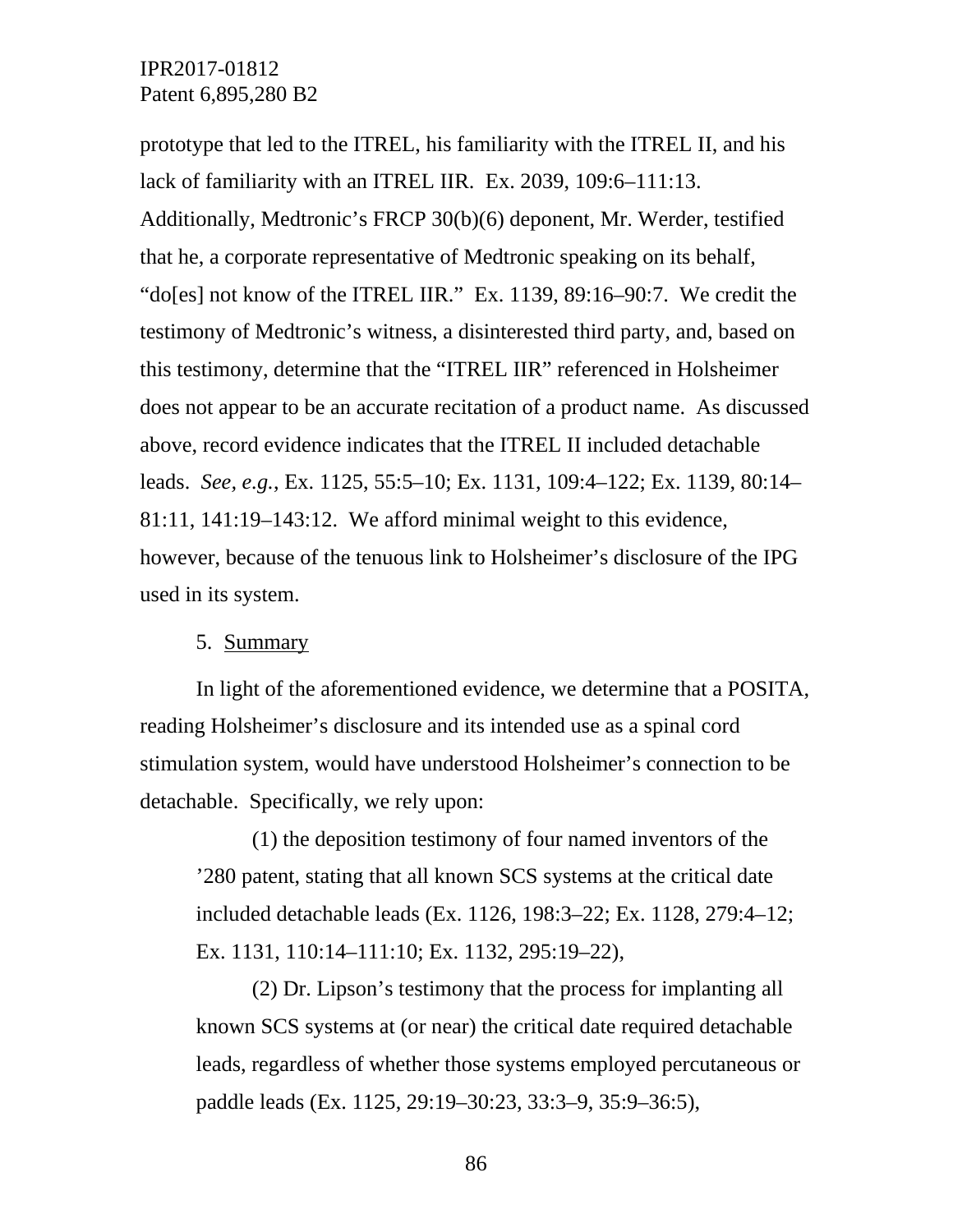(3) the deposition testimony of Dr. Lipson, an inventor of the '280 patent, and Medtronic's corporate representative, that taken together, suggest the ITREL II included detachable leads (Ex. 1125, 53:10–55:4; Ex. 1131, 109:4–22; Ex. 1139, 80:14–81:11, 89:16–90:7, 141:19–143:12), in conjunction with the testimony of Medtronic's corporate representative that the ITREL IIR is unknown (Ex. 1139, 89:16–90:7), and

(4) Dr. Kroll's testimony that a POSITA would have understood Holsheimer's leads to be detachable, in light of this evidence (Ex. 1137  $\P$  37–45).<sup>[24](#page-86-0)</sup>

Thus, we determine that Holsheimer teaches this limitation of claim 22.

*iv. "a secondary, implanted coil coupled electrically to the replenishable power source"*

Petitioner contends that Munshi teaches this limitation because Munshi teaches implanted coil 74. Pet. 52–54, 57–58. Patent Owner does not dispute Petitioner's contentions. *See generally* PO Resp. 47–51.

We find that Munshi discloses implanted coil 74, which is electrically coupled to rechargeable battery 92. Ex. 1005, 10:52–64, Fig. 2; Ex. 1003 ¶¶ 149–150; *see also* Section V.C.3.ii. (motivation to combine). Thus, we find that Munshi teaches this limitation of claim 22.

<span id="page-86-0"></span><sup>&</sup>lt;sup>24</sup> We have considered Patent Owner's argument that Dr. Kroll's testimony is incredible and entitled to little weight. PO Sur-Reply 16–17. As discussed above, we are not persuaded by Dr. Kroll's original testimony, submitted with the Petition. However, Dr. Kroll's reply testimony is supported by independent evidence of record, discussed above. For that reason, we find it credible and persuasive.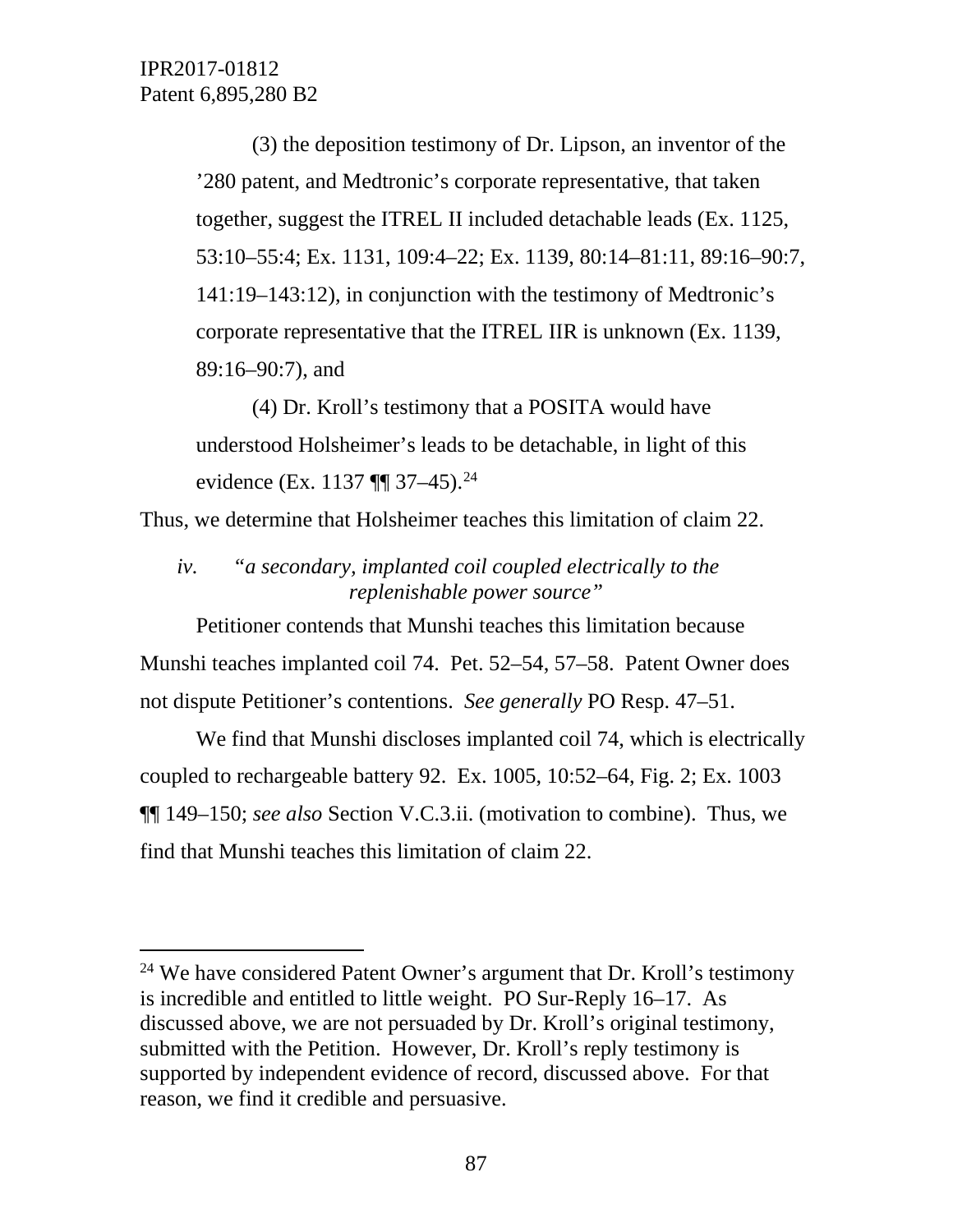*v. "an external battery charger including: a primary coil; a rechargeable battery contained in the charger, electrically coupled to the primary coil; and a power amplifier for applying alternating current derived from the rechargeable battery in the charger to the primary coil"*

Petitioner contends that Munshi teaches these limitations because Munshi teaches external charger 70, which Petitioner contends includes the recited components. Pet. 58–61. Patent Owner does not dispute Petitioner's contentions. *See generally* PO Resp. 47–51.

We find that Munshi discloses external charging unit 70 including, *inter alia*, external charging coil 72, a "rechargeable external battery pack," and power amplifier 78 for applying alternating current to coil 72. Ex. 1005, 10:20–51, 12:54–57, Fig. 2; Ex. 1003 ¶¶ 151–156; *see also* Section V.C.3.ii. (motivation to combine). Thus, we find that Munshi teaches these limitations of claim 22.

# *vi. "whereby the alternating current in the primary coil is transcutaneously transferred to the secondary implanted coil to the replenishable power source contained in the IPG"*

Petitioner contends that Munshi teaches this limitation because Munshi's external charger 70 transfers alternating power from external coil 72 to implanted coil 74. Pet. 61–62. Patent Owner does not dispute Petitioner's contentions. *See generally* PO Resp. 47–51.

We find that Munshi discloses that "external charger 70 consists of an oscillator circuit 76 that drives the transmitting coil 72 with an alternating current." Ex. 1005, 10:38–40. Munshi explains that this current "is coupled through the patient's skin by magnetic induction between an external charging coil 72 and an input coil 74 . . . disposed just under the skin." *Id.* at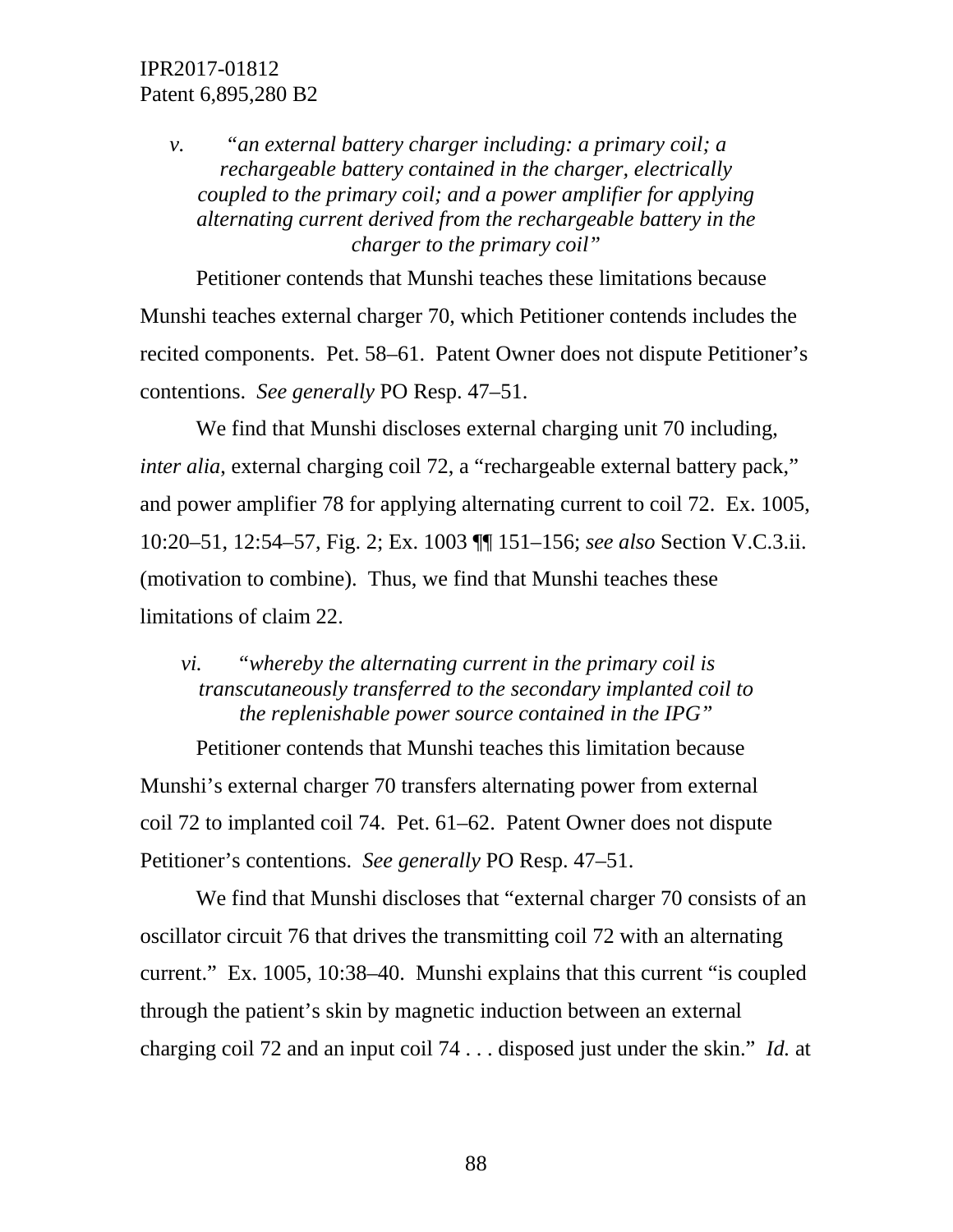10:21–26, 10:52–64; Ex. 1003 ¶ 157; *see also* Section V.C.3.ii. (motivation to combine). Thus, we find that Munshi teaches this limitation of claim 22.

*vii. "alignment circuitry for detecting alignment between the primary and secondary coils, the alignment circuitry including a back telemetry receiver for monitoring the magnitude of the ac voltage at the primary coil as applied by the power amplifier"*

Petitioner contends that the combined teachings of Holsheimer,

Munshi, and Wang would have rendered obvious this limitation. Pet. 52–54, 62–66. Specifically, Petitioner acknowledges that Munshi does not disclose expressly "alignment circuitry," as claimed, but Petitioner relies on Wang's teaching of "an alignment circuit and indicator" that indicates when inductive coils are properly aligned. *Id.* at 62–63. Patent Owner does not dispute Petitioner's contentions in its Response, *see generally* PO Resp. 47– 51, but presents arguments about Wang's pertinent teachings with respect to the asserted ground of unpatentability based on Schulman, Loeb, Munshi, and Wang, discussed below. *See infra* Section V.G.; PO Resp. 69–70; PO Sur-Reply [25](#page-88-0)–27. We treat those arguments here.<sup>25</sup>

We find that the cited portions of the prior art support Petitioner's contentions. Namely, Munshi teaches that external charging unit 70 is placed over the patient's skin, in proximity to the implanted rechargeable

<span id="page-88-0"></span> $25$  We recognize that Patent Owner did not make arguments regarding whether Wang satisfies this limitation with respect to this specific ground of unpatentability. Pet. Reply 21 n.8. However, in this ground, Petitioner utilizes Wang in the same manner as in the ground based on Schulman, Loeb, Munshi, and Wang, for which Patent Owner did present argument. *Compare* Pet. 53–54, 62–66, *with* –1920 Pet*.* 56–59, 68–74. Thus, we consider Patent Owner's arguments here, as well.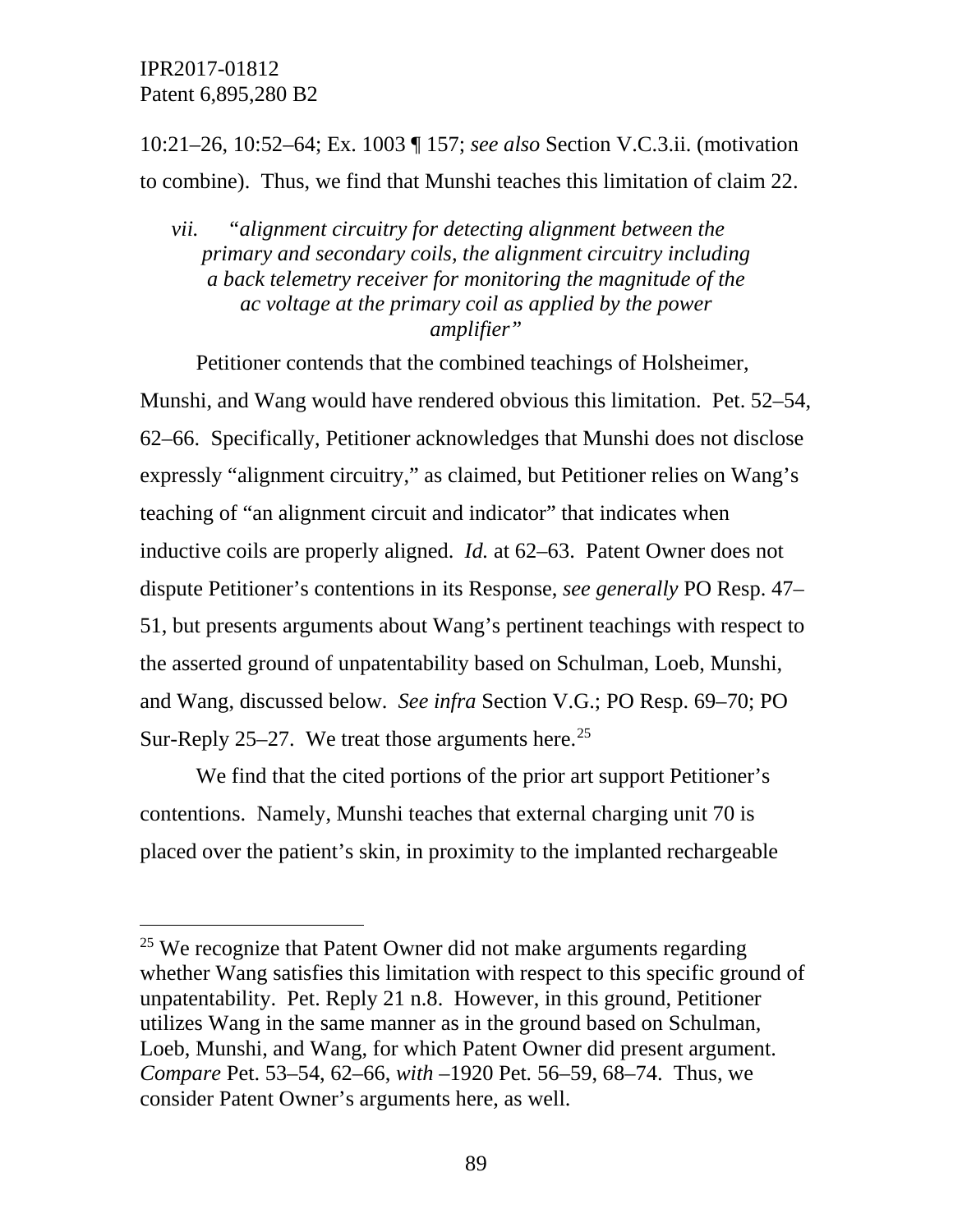unit. Ex. 1005, 10:32–37, 10:52–61 (implanted circuitry includes watch dog circuit 86 that detects the presence of external charger), 12:54–62 (user places external charger in "close proximity to the implanted coil"). Munshi explains that the user adjusts the position of external charging coil 72 to "find the optimum position of maximum energy transfer [between the two coils] simply by noting the position at which the coil current is maximized." *Id.* at 13:1–5; *see also id.* at 12:66–13:1 (discussing coupling between the coils). Munshi, however, does not specify alignment circuitry as claimed.

We find that Wang discloses an implantable medical device that is recharged inductively through the skin. Ex. 1018, Abstract, 4:37–42. To permit recharging, Wang explains that the "coils of the external energy transmission device and the implanted medical device must be properly aligned for efficient energy transmission." *Id.* at 5:13–15. To achieve this, Wang provides "an alignment circuit and indicator . . . to indicate whether the coils are properly aligned." *Id.* at 5:15–17, 11:41–46; *see also* Ex. 1003 ¶ 160 (asserting the same).

We find that Wang's alignment circuitry includes a back telemetry receiver, as claimed, and as that phrase has been construed in Section II.A.2. Wang explains that the alignment circuitry monitors the magnitude of AC current at the primary coil, which correlates with AC voltage, and compares it to a reference peak value to determine whether proper alignment has been achieved. Ex. 1018, 12:1–29, 11:56–63, Fig. 5; Ex. 1003 ¶¶ 64–68, 160 (Dr. Kroll's unrebutted testimony that the monitored AC current is reflective of AC voltage). When proper alignment is reached, an indicator LED illuminates. *Id.* at 12:21–24. Thus, we find that Wang's circuitry monitors AC voltage, as claimed. *See, e.g.*, Ex. 1002 ¶¶ 64–68, 160; PO Sur-Reply 27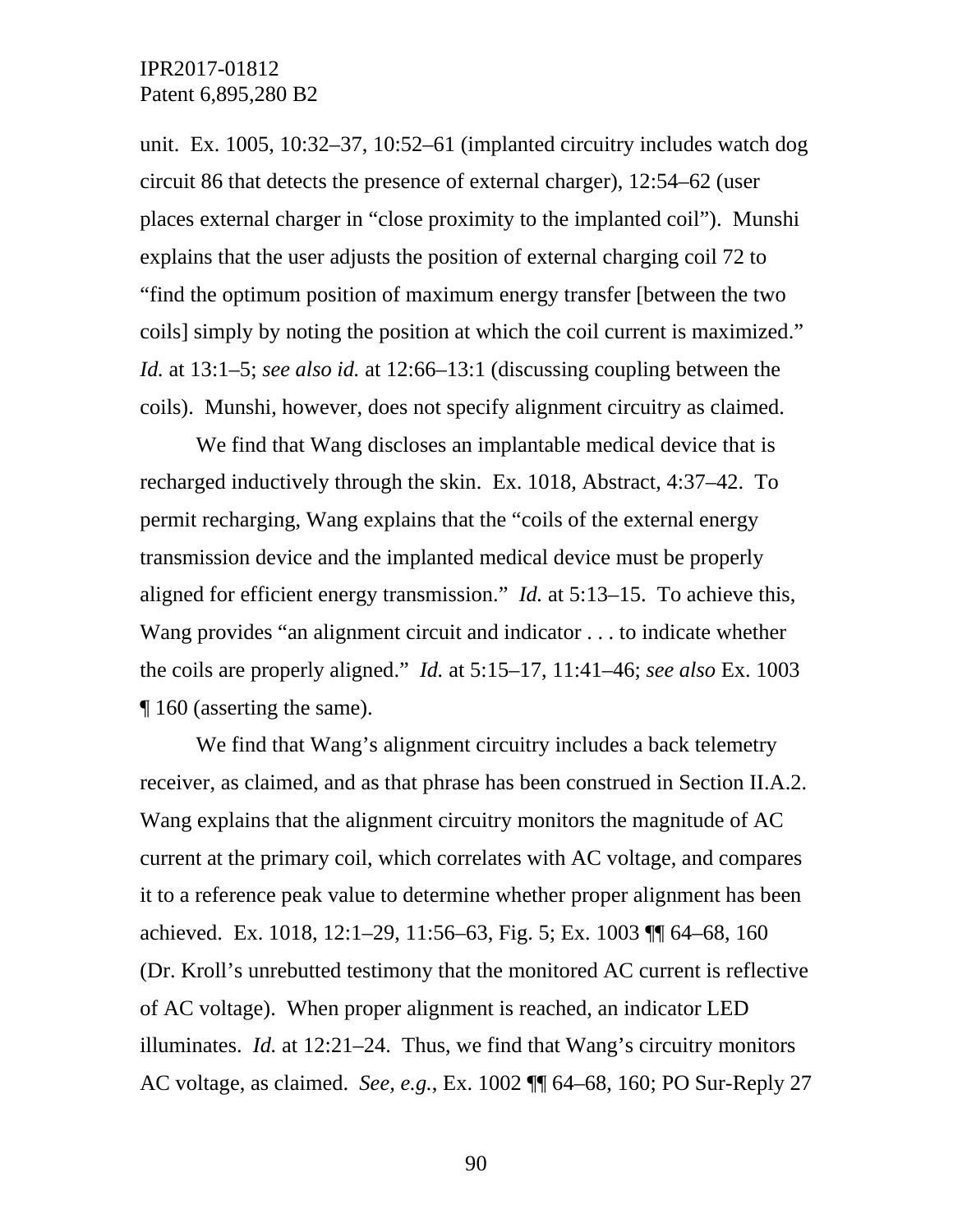(acknowledging that "Wang's alignment circuitry . . . compares the current sensed voltage value to the scaled peak voltage value").

We do not agree with Patent Owner's arguments that Wang does not teach a back telemetry receiver, because Wang's alignment circuitry does not "receive information or data from the implanted device." PO Resp. 69– 70; PO Sur-Reply 25–27. First, this is not required by the claim language, or by the broadest reasonable interpretation of "back telemetry receiver," for the reasons detailed in Section II.A.2. Second, even under Patent Owner's proposed construction, we do not agree that Wang's circuitry is not a "back telemetry receiver for monitoring the magnitude of the ac voltage," as claimed. Patent Owner argues that Wang simply takes a direct measurement of an electrical parameter (voltage), but does not receive "data or information." PO Resp. 69–70; PO Sur-Reply 25–27. However, Patent Owner has not explained persuasively why direct measurement of electrical parameters does not constitute receipt of data or information. Indeed, extrinsic evidence provided by Patent Owner confirms that "telemetry" describes "the ability of the pulse generator to provide *information such as pulse amplitude, pulse duration, lead impedance, battery impedance, lead current, charge, and energy*," i.e., to provide information regarding direct measurement of electrical parameters such as pulse amplitude or lead current. Ex. 2005, 1263 (emphasis added); Tr. 72:2– 76:19. Patent Owner's reliance on the Berger Declaration also does not demonstrate that monitoring and comparing voltage is not receiving data or information. Ex. 2033 ¶ 146 (providing near verbatim analysis as in the Patent Owner Response, e.g., acknowledging that Wang discloses a voltage comparison and concluding, without explanation, that "Wang is silent on whether or even how the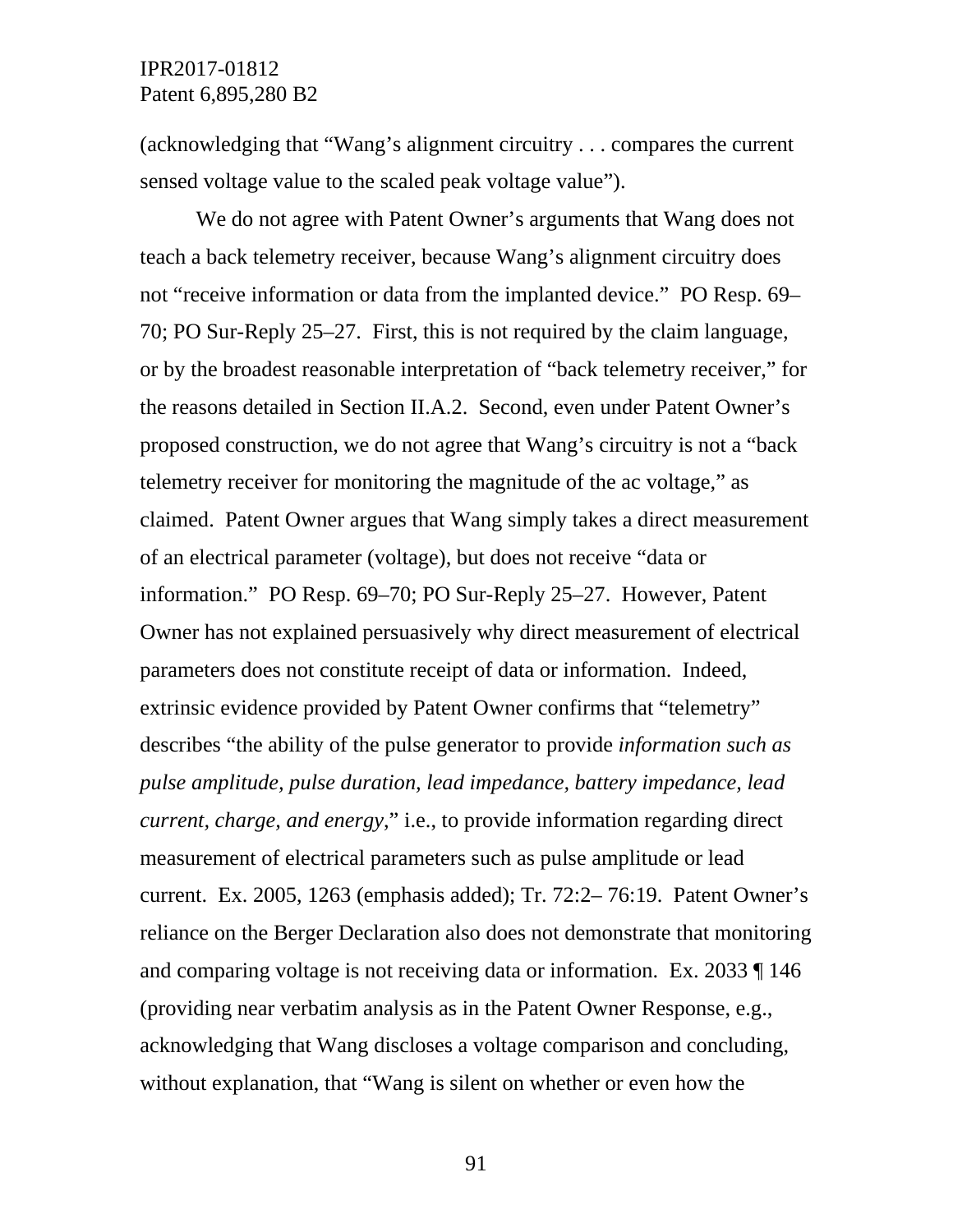alignment circuit could be used to receive information or data from the implanted device"). Patent Owner's argument and evidence in this regard is conclusory. *Id.*; PO Resp. 69–70; PO Sur-Reply 25–27.

We determine that a POSITA would have found it obvious to use Wang's alignment circuitry in the external charger of the Holsheimer and Munshi combination, to indicate proper alignment of the inductive coils and to maximize charging efficiency. Pet. 53–54, 66; Ex. 1003 ¶ 162. This is supported by Munshi's express disclosure that the position of the external coil can be adjusted to "find the optimum position of maximum energy transfer." Ex. 1005, 13:1–5. We also determine that such a combination would have been expected to be successful, due to the similarities of the systems, and because Munshi and Wang are directed to solving the same problem of noninvasively recharging an implanted battery. Pet. 53–54, 66; Ex. 1003 ¶¶ 139–140, 162.

Thus, we determine that a POSITA would have found this limitation of claim 22 obvious over the combined teachings of Holsheimer, Munshi, and Wang.

# *viii. "wherein reflected impedance associated with energy magnetically coupled through the primary coil is monitored"*

Petitioner contends that Wang teaches this limitation because Wang monitors reflected impedance by monitoring current through the external coil. Pet. 67. Patent Owner does not dispute Petitioner's contentions. *See generally* PO Resp. 47–51.

We find that Wang teaches that the current through the primary, external coil "depends on the power draw of the load on the secondary [implanted] coil and the proximity and orientation" between the coils.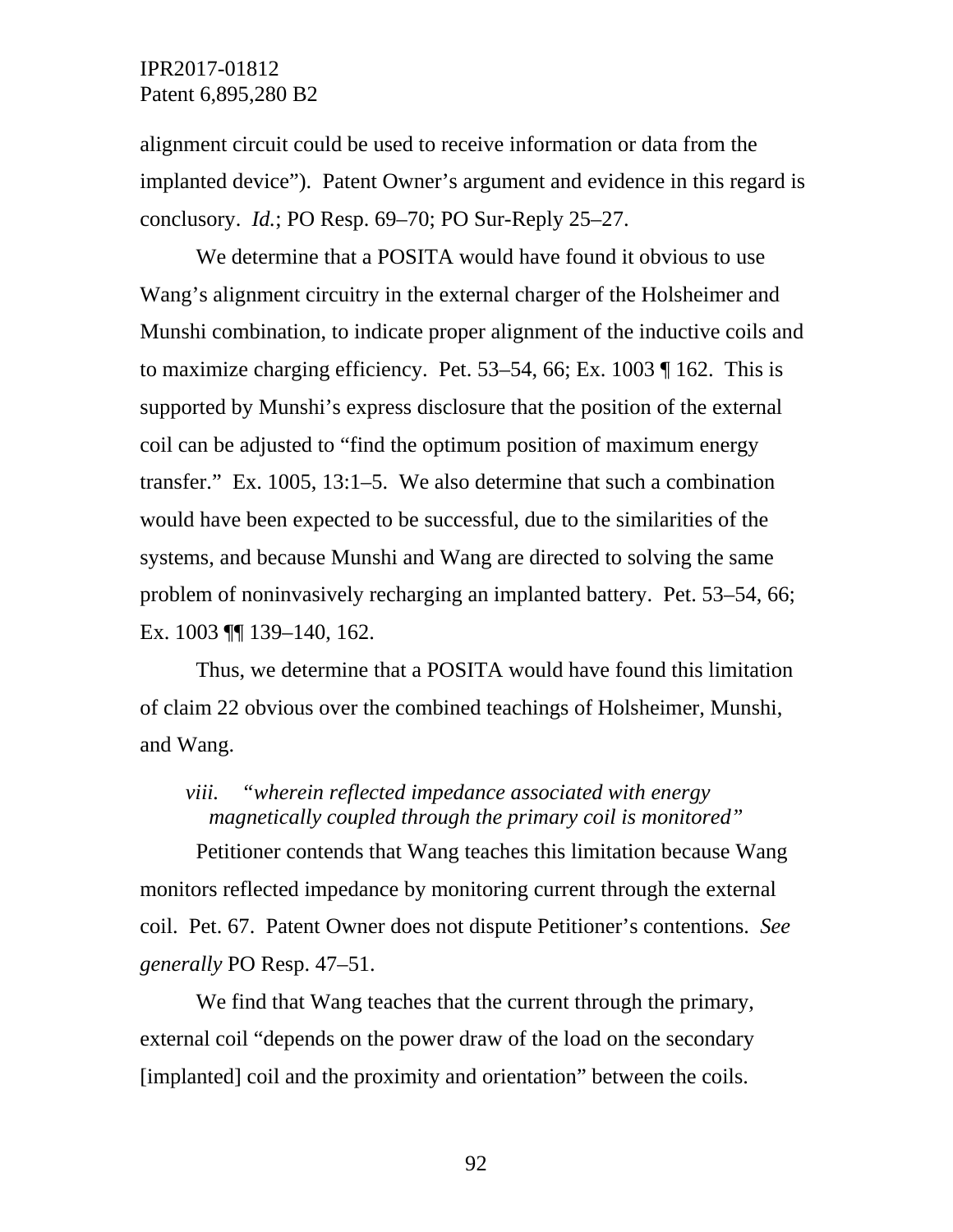Ex. 1018, 11:24–27, 11:34–37, Fig. 5. We credit Dr. Kroll's unrebutted testimony that "by monitoring the current through the primary coil, which depends in part on the 'power draw of the load on the secondary coil,' Wang's alignment circuitry is monitoring the reflected impedance from the secondary coil due in part to the reflected impedance from the secondary coil." Ex.1003 ¶¶ 64, 163; *see supra* Section V.C.3.vii. (discussing Wang's monitoring of current through the primary coil; motivation to combine). Thus, we determine that Wang teaches this limitation of claim 22.

#### *Analysis of Claim 23*

Claim 23 further recites "an alarm generator that generates an audible alarm signal in response to changes sensed in the reflected impedance monitored by the back telemetry receiver." Ex. 1001, 56:22–36. Petitioner contends that Wang teaches this limitation. Pet. 58–61. Patent Owner does not dispute Petitioner's contentions. *See generally* PO Resp. 47–51.

As discussed above in Sections V.C.3.vii.–viii., we find that because Wang's alignment circuitry monitors the current through the primary coil, which changes based on the "power draw from the secondary coil," Wang's alignment circuitry monitors AC voltage and reflected impedance from the secondary coil. Ex. 1018, 12:1–29, 11:56–63, Fig. 5; Ex. 1003 ¶¶ 64–68, 160, 163. Wang explains that when proper alignment is reached, an indicator is provided, which may be an LED or an "audible signal." Ex. 1018, 5:20–23, 11:28–31, 12:21–24; Ex. 1003 ¶¶ 164–165.

We determine that a POSITA would have found it obvious to incorporate Wang's audible alignment indicator into the Holsheimer/Munshi combination, to inform the patient or a user when proper alignment has been realized, in order to maximize charging efficiency. Pet. 69; Ex. 1003 ¶ 166.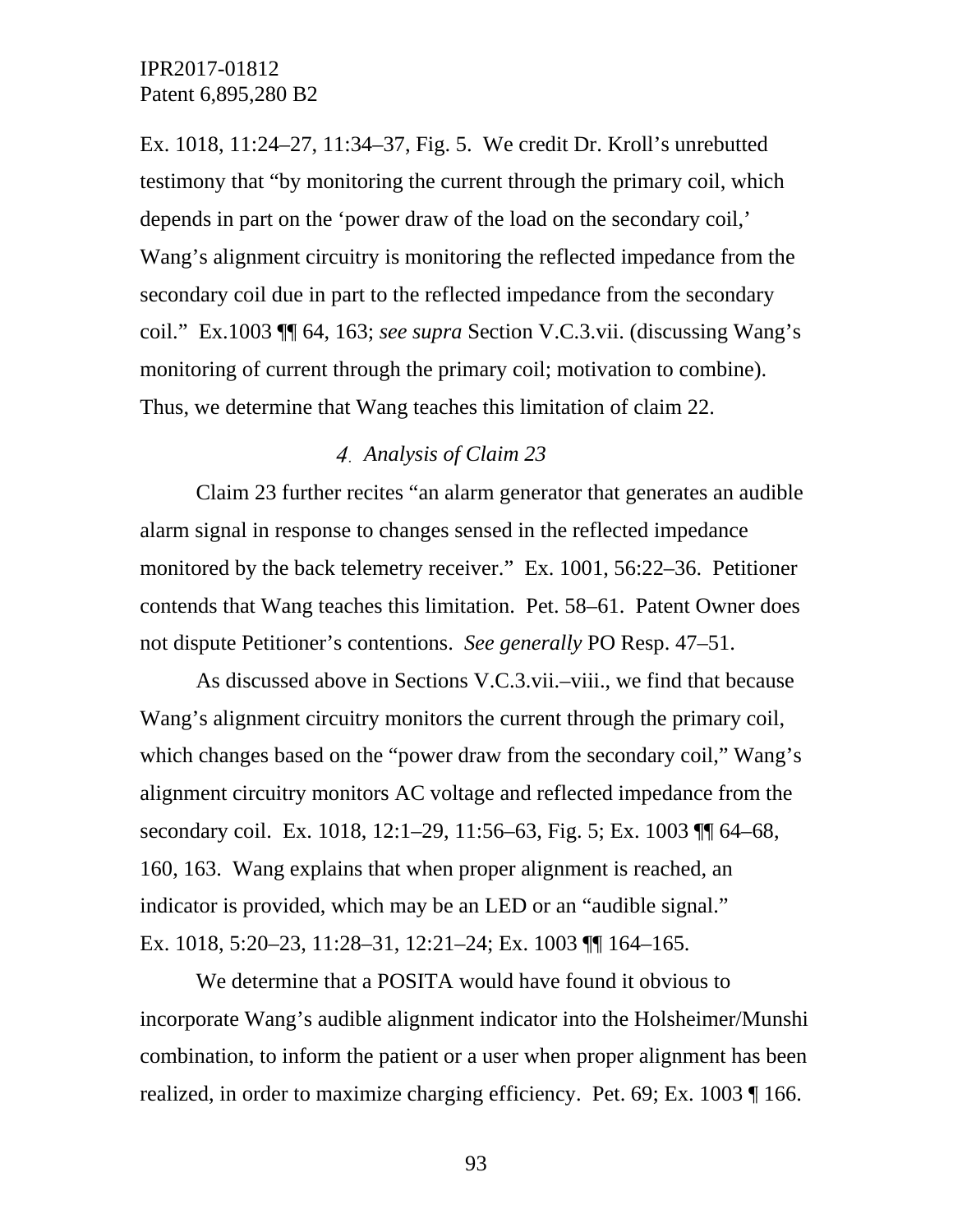This is supported by Munshi's express disclosure that the position of the external coil can be adjusted to "find the optimum position of maximum energy transfer." Ex. 1005, 13:1–5. We also determine that such a combination would have been expected to be successful, due to the similarities of the systems, and because Munshi and Wang are directed to solving the same problem of noninvasively recharging an implanted battery. Pet. 69; Ex. 1003 ¶ 70.

### *Analysis of Claim 24*

Claim 24 recites that "the alarm generator broadcasts a first audible tone when the primary coil is misaligned with the secondary coil, and the first audible tone stops the broadcast when the primary coil is properly aligned with the secondary coil." Ex. 1001, 56:27–31.

Petitioner contends that this claim would have been obvious over the combined teachings of Holsheimer, Munshi, and Wang. Pet. 69–70. Petitioner contends that Wang's alignment indicator 40, which may be a LED or an audible indication, indicates when proper alignment is reached. Pet. 70 (citing, e.g., Ex. 1018, 11:28–31 ("LED"), 14:21–24 ("audible indications"), 5:20–23 ("visual or audible signal")). Although Wang discloses providing an indication when *proper* alignment is reached, Petitioner contends that a POSITA would have considered it an obvious design choice to instead "use a first audible signal to indicate misalignment of the coils and a second, different audible signal to indicate their alignment . . . [or to] use an audible signal only to indicate that the coils are misaligned." *Id.* (citing Ex. 1003 ¶ 168).

Patent Owner argues that Wang's indicator only notifies when *proper*  alignment is reached, not when the coils are *misaligned*, as claimed. PO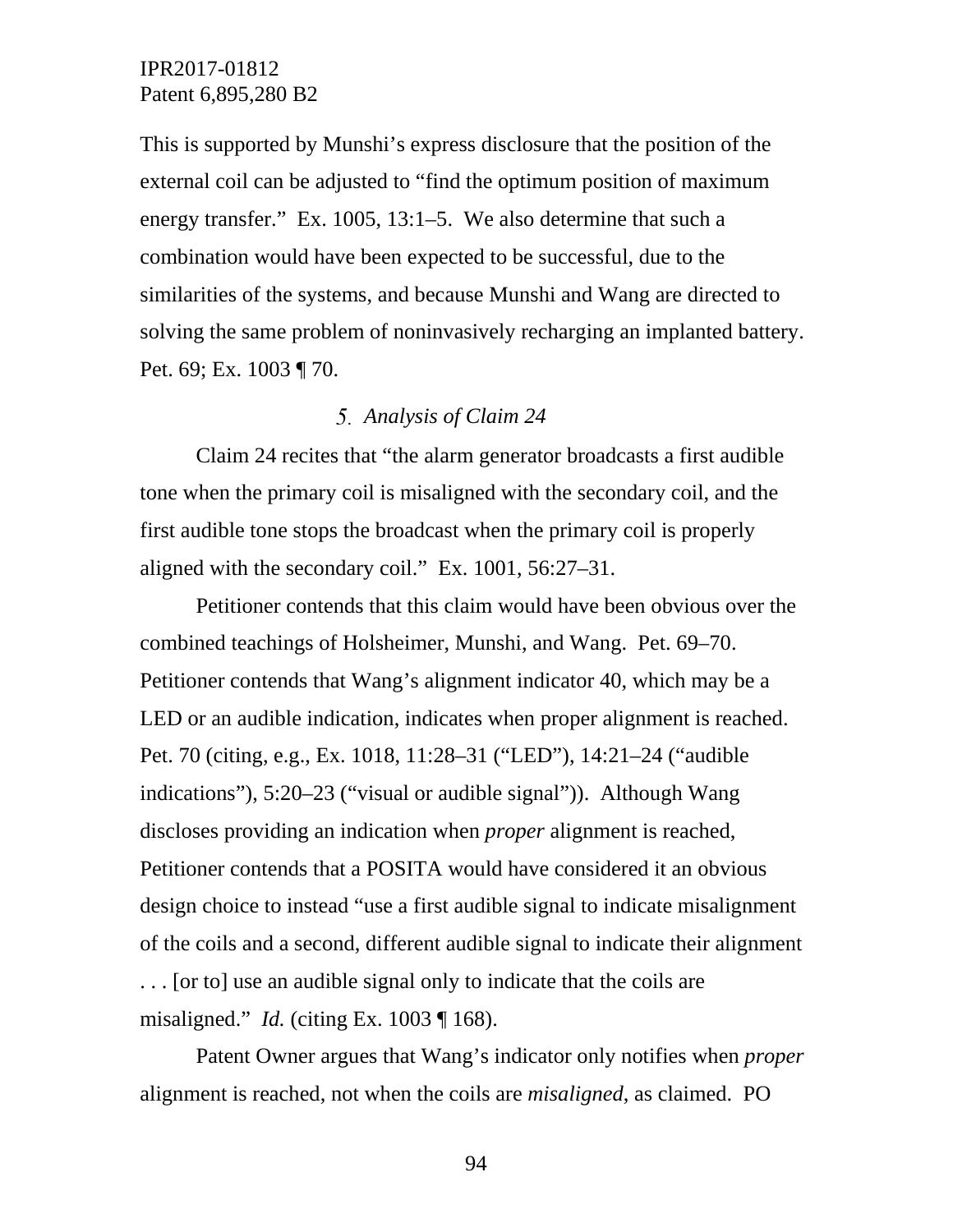Resp. 50–51. Patent Owner also argues that Petitioner fails to support its contention that it would have been a matter of design choice to modify Wang as claimed. *Id.* at 51 (citing Ex. 2033 ¶¶ 112–113).

Petitioner replies that a POSITA would have recognized that "only three design options" existed: "(1) generate a tone only when the coils are properly aligned (e.g., Wang), (2) generate a tone only when the coils are misaligned (e.g., claim 24), and (3) generate a first tone when the coils are misaligned and a second, different tone when the coils are properly aligned." Pet. Reply 9 (citing Ex. 1124, 189:4–190:7; Ex. 1137 ¶¶ 46–47). According to Petitioner, "[w]hen the claimed option is one of only three predictable solutions, that in itself is a reason why a [POSITA] would have made the specific design choice." *KSR*, 550 U.S. at 421. [26](#page-94-0)

In its Sur-Reply, Patent Owner contends that Petitioner's identification of only three design options "improperly restricts the many choices for audible tones alone (tempo, pitch, etc.)," and "ignores Dr. Berger's opinion that numerous options exist for signaling alignment or misalignment, including 'the presence or absence of lights, sounds, vibrations, text messages, or a timer, among other options,' and that 'furthermore, these indicators could be used in different ways.'" PO Sur-Reply 21 (citing Ex. 2033 ¶ 113).

<span id="page-94-0"></span><sup>&</sup>lt;sup>26</sup> We do not consider the additional, improper, and new rationale provided in Petitioner's Reply, because this reasoning should have been presented in the Petition. Pet. Reply 9 (arguing that a POSITA "would have been motivated to generate a tone only when the coils are misaligned to encourage users to properly align the coils to turn off the tone") (citing Ex. 1137 ¶ 48); PO Sur-Reply 20–21.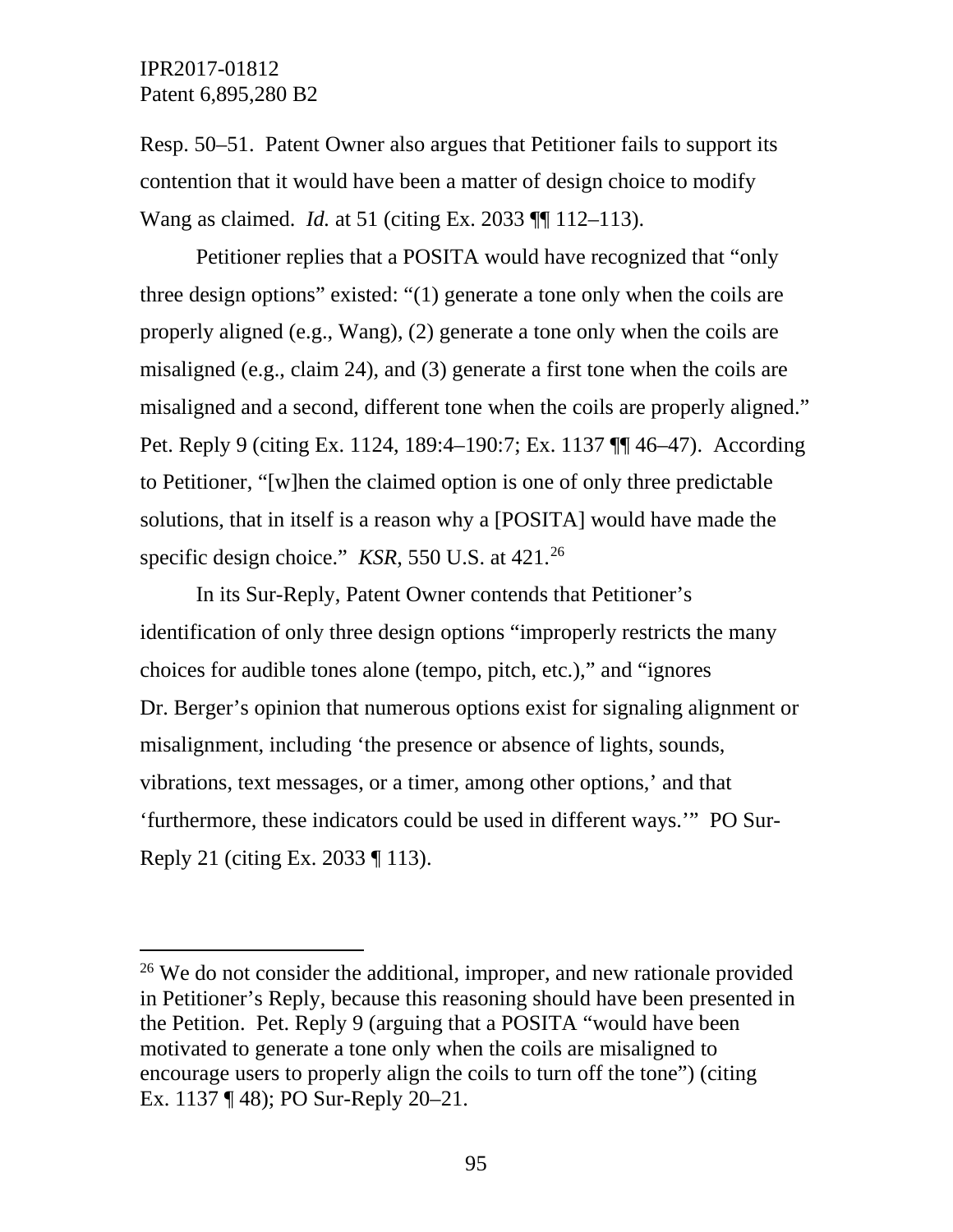We have considered the parties' arguments and evidence, and we determine that the prior art supports Petitioner's contentions. Wang clearly contemplates that "audible indications" may be employed to indicate proper alignment. Ex. 1018, 14:21–24 ("audible indications"). We credit Dr. Kroll's testimony that, within the universe of possible audible indications, only three options would have existed: (1) audibly alert when the coils are aligned; (2) audibly alert when the coils are misaligned; or (3) dual audible alerts to indicate both proper alignment and misalignment. Ex. 1003 ¶ 168. Dr. Kroll's testimony in this regard does not improperly "restrict[] the many choices for audible tones alone (tempo, pitch, etc.)," *see*  PO Sur-Reply 21, because Dr. Kroll acknowledges that variations in tempo may be employed. *See* Ex. 1003 ¶ 168 (in option (3), opining that a first beeping tone could indicate misalignment, and a second constant tone could indicate proper alignment). Likewise, Dr. Berger's testimony regarding other non-audible forms of indicators, e.g., "lights, . . . vibrations, text messages, or a timer" does not demonstrate that more than three *audible* options would have existed, and is not responsive to the modification proposed in the Petition—modifying Wang's audible alignment tone to an audible misalignment tone. Ex. 2033 ¶ 113.

In this circumstance, where Petitioner (in the Petition) credibly presents evidence demonstrating that there would have been only three permissible options for an audible alignment indicator, we determine that a POSITA would have found it obvious to modify Wang's audible indicator of proper alignment to instead audibly indicate *misalignment*, as one of a finite number of identified, predictable solutions. *KSR*, 550 U.S. at 421 ("Where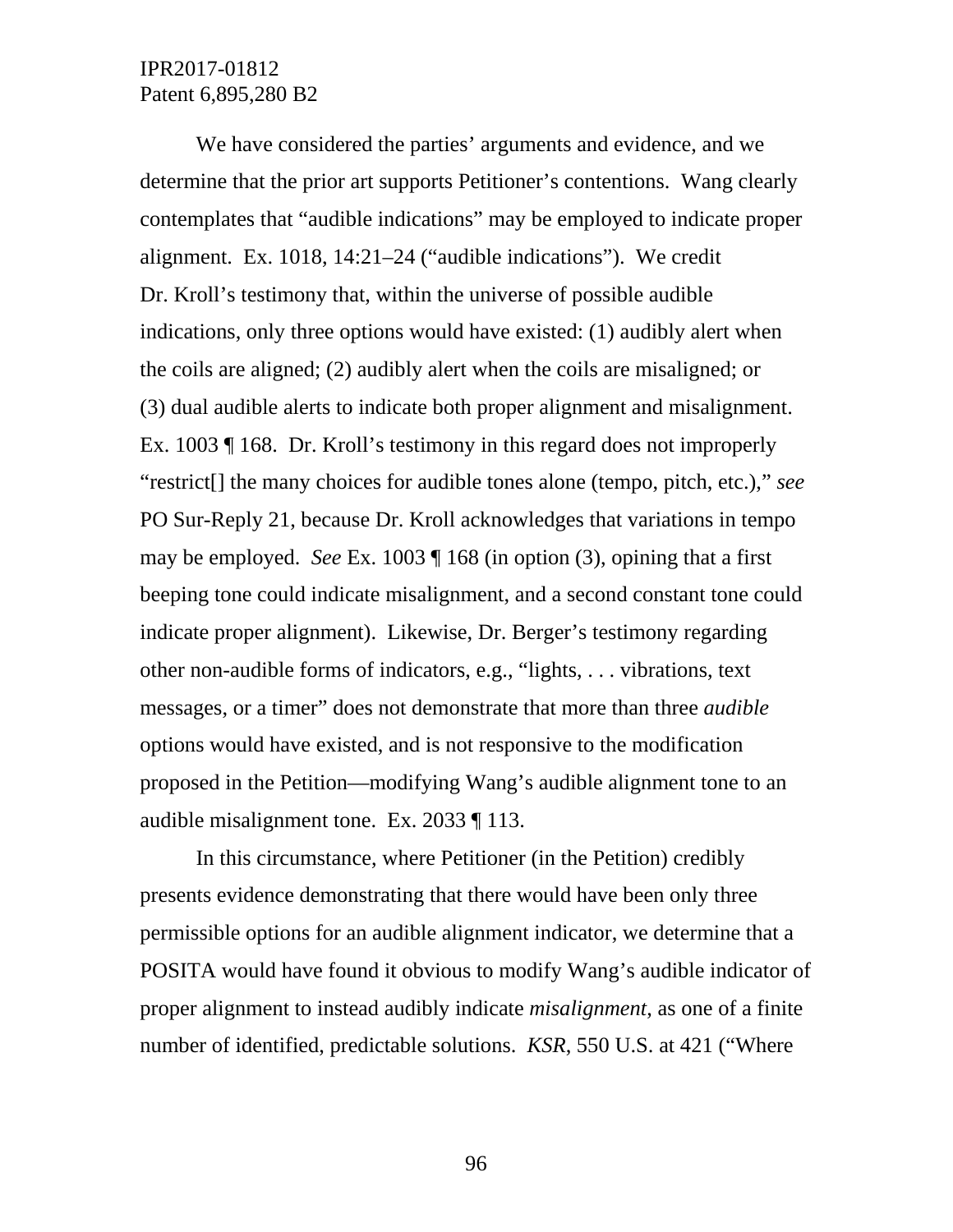there are a finite number of identified, predictable solutions, [POSITA] has good reason to pursue the known options.").

#### *Secondary Considerations*

As discussed in Section V.A.4. above, we determine that Patent Owner has not demonstrated a nexus to claims 22–24. Accordingly, we do not consider Patent Owner's evidence of secondary considerations, with respect to claims 22–24.

#### *Conclusion*

For the foregoing reasons, on this record, Petitioner has shown, by a preponderance of the evidence, that claims 22–24 would have been obvious in view of the combined teachings of Holsheimer, Munshi, and Wang.

### *D. Obviousness over the Combined Teachings of Holsheimer and Alo*

Petitioner contends that claim 26 would have been obvious over the combined teachings of Holsheimer and Alo. Pet. 37–51. For reasons that follow, we determine Petitioner has not demonstrated that the challenged claim is unpatentable by a preponderance of the evidence.

#### *Overview of Alo (Ex. 1009)*

Alo is an article titled "Computer Assisted and Patient Interactive Programming of Dual Octrode Spinal Cord Stimulation in the Treatment of Chronic Pain," which evaluates the effectiveness of spinal cord stimulation with multiple independent programmable electrodes. Ex. 1009, 30.

According to Alo, two electrodes were placed in the epidural spaces of 80 patients. *Id.* at 33, 40. Electrode leads were externalized through a percutaneous extension and connected to a trial stimulator. *Id.* at 33–34.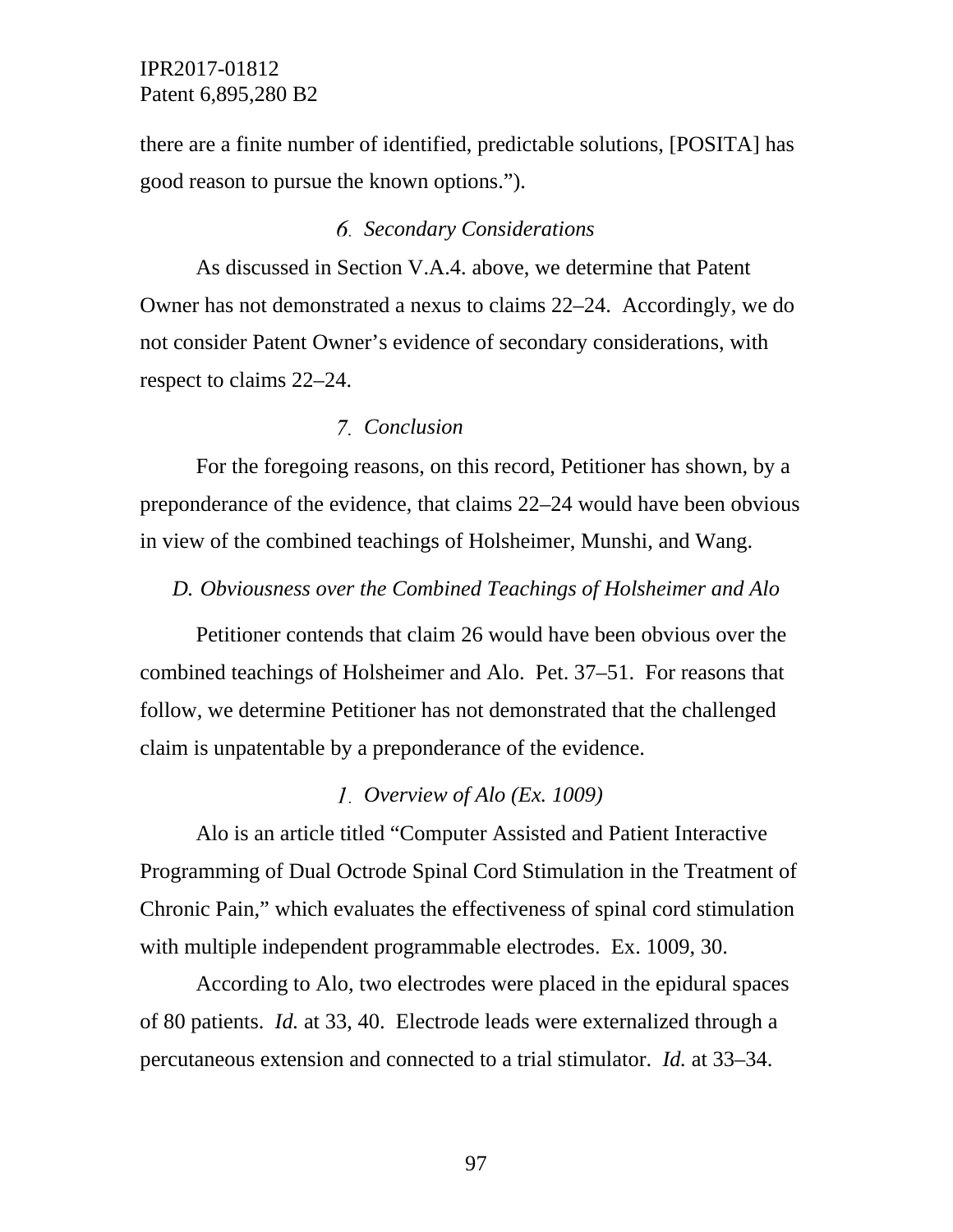The trial stimulator was programmed with various options, to be tested over a five to seven day trial period. *Id.* at 33–34. Specifically,

The patient was sent home for the first 24 hours of the trial with a simple C-stim program. This allowed the patient to become familiar with the basic controls of amplitude and the sensation of paresthesia. The next day the patient was given up to 24 programs to choose from (PC-stim). . . . These 24 programs could be activated individually by the patient at home using the transmitter. The patient was instructed to try each program one at a time and to rate each of the programs. . . .

Programs that did not provide effective paresthesias were deleted. Treatment evolved via this direct interactive approach to a set of optimal programs that were stored in the transmitter.

*Id.* at 34; *see also id.* at 36 (providing more detail about the programs). After the trial period, the leads were removed and "[s]ubsequent permanent implantation was performed 3 or 4 weeks later using the same epidural positioning technique." *Id.* at 33–35

#### *Analysis of Claim 26*

Petitioner contends that claim 26 would have been obvious over the combined teachings of Holsheimer and Alo. Pet. 37–51.

Patent Owner disputes Petitioner's contentions. PO Resp. 43–46. Patent Owner argues, *inter alia*, that Alo does not disclose or suggest the step of "waiting a specified period of time and re-programming the stimulation parameters to second optimal values." *Id.* at 43–44.

After considering the parties' arguments and evidence, we determine that Petitioner has not met its burden of demonstrating that the challenged claim is unpatentable, by a preponderance of the evidence.

Independent claim 26 recites, *inter alia*, "waiting a specified period of time and re-programming the stimulation parameters to second optimal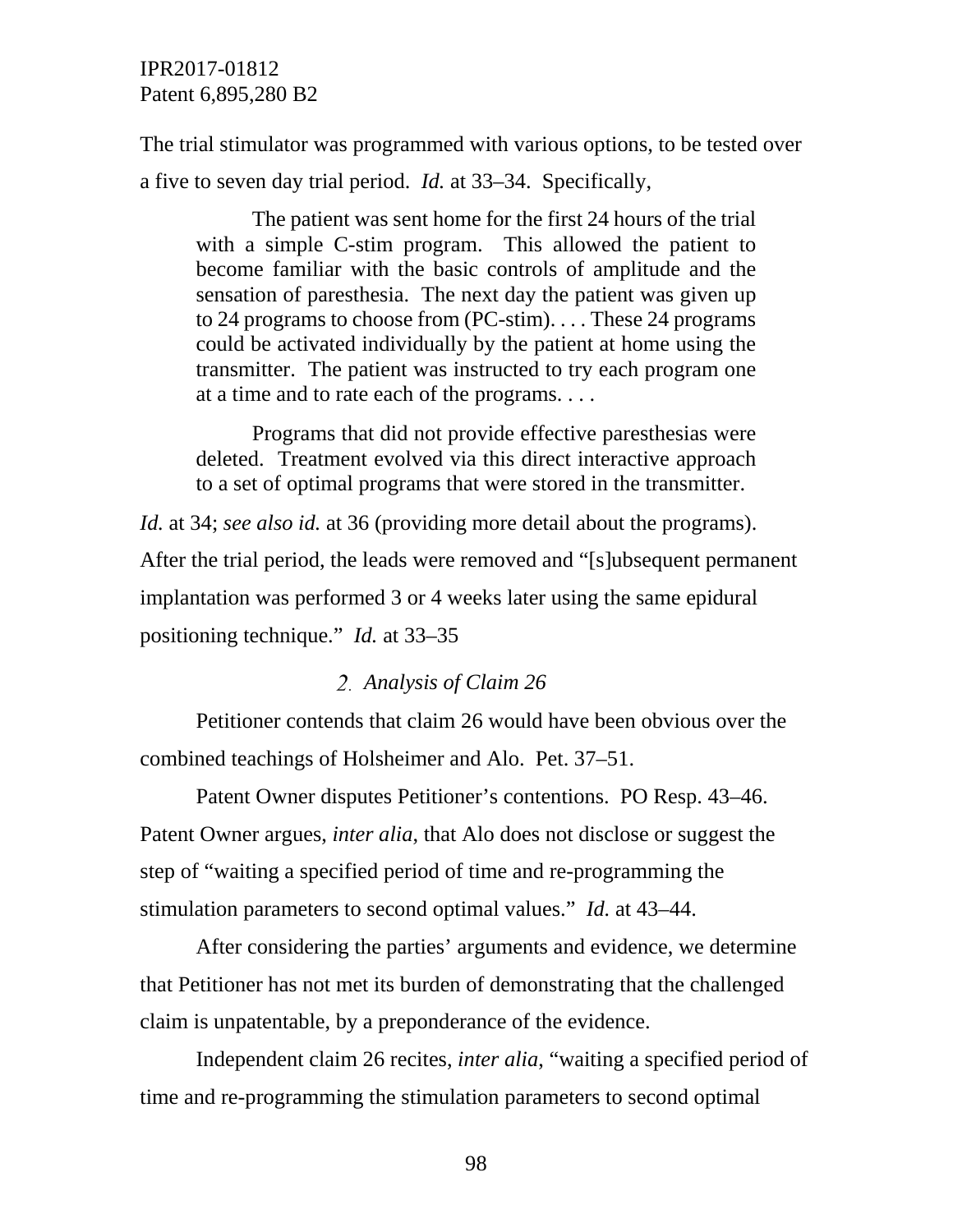values." Ex. 1001, 57:27–28. Petitioner contends that Alo teaches this limitation. Pet. 46–47. According to Petitioner, Alo teaches connecting a lead to an external trial stimulator, and programming stimulation parameters at first optimal values, e.g., with C-stim and PC-stim programs. *Id.* at 45– 46. Petitioner contends that Alo discloses a trial period of five to seven days. According to Petitioner, "after the patient evaluates the various programs in PC-stim mode, '[p]rograms that did not provide effective paresthesias were deleted' to establish 'a set of optimal programs' stored in the transmitter to be implemented in a so-called 'M-stim mode.'" *Id.* at 46 (quoting Ex. 1009, 34). Thus, Petitioner contends "Alo discloses 'waiting a specified period of time' (e.g., 5 to 7 days) and 'reprogramming the stimulation parameters to second optimal values' (e.g., selecting a set of optimal programs to run in 'M-stim mode' that each have their own specified electrodes, amplitude, frequency, pulse width)." *Id.* at 47.

Patent Owner argues that Alo does not suggest "waiting," as claimed, much less for a "specified period of time." PO Resp. 43. According to Patent Owner, Alo discloses that "[t]he patient was sent home for the first 24 hours of the trial with a simple C-stim program. This allowed the patient to become familiar with the basic controls of amplitude and the sensation of paresthesia." *Id.* (quoting Ex. 1009, 34). Thus, Patent Owner argues that Alo allows the patient to make changes to the stimulation parameters immediately after being sent home, rather than "waiting" as claimed. *Id.* at 43–44. Patent Owner also argues that the five to seven day trial period taught by Alo cannot be the claimed "specified period of time," because Alo teaches that the external trial stimulator can be reprogrammed "many times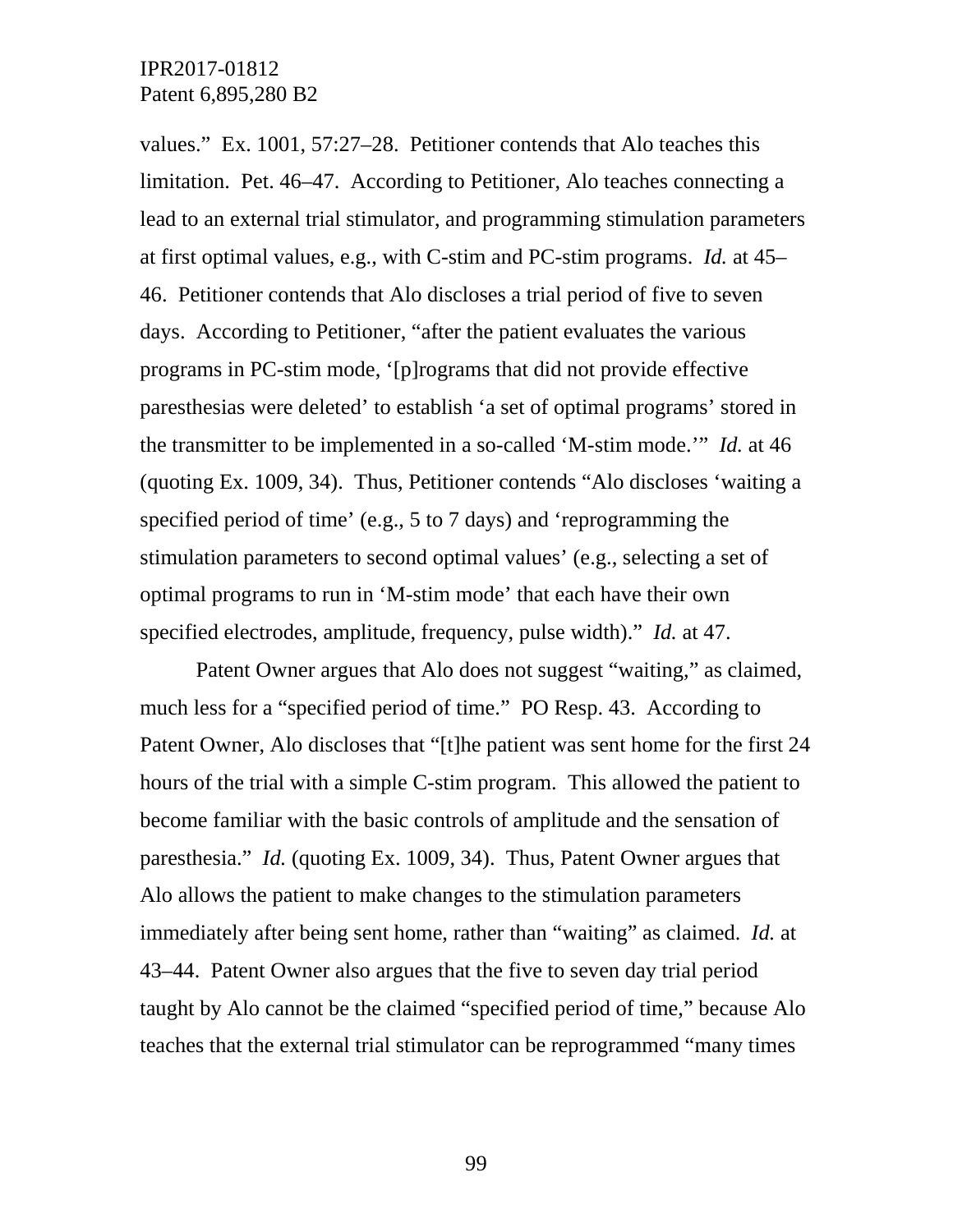during this period with no waiting period before any such reprogramming." *Id.* at 44.

Petitioner replies that "[c]laim 26 does not require waiting a specified period of time *before* any re-programming of stimulation parameters . . . . Rather, claim 26 recites waiting a specified period of time *and* reprogramming parameters." Pet. Reply. 15. Petitioner argues that both Alo and the '280 patent permit patient reprogramming during the trial period. *Id.* at 15–16 (citing Ex. 1001, 29:41–49).

Patent Owner responds that "the context of the claim language and logic both require that the specified waiting period happen before reprogramming," and that Petitioner's interpretation renders this limitation meaningless. PO Sur-Reply 11. Nonetheless, even under Petitioner's interpretation, Patent Owner argues that Alo fails to disclose waiting a *specified* period of time. *Id.* Patent Owner also contends that the portion of the '280 patent cited by Petitioner concerns one embodiment of the invention, but does not justify reading out this limitation from claim 26. *Id.*

We have considered the parties' arguments and cited evidence, and we agree with Patent Owner. "Unless the steps of a method [claim] actually recite an order, the steps are not ordinarily construed to require one." *Interactive Gift Express, Inc. v. Compuserve Inc.*, 256 F.3d 1323, 1342 (Fed. Cir. 2001). However, a method claim may be construed to require that the steps be performed in a specific order where "the claim implicitly requires order, for example, if the language of a claimed step refers to the completed results of the prior step," or if "the claim language, as a matter of logic or grammar, requires that the steps be performed in the order written, or the specification directly or implicitly requires" an order of steps. *See Kaneka*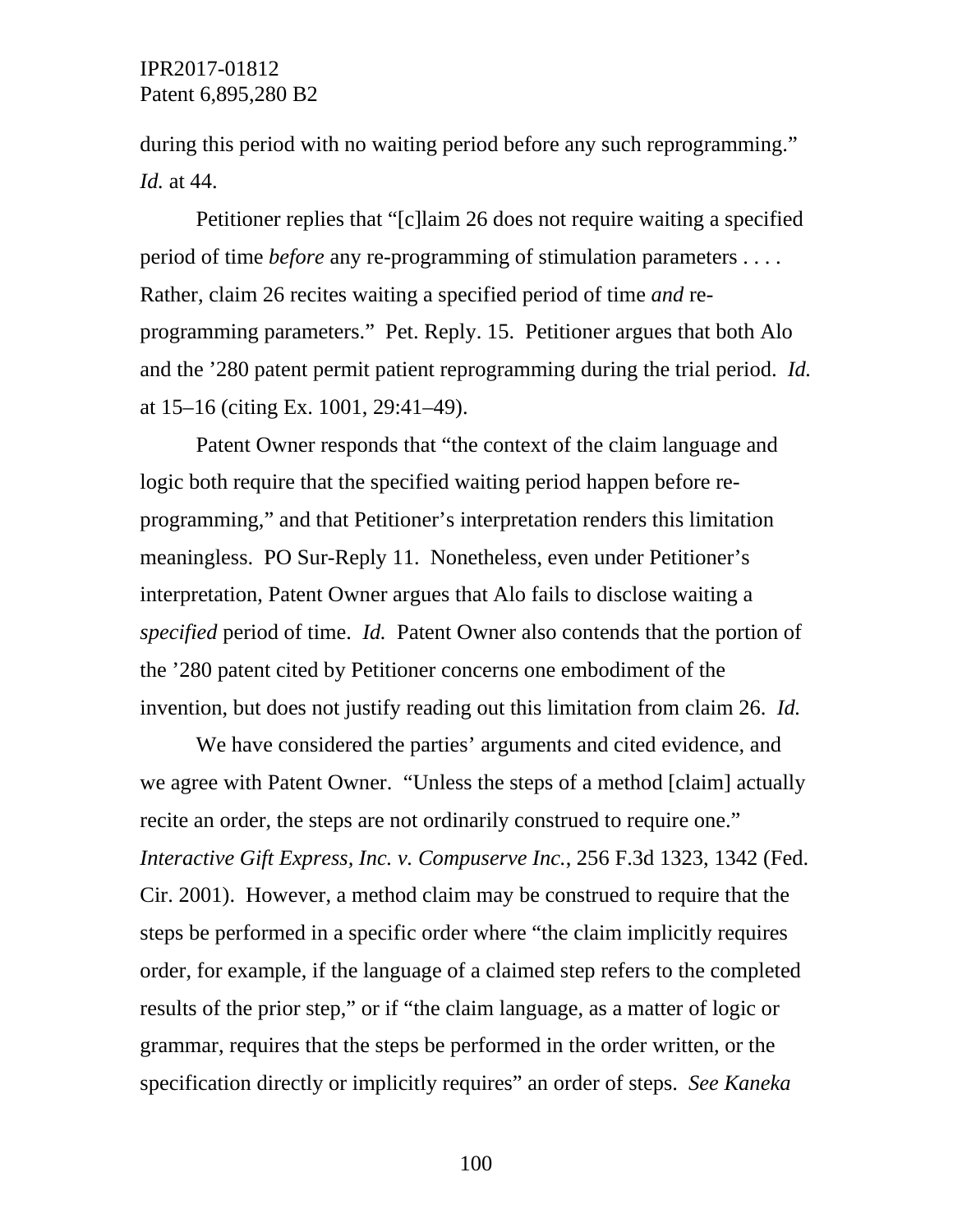*Corp. v. Xiamen Kingdomway Grp. Co.*, 790 F.3d 1298, 1306 (Fed. Cir. 2015); *TALtech Ltd. v. Esquel Apparel, Inc.*, 279 F. App'x 974, 978 (Fed. Cir. 2008).

Here, Patent Owner has not directed us to any portion of the specification that further explains the embodiment reflected in claim 26. Therefore, the specification does not clarify if an order of steps is required.<sup>[27](#page-100-0)</sup>

Claim 26 itself, however, suggests that the steps must be performed in the articulated order. First, the use of ordered step headings in claim 26, i.e.,  $(2)$ ,  $(6)$ ,  $(6)$ ,  $(7)$ ,  $(8)$ ,  $(8)$ ,  $(9)$ ,  $(1)$ ,  $(1)$ ,  $(1)$ ,  $(2)$  suggests that the recited steps must be performed in that order. Second, step (e) recites "programming," and step (f) recites "waiting  $\ldots$  and re-programming." Ex. 1001, 57:27–28. Thus, the prefix "re-," in step (f) suggests that the recited "re-programming" is a new, second occurrence of programming that occurs *after* the first "programming" occurrence, recited in step (e). The "waiting," recited in step (f), occurs between the first "programming" step (e) and the second "re-programming" step  $(f)$ .<sup>[28](#page-100-1)</sup> Thus, we agree with Patent Owner that claim 26 requires sequential steps of "programming," then "waiting," and then "reprogramming."

<span id="page-100-0"></span> $27$  The "waiting" limitation of claim 26 was present in the original claim set submitted during prosecution of the application that issued as the '280 patent. Ex. 1002, 90.

<span id="page-100-1"></span> $28$  Furthermore, the steps of "programming," "waiting," and "reprogramming," as recited in steps (e–f), logically cannot be performed until the electrode array is implanted in the patient (step (a)), connected to the percutaneous extension (step (b)), externalized (step (c)), and connected to the external trial stimulator (step (d)).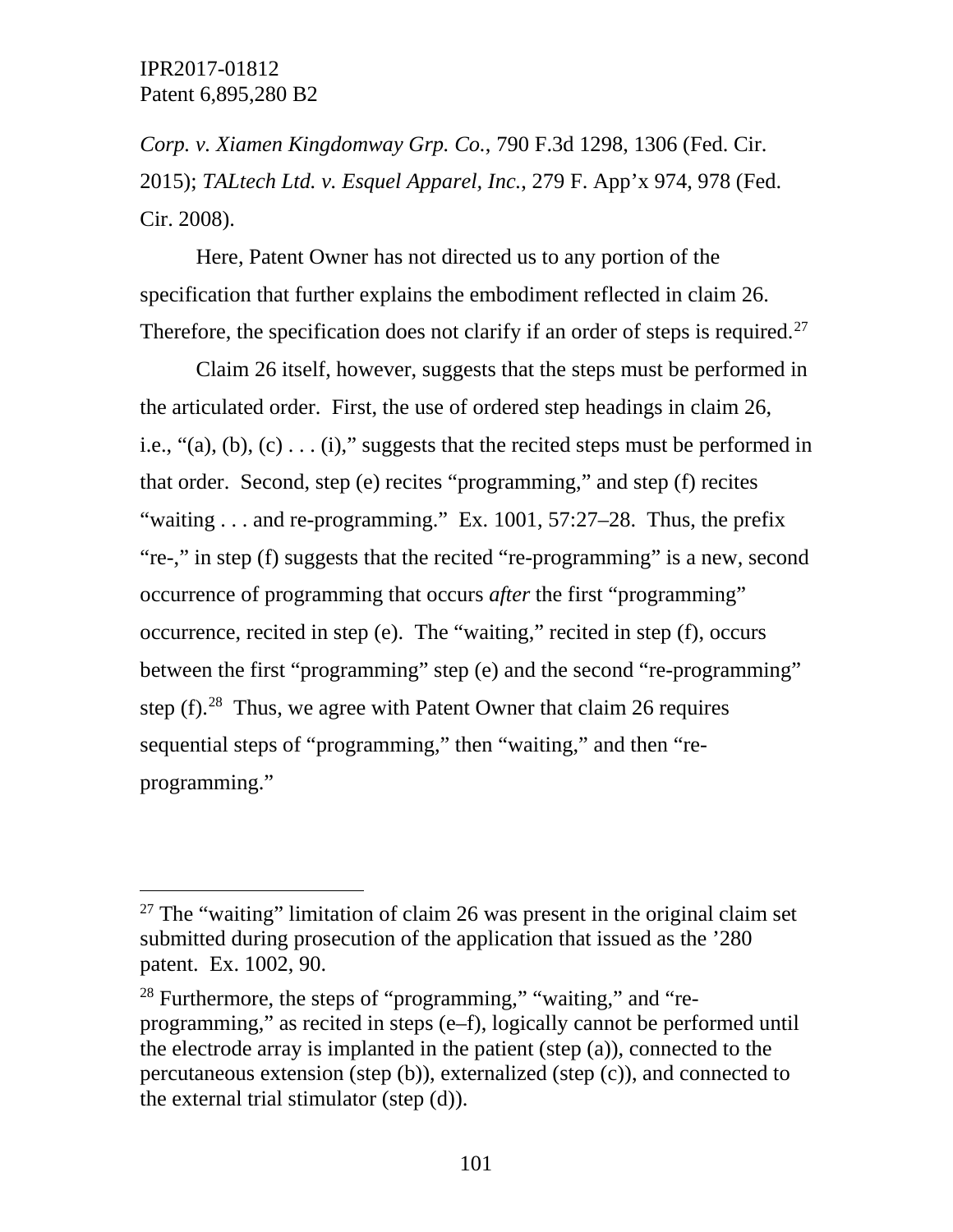We also agree with Patent Owner that Alo does not disclose steps of "waiting" and then "re-programming." PO Resp. 43. Alo explains that a trial period lasts for five to seven days. Ex. 1009, 34. For the first 24 hours, "[t]he patient was sent home . . . with a simple C-stim program," which "allowed the patient to become familiar with the basic controls of amplitude." *Id.* at 34, 36 (explaining that in C-stim mode "[p]atient control is limited to turning the single program on or off and control of amplitude and frequency"). Thus, during the first day of the trial period, while in Cstim mode, the patient *immediately* may re-program stimulation parameters, e.g., amplitude and frequency, to second optimal values, without waiting for any period of time before reprogramming.

Alo also explains that "[t]he next day the patient was given up to 24 programs to choose from (PC-stim)." *Id.* at 34. In PC-stim mode, "[t]hese 24 programs could be activated individually by the patient at home," so that the patient could rate the effectiveness of each program, and delete the programs deemed ineffective. *Id.* at 34–35. In this mode, "the patient is allowed to manually turn on or off predefined programs . . . [and] control the amplitude and frequency of the selected program." *Id.* at 36. Thus, during the remainder of the trial period, while in PC-stim mode, the patient *immediately* may re-program stimulation parameters, e.g., amplitude and frequency, to second optimal values, without waiting for any period of time before reprogramming.

Petitioner's interpretation that "[c]laim 26 does not require waiting a specified period of time *before* any re-programming" ignores the order required by claim 26, and renders meaningless the claimed step of "waiting." Pet. Reply 15. Petitioner has not explained persuasively how "waiting" is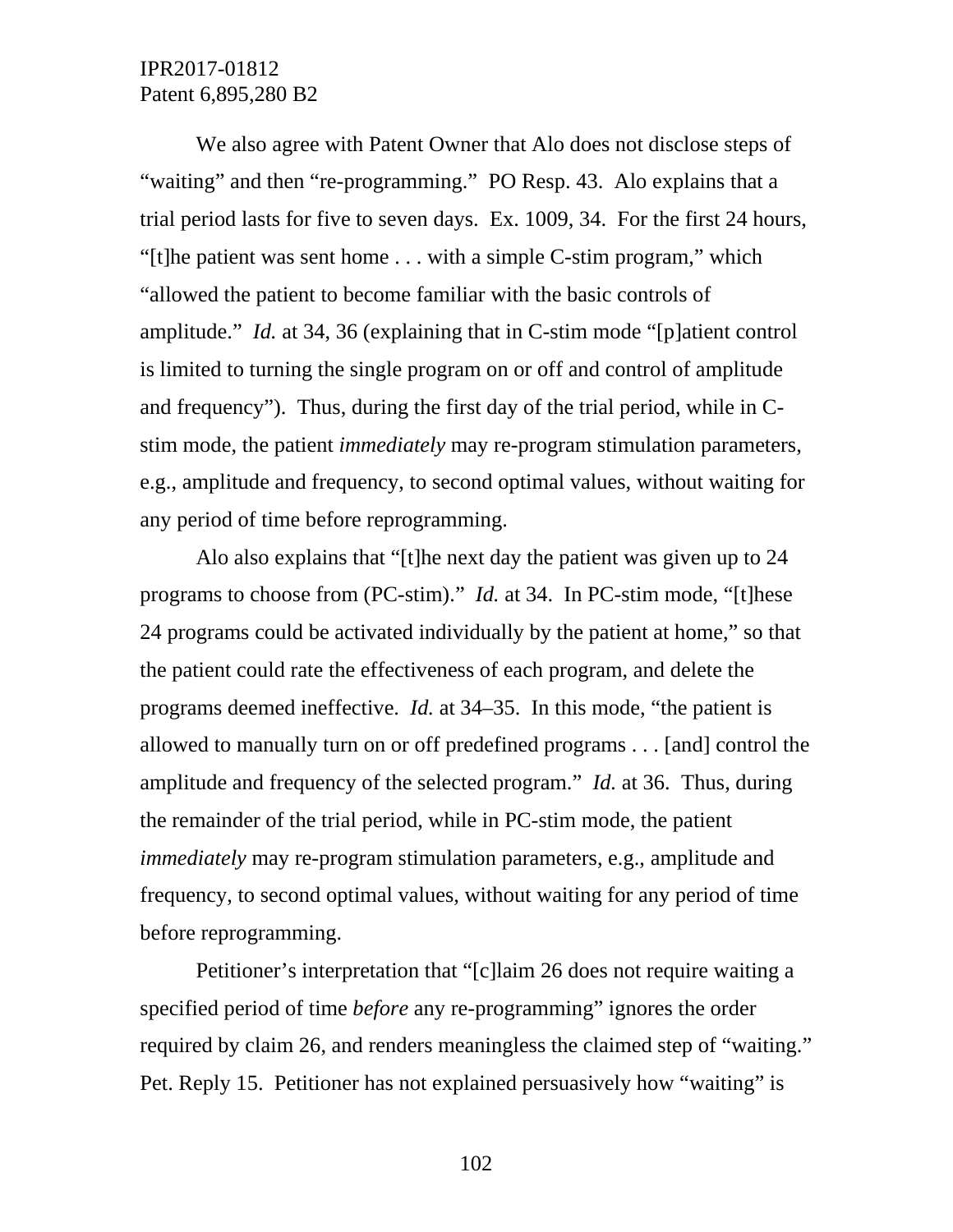satisfied by Alo's five-to-seven day trial period, during which frequent reprogramming may occur. If anything, Alo appears to disclose the opposite of "waiting," by permitting an iterative process of immediately and continually re-programming stimulation parameters, to determine the parameters most effective for the patient. Ex. 1009, 34–36.

Accordingly, we determine that Petitioner has not met its burden of demonstrating the unpatentability of claim 26, by a preponderance of the evidence.

#### *E. Obviousness over the Combined Teachings of Schulman and Loeb*

Petitioner contends that claims 18 and 27 would have been obvious over the combined teachings of Schulman and Loeb. –1920 Pet. 20–25 (motivation to combine), 26–52 (grounds). For reasons that follow, we determine Petitioner has demonstrated that the challenged claims are unpatentable by a preponderance of the evidence.

### *Overview of Schulman (Ex. 1012)*

Schulman is a U.S. patent titled "Battery-Powered Patient Implantable Device," which performs, e.g., nerve or muscle stimulation. Ex. 1012, (54), (57). Schulman's Figure 2 is reproduced below.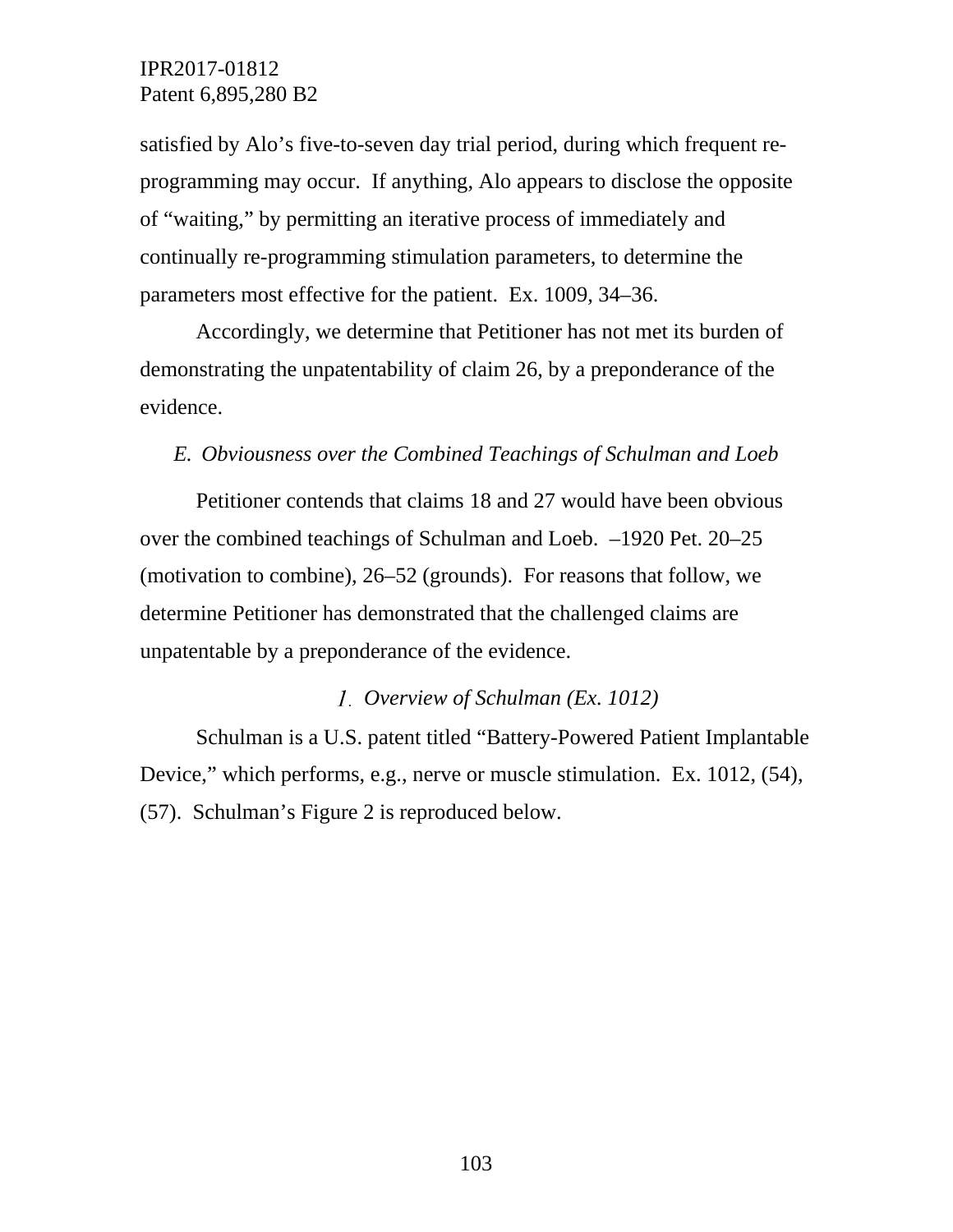

Figure 2 depicts a block diagram of microstimulator 100, which includes rechargeable battery 104 and stimulation circuitry 110 for providing drive pulses to one or more electrodes 112. *Id.* at 2:37–40, 3:32–4:16. A plurality of devices 100 may be implanted under the skin of a patient. *Id.* at 4:40–42.

To charge rechargeable battery 104, Schulman explains that "coil 116 receives power in the form of an alternating magnetic field generated from an external power source 118 . . . and responsively supplies an AC current to a rectifier 120 which is passed as a rectified DC current to a charging circuit 122," which monitors the voltage of battery 104. *Id.* at 4:27–35.

[O]nce the charging circuit 122 determines that battery 104 has been sufficiently charged, the charging circuit preferably detunes coil . . . and thus minimizes any heat generation in the charging circuit 122 or in the battery 104 from overcharging. Thus, the external power source 118 can continue to provide charging power via an alternating magnetic field indefinitely. However in one preferred embodiment, the external power source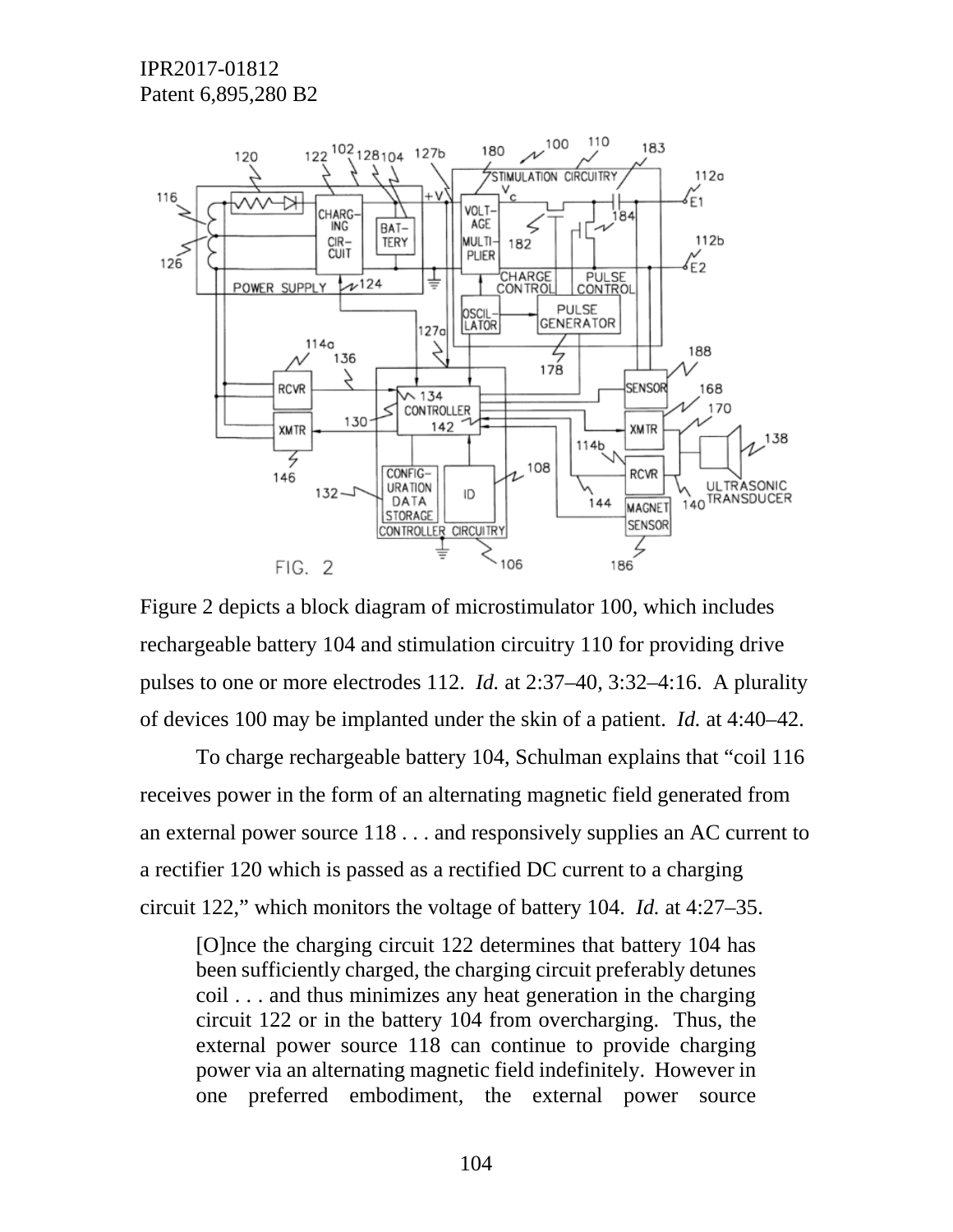periodically polls the implanted devices for status information and continues to provide charging power until it has received status information from each of the implanted devices 100 that its battery 104 is charged.

*Id.* at 4:43–56; *see also id.* at 6:2–16 (asserting the same).

#### *Overview of Loeb (Ex. 1117)*

Loeb is a U.S. Patent titled "Implantable Multichannel Stimulator." Ex. 1117, [54]. Loeb's Figure 2A is reproduced below.



(DIMENSIONS ARE TYPICAL FOR A COCHLEAR IMPLANT)

# FIG. 2A

Figure 2A depicts an implantable multichannel stimulator that includes microstimulator array 45 (comprising a plurality of microstimulators 20a–e) and electrode array 36 (comprising a plurality of electrode contacts 38a–n). *Id.* at 6:24–28, 8:7–12, 8:17–20. Each electrode contact 38a–n of array 36 "is in electrical contact with one or more of the electrodes 26 or 27 that protrude out from the ends of each microstimulator 20 through respective conductive wires 44*a*, 44*b*, 44*c*, . . . 44*n*." *Id.* at 8:12–25.

Loeb describes that electrode array 36 and microstimulator array 45 are "sealed or molded in a body compatible material," for example, silicone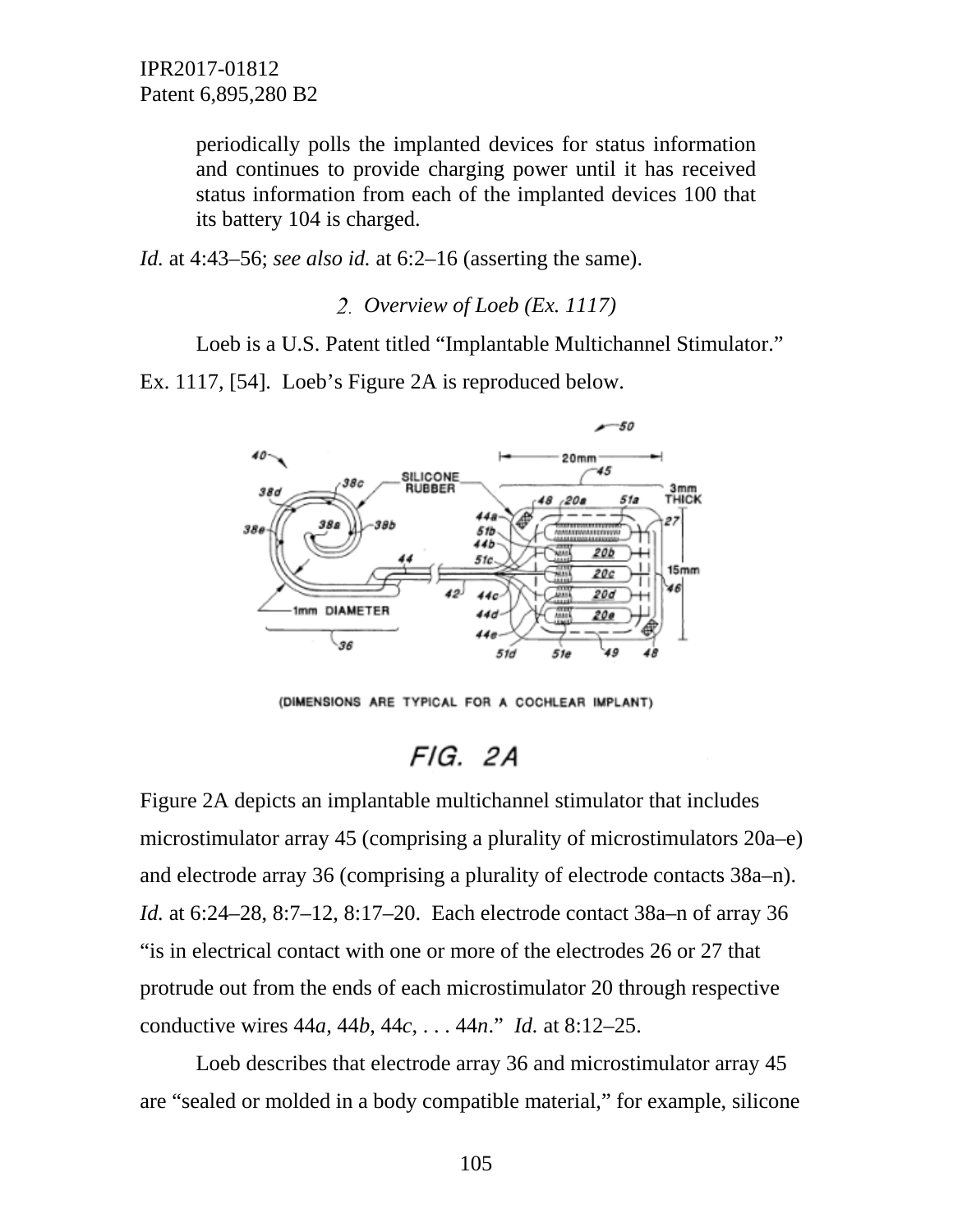rubber, "to form an integral implantable multichannel stimulator unit 50." *Id.* at 8:66–9:5. According to Loeb, "conductive wires [44*a*–*n*] form a cable that is also encapsulated within the silicone rubber, which . . . adds physical strength to the wires and prevents the electrode array 36 from breaking or disconnecting itself from the microstimulator array 45." *Id.* at 9:11–16.

In Loeb's system, power is supplied to microstimulator array 45 through inductive coupling with an external power source. *Id.* at 9:33–58. Loeb explains that stimulator 50 includes "alignment means, such as a magnet or marker 48, that helps align the implanted microstimulator array 45, and more particularly the coils 30 . . . of the implanted microstimulator arrays, with an external coil . . . connected to an external source that generates the modulated power signal." *Id.* at 9:20–27. According to Loeb, "[o]ptimum inductive coupling occurs between the internal coils 30 and the external coil when good alignment is achieved. Hence, maintaining proper alignment allows the modulated power signal to be a relatively low power signal." *Id.* at 9:27–32.

# *Analysis of Claim 18*

Petitioner contends that claim 18 would have been obvious over Schulman and Loeb. –1920 Pet. 20–25 (motivation to combine), 26–41.

Patent Owner disputes Petitioner's contentions. PO Resp. 51–56. Patent Owner argues that the prior art fails to teach an "electrode array detachably connected to the IPG." *Id.* at 51–55. Patent Owner also argues that a POSITA would not have been motivated to modify Schulman in view of Loeb, because Loeb does not disclose an SCS system. *Id.* at 56.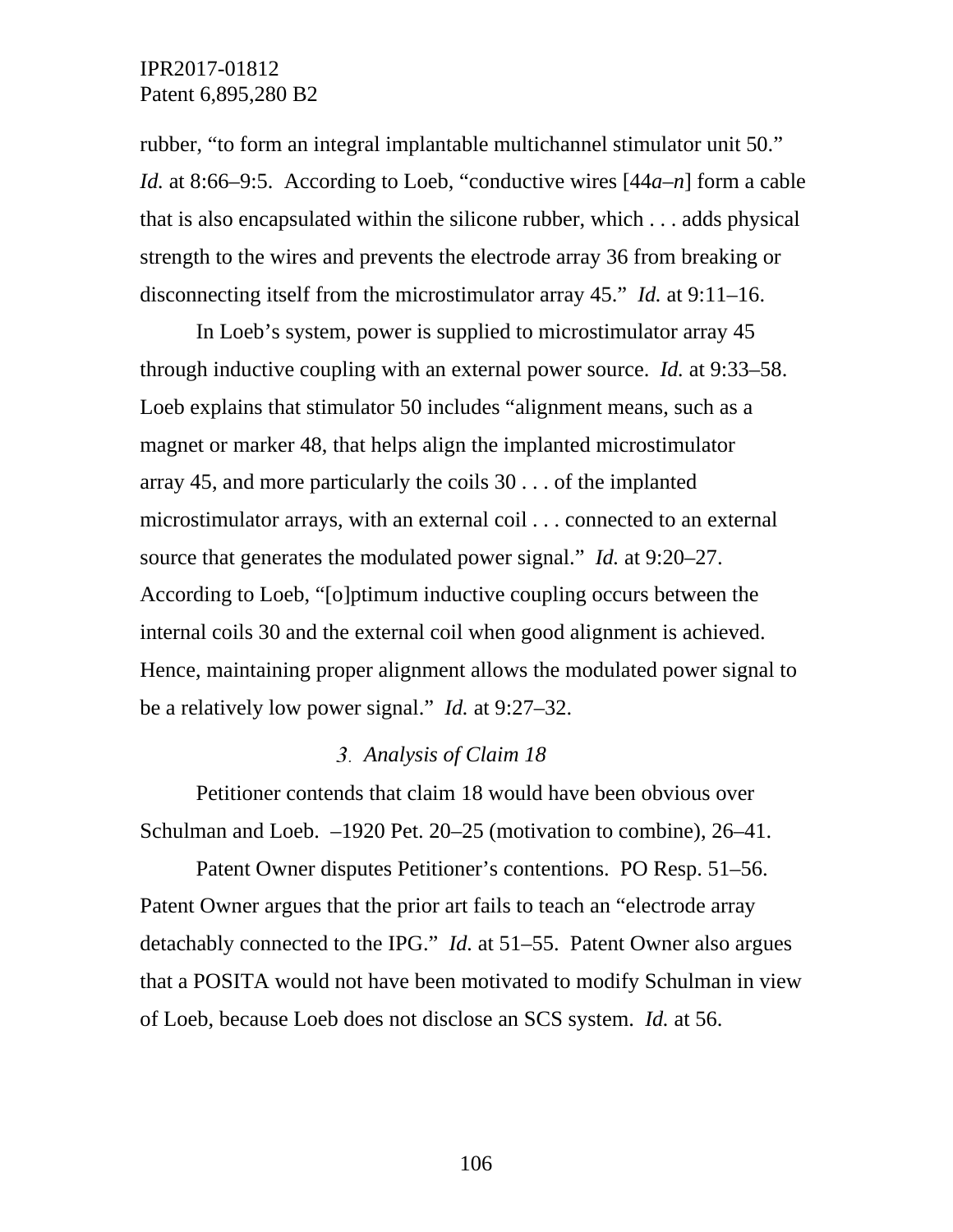After considering the parties' arguments and evidence, we determine that Petitioner has demonstrated, by a preponderance of the evidence, that challenged claim 18 is unpatentable over Schulman and Loeb.

## *i. Preamble*

The preamble of independent claim 18 recites "[a] spinal cord stimulation system." Ex. 1001, 54:55. Petitioner contends that this subject matter is rendered obvious by Schulman. –1920 Pet. 26–27.<sup>29</sup> Petitioner relies on Schulman's disclosure of a "system for stimulating tissue," including "nerve or muscle[] stimulation . . . to stimulate nerves and associated neural pathways, e.g., to decrease or relieve pain." *Id.* at 26 (quoting, e.g., Ex. 1012, claim 16, Abstract). Petitioner contends "it would have been obvious that Schulman's system could be used for SCS" based on these teachings. Ex. 1003 ¶ 73. Patent Owner does not dispute Petitioner's contention. *See generally* PO Resp. 51–56.

We find that Schulman teaches that its tissue stimulation system may be used for stimulating nerves and neural pathways to relieve pain. Ex. 1012, Abstract. We credit Dr. Kroll's unrebutted testimony that this is "a category in which SCS falls." Ex. 1103 ¶ 73; *see also id.* ¶ 22 ("SCS systems delivered these electrical pulses to the pain area to induce paresthesia to overlap and mask the pain."). We also credit Dr. Kroll's unrebutted testimony that "it would have been obvious to a POSA that Schulman's system could be used for SCS." *Id.* ¶ 73. Thus, we determine

<span id="page-106-0"></span> $29$  Petitioner contends that, alternatively, the preamble is not limiting. *Compare* –1920 Pet. 26 n.6, *with* PO Resp.25–26 (arguing that the preamble is limiting).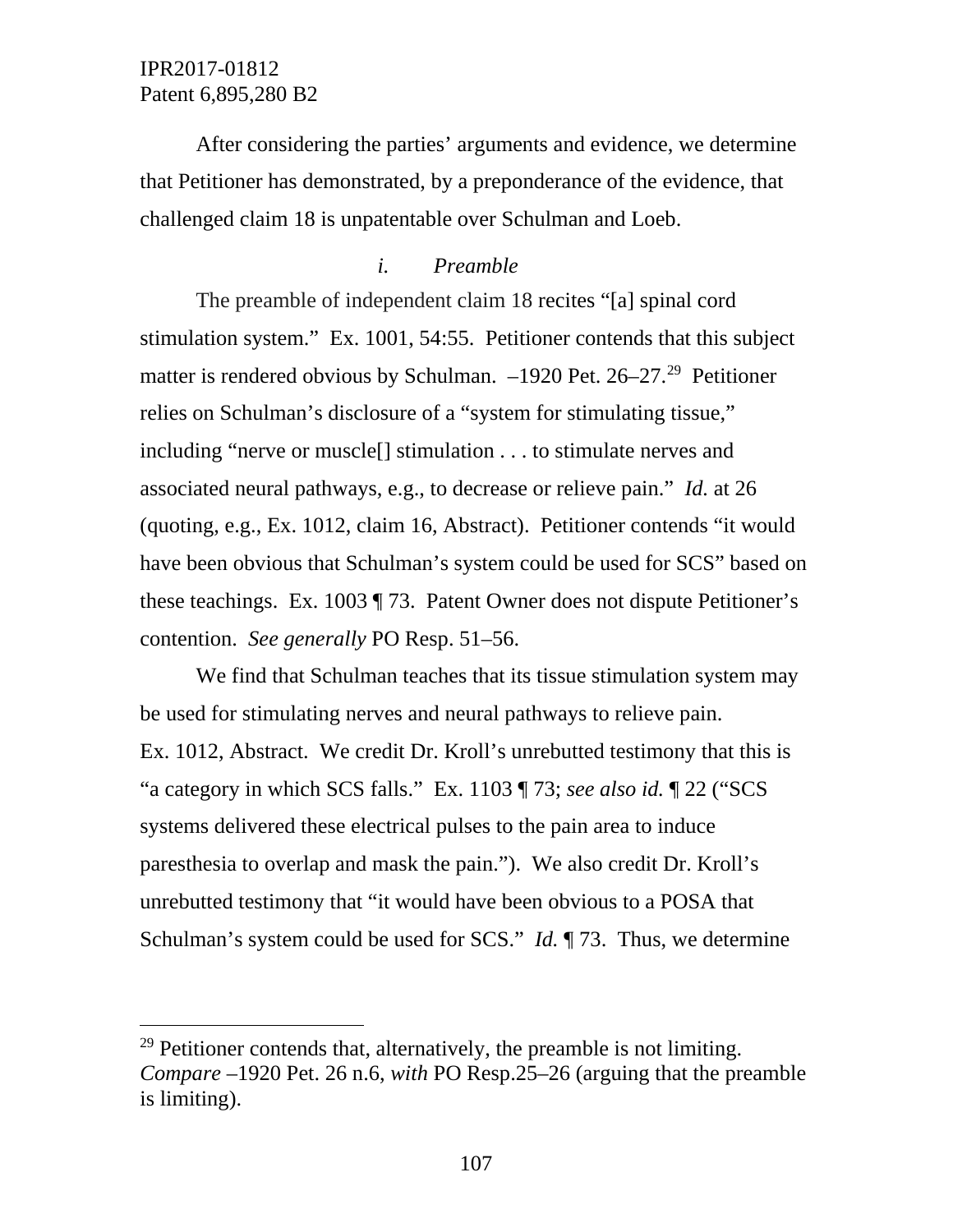that a POSITA would have found the subject matter of the preamble of claim 18 obvious over Schulman's teachings.

# *ii. "a multi-channel implantable pulse generator (IPG) having a replenishable power source, the IPG having a housing which contains IPG processing circuitry"*

Petitioner contends that the combined teachings of Schulman and Loeb satisfy this limitation. –1920 Pet. 27–32, 20–25 (motivation to combine). Petitioner contends that Schulman's system includes a plurality of microstimulators 100, which can be controlled for separate or simultaneous operation. *Id.* at 27–28. Petitioner contends that each microstimulator 100 includes rechargeable battery 104 and stimulation circuitry 110. *Id.* at 31. Petitioner also contends that Loeb teaches a stimulation system that includes microstimulator array 45 and electrode array 36, enclosed within a housing. *Id.* at 30.

According to Petitioner, it would have been obvious to arrange Schulman's microstimulators 100 into an array configuration, as taught by Loeb, to prevent migration of the microstimulators and to improve charging efficiency. *Id.* at 22, 30; *see also id.* at 20–25 (asserting the same). As modified, Petitioner contends that Schulman's plurality of microstimulators 100, including replenishable power sources 104 and processing circuitry 110, arranged in an array configuration within a housing, as taught by Loeb, is a "multi-channel implantable pulse generator," as claimed. *Id.* at 32.

Patent Owner argues that a POSITA would not have been motivated to combine Schulman and Loeb, because Loeb discloses a cochlear stimulator, not an SCS system. PO Resp. 56 (citing Ex. 2033 ¶ 120).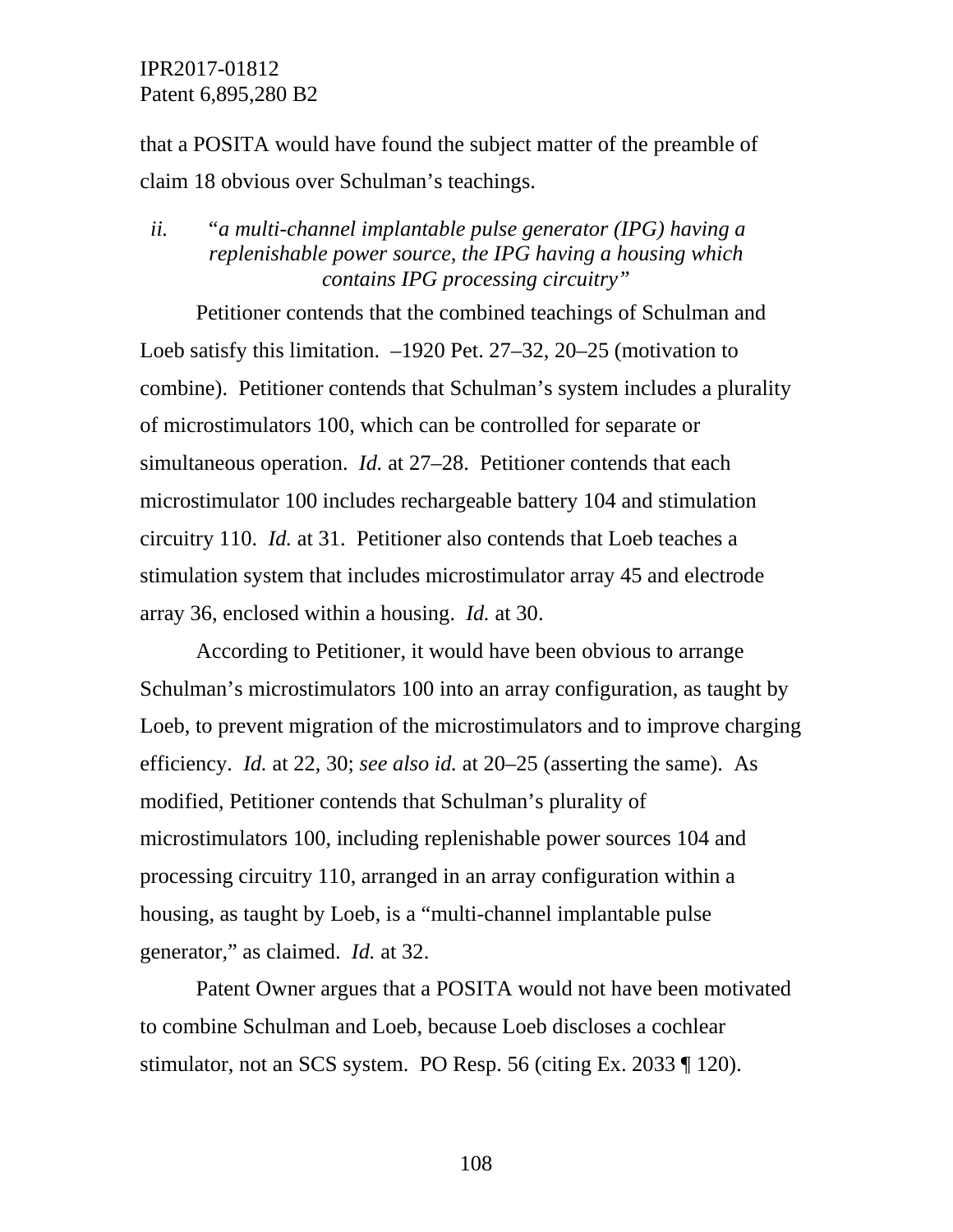We find that the cited prior art supports Petitioner's contentions. We find that Schulman discloses a plurality of microstimulators 100, each including rechargeable battery 104 and stimulation circuitry 110. Ex. 1012, 4:4–18, 4:40–42, 6:59–7:2, Fig. 2, Fig. 5A. We also find that Loeb discloses microstimulator array 45 and electrode array 36, which are "sealed or molded in a body compatible material . . . to form an integral implantable multichannel stimulator unit 50." *Id.* at 6:24–28, 8:7–20, 8:66–9:5.

Additionally, we determine that a POSITA would have found it obvious to arrange Schulman's microstimulators in an array configuration, as taught by Loeb. We credit Dr. Kroll's testimony in this regard. Ex. 1103 ¶¶ 66–71, 82. Dr. Kroll testifies that arranging Schulman's microstimulators in an array achieves two benefits: (1) the array is less likely to migrate from its implantation site, which provides better control in stimulating a targeted area, and (2) the array allows for better alignment of the charging coils of the implanted and external components of the system, thus allowing more efficient charging of the rechargeable power sources. *Id.* ¶ 67. Patent Owner does not dispute that these benefits would have been realized by the combination, or that such a combination would have been "straightforward" (*id.* ¶ 68). PO Resp. 56.

We do not agree with Patent Owner's argument that a POSITA would not have been motivated to combine the references as proposed, because Loeb discloses a cochlear stimulator, not an SCS system. PO Resp. 56; Ex. 2033 ¶ 120 (providing conclusory testimony). Both Schulman and Loeb are directed to tissue stimulation systems. Ex. 1012, Abstract ("tissue, e.g., nerve or muscle, stimulation"); Ex. 1117, Abstract ("[a] multichannel stimulation system"). Indeed, Schulman expressly incorporates Loeb by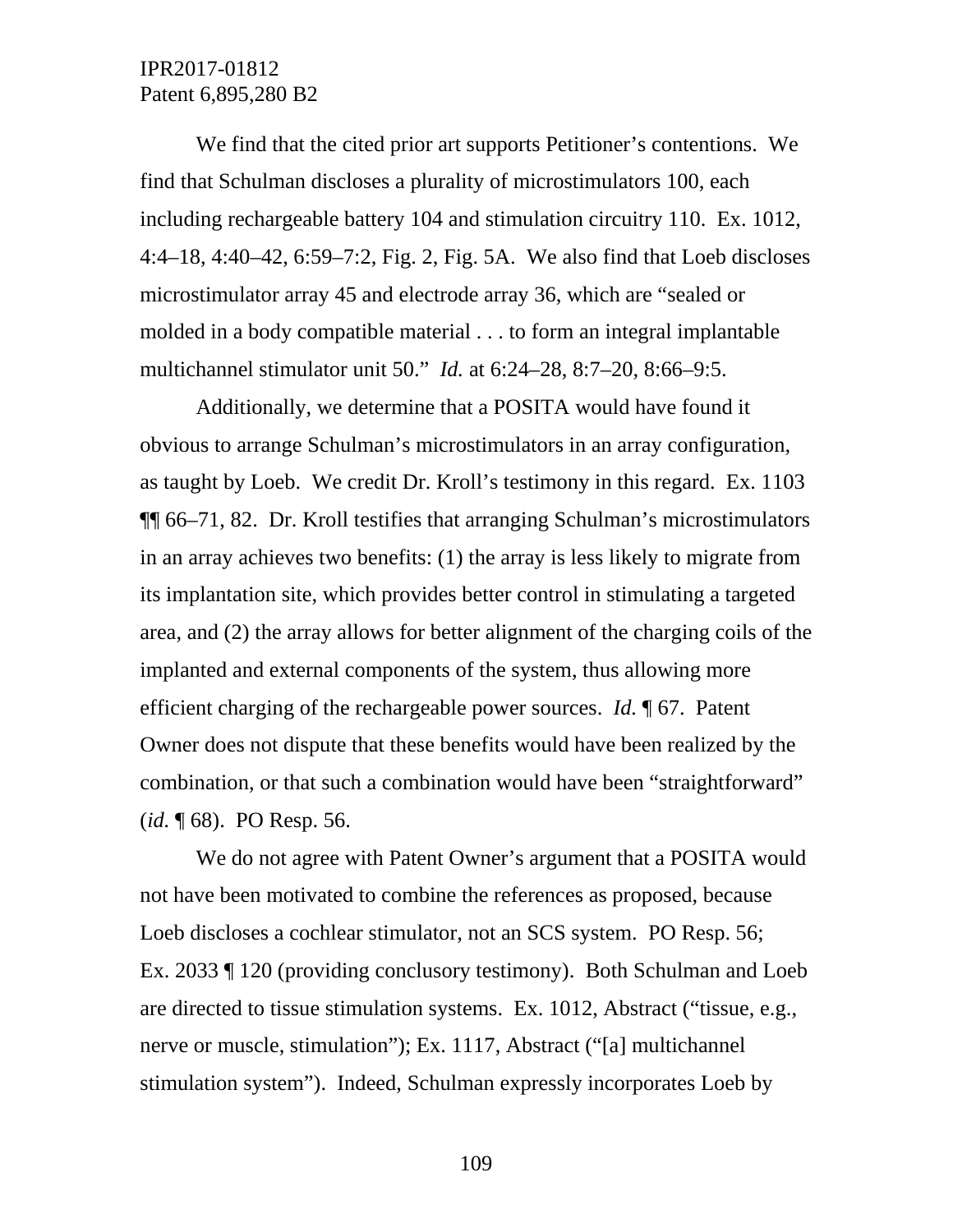reference, describing it as a known "[i]mplantable device for tissue stimulation." Ex. 1012, 1:15–19. Although Loeb discloses an "exemplary" cochlear electrode array (Ex. 1117, 8:1–6), Loeb explains that this is "one of many possible types of implantable electrode arrays that may be used with the invention" (*id.*). Thus, in light of the references' common focus on tissue stimulation generally, we determine that Loeb's teachings are not limited to cochlear stimulators, and a POSITA would have considered Loeb and Schulman as complementary. Ex. 1103 ¶¶ 65–66.

Accordingly, for the foregoing reasons, we determine that a POSITA would have found this limitation of claim 18 obvious over the combined teachings of Schulman and Loeb.

### *iii. "an implantable electrode array detachably connected to the IPG, the electrode array having a multiplicity of n electrodes (En) thereon"*

### The Parties' Positions

As discussed regarding the previous limitation, Petitioner demonstrates that it would have been obvious to arrange Schulman's microstimulators in an array arrangement, as taught by Loeb. –1920 Pet. 33; *see supra* Section V.E.3.ii. According to Petitioner, although Loeb discloses that electrode array 36 is sealed with microstimulator array 45, "it would have been a matter of mere design choice to instead use a detachable version." Pet. 34. Petitioner contends that "many different types of leads were known in the art and could be used with the same IPG," and "it was well-known at the time that leads can be attached and detached to IPGs . . . [for] flexibility to select the type of lead that best suits the patient's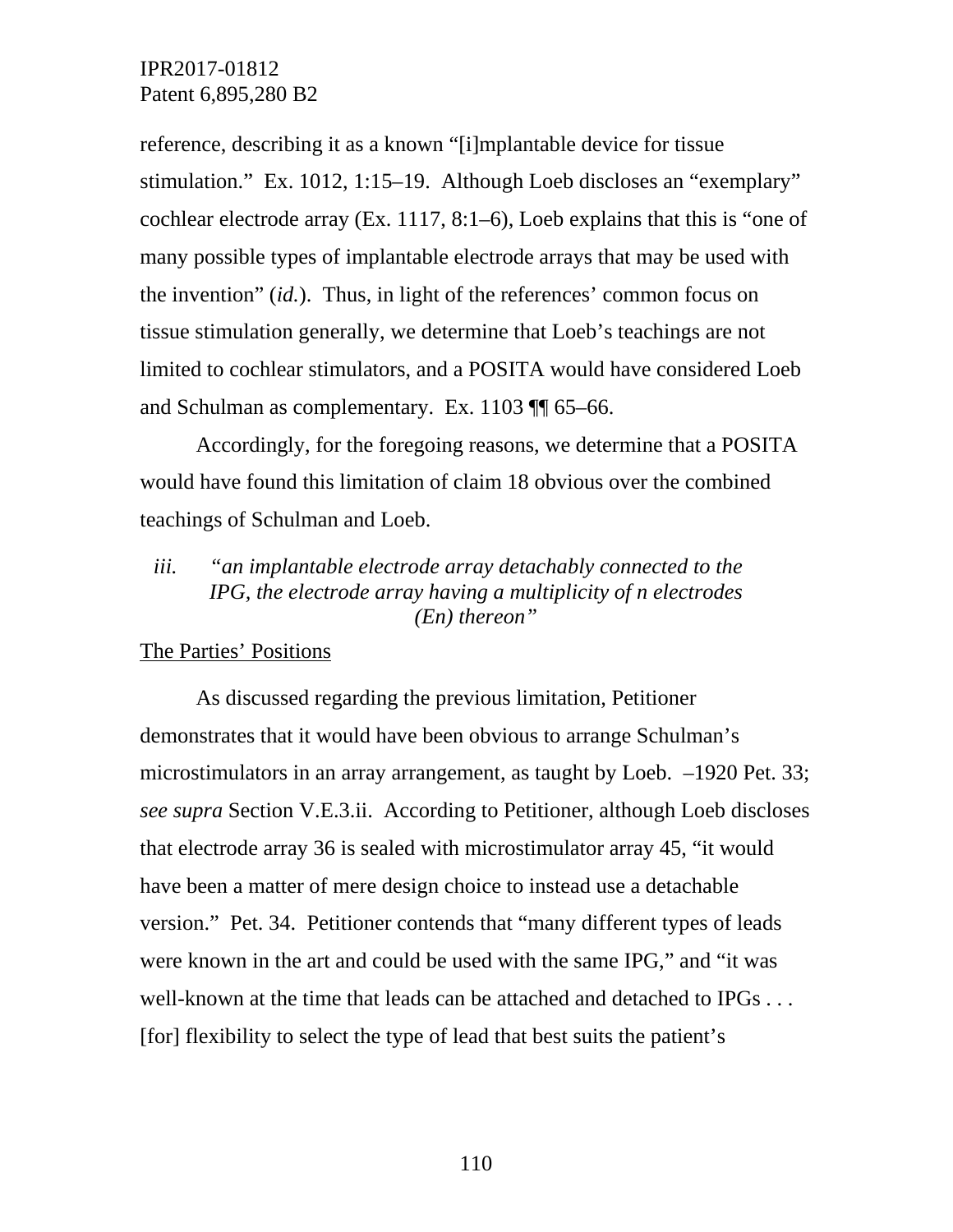particular stimulation needs and so malfunctioning leads could be replaced without having to replace the entire IPG." *Id*.

In our Decision on Institution, we determined that the Petition failed to establish that it would have been obvious to modify the Schulman/Loeb electrode array to be detachable, in light of Loeb's express teaching that these components are "sealed or molded" together, to prevent disconnection. –1920 DI 14–15; *see also* Ex. 1117, 9:10–15 (asserting the same). At that time, we found that Petitioner and Dr. Kroll failed to provide a sufficient evidentiary basis to support their conclusion that a POSITA would have made such a modification. *Id.* at 15 (citing Ex. 1103 ¶¶ 85–87).

In its post-institution Response, Patent Owner argues that Loeb expressly teaches that the electrode array is not detachable. PO Resp. 51– 52. Patent Owner argues that Petitioner fails to support its conclusory argument that the proposed modification would have been obvious. *Id.* at 53. According to Patent Owner, a POSITA would not have made this modification because the advantages of non-detachable leads, as described by Loeb, teach away from it. *Id.* at 54–55. Patent Owner also criticizes Petitioner's argument that detachability allows replacement of the lead, if it malfunctions, because the '280 patent discloses replacement of the *IPG*, not the lead. *Id.* at 55.

Petitioner replies that a POSITA would have "found it obvious (indeed, necessary) to modify the Schulman-Loeb combination to use a detachable lead for SCS." Pet. Reply 16 (citing Ex. 1137 ¶ 49 (incorporating *id.* ¶¶ 37–45)). According to Petitioner, "[t]he type of electrode array used depends on the intended application because different electrode arrays are used for different applications." *Id.* at 17 (citing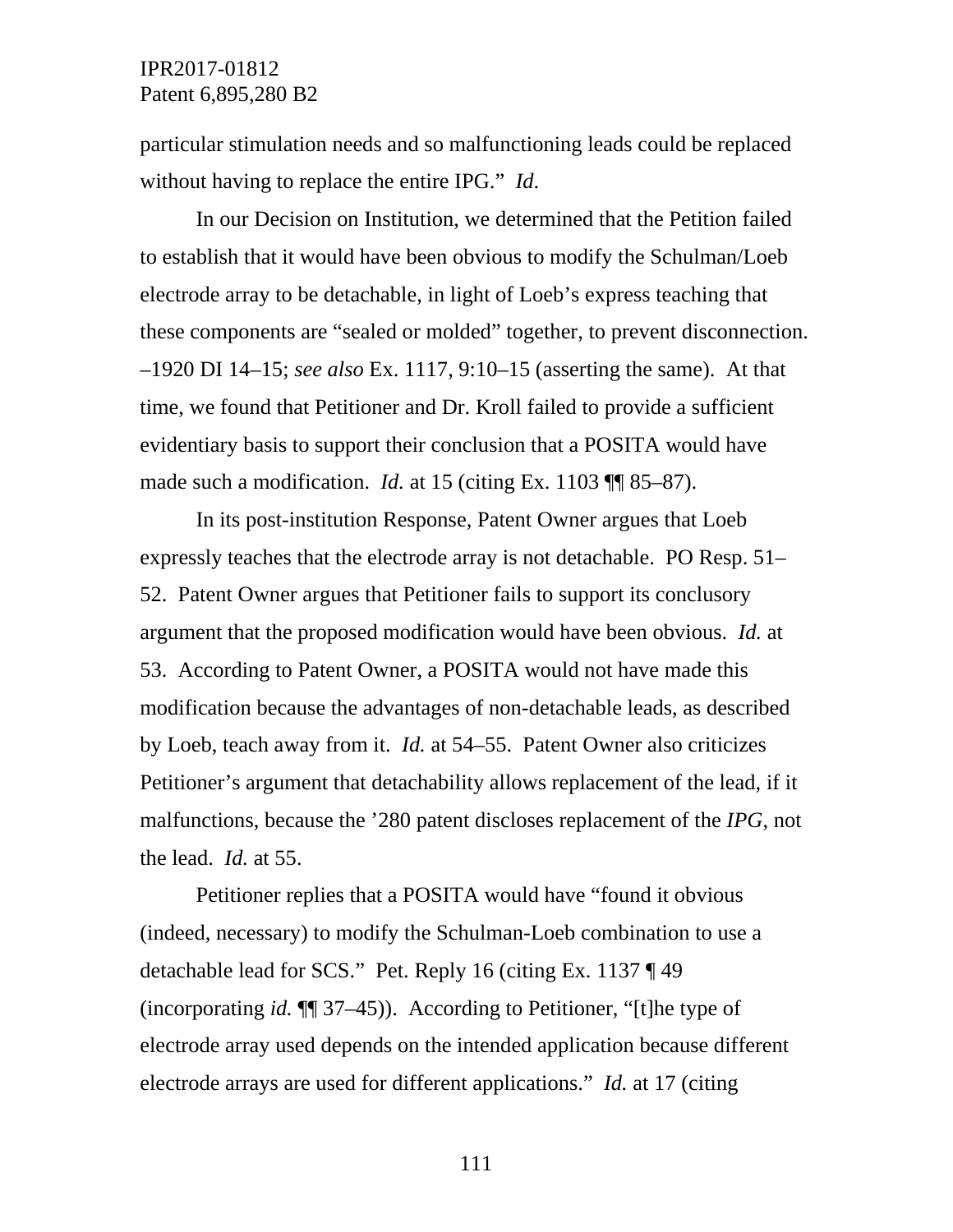Ex. 1137 ¶ 50). And, "for SCS, a [POSITA] would have used a detachable lead," for the reasons identified by Petitioner in connection with the Holsheimer ground discussed above (*see supra* Section V.C.3.iii.)—namely, that *all* leads used for SCS were detachable, e.g., as required by their implantation methods. *Id.* Petitioner also reiterates its position that use of detachable leads allows a malfunctioning lead to be replaced. *Id.* at 17–18 (citing Ex. 1137 ¶¶ 51–53); *see also* –1920 Pet. 34 (asserting the same).

In its Sur-Reply, Patent Owner argues that Loeb's "generalized statement . . . about other possible uses does not supply a motivation to modify," and that Dr. Kroll's analysis involves hindsight reasoning, seeking to create an SCS system. PO Sur-Reply 22 (citing Ex. 2039, 26:9–35:22); *but see* Pet. Sur-Sur-Reply 4. Patent Owner also argues that "Dr. Kroll admitted that a POSA would not take a cochlear implant and introduce it into the body cavity as Schulman discloses for its BION device. Conversely, a POSA would not use Schulman's BION as a cochlear implant." *Id.* (citations omitted).

#### Analysis

Although we maintain our conclusion that the Petition alone is insufficient to demonstrate that a POSITA would have found it obvious to modify the Schulman/Loeb device to include detachable leads, for the reasons noted above, that failure does not dictate resolution of the issue at this stage. In light of the entire record before us, we determine that a POSITA would have found it obvious to utilize detachable leads in the Schulman/Loeb combination proposed by Petitioner, i.e., in an SCS system.

As discussed in Section V.E.3.i., we determine that a POSITA would have found it obvious to utilize Schulman's system for SCS, given its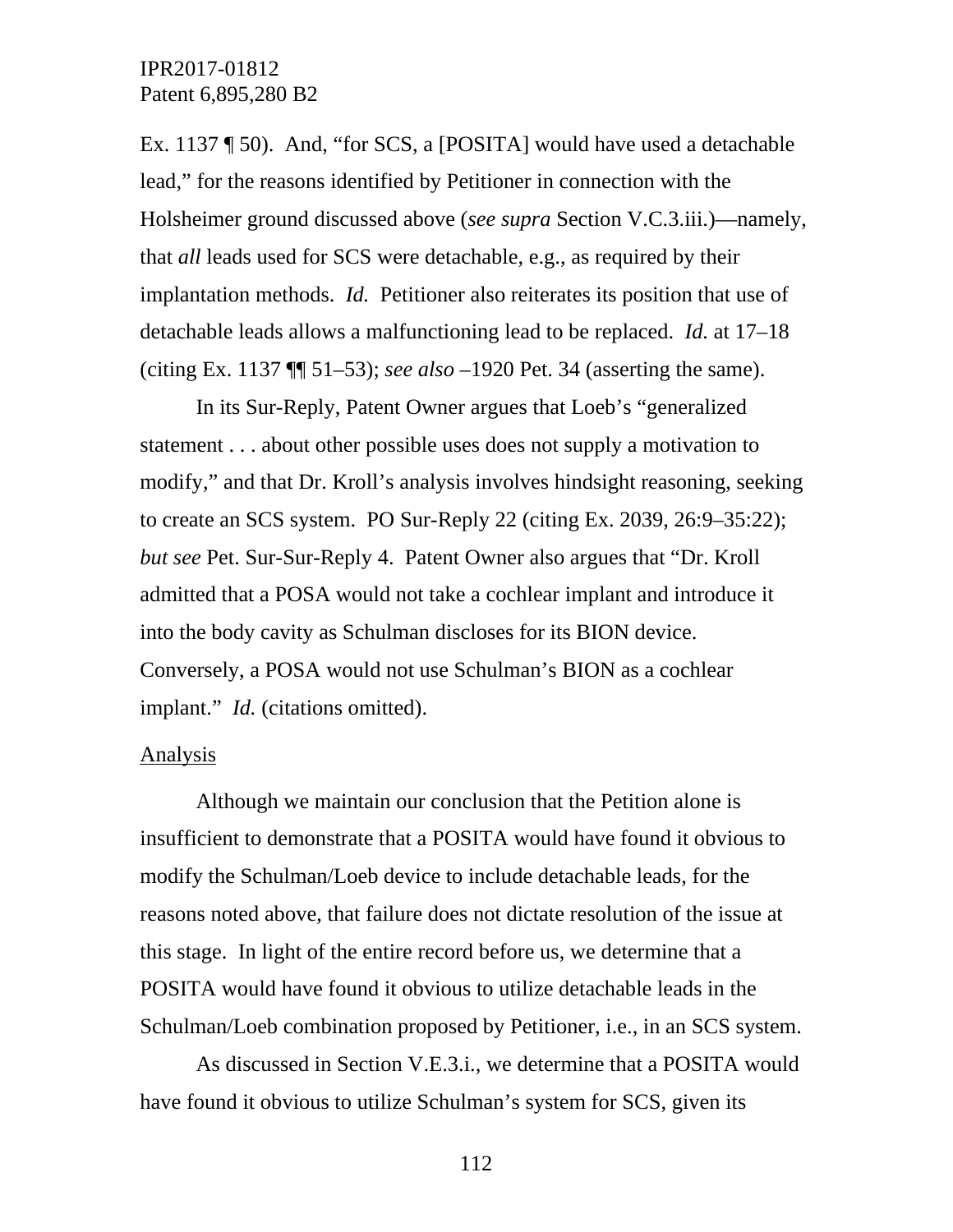disclosure of stimulating nerves and neural pathways to relieve pain. Ex. 1012, Abstract. And as discussed in Section V.E.3.ii., we determine that a POSITA would have found it obvious to configure Schulman into an array arrangement, as taught by Loeb, to prevent migration of microstimulators and to improve charging efficiency. Ex. 1103 ¶¶ 66–71, 82. Thus, we consider Petitioner's contention that when modified in this manner, i.e., an array configuration used for SCS, the electrode array *must* be detachable. Pet. Reply 16–17.

Much of the evidence considered in Section V.C.3.iii., above, is relevant here. For example, four inventors of the '280 patent testified that, prior to the critical date, *all* SCS systems known to them employed detachable leads. Ex. 1126, 198:3–22; Ex. 1128, 279:4–12; Ex. 1131, 110:14–111:10; Ex. 1132, 295:19–22. This evidence documents the knowledge a POSITA would bring to bear in evaluating the appropriate lead arrangement for an SCS system, e.g., that rendered obvious by Schulman. Additionally, Patent Owner's declarant, Dr. Lipson, testified that he is not aware of any SCS systems that do not utilize detachable leads, and that he has never implanted an SCS lead while it was attached to an IPG. Ex. 1125, 37:2–22; *see also id.* at 34:18–35:6, 36:6–25 (asserting the same). Additionally, Dr. Lipson explained that the process by which an SCS system is implanted requires a detachable connection to the IPG. *See* Ex. 1125, 29:19–30:23, 33:3–9, 35:9–36:5; Ex. 2034 ¶¶ 20–27.

Taken together, this evidence persuades us that a POSITA would have found it an obvious and necessary design choice to utilize detachable leads when the Schulman/Loeb array is used as a SCS system, as Petitioner contends. Specifically, we rely upon: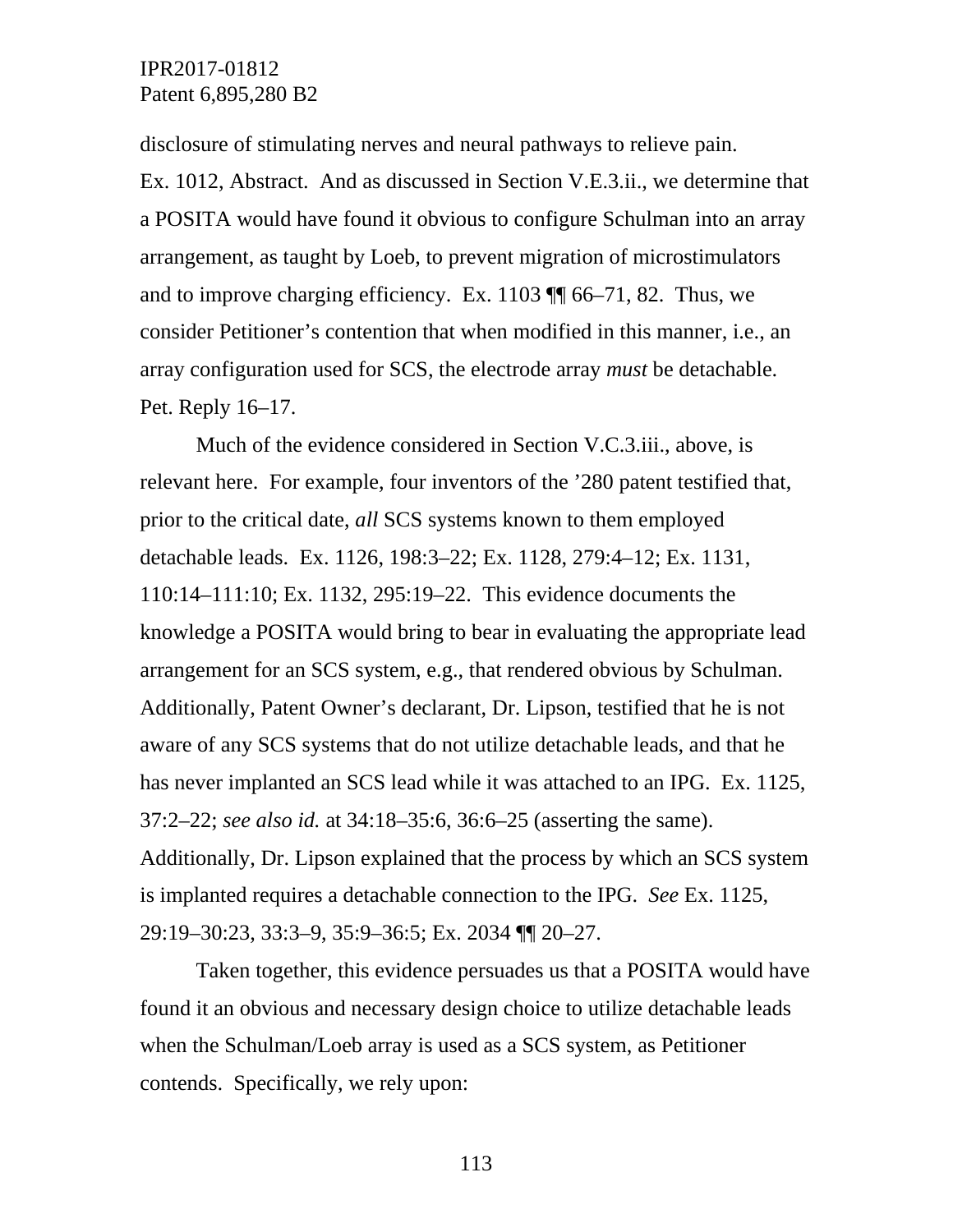(1) the deposition testimony of four named inventors of the '280 patent, stating that all known SCS systems at the critical date included detachable leads (Ex. 1126, 198:3–22; Ex. 1128, 279:4–12; Ex. 1131, 110:14–111:10; Ex. 1132, 295:19–22),

(2) Dr. Lipson's testimony that the process for implanting all known SCS systems at (or near) the critical date required detachable leads (Ex. 1125, 29:19–30:23, 33:3–9, 35:9–36:5), and

(3) Dr. Kroll's testimony that a POSITA would have found it obvious to use detachable leads, in light of this evidence (Ex. 1137  $\P$ [ 37–45, 49–53).

We do not agree with Patent Owner that Loeb's teaching of nondetachable leads is dispositive. PO Resp. 52. We recognize that Loeb teaches that the electrode and microstimulator arrays are "encapsulated . . . [to] prevent[] the electrode array 36 from breaking *or disconnecting itself from the microstimulator array 45*." Ex. 1117, 9:10–15 (emphasis added). However, the test for obviousness is what the combined teachings of the references as a whole would have suggested to a POSITA, not merely what Loeb disclosed. *In re Keller*, 642 F.2d 413, 425 (CCPA 1981). "Nonobviousness cannot be established by attacking references individually where the rejection is based upon the teachings of a combination of references." *See In re Merck & Co., Inc.*, 800 F.2d 1091, 1097 (Fed. Cir. 1986).

Here, Petitioner has demonstrated sufficiently that in the proposed combination, i.e., an array configuration used for SCS, a POSITA would have found it obvious to provide a detachable electrode array, because this was the universal practice at the critical date, and was necessary for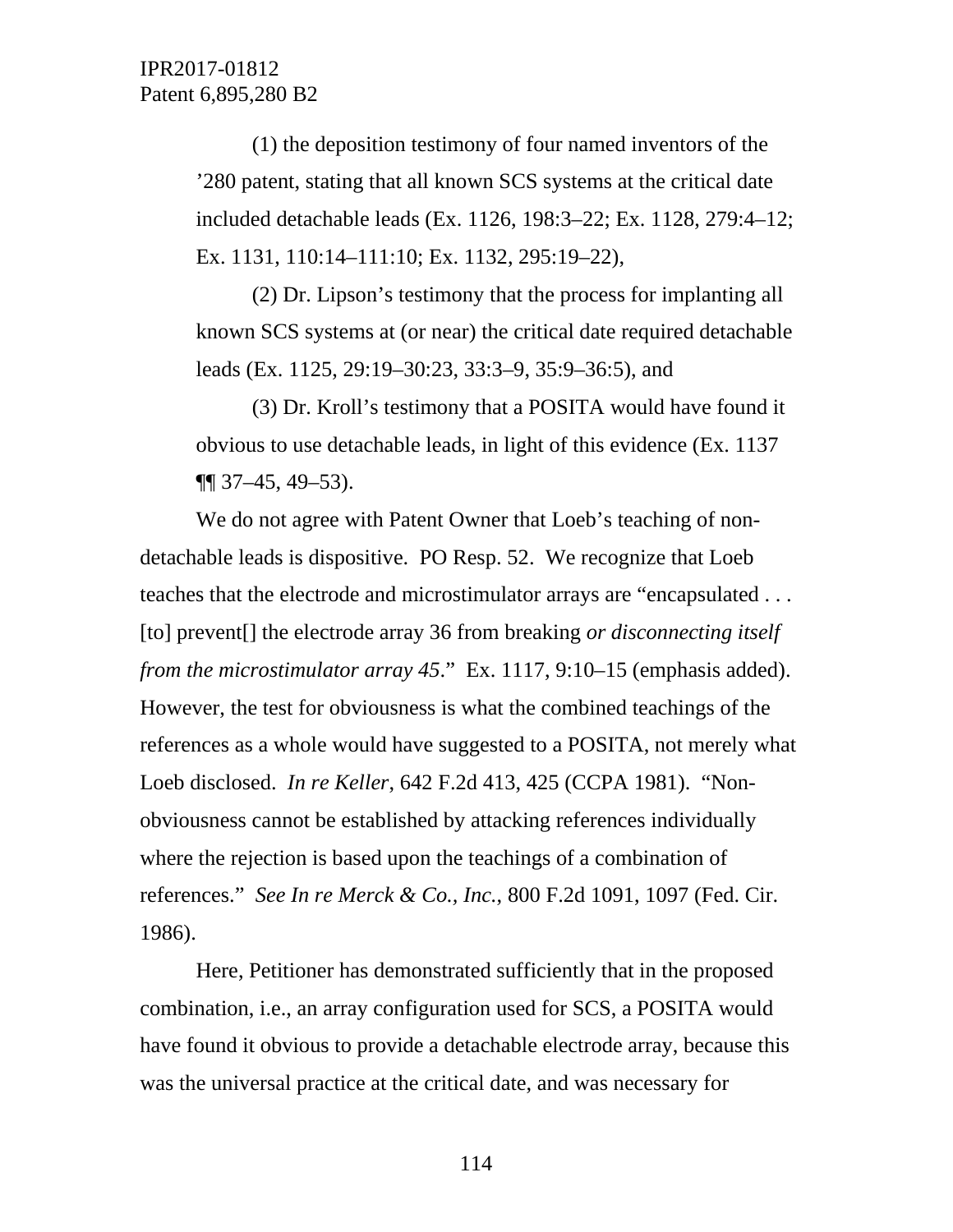implantation of the SCS system. Ex. 1125, 29:19–30:23, 33:3–9, 35:9–36:5; Ex. 1126, 198:3–22; Ex. 1128, 279:4–12; Ex. 1131, 110:14–111:10; Ex. 1132, 295:19–22; Ex. 1137 ¶¶ 37–45, 49–53. Thus, even if Loeb alone discourages detachment (Ex. 1117, 9:10–15), we disagree with Patent Owner's argument that, in the proposed combination, a detachable connection would not have been obvious.

We also do not agree with Patent Owner's argument that Dr. Kroll's analysis involves hindsight reasoning, seeking to create an SCS system. PO Sur-Reply 22. As discussed above, record evidence demonstrates that a POSITA would have found it obvious to utilize Schulman's system for SCS. Patent Owner does not dispute that conclusion. Record evidence also demonstrates that, in an SCS system, detachability is required and expected by those skilled in the art. Thus, we determine that Dr. Kroll's testimony is based adequately in record evidence, and is not based in improper hindsight.<sup>[30](#page-114-0)</sup>

Thus, we determine that a POSITA would have found this limitation of claim 18 obvious over the combined teachings of Schulman and Loeb.

<span id="page-114-0"></span><sup>&</sup>lt;sup>30</sup> We also disagree with Patent Owner's argument that "Dr. Kroll admitted" that a POSA would not take a cochlear implant and introduce it into the body cavity as Schulman discloses for its BION device. Conversely, a POSA would not use Schulman's BION as a cochlear implant." PO Sur-Reply 22. This is not the modification proposed by Petitioner.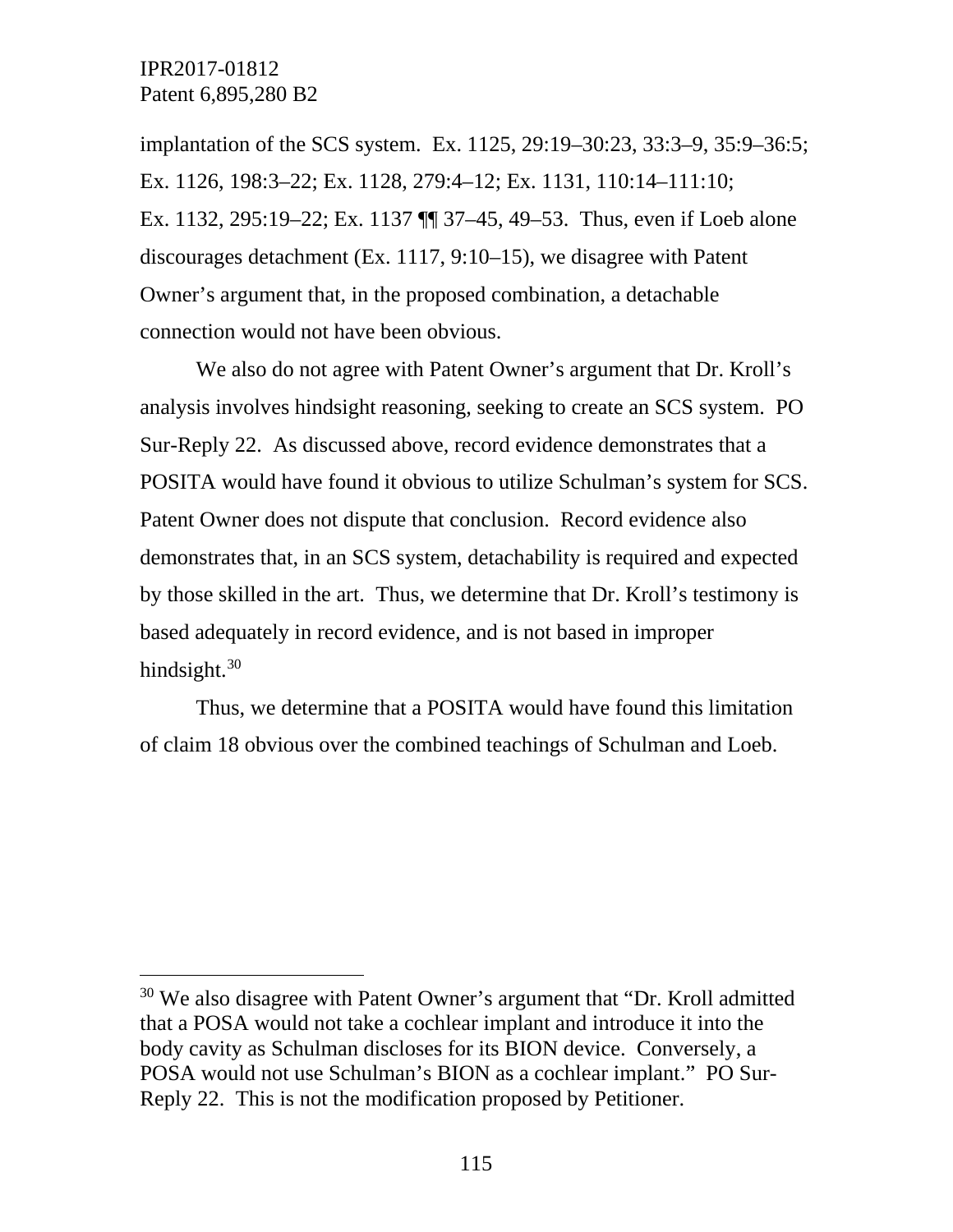*iv. "a multiplicity of m stimulation channels provided by the IPG, wherein each stimulation channel is independently programmable with different stimulation parameters, wherein m is equal to or less than n, and m is 2 or greater"*

Petitioner contends that the combined teachings of Schulman and Loeb teach a plurality of microstimulators with stimulation channels that can be programmed independently with different stimulation parameters. –1920 Pet. 35–38; *see supra* Section V.E.3.ii. Patent Owner does not dispute Petitioner's contention. *See generally* PO Resp. 51–56.

We find that Schulman discloses that each of the plurality ("m") of microstimulators 100 "can be actuated (enabled/disabled) or have its characteristics altered via communications with one or more devices external to itself." Ex. 1012, 4:40–5:28, Fig. 3A (depicting a multiplicity of microstimulators, i.e., a multiplicity of "m" stimulation channels wherein is greater than two). Exemplary stimulation parameters are shown in Table 1. *Id.* at 6:53–7:30 (e.g., charging current values, pulse frequency and width). Each microstimulator 100 includes "one or more ['n'] electrodes 112," thus, "m" is equal to or less than "n," the number of electrodes. *Id.* at 4:4–16.

Additionally, we find that Loeb discloses a microstimulator array arrangement with five ("m") microstimulators 20a–20e and five ("n") electrodes, i.e., "m" is equal to "n." Ex. 1017, Figs. 2A, 5.

Thus, we determine that a POSITA would have found this limitation of claim 18 obvious over the combined teachings of Schulman and Loeb.

*v. "wherein the IPG contains a soft ramping circuit that ramps up the stimulation pulse magnitude at the beginning of a burst of stimulation pulses in at least one channel"*

Petitioner contends that Schulman discloses this limitation through its discussion of a "Ramp On Time" parameter of stimulation circuitry 110.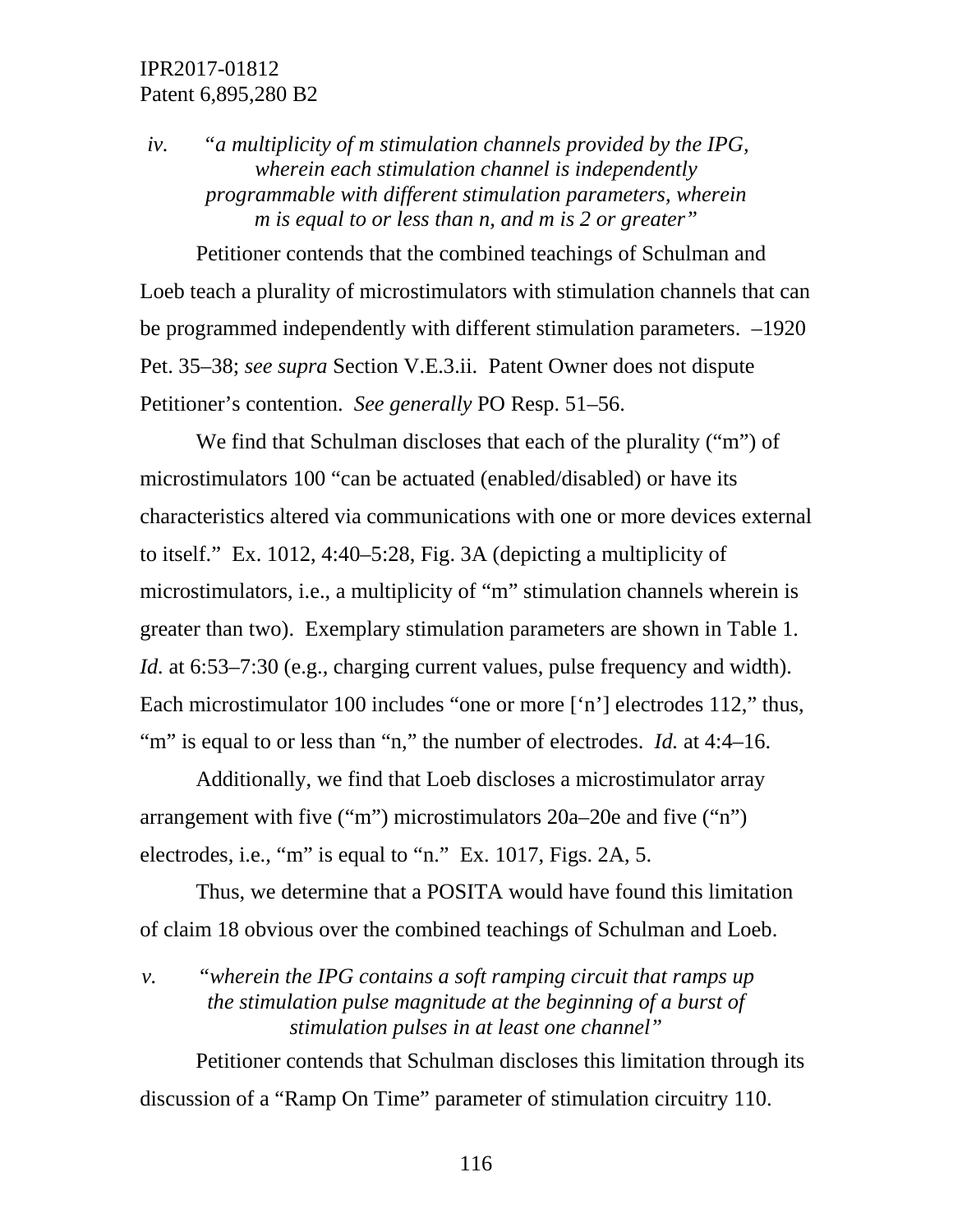–1920 Pet. 39–41. Patent Owner does not dispute Petitioner's contentions. *See generally* PO Resp. 51–56.

We find that Schulman discloses that microstimulators 100 are programmed with pulse parameters, e.g., a "Ramp On Time" parameter. Ex. 1012, Table 1, 4:64–5:4, 6:59–7:2. We credit Dr. Kroll's testimony that this "Ramp On Time" parameter controls the duration of time during which electrical stimulus gradually will be increased before applying stimulation at the full operating amplitude, i.e., that ramps up the pulse magnitude. Ex. 1003 ¶¶ 94–95; *see also id.* ¶¶ 96–97 (asserting the same). Thus, we find that Schulman teaches this limitation of claim 18.

### *Analysis of Claim 27*

Petitioner contends that claim 27 would have been obvious over Schulman and Loeb. –1920 Pet. 20–25 (motivation to combine), 41–51.

Patent Owner disputes Petitioner's contentions. PO Resp. 56–66. Patent Owner argues that the prior art fails to teach the steps of "aligning the primary antenna coil with the implanted secondary coil," and "stopping the charging at the battery charger." *Id.* at 56–61. Patent Owner also argues that a POSITA would not have been motivated to combine Schulman and Loeb as proposed. *Id.* at 61–66.

After considering the parties' arguments and evidence, we determine that Petitioner has demonstrated, by a preponderance of the evidence, that challenged claim 27 is unpatentable over Schulman and Loeb.

### *vi. Preamble*

The preamble of independent claim 27 recites "[a] method of charging a rechargeable battery contained within an implantable pulse generator (IPG), which IPG is connected to an implanted, secondary coil antenna, the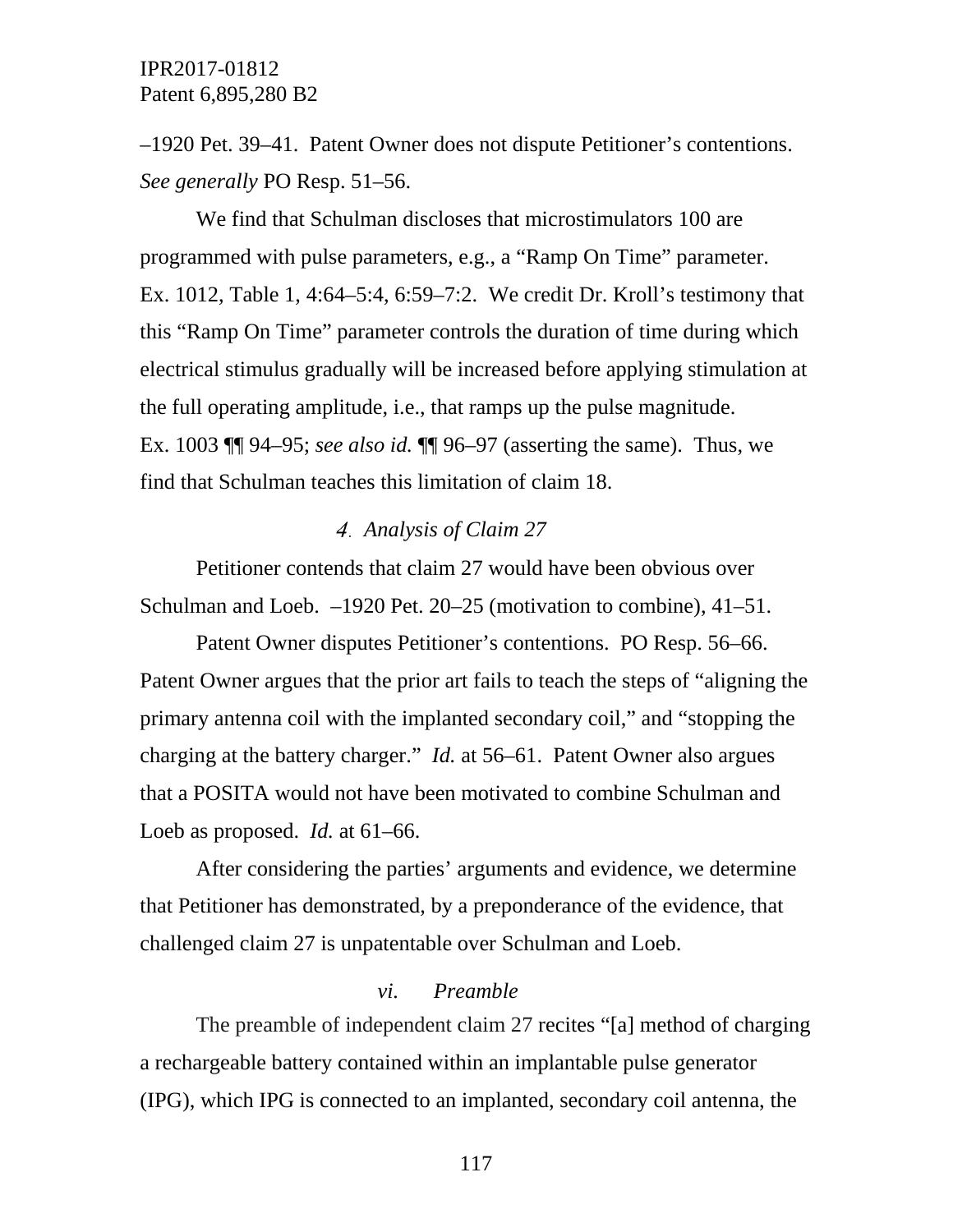method employing an external battery charger, which charger contains a rechargeable battery electrically connected to an external, primary antenna coil, the method comprising . . . ." Ex. 1001, 57:37–43. Petitioner contends that the combined teachings of Schulman and Loeb satisfy the preamble. –1920 Pet. 41–45. Specifically, Petitioner contends that Schulman discloses a process for recharging batteries 104 in implanted microstimulators 100 with external charger 118. *Id.* at 41. Petitioner contends that this recharging process occurs when the implanted microstimulators' coil 116 receives energy from the transmitting coil of external charger 118. *Id.* at 41–43. Although Schulman does not specify that external charger 118 includes a rechargeable battery, Petitioner contends that it would have been obvious to include one, in light of Loeb's disclosure of a rechargeable battery in its external charging device, which "render[s] the [external] processor 60 portable." *Id.* at 43–44 (quoting Ex. 1017, 11:9–12, 11:40–43).

Patent Owner does not dispute Petitioner's contentions regarding the preamble. *See* PO Resp. 56–66; *but see id.* at 61–66 (disputing combination regarding the "aligning" step).

We find that the cited prior art supports Petitioner's contentions. Schulman explains that coils 116 of implanted microstimulators 100 receive recharging power from external power source 118, which, as shown in Figure 3A, includes an external coil. Ex. 1012, 4:26–56, Fig. 3A. Moreover, Loeb discloses external processor 60, which provides power to capacitors within implanted microstimulators, wherein external processor 60 includes rechargeable battery 68, such that the processor is portable. Ex.  $1117$ ,  $11:9-12$ ,  $11:40-43$ . In light of these teachings, we determine that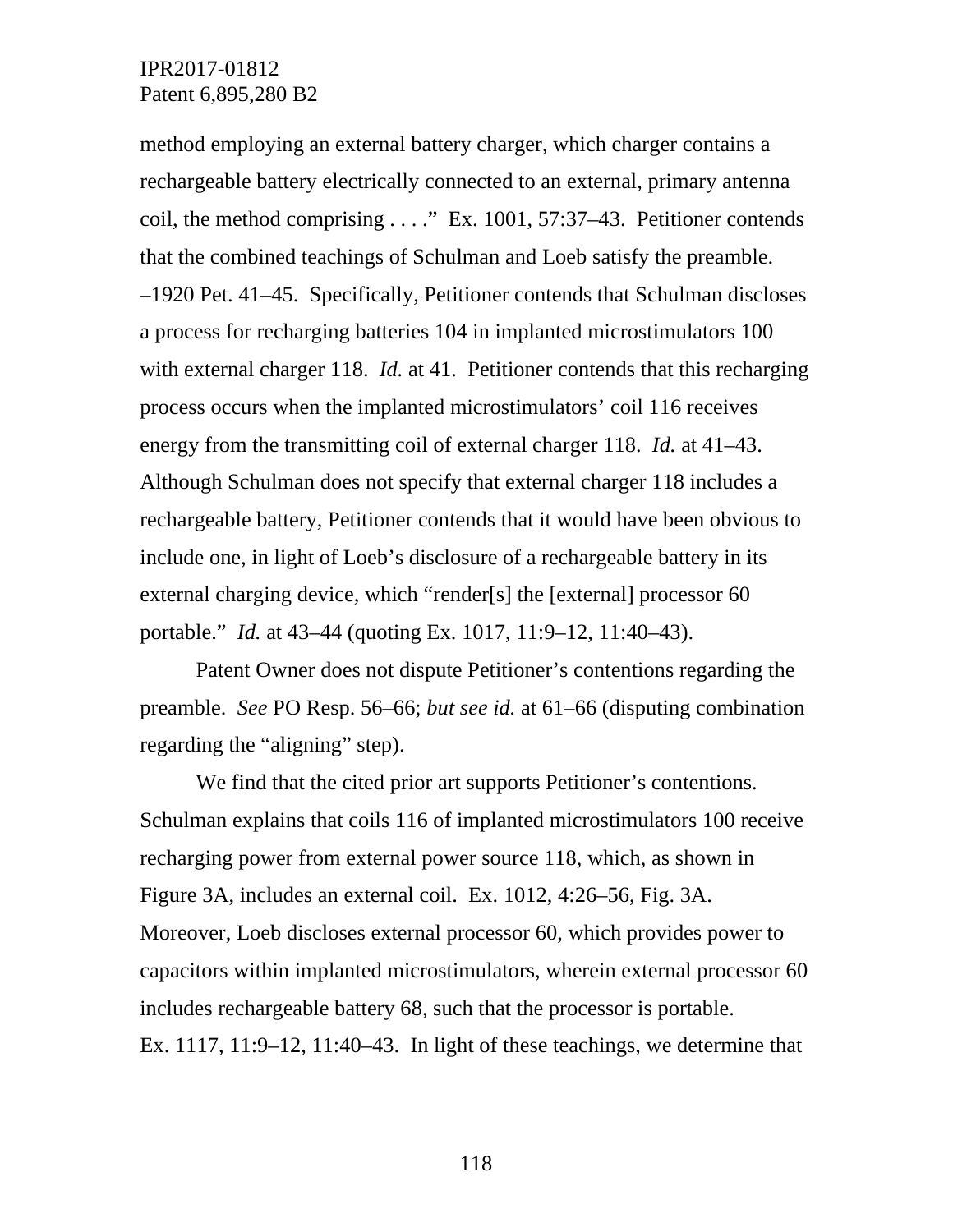a POSITA would have been motivated to include a rechargeable battery in Schulman's external power source 118, to allow portability. Ex. 1103 ¶ 100.

Thus, we determine that a POSITA would have found the preamble of claim 27 obvious over the combined teachings of Schulman and Loeb.

*vii. "(a) charging the rechargeable battery in the external battery charger using an external power source"*

Petitioner contends that Loeb teaches this limitation because, as discussed regarding the preamble, Loeb's external processor 60 includes a rechargeable battery that must be charged before it can operate to transfer power. –1920 Pet. 45. Patent Owner does not dispute Petitioner's contention. *See generally* PO Resp. 56–66.

We find that Loeb's external processor includes a rechargeable battery. Ex. 1117, 11:9–12. We credit Dr. Kroll's testimony that this rechargeable battery necessarily must be charged from an external power source in order for it to operate. Ex. 1003 ¶ 101. Thus, we find that Loeb teaches this limitation of claim 27.

*viii. "(b) aligning the primary antenna coil with the implanted secondary coil"*

Petitioner contends that the combined teachings of Schulman and Loeb satisfy this limitation. –1920 Pet. 20–25 (motivation to combine), 46– 48. Petitioner contends that it would have been obvious to arrange Schulman's microstimulators in an array configuration, as taught by Loeb, to prevent migration of the microstimulators and to improve charging efficiency. *Id.* at 46, 20–25; *see supra* Section III.E.3.ii.

Additionally, according to Petitioner, Schulman discloses using external charger 118 to inductively charge implanted microstimulators 100,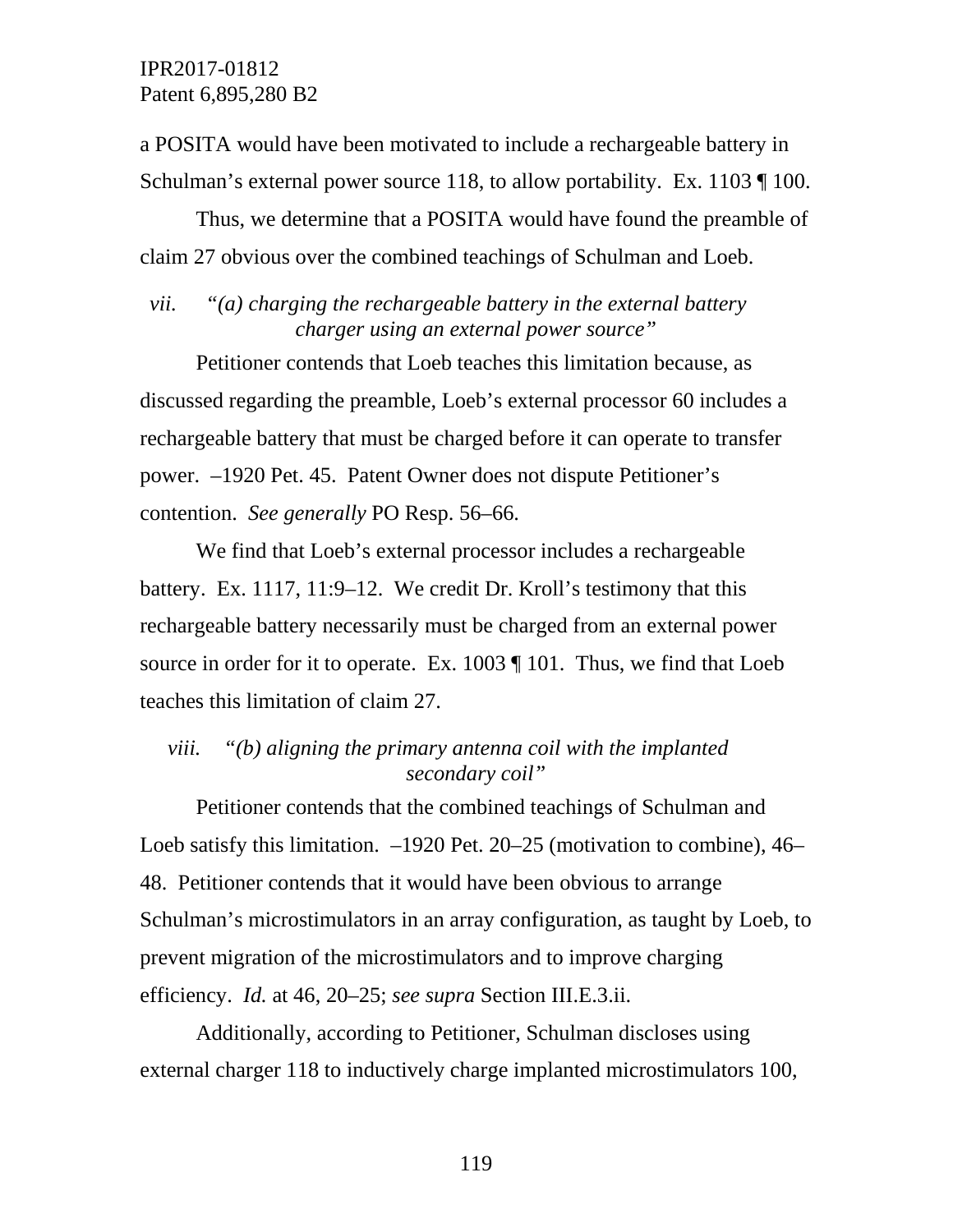and explains that this process "requires that the user remain in close proximity to the drive coil" of the external charger. *Id.* at 46 (citing Ex. 1012, 1:26–34) (emphasis omitted).

Petitioner also contends that Loeb teaches that, when inductively powering its implanted microstimulators, "[o]ptimum inductive coupling occurs between the internal coils 30 and the external coil when good alignment is achieved. Hence, maintaining proper alignment allows the modulated power signal to be a relatively low power signal." *Id.* at 46 (citing Ex. 1017, 9:28–32). Thus, Petitioner contends that Loeb teaches "alignment means" to align the implanted and external coils. *Id.* at 46–47. In light of Loeb's teachings, Petitioner contends that a POSITA would have found it obvious to align the coil of Schulman's external charger with the coils of the implanted microstimulators (configured in an array arrangement, as taught by Loeb), to optimize inductive coupling and preserve the external charger's battery. *Id.* at 47–48.

Patent Owner argues that neither Schulman nor Loeb "align[]" the coils under Patent Owner's proposed construction. PO Resp. 56–58. Patent Owner argues that Schulman teaches only a "general spatial arrangement" of the coils, and Loeb teaches only "mechanical means of alignment such as a 'magnet or marker'" and a focusing coil. *Id.* at 57–58. According to Patent Owner, neither Schulman nor Loeb measures an electrical parameter, as required by Patent Owner's construction. *Id.* at 56–58; *see also* PO Sur-Reply 28 (asserting the same).

Patent Owner also argues that a POSITA would not have been motivated to combine Schulman and Loeb as proposed by Petitioner. PO Resp. 61–66. Patent Owner argues that Schulman and Loeb address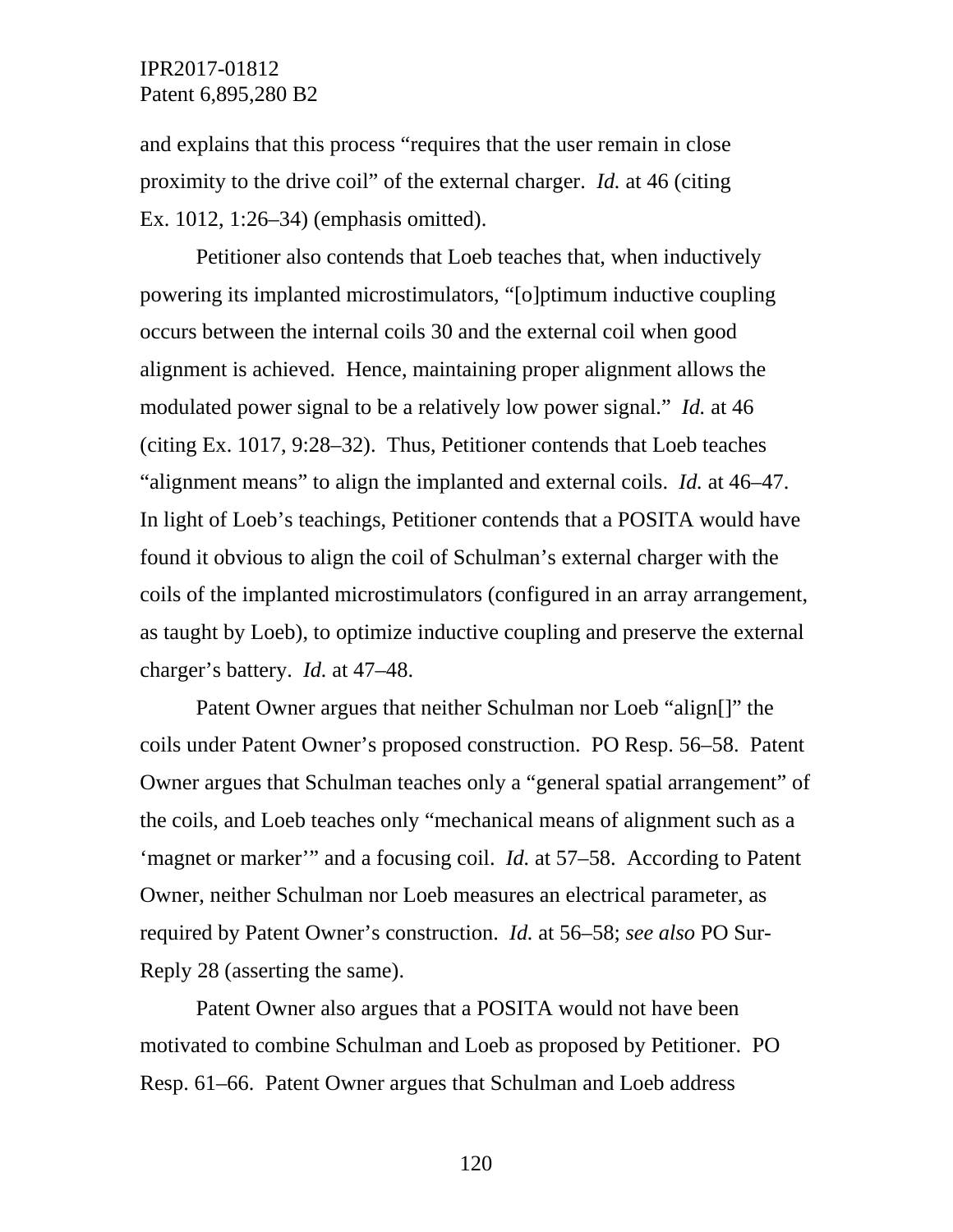different problems—rechargeable power supplies for implanted microstimulators, and auditory nerve stimulators, respectively. *Id.* at 61–62. According to Patent Owner, each reference provides adequate power mechanisms for their respective uses and Petitioner has not identified a nonhindsight based reason to modify them. *Id.* at 62. Patent Owner also argues that a POSITA would not have been motivated to align Schulman's coils based on Loeb's disclosure of "good alignment," because Loeb does not explain what this is or how to achieve it. *Id.* at 63. In fact, Patent Owner argues that Loeb "teaches away from achieving any particular alignment position," because it uses a focusing coil. *Id.* Additionally, Patent Owner argues that because Loeb lacks implanted batteries, a POSITA would not be motivated by Loeb's discussion of alignment. *Id.* at 64–65. Finally, Patent Owner argues that "although the Petition purports to use Schulman as the primary reference, and Loeb as the secondary reference, Petitioner inverts the arrangement in its motivation-to-combine analysis to argue that a POSA would have been motivated to alter Loeb to incorporate Schulman's stimulation configuration." *Id.* at 65–66.

We have considered the parties' arguments and cited evidence, and determine that the cited evidence supports Petitioner's contentions. As an initial matter, we determine that a POSITA would have been motivated to modify Schulman in light of Loeb's teachings, as proposed by Petitioner. [31](#page-120-0)

<span id="page-120-0"></span> $31$  We do not agree with Patent Owner's arguments regarding Petitioner's purported use of Schulman and Loeb as "primary" or "secondary" references. PO Resp. 65–66; *see In re Mouttet*, 686 F.3d 1322, 1333 (Fed. Cir. 2012); *In re Bush*, 296 F.2d 491, 496 (CCPA 1961); *In re Cowles*, 156 F.2d 551, 554 (CCPA 1946)). The Petition proposes modifying Schulman to include an array arrangement and improved alignment features, as taught by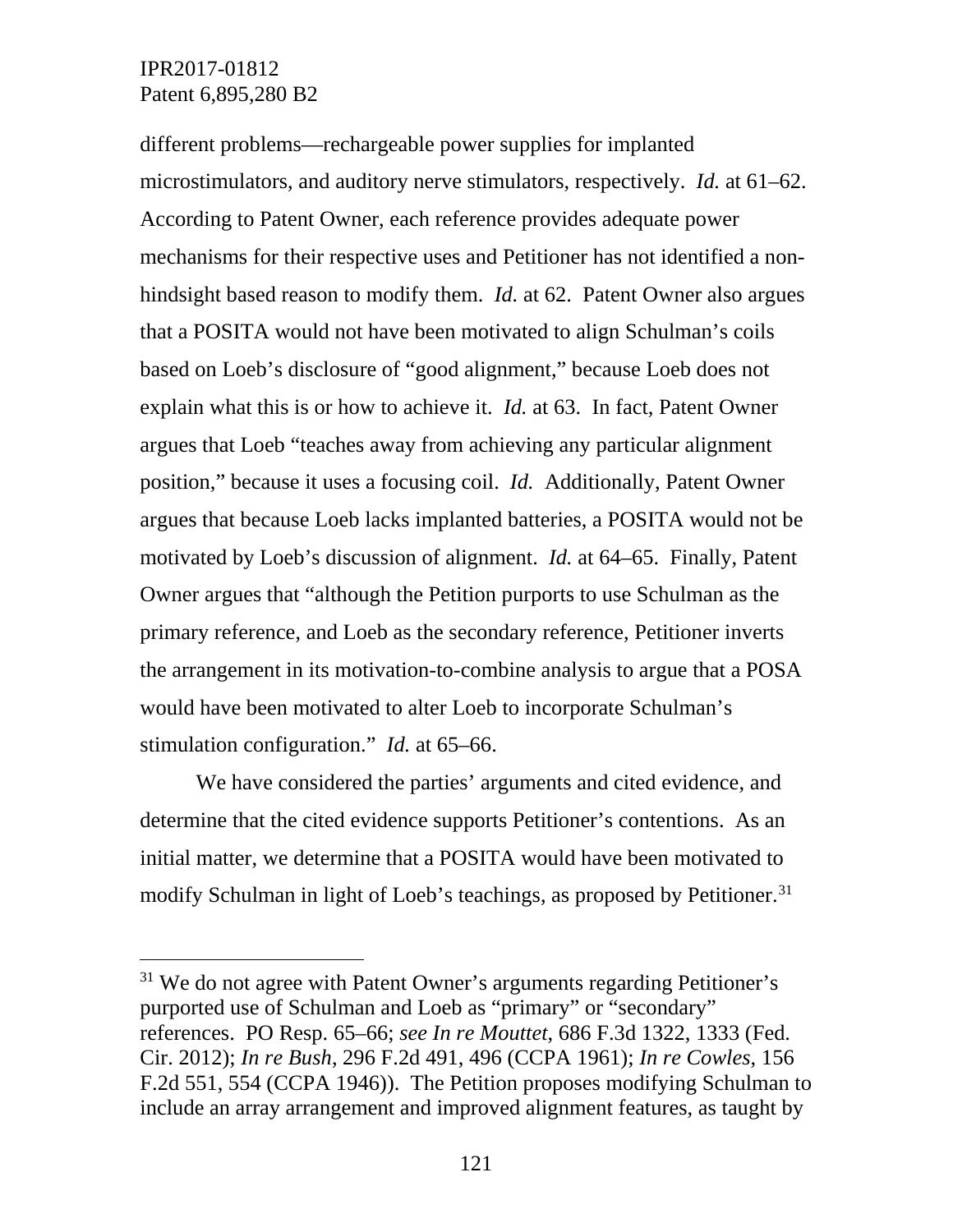$\overline{a}$ 

As discussed above regarding claim 18, we do not agree with Patent Owner's characterization of Schulman and Loeb. *See* Section V.E.3.ii. Both references are directed to tissue stimulation systems, and Schulman expressly incorporates Loeb by reference, describing it as a known "[i]mplantable device for tissue stimulation." Ex. 1012, Abstract, 1:15–19; Ex. 1117, Abstract. Thus, we agree with Dr. Kroll that, in light of the references' common focus on tissue stimulation generally, a POSITA would have considered Loeb and Schulman as complementary, and would have found it obvious to modify Schulman to include an array configuration, as taught by Loeb, to prevent migration from the implantation site and to allow for better alignment of the charging coils. *Id.* ¶¶ 65–67, 104–105.

This conclusion is supported by Loeb's disclosure. As shown in Figure 4A, Loeb's coils are "aligned," under the proper construction of this phrase, *see* Section II.A.1, because they are in relative position to permit energy transfer. Loeb explains that "[o]ptimum inductive coupling occurs between the internal coils 30 and the external coils when good alignment is achieved." Ex. 1117, 9:27–29. Loeb also explains that good alignment is achieved through "alignment means, such as a magnet or marker 48, that help<sup>[]</sup> align" the coils, as well as focusing coil 49, which captures and redirects the transmitted power. *Id.* at 9:20–45. Thus, we do not agree with Patent Owner that Loeb "teaches away" from aligning the coils. That Loeb discloses mechanical alignment means and a focusing coil to improve alignment does not conflict with Loeb's explicit teaching that energy transmission is more efficient when the coils are properly aligned; indeed,

Loeb. *See, e.g.*, –1920 Pet. 20–25 (modifying Schulman to include an array arrangement), 46 (same), 47–48 (modifying Schulman to align its coils).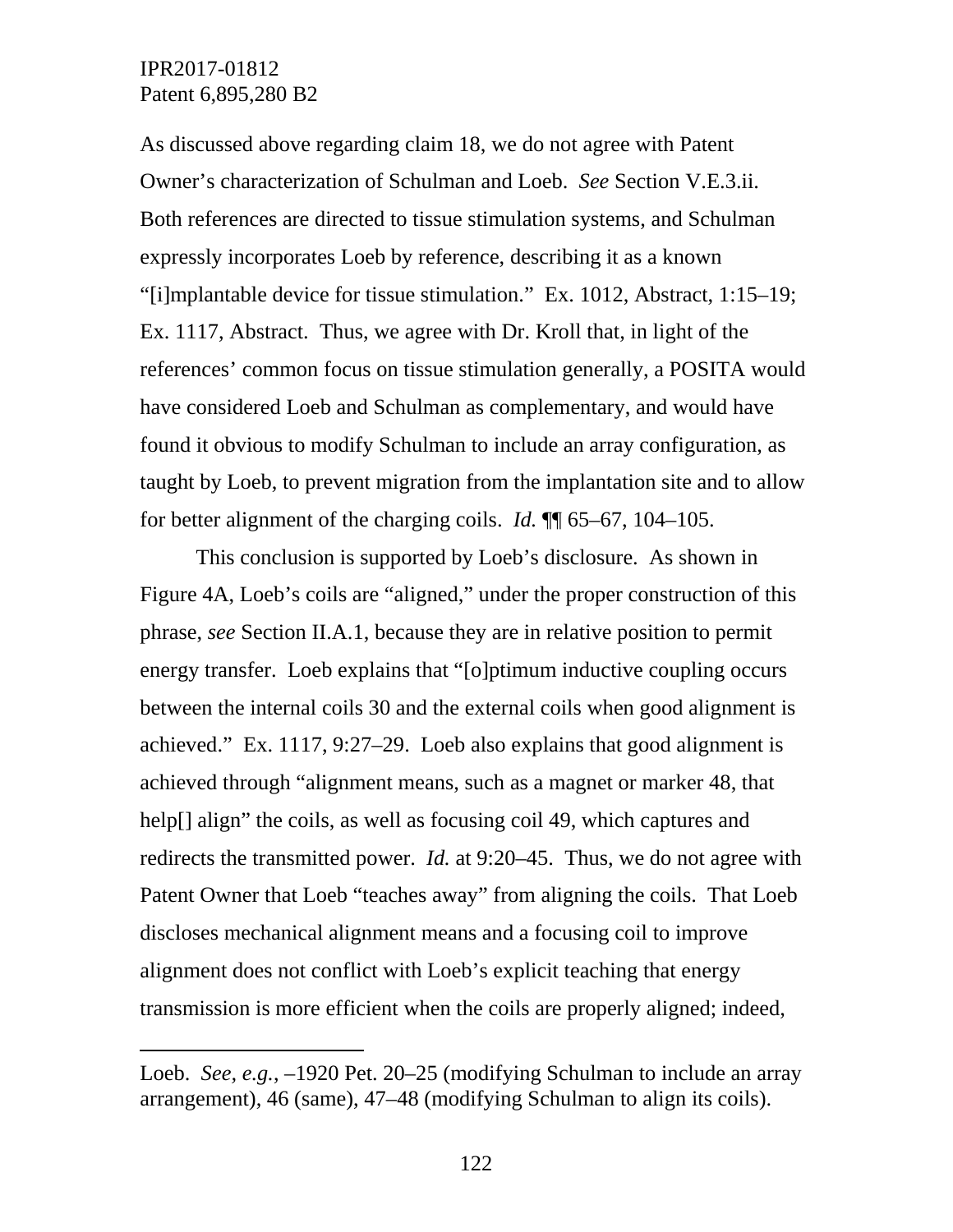we discern the two are complementary. Loeb's disclosure of these techniques serves to emphasize the importance of alignment in optimizing energy transfer, and further supports Dr. Kroll's testimony that a POSITA would have been motivated to modify Schulman in light of Loeb to allow for better alignment of the charging coils. *Id.*  $\P$  65–67, 104–105.<sup>[32](#page-122-0)</sup>

We have considered Patent Owner's arguments, but do not agree that Loeb's purported failure to teach the measurement of electrical parameters is dispositive. Under the broadest reasonable interpretation of "aligning," discussed above, the claim does not require a specific relative position, or the measurement of electrical parameters. *See supra* Section II.A.1. Thus, we determine that a person of ordinary skill in the art would have been motivated to modify Schulman in light of Loeb's teachings to optimize inductive coupling and preserve the charger's battery. *See, e.g.*, Ex. 1103 ¶¶ 104–105; Ex. 1117, 9:20–32.

Accordingly, we determine that a POSITA would have found this limitation of claim 27 obvious over the combined teachings of Schulman and Loeb.

<span id="page-122-0"></span><sup>&</sup>lt;sup>32</sup> That Loeb does not include implanted batteries is immaterial. PO Resp. 62, 64. Both Schulman and Loeb rely on inductive coupling to power the implanted components. Ex. 1012, 4:4–16, Ex. 1117, 7:40–60. We discern no importance in Schulman's choice to store the transferred energy in batteries before operating the implanted components, over Loeb's choice to utilize directly the transferred energy to operate the implanted components, without storing it in batteries.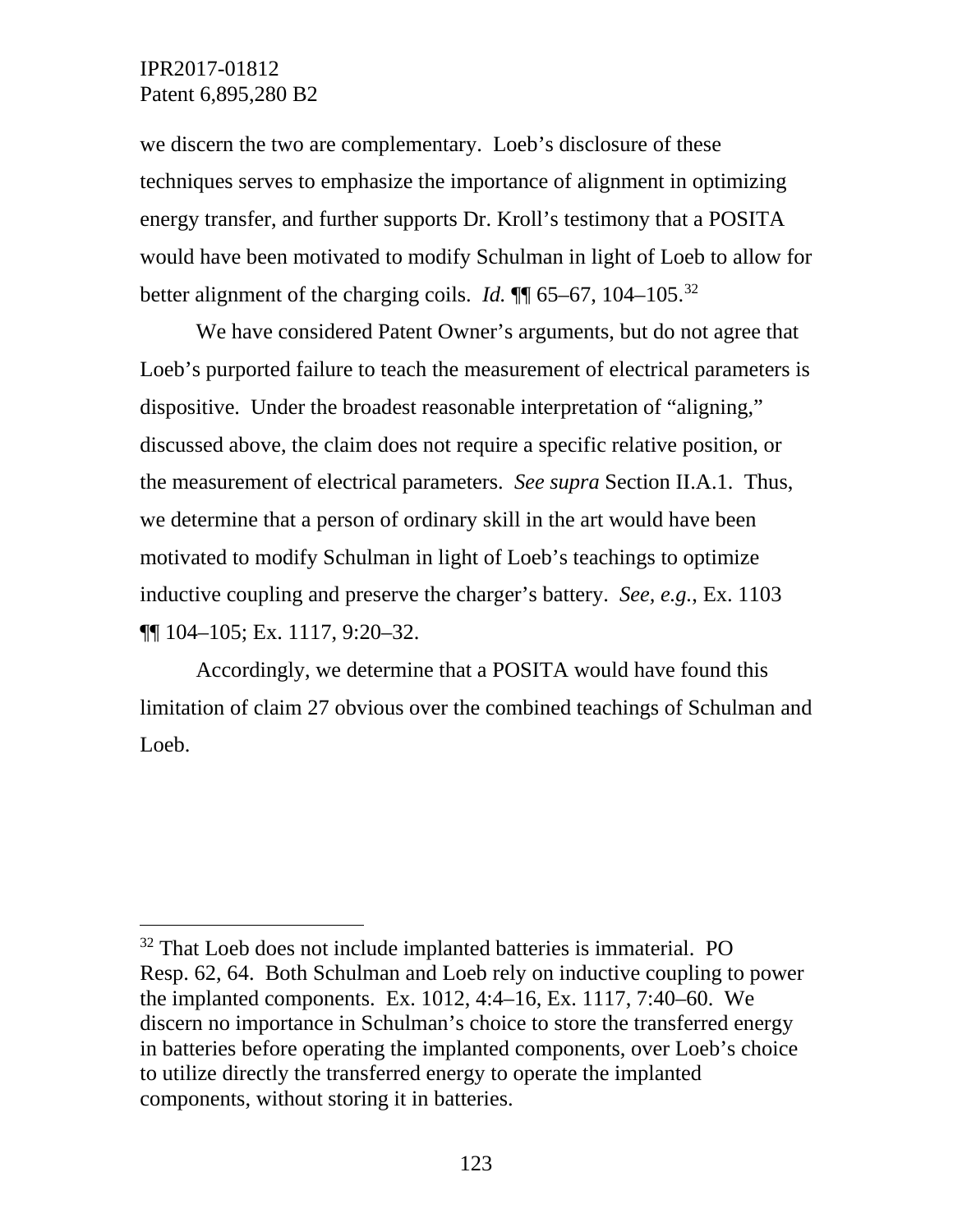# *ix. "(c) broadcasting electromagnetic energy through the primary antenna coil"*

Petitioner contends that Schulman discloses this limitation because external charger 118 broadcasts an alternating magnetic field through its coil. –1920 Pet. 48. Patent Owner does not dispute Petitioner's contention. *See generally* PO Resp. 56–66.

We find that Schulman discloses that implanted "coil 116 receives power in the form of an alternating magnetic field generated from an external power source 118." Ex. 1012, 4:27–32, Fig. 3A (coil); Ex. 1103 ¶ 106. Thus, we find that Schulman teaches this limitation of claim 27.

# *x. "(d) receiving the broadcast electromagnetic energy through the secondary antenna coil, whereby an alternating current is produced in the secondary coil"*

Petitioner contends that Schulman discloses this limitation because implanted coils 116 receive power in the form of an alternating magnetic field broadcasted by external charger 118. –1920 Pet. 49–50. Patent Owner does not dispute Petitioner's contention. *See generally* PO Resp. 56–66.

We find that Schulman explains that "coil 116 receives power in the form of an alternating magnetic field generated from an external power source 118... and responsively supplies an AC current to a rectifier 120 which is passed as a rectified DC current to a charging circuit 122." Ex. 1012, 4:27–31; Ex. 1103 ¶ 107. Thus, we find that Schulman teaches this limitation of claim 27.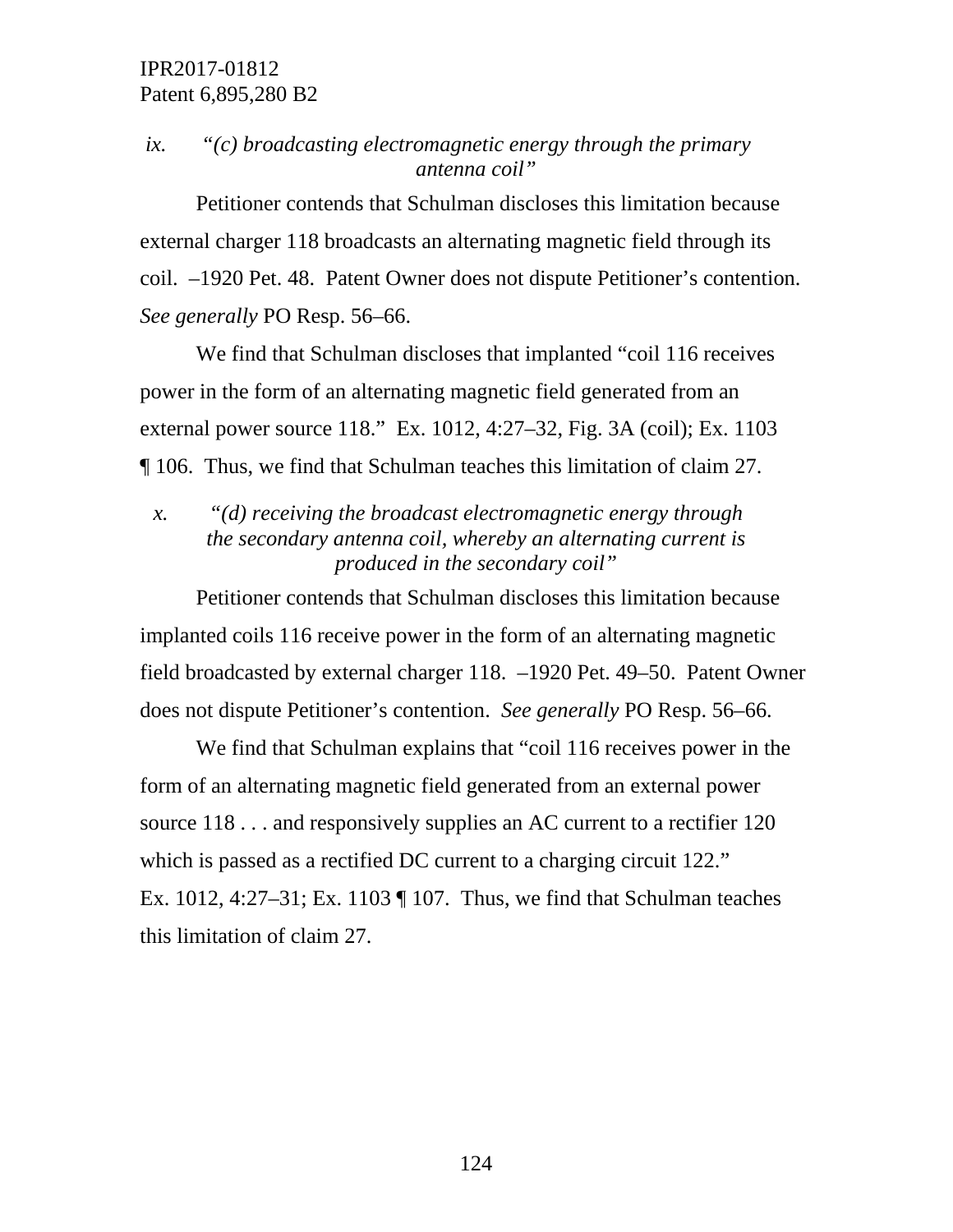# *xi. "(e) rectifying the induced, alternating current received by the secondary coil"*

Petitioner contends that Schulman discloses this limitation because the current received by coils 116 is rectified. –1920 Pet. 50. Patent Owner does not dispute Petitioner's contention. *See generally* PO Resp. 56–66.

We find that Schulman explains that "coil 116 receives power in the form of an alternating magnetic field generated from an external power source 118... and responsively supplies an AC current to a rectifier 120 which is passed as a rectified DC current to a charging circuit 122." Ex. 1012, 4:27–31; Ex. 1103 ¶¶ 108–109. Thus, we find that Schulman teaches this limitation of claim 27.

# *xii. "(f) charging the rechargeable battery carried within the IPG, while monitoring the charging current or voltage across the battery as the battery is being charged to prevent overcharging"*

Petitioner contends that Schulman discloses this limitation because charging circuit 122 monitors the voltage level of battery 104, while it is being recharged, to avoid overcharging. –1920 Pet. 51. Patent Owner does not dispute Petitioner's contention. *See generally* PO Resp. 56–66.

We find that Schulman explains that charging circuit 122 "monitors the voltage V on battery 104 and charges it according to its preferred charging characteristics (current and voltage)," to avoid overcharging. Ex. 1012, 4:31–34, 10:60–64; Ex. 1103 ¶ 110. Thus, we find that Schulman teaches this limitation of claim 27.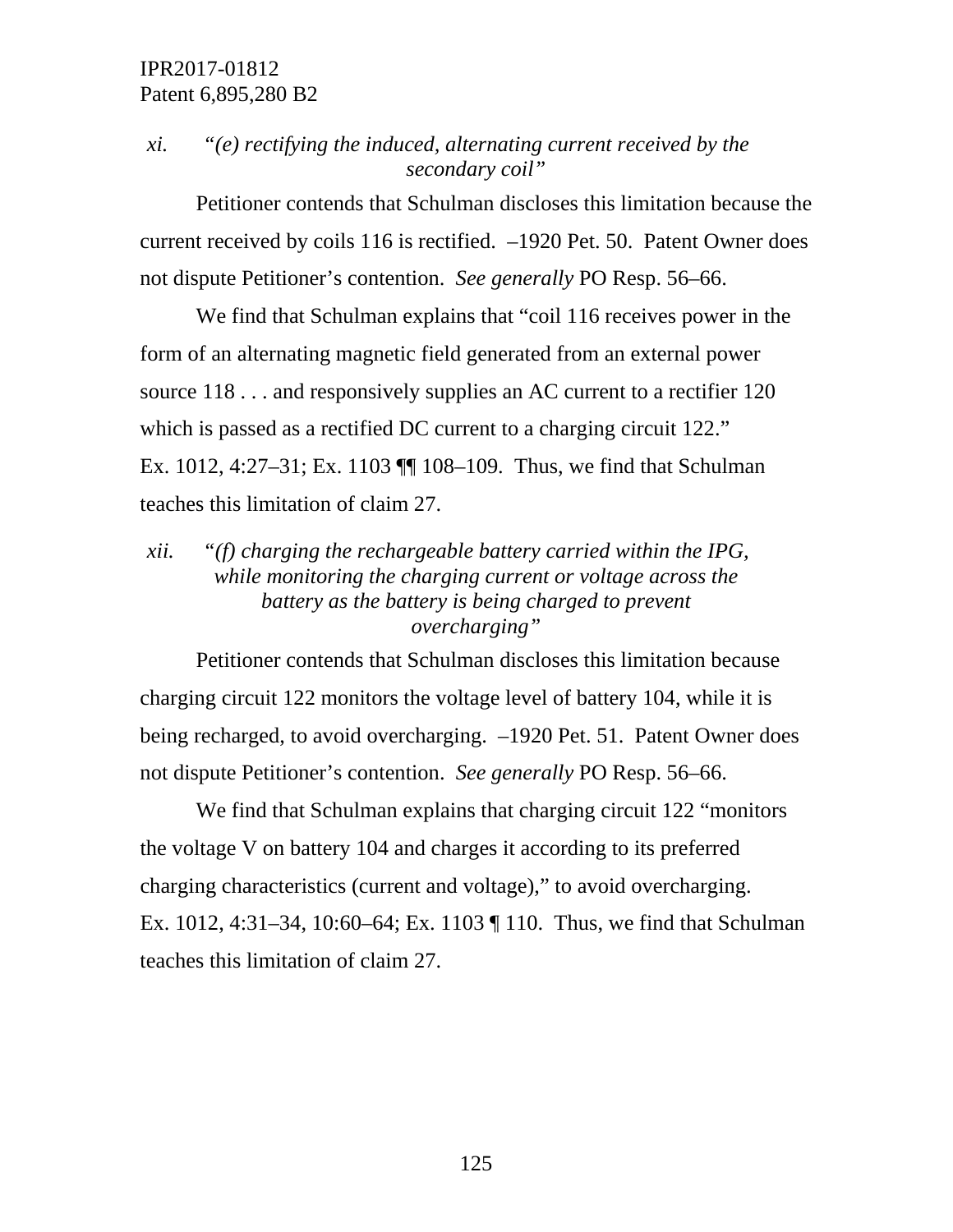# *xiii. "(g) stopping the charging at the battery charger when the current or voltage at the battery in the IPG reaches a prescribed level"*

Petitioner contends that Schulman discloses this limitation because once Schulman's implanted batteries are recharged, charging circuit 122 can "detune receiving coil 116 to stop receiving charging power," "and/or 'external power source . . . continues to provide charging power until it has received status information from each of the implanted devices 100 that its battery 104 is charged.'" –1920 Pet. 51–52 (citing Ex. 1012, 4:32–35, 4:44– 56, 5:55–66, 6:14–17).

Patent Owner argues that Schulman does not disclose that the *battery charger* stops the charging of the implanted battery. PO Resp. 58. According to Patent Owner, Schulman discloses two variations for stopping the charging. *Id.* at 59. In the "typical" application, charging circuit 112 detunes implanted coil 116 when the battery is sufficiently charged. *Id.* (citing Ex. 1012, 4:39–51, 3:62–64). Thus, Patent Owner argues that this stops charging *within* the implanted device, i.e., by detuning the implanted coil, and not *at the battery charger*, as claimed. *Id.* Patent Owner argues that the second variation is the same as the first, except that external charger 118 also periodically polls the implanted batteries' power status, and stops transmitting power when the implanted batteries are fully charged. *Id.* at 60 (citing Ex. 1012, 4:52–56). Patent Owner contends that even in this arrangement, however, charging is still stopped *within* the implanted device by detuning the coils before the charger stops transmitting power. *Id.*

Petitioner replies that detuning coils 116 is merely one preferred embodiment. Pet. Reply. 24 (citing Ex. 1012, 4:39–51). Petitioner contends that in another preferred embodiment, the external charger stops the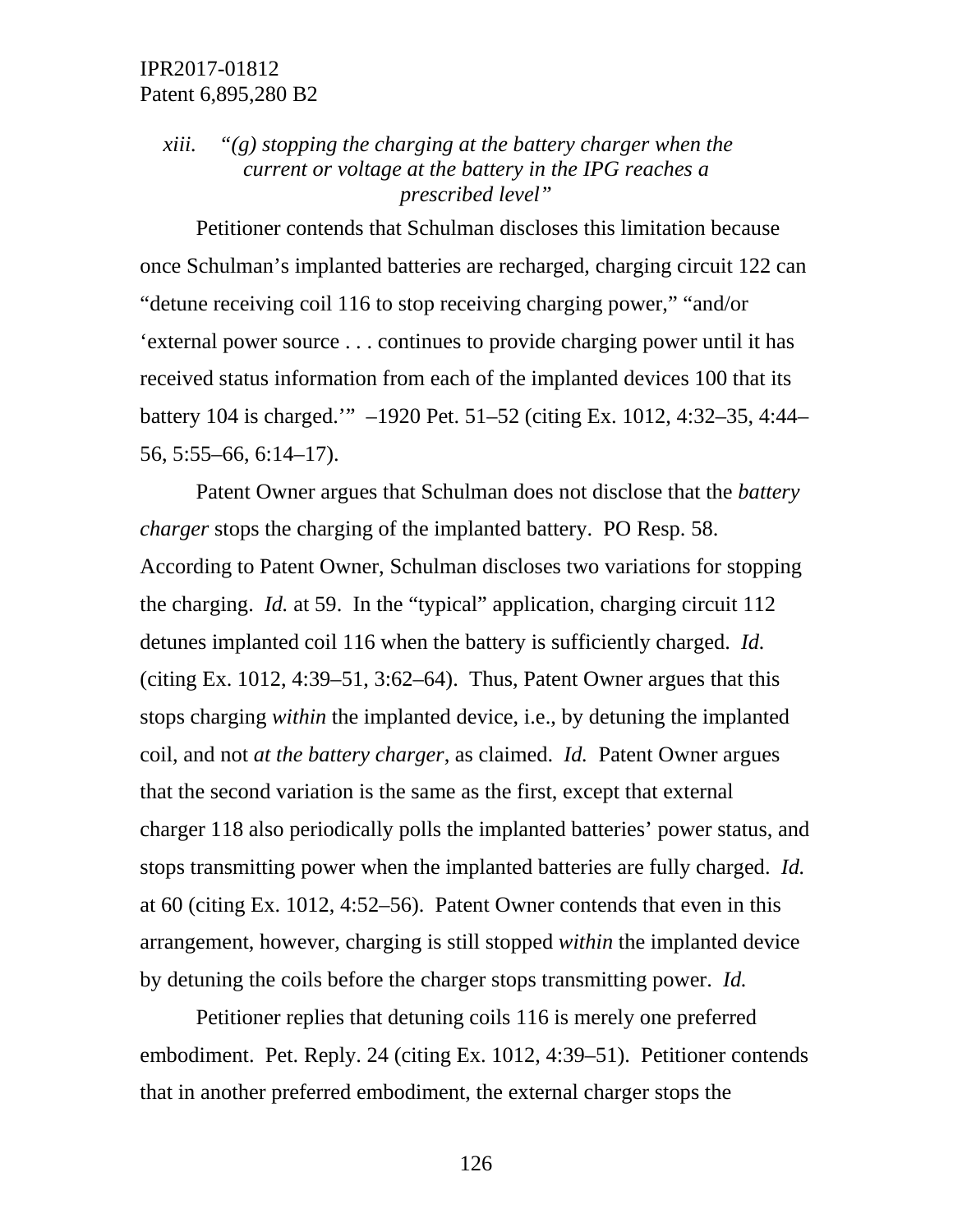charging once it receives acceptable status information. *Id.* (citing Ex. 1012, 4:52–56, 5:55–6:17; Ex. 1137 ¶¶ 56–57).

Patent Owner responds that the difference between Schulman's first and second embodiments is that the second embodiments adds polling, but that it "says nothing to derogate from the disclosure that, upon achieving a full charge, each device's charging circuit detunes its coil to prevent overcharging the battery." PO Sur-Reply 29 (citing Ex. 1012, 4:49–51). Patent Owner argues that detuning the coils is necessary to minimize heat generation and avoid overcharging. *Id.*

We have considered the parties' arguments and evidence, and determine that the cited evidence supports Petitioner's contention. Schulman discloses a first "typical application" in which charging circuit 122 "preferably detunes coil 116 . . . and thus minimizes any heat generation in the charging circuit 122 or in the battery 104 from overcharging." Ex. 1012, 4:40–51. In this embodiment, "external power source can continue to provide charging power via an alternating magnetic field indefinitely." *Id.* at 4:49–51. We agree with Patent Owner that in this embodiment, charging is not stopped at the external charger but, rather, may continue indefinitely.

In connection with this embodiment, Schulman discloses a further variation in which "the external power source periodically polls the implanted devices for status information and continues to provide charging power until it has received status information from each of the implanted devices 100 that its battery 104 is charged." Ex. 1012, 4:52–56. By disclosing this polling in conjunction with the disclosure of detuning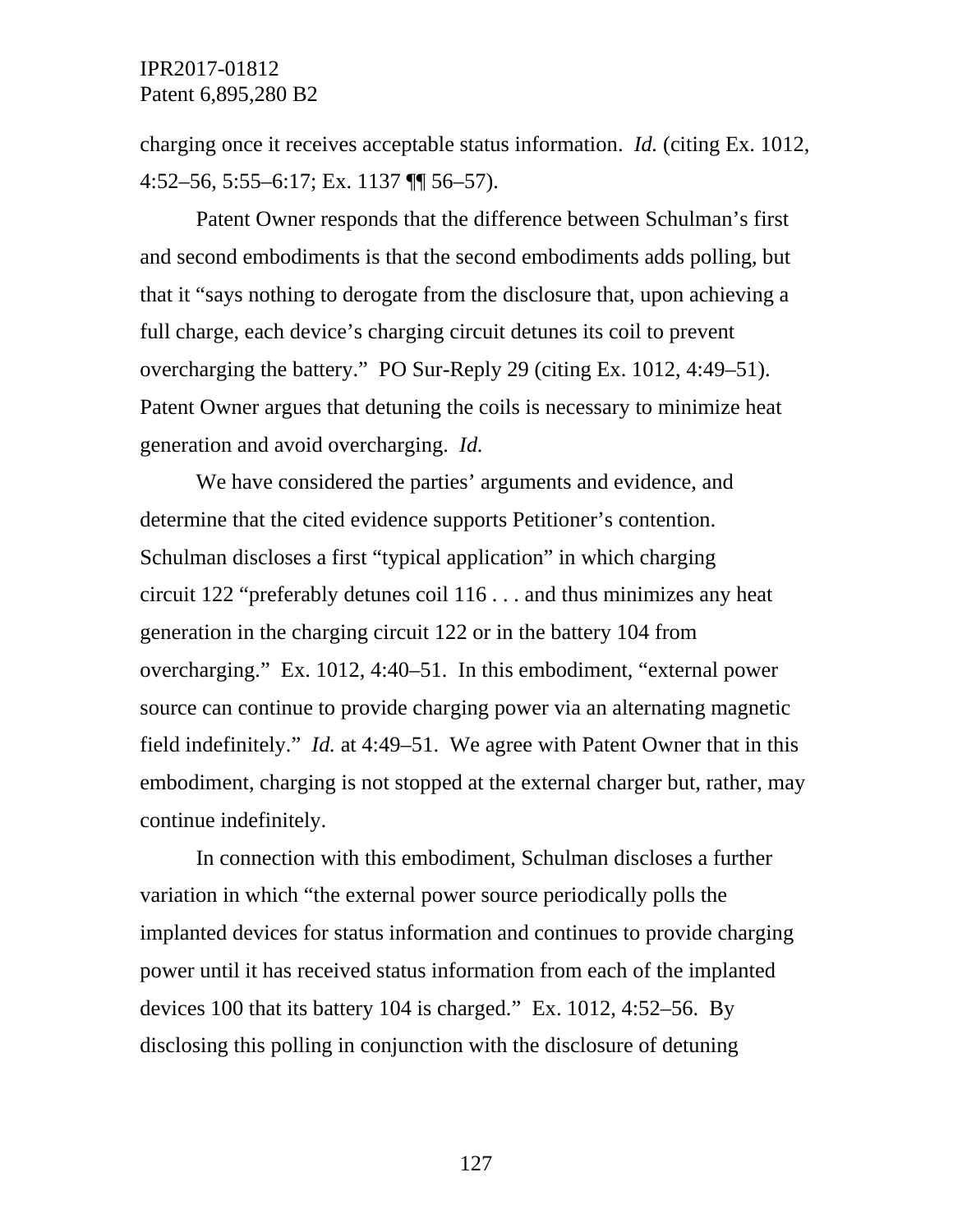coils 116, we tend to agree with Patent Owner that this embodiment may not teach "stopping the charging at the battery charger," as claimed.<sup>[33](#page-127-0)</sup>

However, Petitioner identifies additional portions of Schulman's disclosure, which Patent Owner does not address. –1920 Pet. 52 (citing Ex. 1012, 5:55–66, 6:14–17); Pet. Reply 24 (citing Ex. 1012, 5:55–6:17). Schulman explains another "preferred embodiment" that includes "means for transmitting status and data to external devices." Ex. 1012, 5:55–6:17. Specifically, Schulman discloses "an exemplary charging mode" in which "each device 100 can individually communicate with charger 118 so that charger 118 can determine when all of the implanted devices 100 have been fully charged." *Id.* at 5:57–59. In this mode, Schulman explains that "charger 118 emits an alternating magnetic field for a first time period 148," modulates the alternating magnetic field "with a series of bits corresponding to polling data corresponding to a selected microstimulator 100 (i.e., including an address for one implanted device)," and "then goes into a receive mode for a second time period 150 during which time the selected

<span id="page-127-0"></span> $33$  In the Decision on Institution, we determined that Schulman's disclosure that charger 118 "provid[es] charging power *until* it has received status information from each of the implanted devices 100 that its battery 104 is charged" was sufficient to satisfy the claim language, at that preliminary stage of the proceeding, because it conveys that charging is stopped at charger 118 *when* a subsequent poll reports that all batteries are completely charged, even if not *immediately when* charging is complete. –1920 DI 20 (quoting Ex. 1012, 4:52–56). We determined that Patent Owner had not shown that the passage of some period of time between battery re-charge and termination of power at the charger does not meet the plain language of the claim. *Id.* In other words, Patent Owner had not shown that "when" should be construed as, e.g., "immediately when." *Id.* However, we need not resolve this question, in light of additional disclosure of Schulman that satisfies both constructions.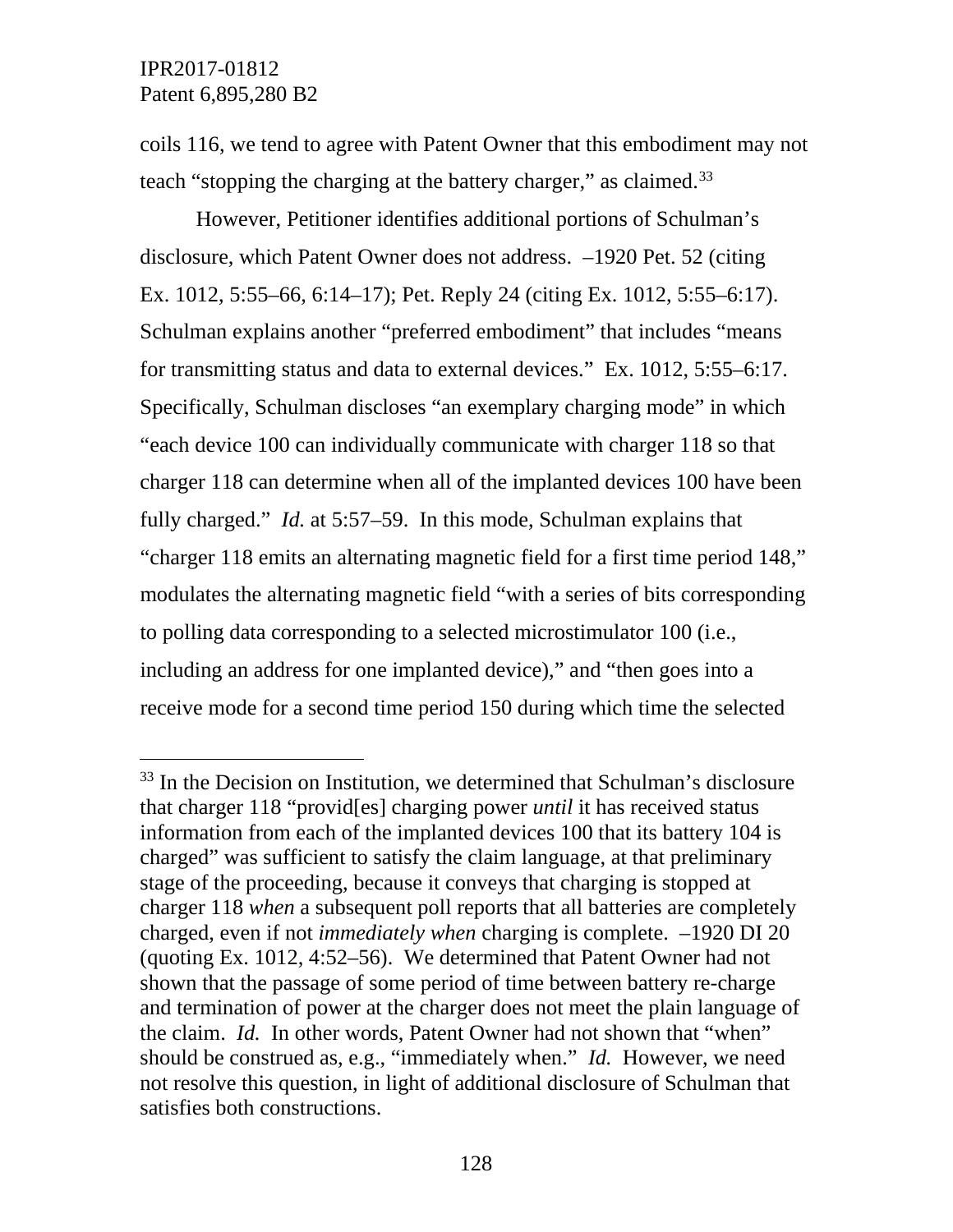device 100 emits a magnetic signal modulated with a series of bits corresponding to its battery status." *Id.* at 5:60–6:12. Schulman discloses that:

This *charging/polling cycle preferably repeats* for all of the implanted devices within the operational range of the charger 118. *Once the charger 118 determines that all of the devices 100 have been charged, the cycle is terminated* and the patient or clinician is preferably notified, e.g., using a visual or audio annunciator 152.

*Id.* at 6:12–17 (emphasis added).

Thus, in this embodiment, Schulman explains that charger 118 alternates between charging and polling phases, wherein those phases repeat until all microstimulators are sufficiently charged. *Id.* When the polling so indicates, the "charging/polling cycle" is terminated, i.e., all future polling and all future charging from the external charger is stopped. Schulman does not describe this as happening within the implanted device, e.g., by detuning coils 116. *Id.* Rather, Schulman explains that this process occurs at the charger. *See, e.g., id.* at 6:3, 6:8–9. Patent Owner does not address these disclosures in the Response or Sur-Reply, nor does Dr. Berger address them in his declaration. PO Resp. 58–61; PO Sur-Reply 28–30; Ex. 2033 ¶¶ 124– 129. Accordingly, we find that Schulman teaches this limitation of claim 27.

#### *Secondary Considerations*

As discussed in Section V.A.4. above, we determine that Patent Owner has not demonstrated a nexus to claim 18, but has demonstrated a nexus to claim 27. Accordingly, we do not consider Patent Owner's evidence of secondary considerations, with respect to claim 18.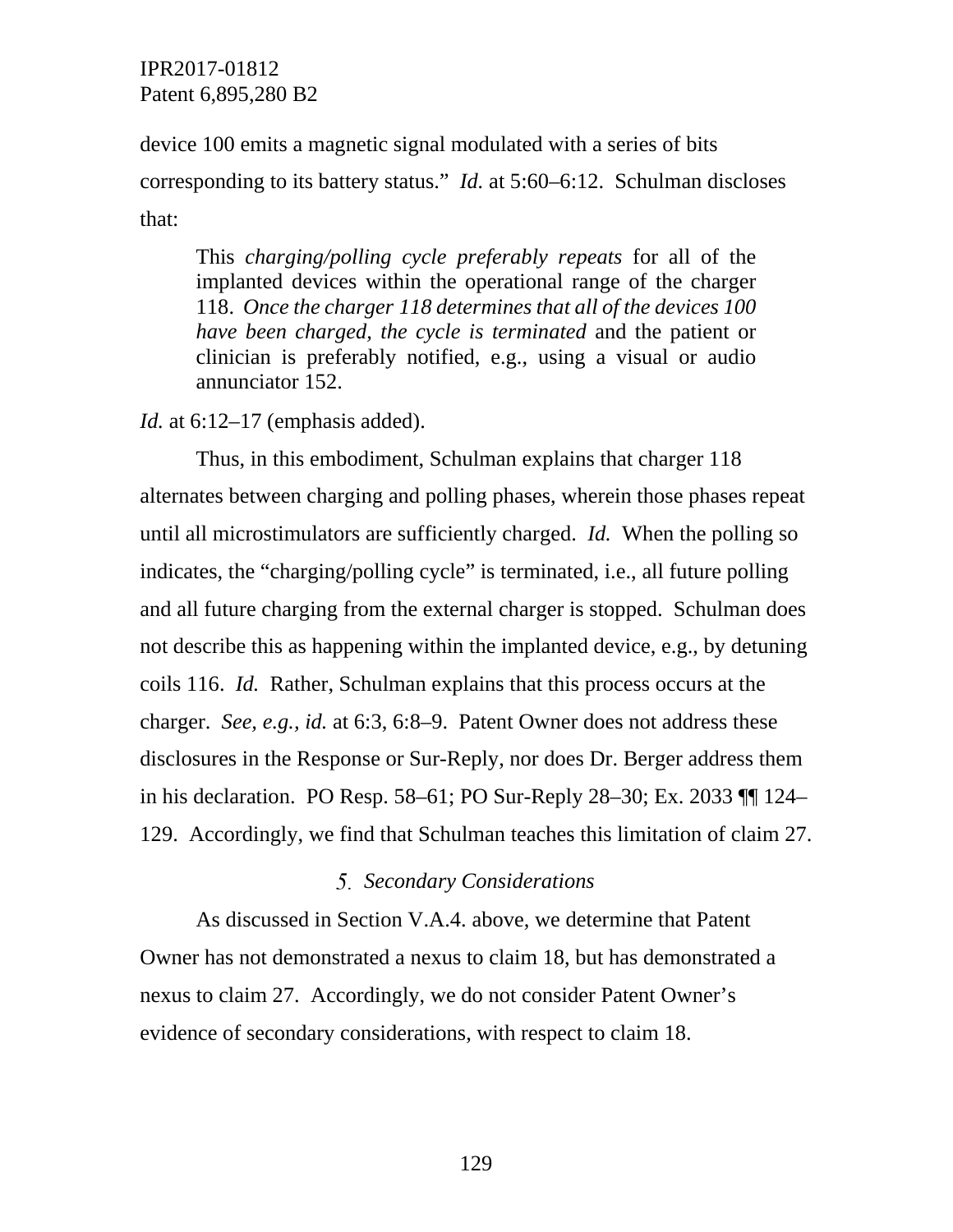For claim 27, for the reasons discussed in Section V.A.4., we find that Patent Owner has presented moderate evidence of industry recognition and commercial success, and some, but almost non-existent, evidence of longfelt need. We weigh this evidence in conjunction with the other factors relevant to an obviousness analysis. As discussed in Section V.E.4., we find that Petitioner has demonstrated that these claims would have been obvious to a POSITA, especially in light of Loeb's explicit recognition of the importance of aligning coils for inductive power transfer. Overall, upon weighing the factors, we determine that the moderate evidence of industry recognition and commercial success, and some, but almost non-existent, evidence of long-felt need is insufficient to outweigh our determination that Schulman and Loeb account for every limitation of claim 27.

#### *Conclusion*

For the foregoing reasons, on this record, Petitioner has shown, by a preponderance of the evidence, that claims 18 and 27 would have been obvious in view of the combined teachings of Schulman and Loeb.

# *F. Obviousness over the Combined Teachings of Schulman, Loeb, and Rutecki*

Petitioner contends that claim 8 would have been obvious over the combined teachings of Schulman, Loeb, and Rutecki. –1920 Pet. 52–56. For reasons that follow, we determine Petitioner has demonstrated that the challenged claims are unpatentable by a preponderance of the evidence.

#### *Overview of Rutecki (Ex. 1007)*

Rutecki is a U.S. patent titled "Treatment of Pain by Vagal Afferent Stimulation," which discloses applying programmable pulse waveform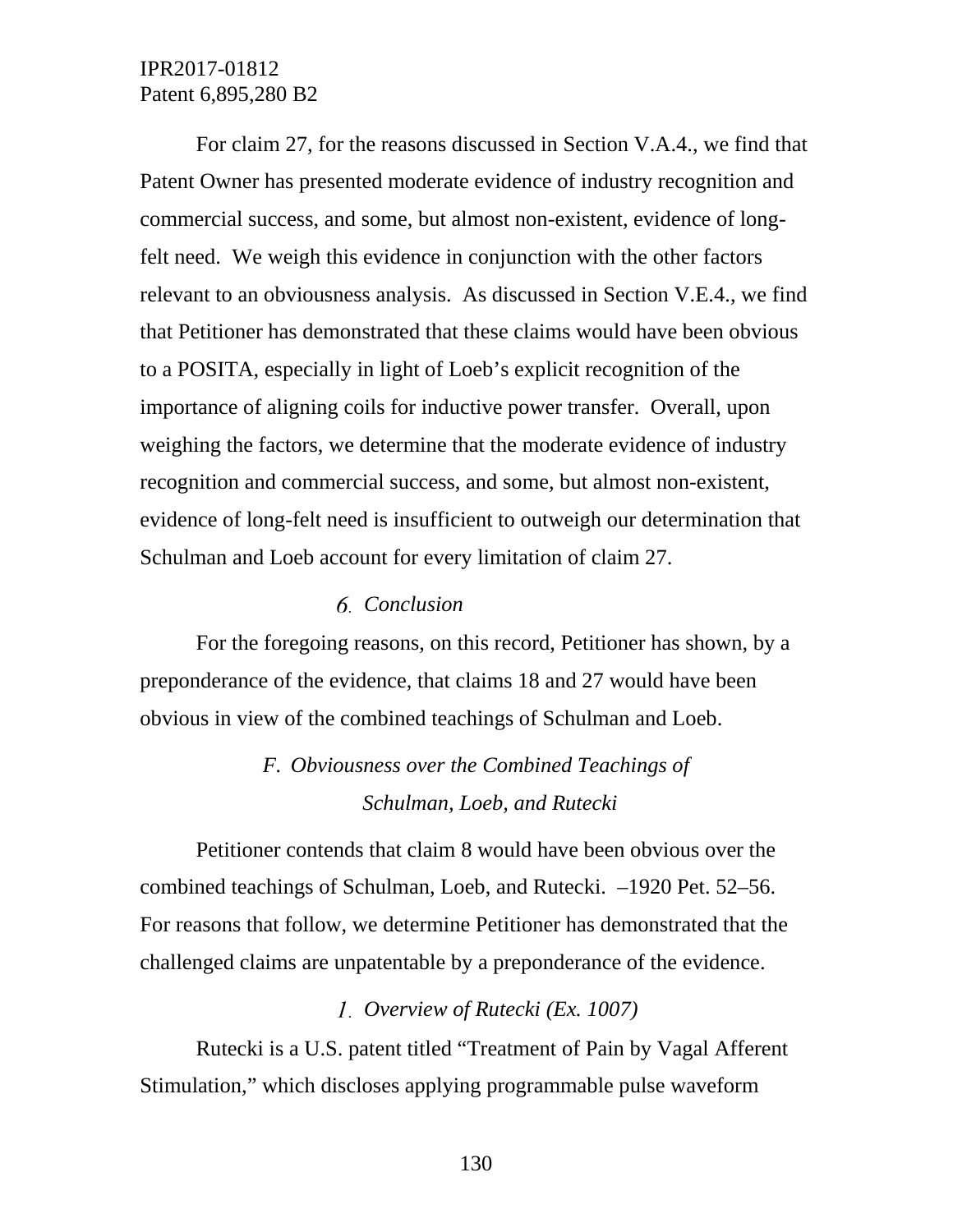stimulation to an implanted lead to treat a patient's pain. Ex. 1007, [54], [57]. Rutecki explains that the lead may be "implanted on the patient's cervical vagus nerve or other site preferably above the location of the pain to

stimulate afferent fibers for activating a descending anti-nociceptive

pathway and thereby blocking incoming pain signals." *Id.* at [57].

Prior to permanent implantation, Rutecki states that tests should be conducted to determine whether the patient responds appropriately to

stimulation. *Id.* at 14:3–7. Rutecki explains that

an external stimulus generator may be employed with leads extending percutaneously to the implanted nerve electrode assembly. The most serious problem encountered with such a temporary arrangement is the potential for infection, but that risk can be suitably minimized to justify the relatively short term tests required to determine whether the pain suffered by the patient under observation is sufficiently relieved to characterize the neurostimulation of the present invention as successful treatment. If it is, a permanent implant may be performed.

*Id.* at 14:8–18.

# *Analysis of Claim 8*

Petitioner contends that claim 8 would have been obvious over Schulman, Loeb, and Rutecki. –1920 Pet. 52–56.

Patent Owner disputes Petitioner's contentions. PO Resp. 66–69. Patent Owner argues that Rutecki fails to teach an "external trial stimulator" under Patent Owner's construction of the phrase. *Id.* at 67. Patent Owner also argues that a POSITA would not have been motivated to combine Schulman, Loeb, and Rutecki as proposed. *Id.* at 67–69.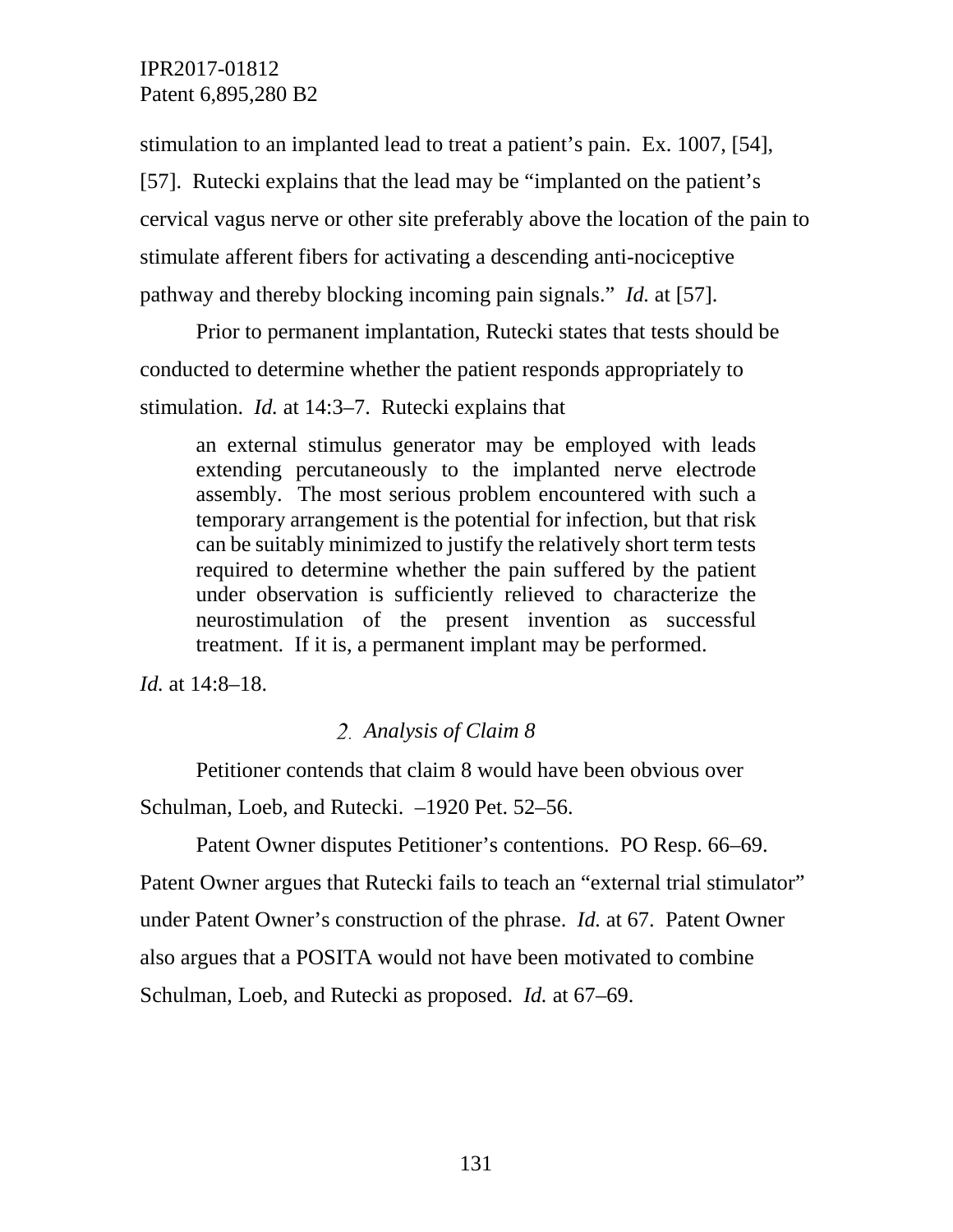After considering the parties' arguments and evidence, we determine that Petitioner has demonstrated, by a preponderance of the evidence, that challenged claim 8 is unpatentable over Schulman, Loeb, and Rutecki.

### *i. Preamble*

With respect to the preamble of claim 8, reciting "[a] spinal cord stimulation system," Petitioner relies on its contentions made with respect to claim 18. –1920 Pet. 54. For the reasons discussed regarding claim 18, we find that a POSITA would have found this limitation obvious over Schulman's teachings. *See also* Ex. 1103 ¶ 117 (asserting the same).

# *ii. "a multi-channel implantable pulse generator (IPG) having a replenishable power source, the IPG having a housing which contains IPG processing circuitry"*

With respect to this limitation of claim 8, Petitioner relies on its contentions made with respect to claim 18. –1920 Pet. 54. For the reasons discussed regarding claim 18, we determine that a POSITA would have found this limitation to have been obvious over the combined teachings of Schulman and Loeb. *See also* Ex. 1103 ¶ 118 (asserting the same).

*iii. "an implantable electrode array detachably connected to the IPG, the electrode array having a multiplicity of n electrodes (En) thereon"*

With respect to this limitation of claim 8, Petitioner relies on its contentions made with respect to claim 18. –1920 Pet. 54. For the reasons discussed regarding claim 18, we determine that a POSITA would have found this limitation to have been obvious over the combined teachings of Schulman and Loeb. *See also* Ex. 1103 ¶ 119 (asserting the same).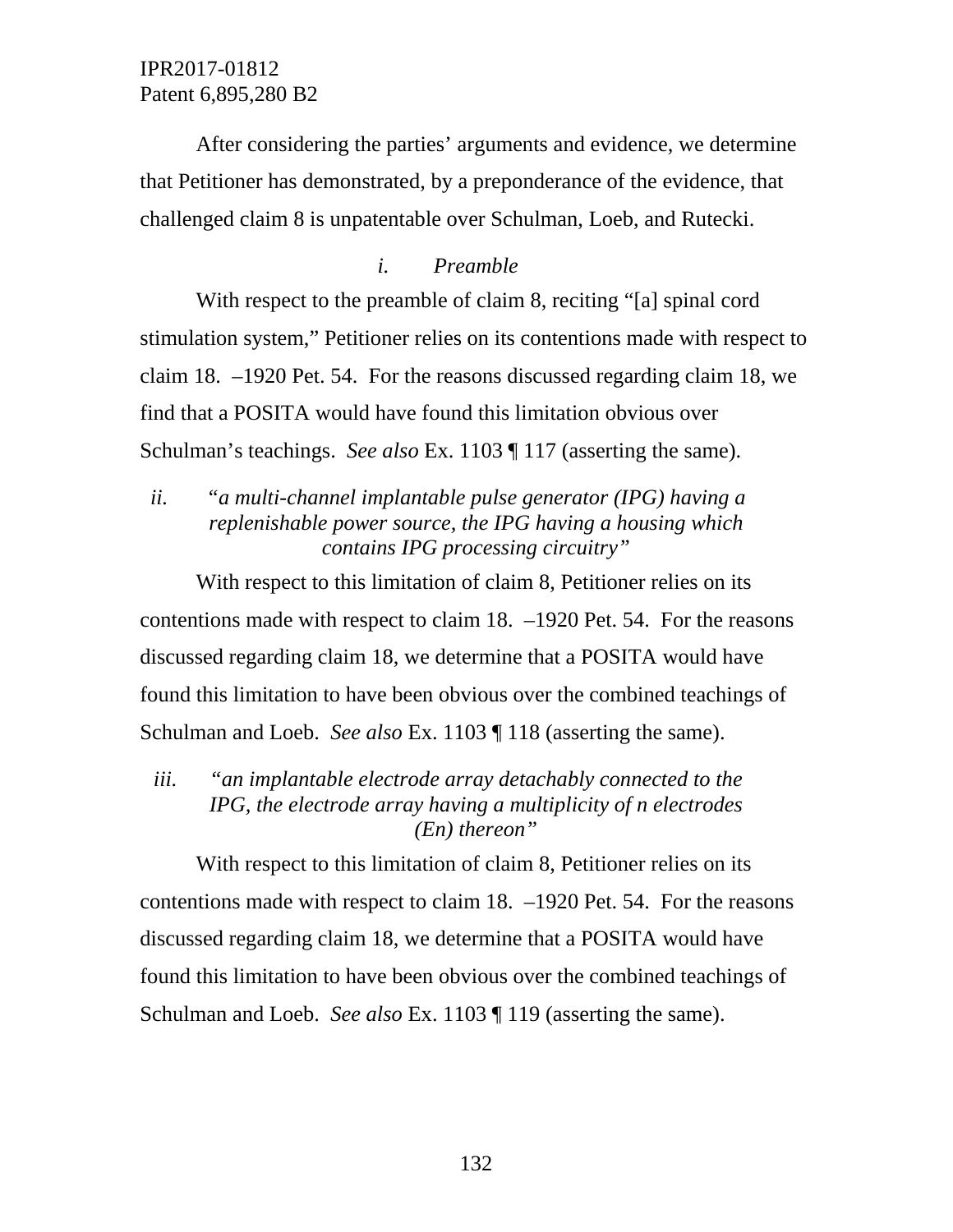*iv. "a multiplicity of m stimulation channels provided by the IPG, wherein each stimulation channel is independently programmable with different stimulation parameters, wherein m is equal to or less than n, and m is 2 or greater"*

With respect to this limitation of claim 8, Petitioner relies on its contentions made with respect to claim 18. –1920 Pet. 54–55. For the reasons discussed regarding claim 18, we determine that a POSITA would have found this limitation to have been obvious over the combined teachings of Schulman and Loeb. *See also* Ex. 1103 ¶¶ 120–121 (asserting the same).

*v. "an external trial stimulator (ETS)"*

Petitioner contends that Rutecki teaches an external trial stimulator, and that it would have been obvious to include an ETS as taught by Rutecki in Schulman's modified system. –1920 Pet. 55–56, 53–54 (motivation to combine). Specifically, Petitioner contends that Rutecki discloses using an "external stimulus generator," consistent with well-known industry practice. *Id.* at 55 (citing Ex. 1007, 14:8–10; Ex. 1103 ¶¶ 122–123). Petitioner contends that it would have been obvious for a POSITA to use Rutecki's external stimulus generator, in Schulman's modified system, to determine whether the patient responds appropriately to stimulation therapy before permanent implantation of an IPG. *Id.* (citing Ex. 1007, 14:3–8; Ex. 1103 ¶ 124). Petitioner contends that this is important because "[i]f the patient does not respond to the stimulation therapy, the patient can avoid the unnecessary trauma and expense of receiving a fully implanted system." *Id.* at 53–54 (citing Ex. 1007, 14:3–18; Ex. 1103 ¶ 116).

Patent Owner contends that Rutecki does not disclose an "external trial stimulator" under Patent Owner's construction of the phrase, i.e., "a pulse generator externally-worn by a patient capable of being used outside of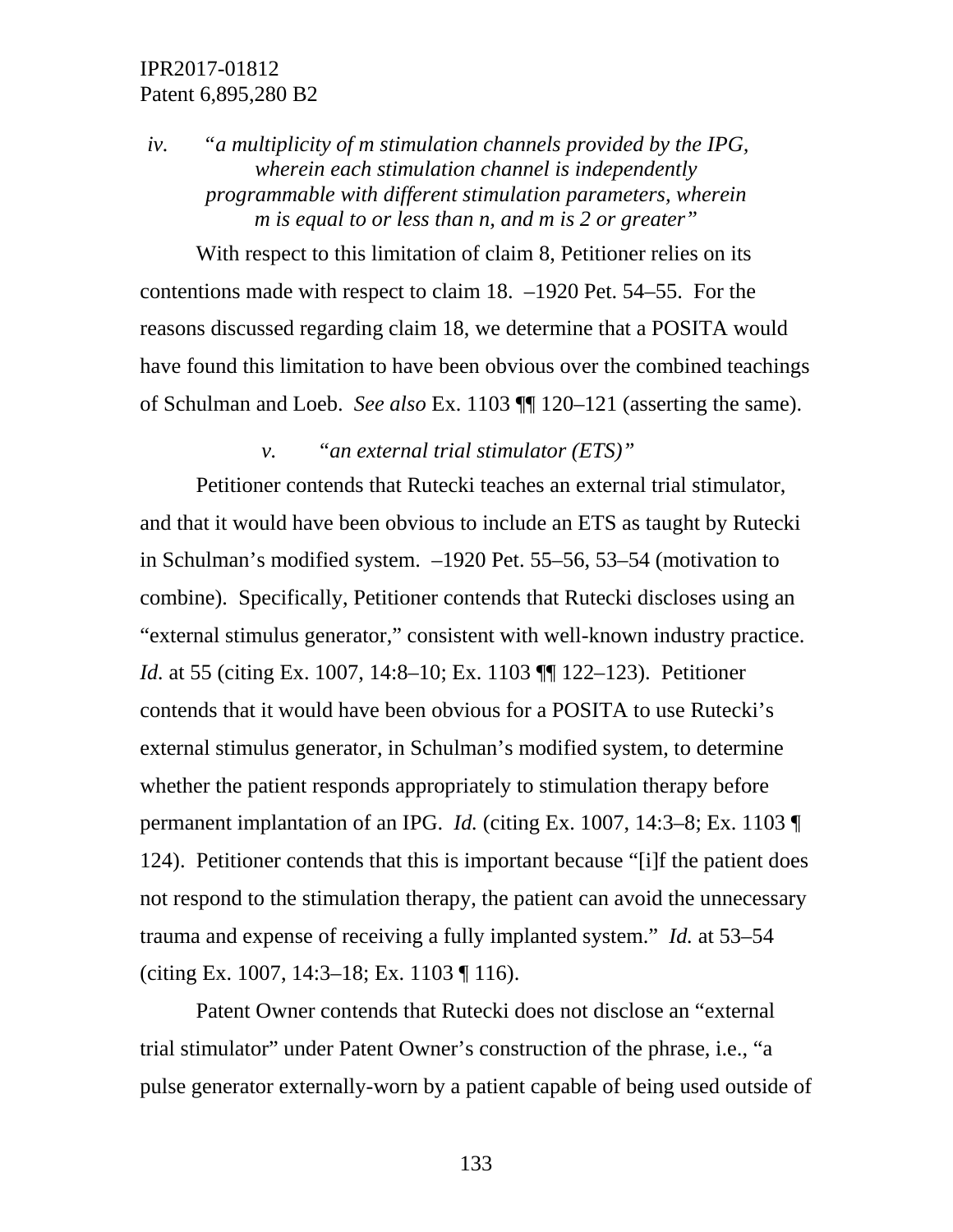the operating room that is used temporarily for evaluation purposes before implantation of the IPG," because Rutecki's external stimulus generator: (1) is not used during a trial period because it is used with leads extending percutaneously to the implanted electrode assembly; and (2) is not used outside of the operating room because Rutecki teaches that the patient is "under observation." PO Resp. 67 (citing Ex. 2033 ¶ 141). In connection with the second argument, in its Sur-Reply, Patent Owner also argues that Rutecki's lead "is implanted on the patient's cervical vagus nerve," or "wrapped around the cervical vagus nerve," such that it would be dangerous for the patient to exit the operating room. PO Sur-Reply 23–24 (citing, e.g., Ex. 1124, 206:1–19).

Petitioner replies that even under Patent Owner's proposed construction, Rutecki teaches this limitation because Rutecki discloses using the external stimulus generator for "short term tests . . . to determine whether" the patient responds to therapy, which Petitioner contends is a trial period "used temporarily for evaluation purposes before implantation of the IPG." Pet. Reply 19–20 (citing Ex. 1007, 14:10–17; Ex. 1137 ¶¶ 67–68). Petitioner also contends that Rutecki's use while "under observation" does not preclude use outside of the operating room, as Dr. Berger admitted and as Dr. Lipson testified was expected for ETS used for SCS systems. *Id.* at 20 (citing Ex. 1124, 202:3–203:7; Ex. 1125, 58:16–25, 59:2–7). Petitioner also contends that it would have been obvious to a POSITA to use an ETS outside of the operating room. *Id.* (citing Ex. 1137 ¶¶ 69–70).

We have considered the parties' arguments and evidence, and we determine that Rutecki teaches an ETS even under Patent Owner's construction of this phrase. Rutecki discloses that its "external stimulus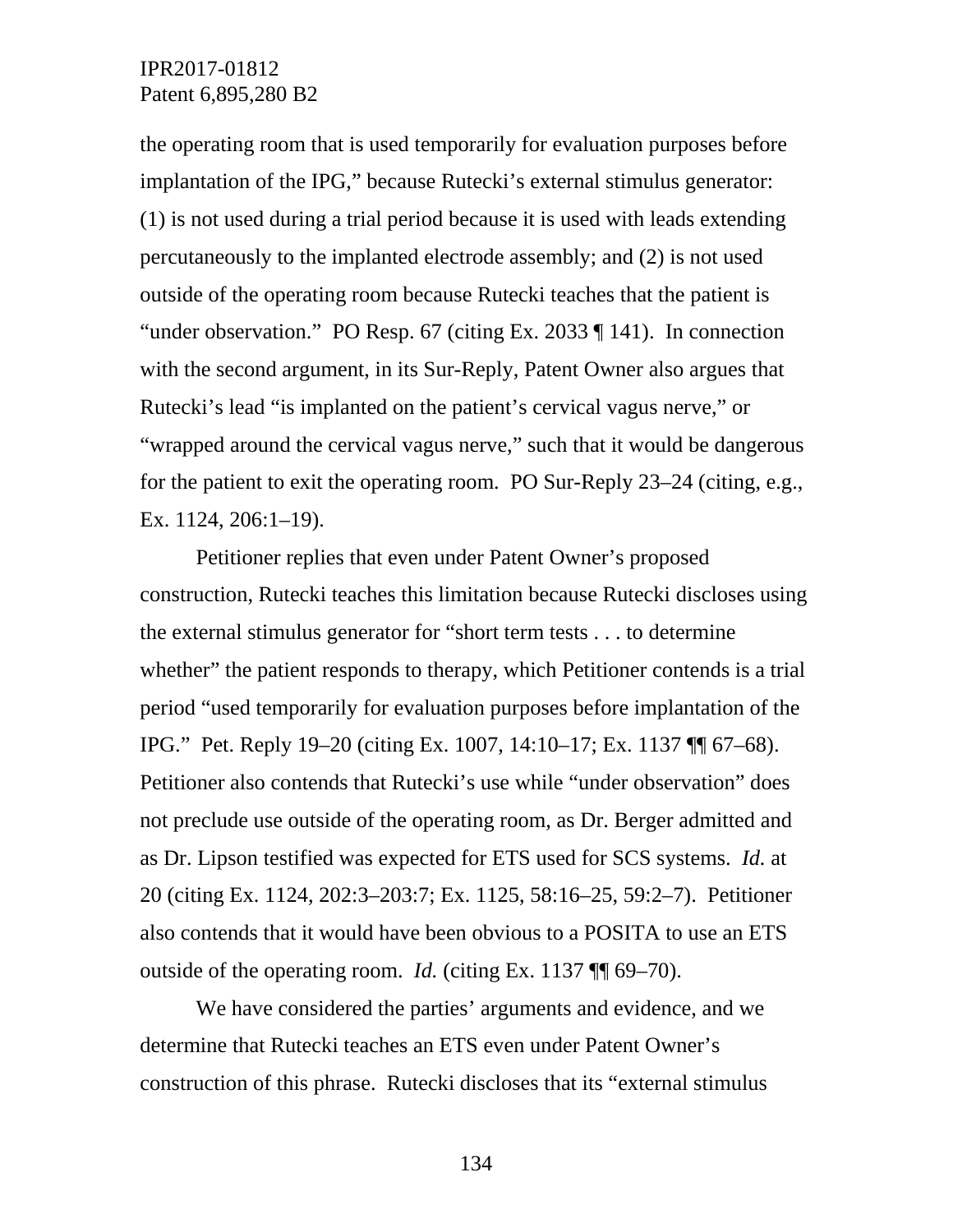generator" is "employed with leads extending percutaneously to the implanted nerve electrode assembly." Ex. 1007, 14:8–18. Thus, Rutecki's external stimulus generator is a "pulse generator externally-worn by a patient," pursuant to Patent Owner's construction, because its leads extend through the patient's skin, i.e., external to the patient. That Rutecki's external stimulus generator includes percutaneous leads is not determinative, *see* PO Resp. 67, because a percutaneous extension is required by the claim. *See infra* Section III.F.2.vi.

Rutecki also discloses that the external stimulus generator is used in a "temporary arrangement," i.e., in a "relatively short term test[] required to determine whether the pain suffered by the patient under observation is sufficiently relieved." *Id.* at 14:8–18. Thus, it is "used temporarily for evaluation purposes before implantation of the IPG," pursuant to Patent Owner's construction.

We do not agree with Patent Owner's argument that Rutecki's external stimulus generator it is not capable of use outside of the operating room. PO Resp. 67; PO Sur-Reply 23–24. Rutecki discloses that when using the external stimulus generator, the patient is "under observation." Ex. 1007, 14:8–18. As Dr. Berger testifies, a patient may be under observation outside of the operating room, depending on the condition for which they are being observed. Ex. 1124, 202:3–203:7. And as both Dr. Lipson and Dr. Kroll testify, in a SCS system, such as that rendered obvious by Schulman (*see supra* Section V.F.2.i.), external trial stimulators were designed to be worn outside of the operating room. Ex. 1125, 58:2–25, 59:2–7; Ex. 1137 ¶¶ 69–70; *see also* Ex. 1009, 34 (patient sent home during SCS trial period).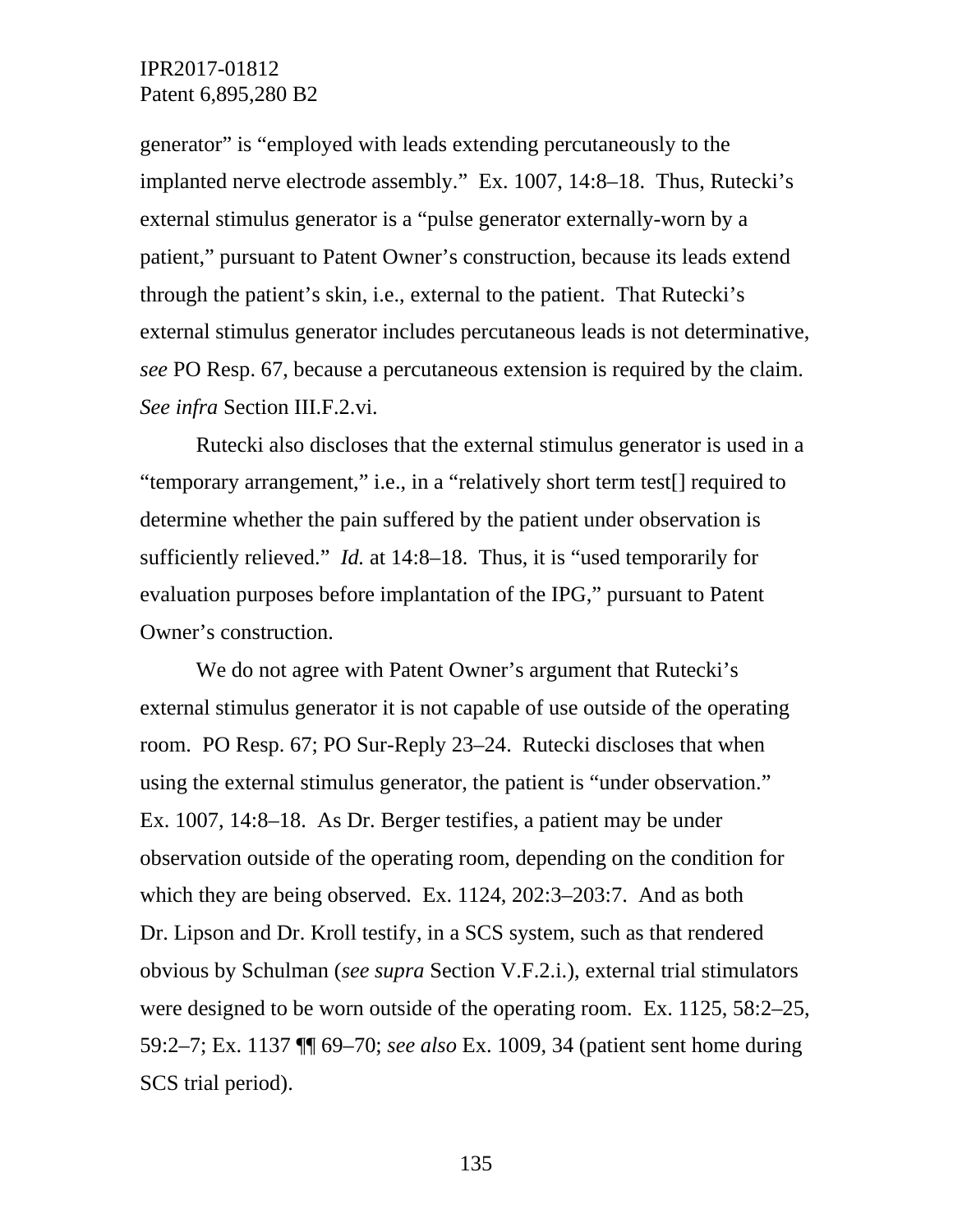Moreover, Patent Owner does not identify any structural feature of Rutecki's external stimulus generator that would preclude it from being "*capable of* being used outside of the operating room," as required by Patent Owner's construction. We disagree with Patent Owner's argument that the placement of Rutecki's lead "*on* the patient's cervical vagus nerve," or "*wrapped around* the cervical vagus nerve" precludes the safe use of Rutecki's system outside of the operating room. PO Sur-Reply 23–24 (emphasis added; citing Ex. 1007, Abstract). The portion of Rutecki's disclosure cited by Patent Owner does not support its argument that the lead must be placed "on," or "wrapped around," the cervical vagus nerve. Ex. 1007, Abstract. Rather, Rutecki explains that the lead may be "implanted on the patient's cervical vagus nerve *or other site preferably above the location of the pain* to stimulate afferent fibers for activating a descending anti-nociceptive pathway and thereby blocking incoming pain signals." Ex. 1007, Abstract. Patent Owner does not demonstrate that placement of the lead "above" the patient's cervical vagus nerve or at "[an]other site" precludes Rutecki's external stimulus generator from being "capable of being used outside of the operating room." Nor does Dr. Berger support sufficiently his deposition testimony that the "electrode is wrapped around the vagus nerve." Ex. 1124, 206:9–19 (testifying, without sufficient explanation and contrary to the portion of Rutecki cited above, that "[t]his isn't just implanted alongside the vagus nerve. This is wrapped around the vagus nerve"). Thus, we determine that Rutecki's external stimulus generator is "capable of being used outside of the operating room," pursuant to Patent Owner's construction.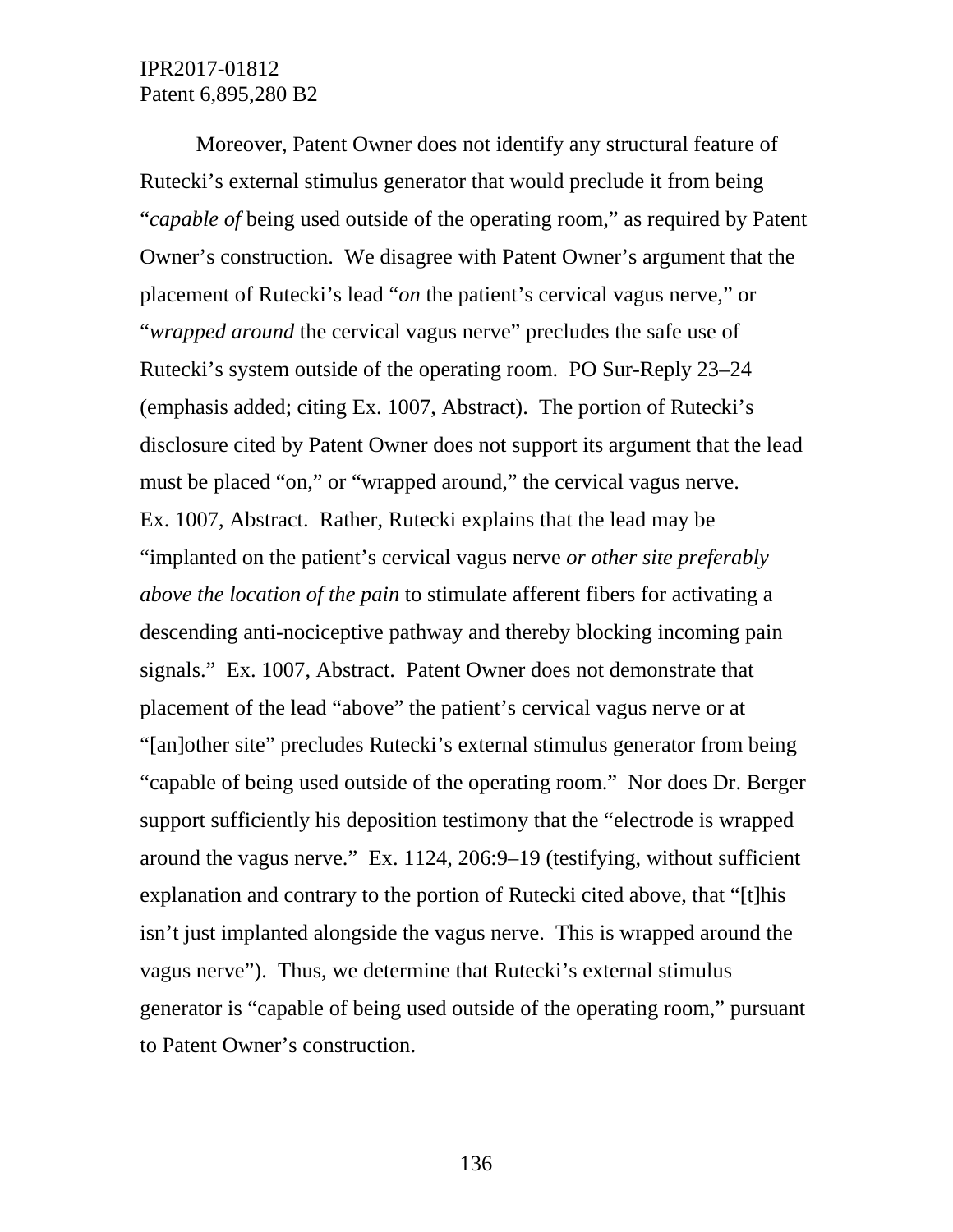For the foregoing reasons, we find that Rutecki teaches an "external trial stimulator," as claimed.

We also determine that a POSITA would have found it obvious to employ Rutecki's external trial stimulator in Schulman's modified system. Dr. Kroll testifies that a POSITA would have been motivated to use Rutecki's external stimulus generator in Schulman's system, because it was well known to be advantageous to test the efficacy of stimulation therapy before permanent implantation of an IPG. Ex. 1103 [[116, 124. According to Dr. Kroll, "[i]f the therapy does not prove to be effective during the test period, the permanent system is not implanted and the trauma and medical expenses associated with a fully implanted system are avoided." *Id.* ¶ 116. Dr. Kroll explains that "[u]sing Rutecki's external trial stimulator in Schulman's system would merely require substituting Rutecki's external trial stimulator with an external trial stimulator that has the characteristics and features of Schulman's microstimulator array," and that such a modification "could be implemented in Schulman's system with a high degree of predictability and the combination yielding the claimed structure would work as expected." *Id.* ¶ 124. The evidence cited by Dr. Kroll supports this testimony. *Id.* ¶¶ 116, 124 (citing, e.g., Ex. 1007, 14:10–18; Ex. 1009, 33).

We do not agree with Patent Owner's argument that Dr. Kroll fails to explain how Rutecki would have been modified to work with Schulman, or why a POSITA would have made such a modification. PO Resp. 68. It is not necessary that Rutecki's external stimulus generator be bodily incorporated into Schulman's system, as Patent Owner's argument presumes. Rather, "the test is what the combined teachings of those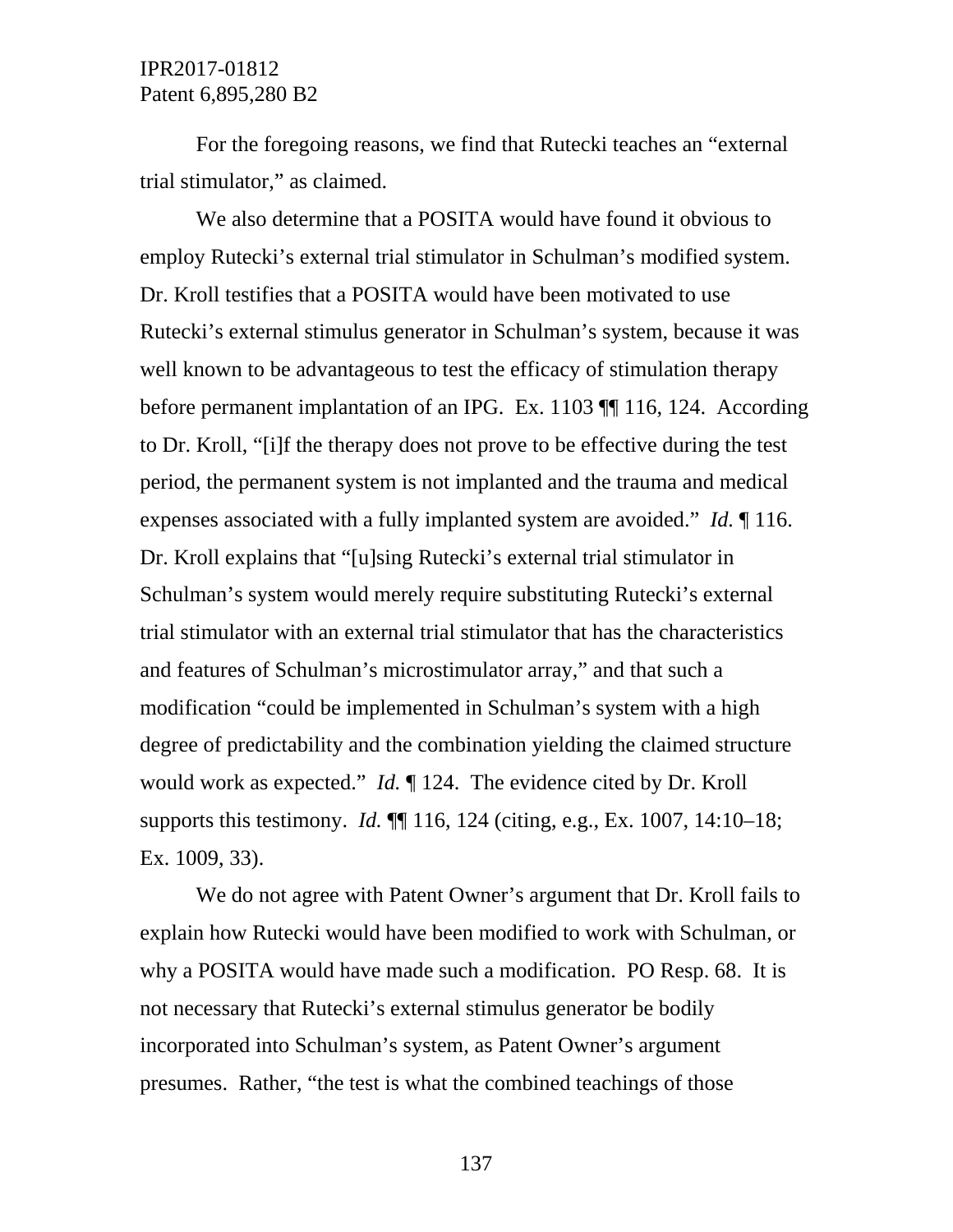references would have suggested to those of ordinary skill in the art." *In re Keller*, 642 F.2d at 425; *see also In re Sneed*, 710 F.2d 1544, 1550 (Fed. Cir. 1983) ("[I]t is not necessary that the inventions of the references be physically combinable to render obvious the invention under review.").

Dr. Kroll testifies that a POSITA would have found it obvious to include an ETS, as taught by Rutecki, into Schulman's modified stimulation system, wherein that ETS would have been appropriate for use with the array configuration of Schuman's modified system, and that such a modification would work as expected. Ex. 1103 ¶ 116; Ex. 1137 ¶ 72; Reply 28. Patent Owner relies on Dr. Berger's testimony that a POSITA would not have understood how Rutecki's external stimulus generator "could be connected to electrodes that would be placed at the sites of the BIONs in Schulman," because "[e]lectrodes used for this would be inconsistent with the structure of the implantable BIONs." Ex. 2033 ¶ 143. Patent Owner and Dr. Berger, however, fail to recognize that Petitioner proposes employing an ETS for the *modified* system of Schulman and Loeb. –1920 Pet. 53–54, 55–56; Ex. 1103 ¶ 124. As proposed, Schulman's system is modified to employ an electrode array, instead of separate BION devices, as Dr. Berger's argument presumes. Because these arguments do not concern the modifications proposed by Petitioner, we do not agree with Patent Owner.

Moreover, Dr. Kroll clearly specifies why such a modification would have been made—to allow testing of stimulation therapy prior to undertaking the costs and trauma associated with permanent implantation. Ex. 1103 ¶ 116. That Schulman allows post-implantation modification of stimulation parameters (*see* PO Resp. 68–69) does not nullify this benefit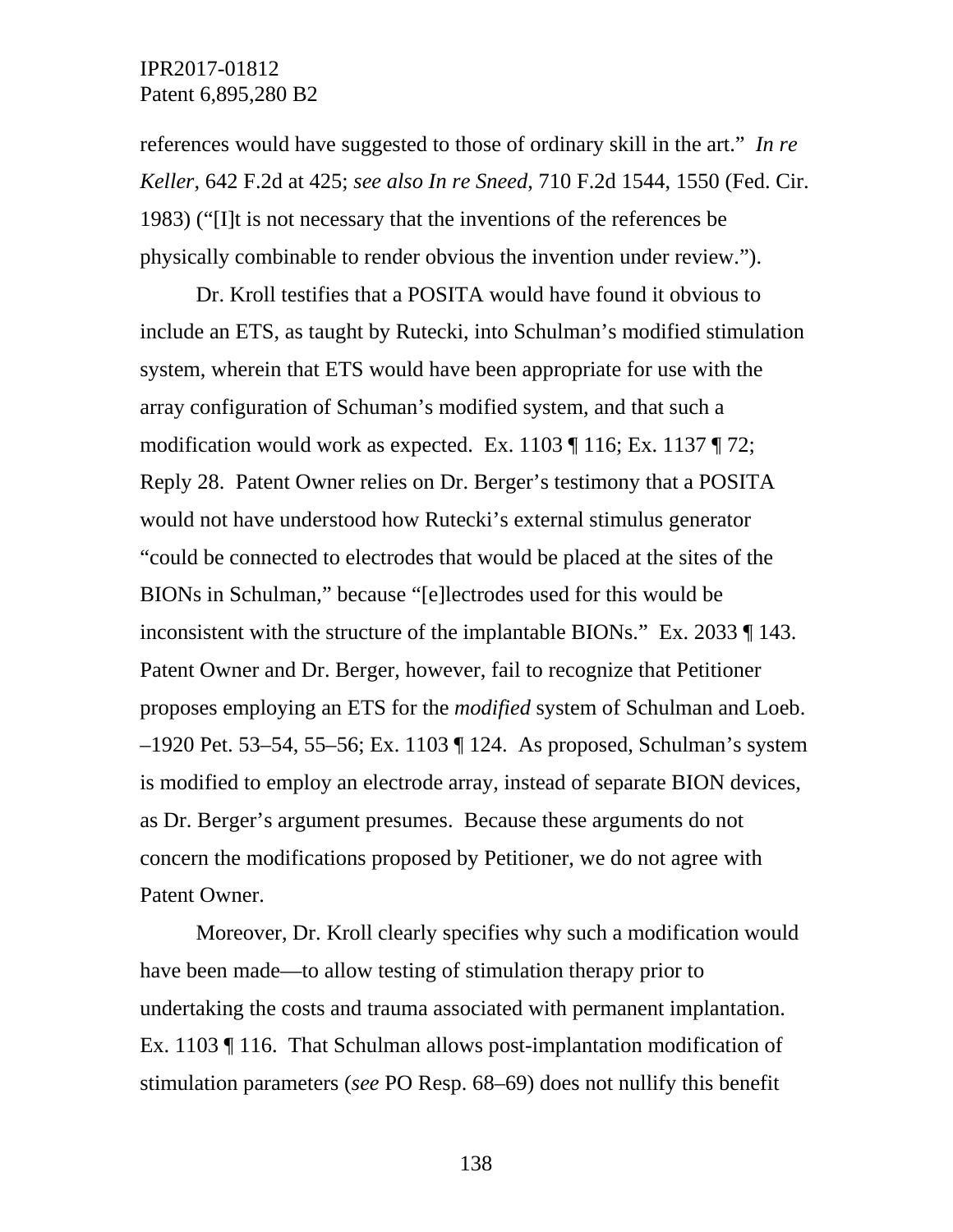because, as Dr. Kroll testifies, if stimulation therapy is not effective, e.g., because the leads are implanted in the wrong area, adjustment of stimulation parameters after permanent implantation would not solve this problem. Ex. 1137 ¶ 73; Pet. Reply 28.

Thus, we determine that a POSITA would have found this limitation of claim 8 obvious over the combined teachings of Schulman, Loeb, and Rutecki.

### *vi. "a percutaneous extension which temporarily couples the ETS with the implantable electrode array"*

Petitioner contends that Rutecki teaches this limitation because the external stimulus generator has "'leads extending percutaneously to the implanted nerve electrode assembly.'" –1920 Pet. 56 (quoting Ex. 1007, 14:8–10). Patent Owner does not dispute this contention. *See* PO Resp. 66– 69.

We find that Rutecki discloses that leads extend percutaneously to couple the external stimulus generator to the implanted electrodes. Ex. 1007, 14:8–10. In the combination proposed by Petitioner, the leads would have been coupled to the electrode array of the Schulman and Loeb combination. Ex. 1003 ¶¶ 125–126. Thus, we determine that a POSITA would have found this limitation of claim 8 obvious over the combined teachings of Schulman, Loeb, and Rutecki.

### *Secondary Considerations*

As discussed in Section V.A.4. above, we determine that Patent Owner has not demonstrated a nexus to claim 8. Accordingly, we do not consider Patent Owner's evidence of secondary considerations, with respect to claim 8.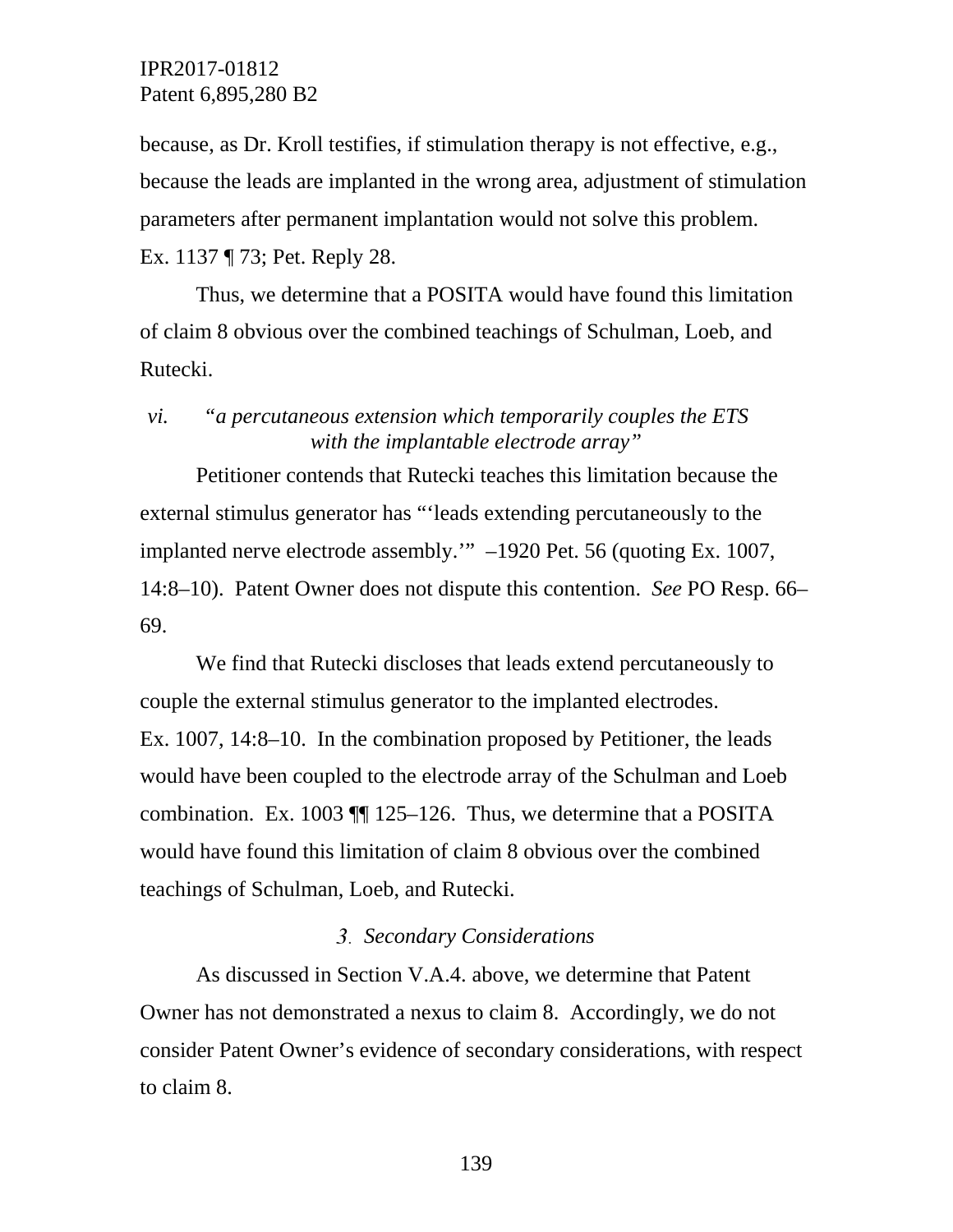### *Conclusion*

For the foregoing reasons, on this record, Petitioner has shown, by a preponderance of the evidence, that claim 8 would have been obvious in view of the combined teachings of Schulman, Loeb, and Rutecki.

# *G. Obviousness over the Combined Teachings of Schulman, Loeb, Munshi, and Wang*

Petitioner contends that claims 22–24 would have been obvious over the combined teachings of Schulman, Loeb, Munshi, and Wang. –1920 Pet. 56–72. For reasons that follow, we determine Petitioner has demonstrated that the challenged claims are unpatentable by a preponderance of the evidence.

# *Analysis of Claim 22*

Petitioner contends that claim 22 would have been obvious over Schulman, Loeb, Munshi, and Wang. –1920 Pet. 56–75.

Patent Owner disputes Petitioner's contentions. PO Resp. 69–72. Patent Owner incorporates arguments made with respect to Petitioner's contentions regarding Schulman and Loeb, which we addressed above in Section V.E. *Id.* at 69. Patent Owner also argues that Wang does not disclose the claimed "alignment circuitry" including a "back telemetry receiver"—an argument we addressed in connection with the asserted ground of unpatentability over Holsheimer, Munshi, and Wang. *Id.* at 69– 70; *see supra* Section V.C.3.vii., *id.* at n.15. Additionally, Patent Owner argues that a POSITA would not have been motivated to combine these references as proposed. PO Resp. 71–72.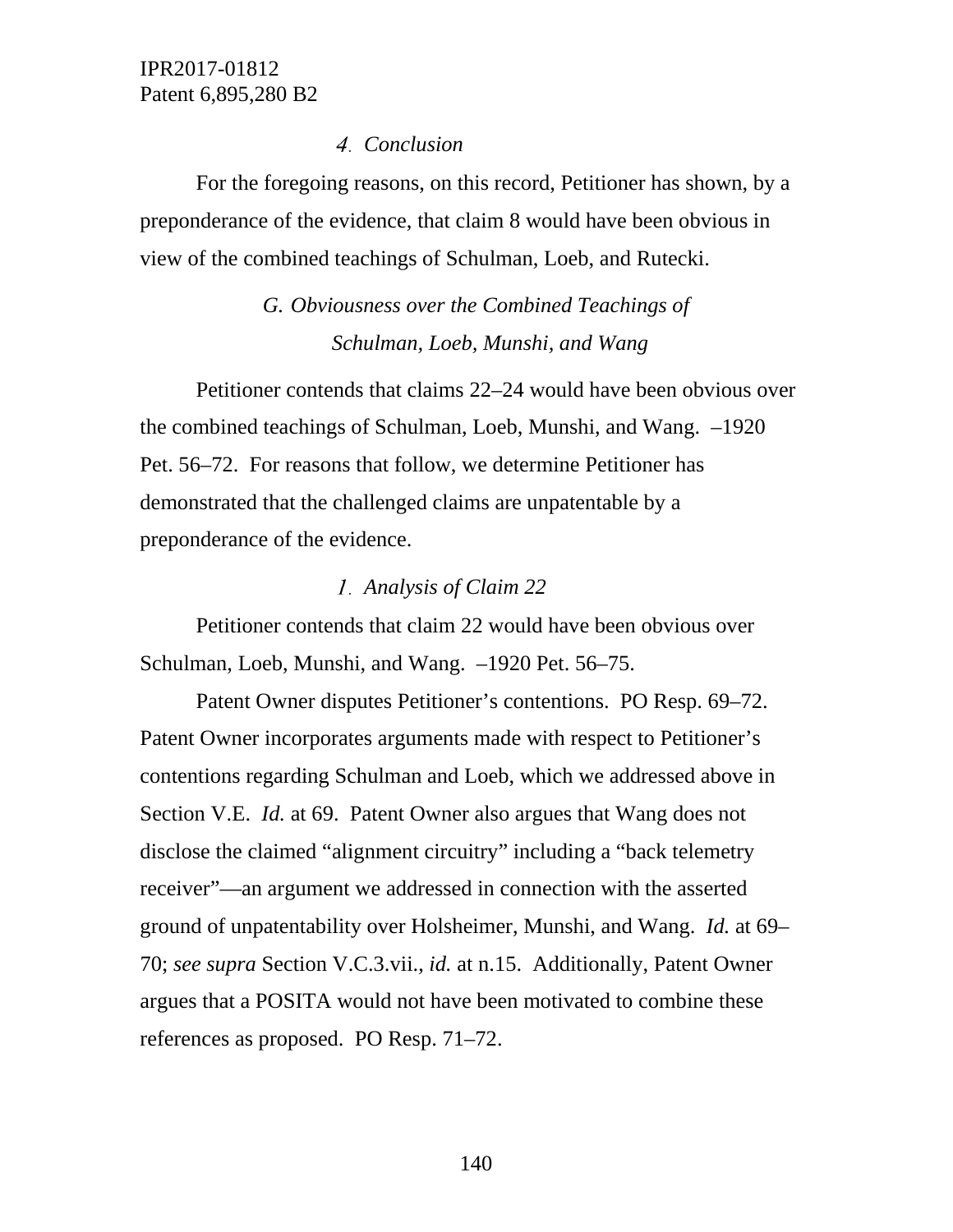After considering the parties' arguments and evidence, we determine that Petitioner has demonstrated, by a preponderance of the evidence, that challenged claim 22 is unpatentable over Schulman, Loeb, Munshi, and Wang.

### *i. Preamble*

The preamble of independent claim 22 recites "[a] spinal cord stimulation system . . . ." Petitioner relies on its contentions made with respect to claim 18. –1920 Pet. 59. Patent Owner does not dispute Petitioner's contentions. *See generally* PO Resp. 69–72.

For the reasons discussed regarding claim 18, we find that a POSITA would have found this limitation obvious over Schulman's teachings. *See supra* Section V.E.3.i.; *see also* Ex. 1103 ¶ 143 (asserting the same).

*ii. "an implantable, multi-channel implantable pulse generator (IPG) having a replenishable power source"*

With respect to this limitation of claim 22, Petitioner relies on its contentions made with respect to claim 18. –1920 Pet. 59–60. Patent Owner does not dispute Petitioner's contentions. *See generally* PO Resp. 69–72.

For the reasons discussed regarding claim 18, we determine that a POSITA would have found this limitation obvious over the combined teachings of Schulman and Loeb. *See supra* Section V.E.3.ii.; *see also*  Ex. 1103  $\P$  144 (asserting the same).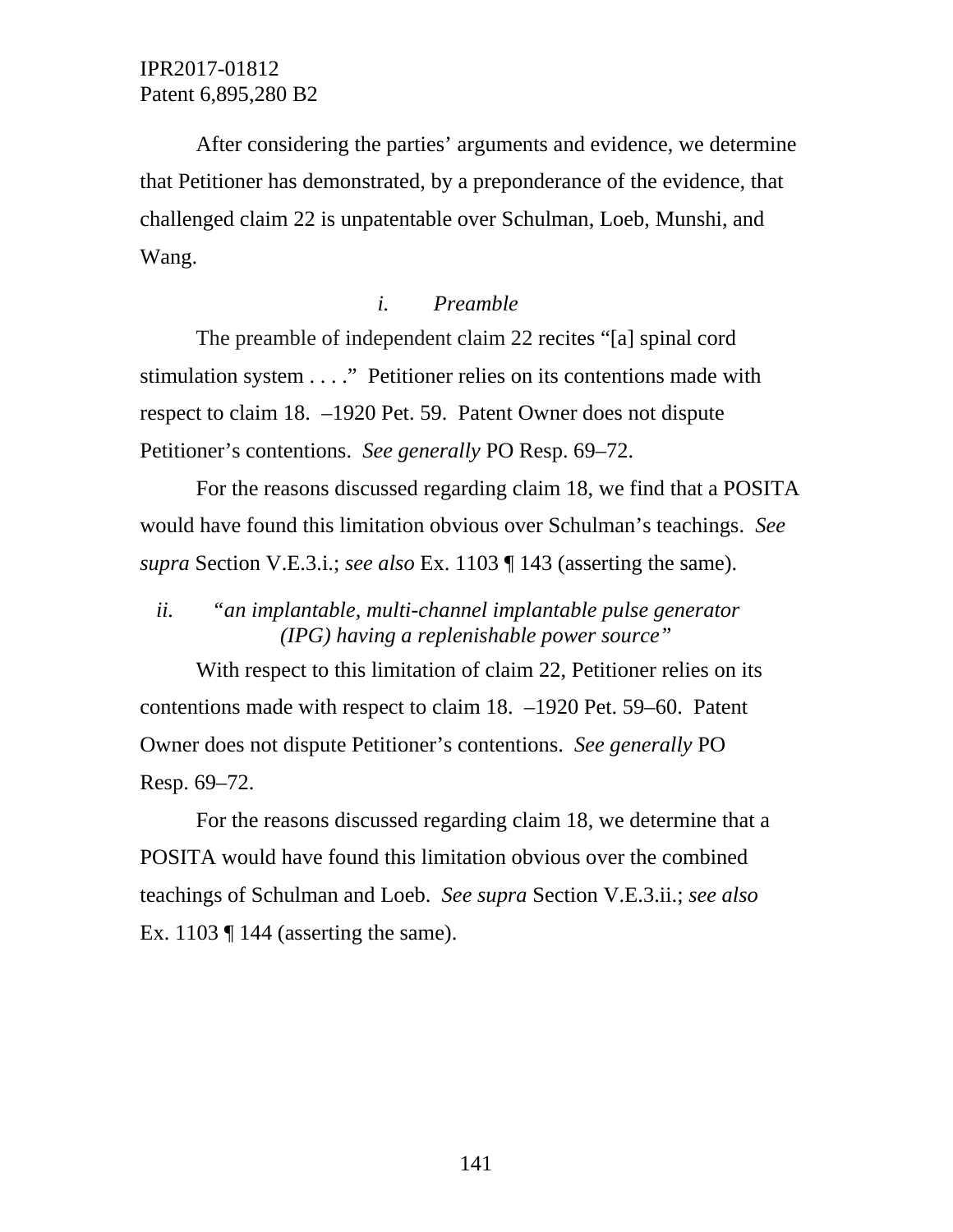# *iii. "an implantable electrode array detachably connected to the IPG, the electrode array having a multiplicity of n electrodes (En) thereon"*

With respect to this limitation of claim 22, Petitioner relies on its contentions made with respect to claim 18. –1920 Pet. 60. Patent Owner does not dispute Petitioner's contentions. *See generally* PO Resp. 69–72.

For the reasons discussed regarding claim 18, we determine that a POSITA would have found this limitation obvious over the combined teachings of Schulman and Loeb. *See supra* Section V.E.3.iii.; *see also*  Ex. 1103  $\P$  145 (asserting the same).

## *iv. "a secondary, implanted coil coupled electrically to the replenishable power source"*

Petitioner contends that Schulman teaches this limitation because Schulman discloses implanted coils 116. –1920 Pet. 60–61. Patent Owner does not dispute Petitioner's contention. *See generally* PO Resp. 69–72.

We find that Schulman discloses implanted coils 116, which receive power to charge implanted rechargeable batteries 104. Ex. 1012, 4:17–35, Fig. 2; Ex. 1103 ¶ 146. Thus, we find that Schulman teaches this limitation of claim 22.

### *v. "an external battery charger including: a primary coil"*

Petitioner contends that Schulman teaches these limitations because Schulman discloses external charger 118. –1920 Pet. 61–63. Patent Owner does not dispute Petitioner's contention. *See generally* PO Resp. 69–72.

We find that Schulman discloses external power source 118 including externally mounted coil 18, used for charging implanted batteries 104. Ex. 1012, 3:40–45, 4:27–44, Figs. 1, 3A; Ex. 1103 ¶¶ 147–149. Thus, we find that Schulman teaches this limitation of claim 22.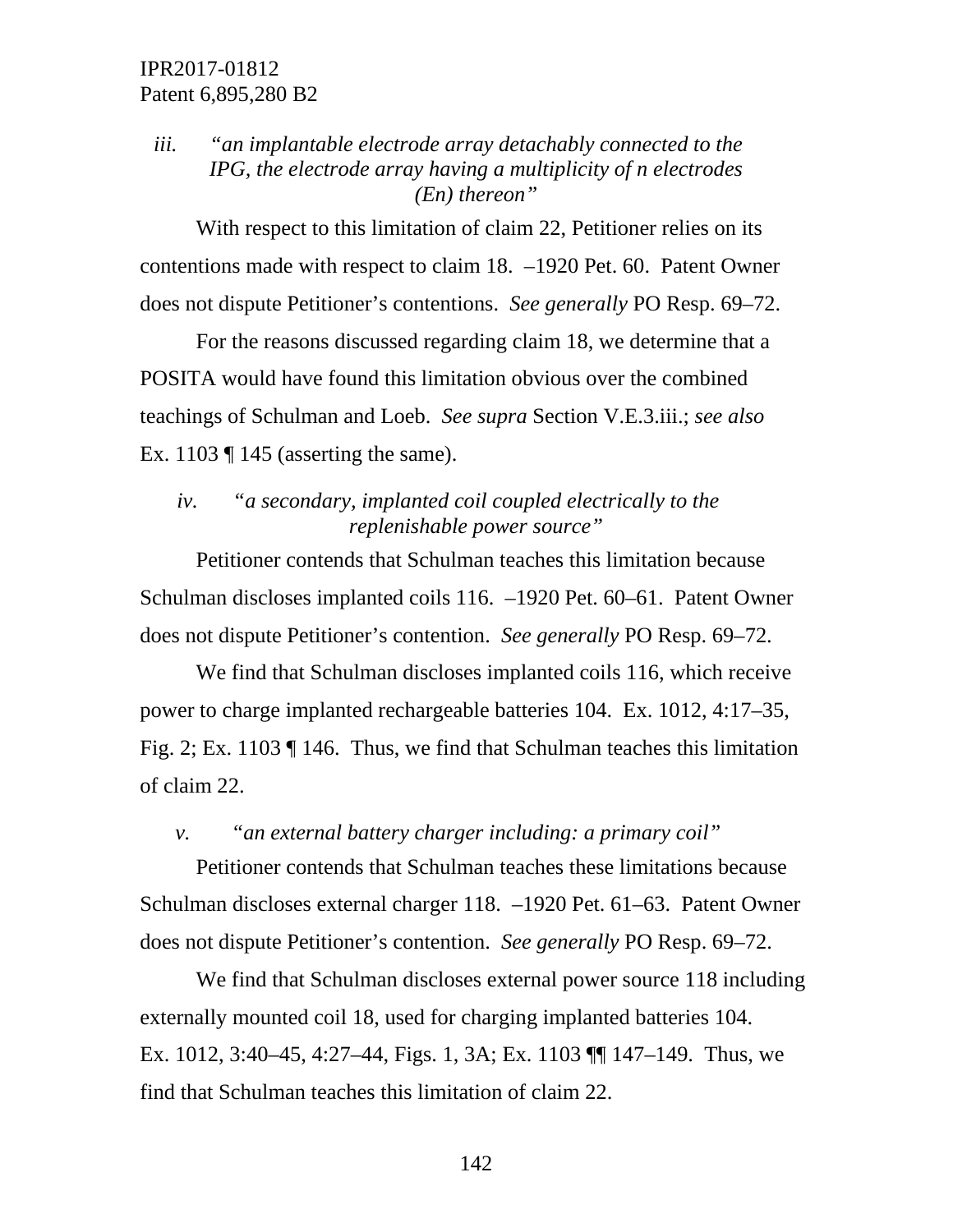# *vi. "[the external battery charger further including:] . . . a rechargeable battery contained in the charger, electrically coupled to the primary coil"*

Petitioner contends that the combined teachings of Schulman and Loeb satisfy this limitation. –1920 Pet. 63–64. Specifically, Petitioner contends that although Schulman does not specify that external charger 118 contains a rechargeable battery, Petitioner contends that it would have been obvious to include one, in light of Loeb's disclosure of including a rechargeable battery in its external device, "to render the [external] processor 60 portable," for charging the implanted microstimulators. *Id.* at 63–64 (quoting Ex. 1017, 11:9–12, 11:40–43; citing Ex. 1017, Fig. 4B (battery 68)). Patent Owner does not dispute Petitioner's contentions. *See generally* PO Resp. 69–72.

We find that the cited prior art supports Petitioner's contention. Namely, Loeb explains that external processor 60 provides power to capacitors within implanted microstimulators through the skin, wherein external processor 60 includes rechargeable battery 68, such that the processor can be portable. Ex. 1117, 11:9–12, 11:40–43. In light of these teachings, we determine that a POSITA would have been motivated to include an external rechargeable battery in Schulman's external power source 118, to allow portability. Ex. 1103  $\P$  151.

Thus, we determine that a POSITA would have found this limitation of claim 22 obvious over the combined teachings of Schulman and Loeb.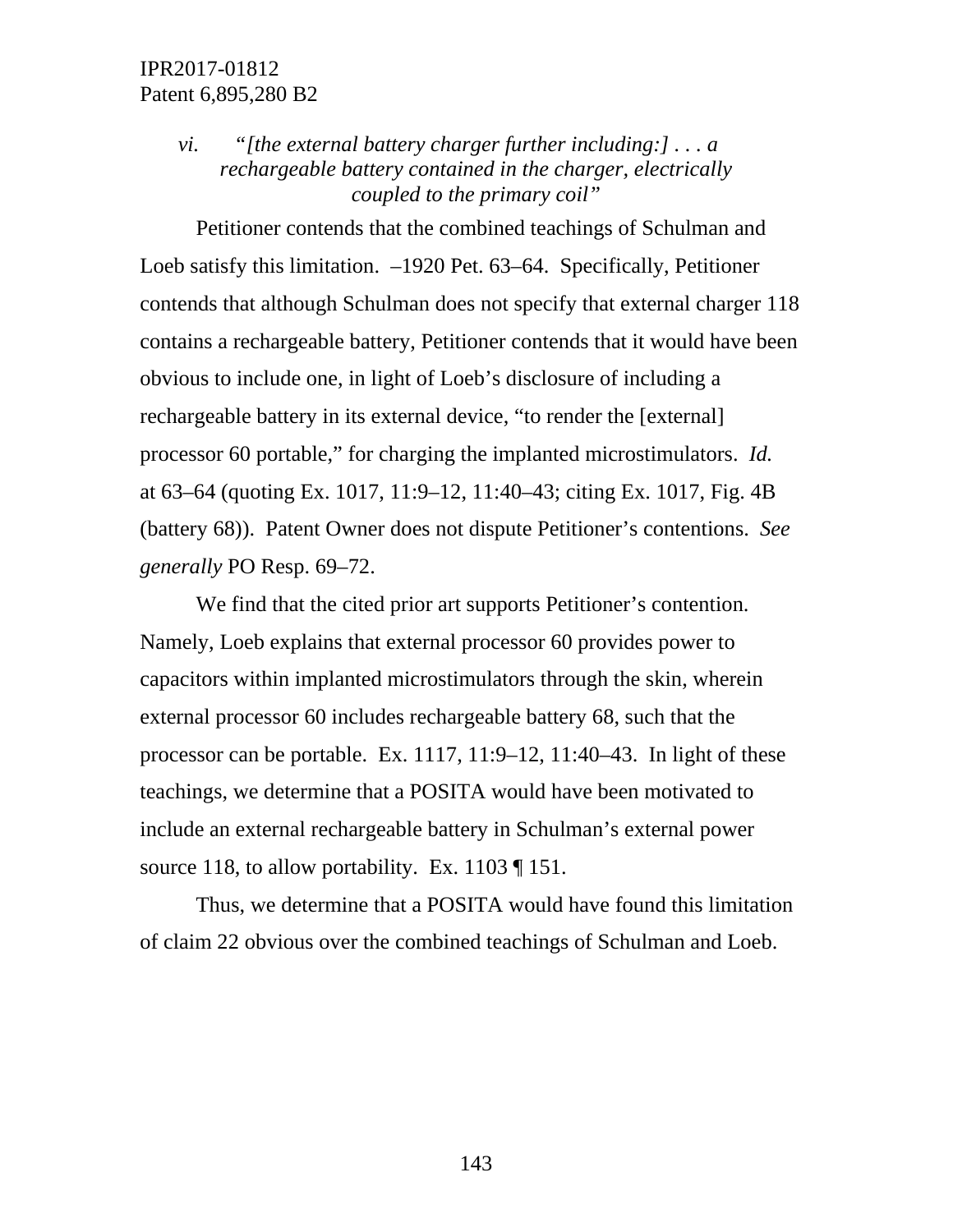*vii. "[the external battery charger further including:] . . . a power amplifier for applying alternating current derived from the rechargeable battery in the charger to the primary coil"*

Petitioner contends that the combined teachings of Schulman, Loeb, and Munshi satisfy this limitation. –1920 Pet. 64–66. Specifically, Petitioner contends that although Schulman does not specify that external charger 118 contains a power amplifier, Petitioner contends that it would have been obvious to include one when Schulman's charger is modified to include a rechargeable battery, as discussed above. *Id.* at 64–65; *see supra*  Section V.G.1.vi. Petitioner contends that "[b]ecause batteries are direct current ('DC') sources, the DC power from the external charger's battery must be converted to AC for Schulman's external power source to transmit an 'alternating magnetic field' through its transmitting coil." *Id.* at 65. Thus, Petitioner contends that a POSITA would have found it obvious to include a known power amplifier, such as Loeb's circuitry for performing power conversion, or Munshi's power amplifier 78. *Id.* (citing, e.g., Ex. 1017, 12:11–13, 12:16–25, Fig. 6; Ex. 1005, 10:38–47, Fig. 2); *see also id.* at 57–59 (asserting the same). Patent Owner does not dispute Petitioner's contentions. *See generally* PO Resp. 69–72.

We find that the cited prior art supports Petitioner's contention. Namely, Loeb teaches circuitry and Munshi teaches a power amplifier for converting power before passing it to an external coil. Ex. 1017, 12:11–25, Fig. 6; Ex. 1005, 10:38–47, Fig. 2. In light of these teachings, we determine that a POSITA would have been motivated to include a power amplifier in Schulman's external power source 118, to perform the required power conversion before supplying power to the coil. Ex. 1103  $\P$  141–142, 153– 158.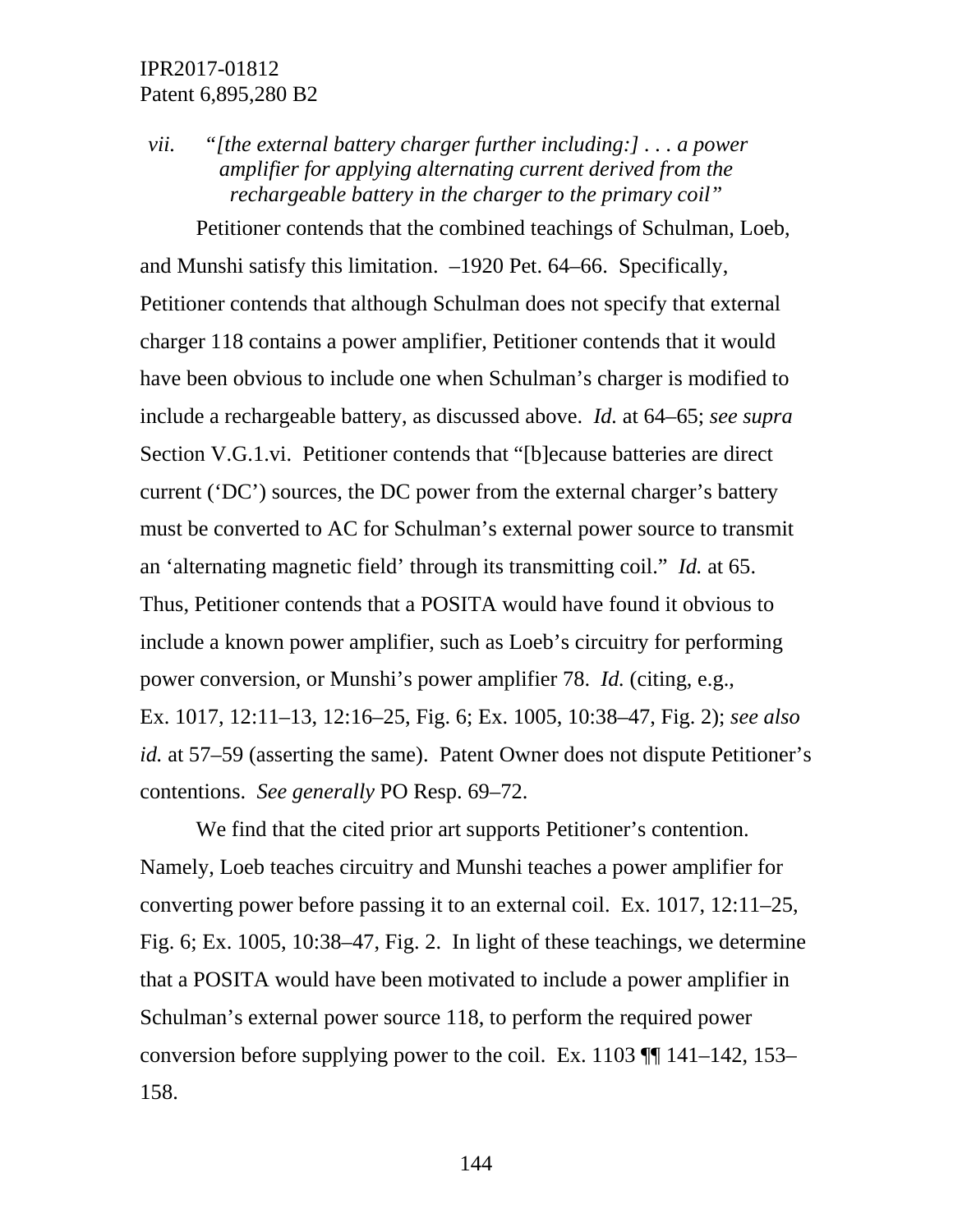Thus, we determine that a POSITA would have found this limitation of claim 22 obvious over the combined teachings of Schulman, Loeb, and Munshi.

## *viii. "whereby the alternating current in the primary coil is transcutaneously transferred to the secondary implanted coil to the replenishable power source contained in the IPG"*

Petitioner contends that Schulman teaches this limitation because Schulman's external charger transfers alternating current to implanted coils 116. –1920 Pet. 67–68. Patent Owner does not dispute Petitioner's contentions. *See generally* PO Resp. 69–72.

We find that Schulman discloses that implanted "coil 116 receives power in the form of an alternating magnetic field generated from external power source 118 . . . and responsively supplies an AC current to a rectifier 120 which is passed as a rectified DC current to a charging circuit 122. The charging circuit 122 then monitors the voltage V on battery 104 and charges it according to its preferred charging characteristics (current and voltage)." Ex. 1012, 4:27–35; *see also id.* at 1:66–2:9, 4:40–44 (asserting the same). As shown in Figure 3A, this transfer occurs through the patient's skin (transcutaneously). Thus, we find that Schulman teaches this limitation of claim 22.

## *ix. "alignment circuitry for detecting alignment between the primary and secondary coils, the alignment circuitry including a back telemetry receiver for monitoring the magnitude of the ac voltage at the primary coil as applied by the power amplifier"*

Petitioner contends that the combined teachings of Schulman, Loeb, Munshi, and Wang would have rendered obvious this limitation. –1920 Pet. 68–74. Petitioner contends that although neither Schulman nor Loeb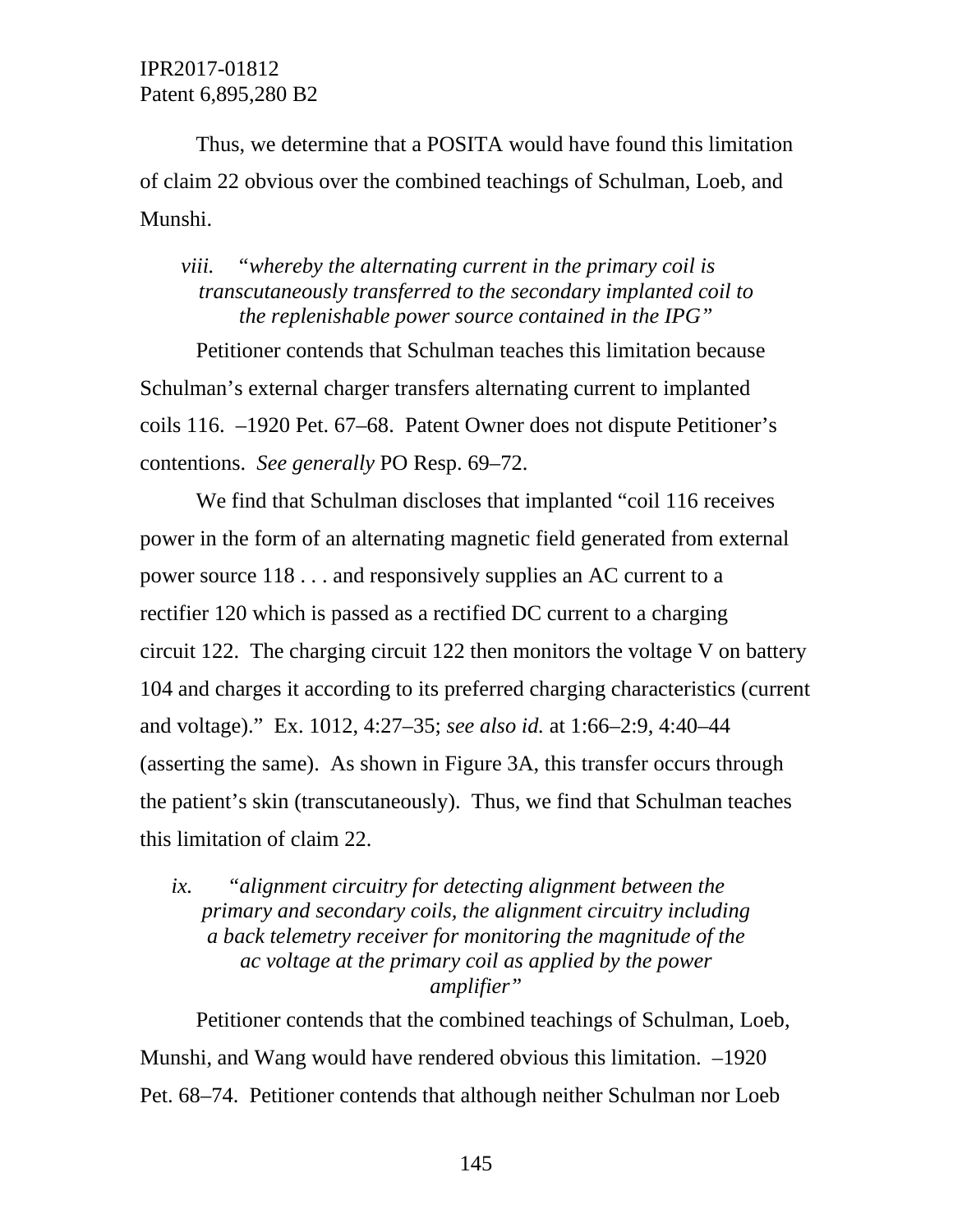expressly teach this limitation, Loeb recognizes that "optimum inductive coupling occurs . . . when good alignment is achieved." *Id.* at 69 (quoting Ex. 1017, 9:28–32). Petitioner contends that Wang also teaches that efficient energy transmission occurs when the coils are properly aligned, and provides an "alignment circuit and indicator" to detect proper alignment. *Id.* (citing Ex. 1018, 5:13–17, 11:41–46, Figs. 1, 5). Petitioner also contends that Wang's alignment circuit and indicator is a "back telemetry receiver," as claimed. *Id.* at 69–72. Petitioner contends that a POSITA would have found it obvious to use Wang's alignment circuitry in the modified system to determine when the coils are properly aligned, to optimize inductive coupling, preserve battery life, and maximize charging efficiency. *Id.* at 72– 74; *see also id.* at 57–59; Ex. 1103 ¶¶ 138–142, 160–166 (asserting the same).

Patent Owner disputes Petitioner's contentions. PO Resp. 69–71; *see also* PO Sur-Reply 25–27 (asserting the same). Specifically, Patent Owner argues that Wang does not teach a "back telemetry receiver," under Patent Owner's proposed construction of that phrase. PO Resp. 69–70. Patent Owner also argues that a POSITA would not have been motivated to combine Schulman, Loeb, and Wang, because Loeb teaches aligning coils through use of mechanical means and a focusing coil. *Id.* at 71–72.

We find that the cited portions of the prior art support Petitioner's contentions. For the reasons discussed in Section V.C.3.vii, we find that Wang discloses "an alignment circuit and indicator . . . to indicate whether the coils are properly aligned." *Id.* at 4:37–42, 5:13–17, 11:41–46; *see also*  Ex. 1103 ¶¶ 129, 162 (asserting the same). For the same reasons discussed above, we find that Wang's alignment circuitry includes a back telemetry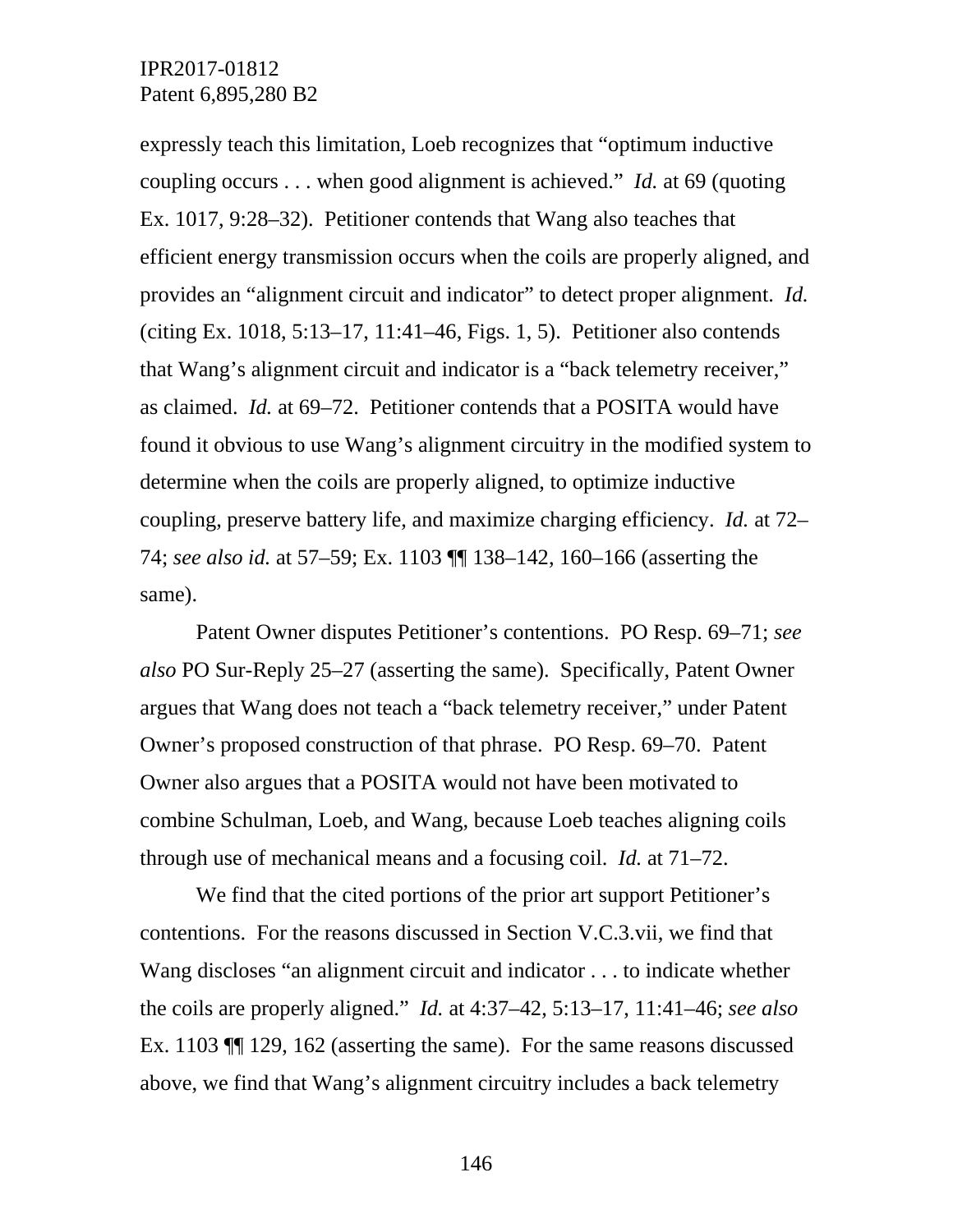receiver, as construed in Section V.A.2, because Wang monitors voltage and compares it to a reference value, to illuminate an indicator LED when proper alignment is reached. Ex. 1018, 12:1–29, 11:56–63, Fig. 5; Ex. 1103  $\P$ [129–133, 162–163; PO Sur-Reply 27 (acknowledging that "Wang's alignment circuitry . . . compares the current sensed voltage value to the scaled peak voltage value"). As discussed above, we do not agree with Patent Owner's argument that a back telemetry receiver must "receive information or data from the implanted device," or that Wang fails to do so. PO Resp. 69–70; PO Sur-Reply 25–27.

We determine that a POSITA would have found it obvious to use Wang's alignment circuitry in the external charger of the modified Schulman system, to indicate proper alignment of the inductive coils and to preserve battery life. –1920 Pet. 57–59, 72–74; Ex. 1103 ¶¶ 164–165. We also determine that such a combination would have been expected to be successful, due to the similarities of the systems, and because Schulman and Wang are directed to solving the same problem of noninvasively recharging an implanted battery. Ex. 1103 ¶ 166.

We do not agree with Patent Owner's argument that a POSITA would not have been motivated to combine Wang with Schulman and Loeb, because Loeb aligns the coils with mechanical means. PO Resp. 71–72. Loeb explains that "[o]ptimum inductive coupling occurs between the internal coils 30 and the external coils when good alignment is achieved." Ex. 1117, 9:27–29. Loeb also explains that this is achieved through "alignment means, such as a magnet or marker 48, that help[] align" the coils, as well as focusing coil 49, which captures and redirects the transmitted power. *Id.* at 9:20–45. That Loeb discloses mechanical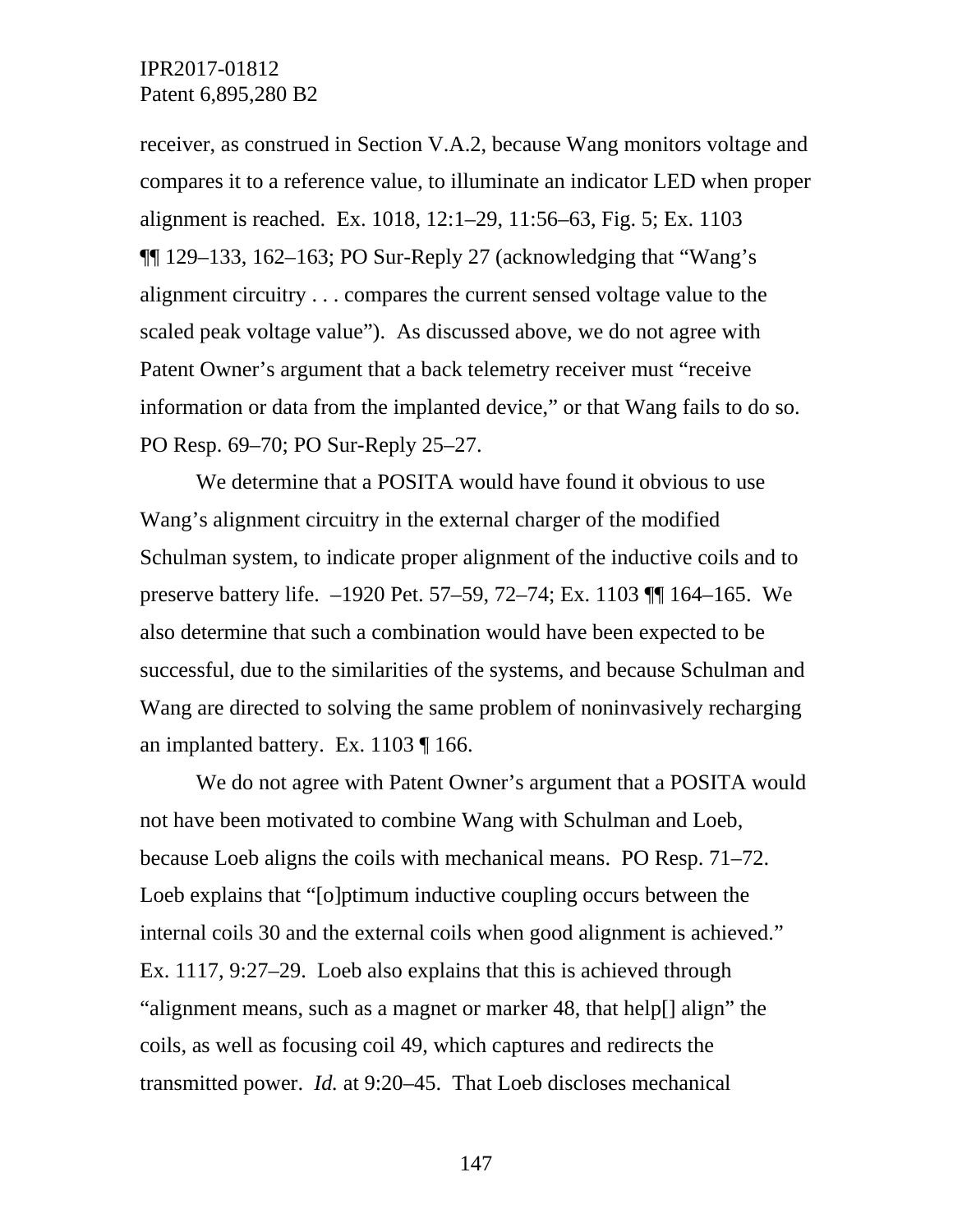alignment means and a focusing coil to achieve proper alignment does not conflict with Wang's teaching that energy transmission is more efficient when the coils are properly aligned (Ex. 1018, 5:13–15); indeed, we discern the two are complementary. Loeb's disclosure of these techniques serves to emphasize the importance of achieving proper alignment to optimize energy transfer, and further supports Petitioner's contention that a POSITA would have been motivated to achieve proper alignment, including through application of Wang's teachings.

Thus, we determine that a POSITA would have found this limitation of claim 22 to be obvious over the combined teachings of Schulman, Loeb, Munshi, and Wang.

# *x. "wherein reflected impedance associated with energy magnetically coupled through the primary coil is monitored"*

Petitioner contends that Wang teaches this limitation. –1920 Pet. 74– 75. Patent Owner does not dispute Petitioner's contention. *See generally*  PO Resp. 69–72.

We find that Wang teaches that the current through the primary, external coil "depends on the power draw of the load on the secondary [implanted] coil and the proximity and orientation" between the coils. Ex. 1018, 11:24–27, 11:34–37, Fig. 5. We credit Dr. Kroll's unrebutted testimony that "by monitoring the current through the primary coil, which depends in part on the 'power draw of the load on the secondary coil,' Wang's alignment circuitry is monitoring the reflected impedance from the secondary coil." Ex. 1103 ¶¶ 129–133, 162–163, 167; *see* Section V.G.1.ix. (discussing monitoring current through the primary coil; motivation to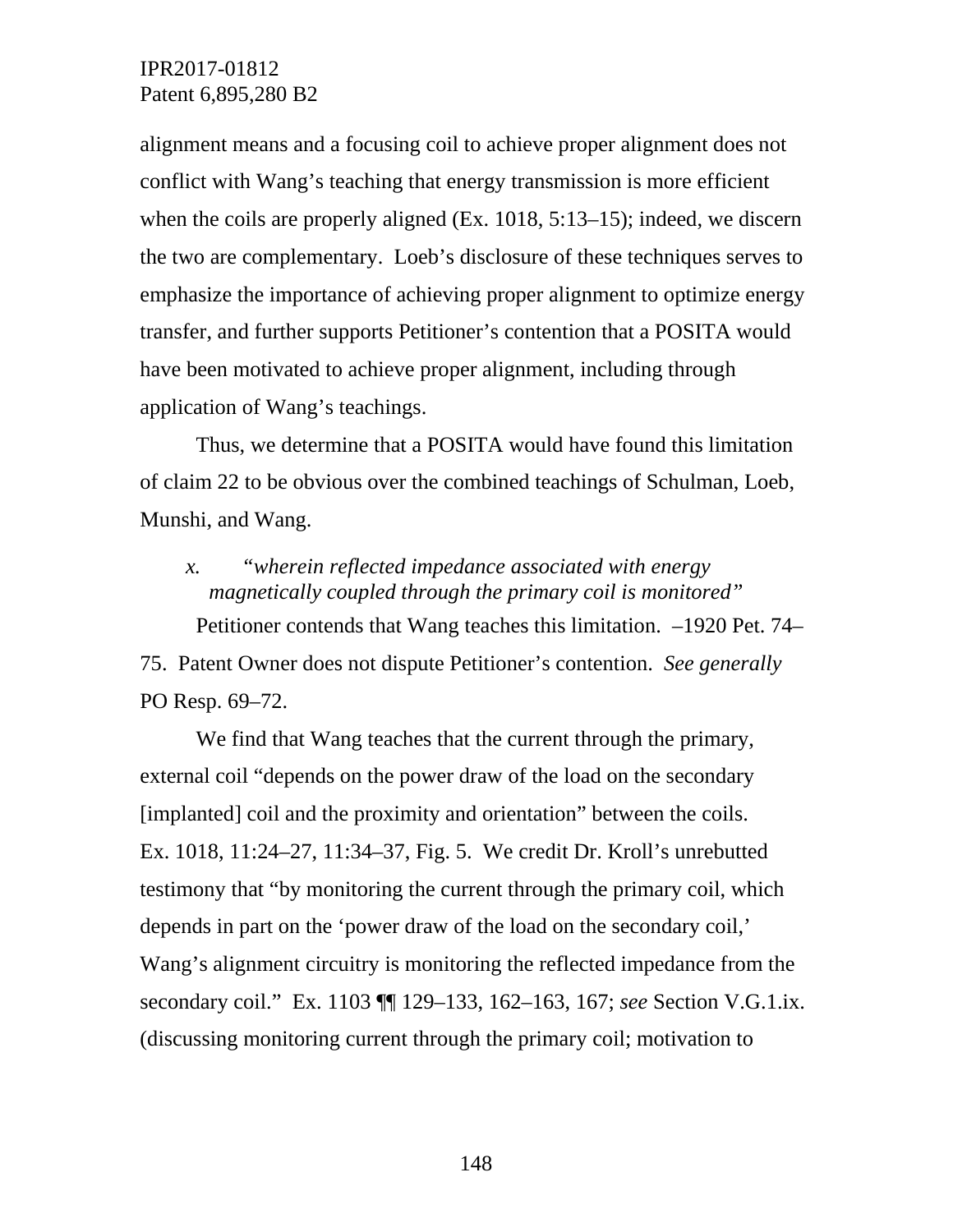combine). Thus, we determine that Wang teaches this limitation of claim 22.

#### *Analysis of Claim 23*

Claim 23 further recites "an alarm generator that generates an audible alarm signal in response to changes sensed in the reflected impedance monitored by the back telemetry receiver." Ex. 1001, 56:22–36. Petitioner contends that Wang teaches this limitation, because Wang discloses an alignment indicator that activates an LED or audible signal. –1920 Pet. 75– 77. Patent Owner does not dispute Petitioner's contention. *See generally*  PO Resp. 69–72.

As discussed above in Sections IV.G.1.ix.–x., we find that because Wang's alignment circuitry monitors the current through the primary coil, which changes based on the "power draw from the secondary coil," Wang's alignment circuitry effectively monitors AC voltage and reflected impedance from the secondary coil. *See* Ex. 1018, 12:1–29, 11:56–63, Fig. 5; Ex. 1103  $\P$ [129–133, 162–163, 167. Wang explains that when proper alignment is reached, an indicator is provided, which may be an LED or an "audible signal." Ex. 1018, 5:20–23, 11:28–31, 12:21–24; Ex. 1103 ¶ 169.

We determine that a POSITA would have found it obvious to incorporate Wang's audible alignment indicator into the modified Schulman system, to inform a patient or user when proper alignment has been reached, in order to maximize charging efficiency and preserve battery supply. Ex. 1103 ¶ 170. This is supported by Schulman's express disclosure of a visual or audio indicator to notify the patient or user that the microstimulators are fully charged. Ex. 1012, 6:14–17. We also determine that such a combination would have been expected to be successful, due to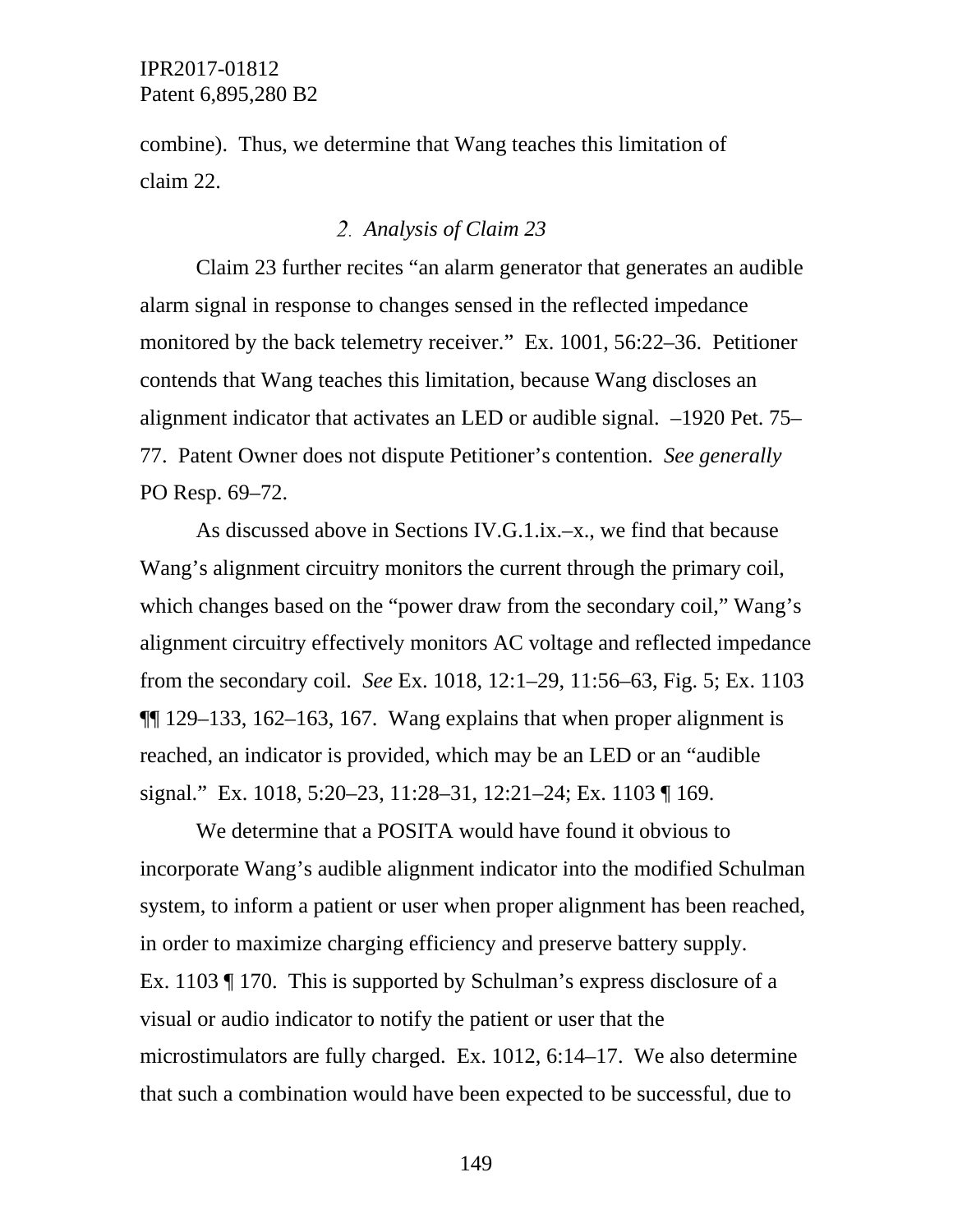the similarities of the systems, and because Schulman and Wang are directed to solving the same problem of noninvasively recharging an implanted battery. Ex. 1103 ¶ 137.

#### *Analysis of Claim 24*

Claim 24 recites that "the alarm generator broadcasts a first audible tone when the primary coil is misaligned with the secondary coil, and the first audible tone stops the broadcast when the primary coil is properly aligned with the secondary coil." Ex. 1001, 56:27–31.

Petitioner contends that this claim would have been obvious over the combined teachings of Schulman, Loeb, Munshi, and Wang. –1920 Pet. 77– 78. Petitioner contends that Wang's alignment indicator 40, which may be a LED or an audible indication, indicates when proper alignment is realized. *Id.* at 77 (citing, e.g., Ex. 1018, 11:28–31 ("LED"), 14:21–24 ("audible indications"), 5:20–23 ("visual or audible signal")). Although Wang discloses providing an indication when *proper* alignment is reached, Petitioner contends that a POSITA would have considered it an obvious design choice to instead "use a first audible signal to indicate misalignment of the coils and a second, different audible signal to indicate their alignment . . . [or to] use an audible signal only to indicate that the coils are misaligned." *Id.* (citing Ex. 1103 ¶ 172).

As discussed above in Section V.C.5., Patent Owner argues that Wang's indicator only notifies when *proper* alignment is reached, not when the coils are *misaligned*, as claimed. PO Resp. 70 (incorporating *id.* at 50– 51). Patent Owner also argues that Petitioner fails to support its contention that it would have been a matter of design choice to modify Wang as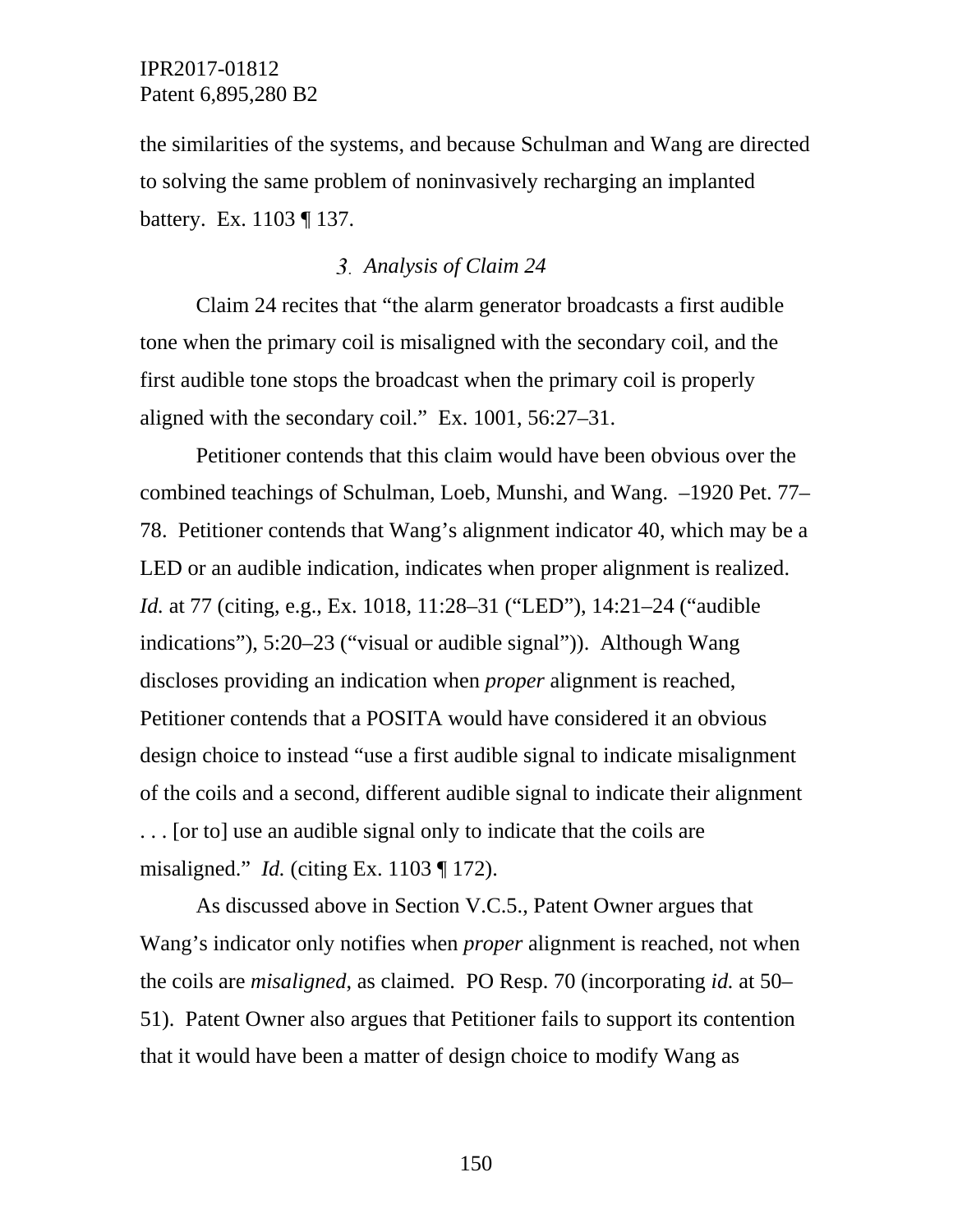claimed. *Id.* at 51 (citing Ex. 2033 ¶¶ 112–113); *see also* Pet. Reply 9; PO Sur-Reply 21 (asserting the same).

We have considered the parties' arguments and evidence, and we determine that the prior art supports Petitioner's contentions. For the reasons detailed in Section V.C.5., we find that Wang clearly contemplates "audible indications," and that Petitioner (in the Petition) credibly presented evidence demonstrating that there would have been only three permissible options for an audible alignment indicator in this context. *See supra*  Section V.C.5.; Ex. 1018, 14:21–24; Ex. 1103 ¶ 172. Thus, we determine that a POSITA would have found it obvious to modify Wang's audible indicator of proper alignment to instead audibly indicate *misalignment*, as one of a finite number of identified, predictable solutions. *KSR*, 550 U.S. at 421.

#### *Secondary Considerations*

As discussed in Section V.A.4. above, we determine that Patent Owner has not demonstrated a nexus to claims 22–24. Accordingly, we do not consider Patent Owner's evidence of secondary considerations, with respect to claims 22–24.

#### *Conclusion*

For the foregoing reasons, on this record, Petitioner has shown, by a preponderance of the evidence, that claim 22–24 would have been obvious in view of the combined teachings of Schulman, Loeb, Munshi, and Wang.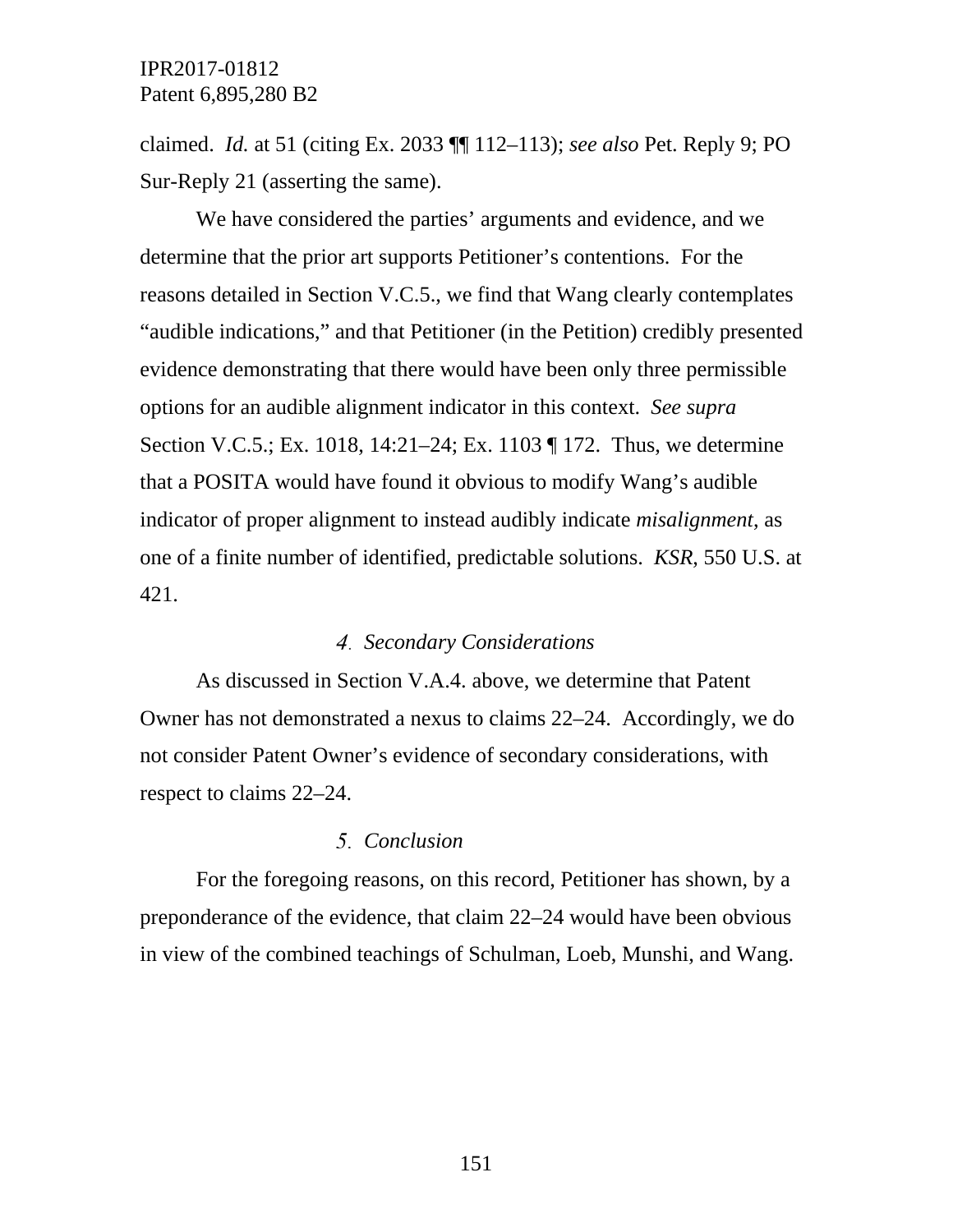## VI. CONCLUSION

For the foregoing reasons, we determine Petitioner *has* demonstrated that the following claims are unpatentable, by a preponderance of the evidence:

challenged claim 8 is unpatentable over Schulman, Loeb, and Rutecki; challenged claim 18 is unpatentable over Schulman and Loeb; challenged claims 22–24 are unpatentable over Holsheimer, Munshi, and Wang;

challenged claims 22–24 are unpatentable over Schulman, Loeb, Munshi, and Wang;

challenged claim 27 is unpatentable over Barreras; and

challenged claim 27 is unpatentable over Schulman and Loeb.

Furthermore, for the foregoing reasons, we determine Petitioner *has not* demonstrated that challenged claims 26 and 28–30 are unpatentable by a preponderance of the evidence.

# VII. ORDER

Upon consideration of the record before us, it is:

ORDERED that challenged claims 8, 18, 22–24, and 27 have been shown to be unpatentable;

FURTHER ORDERED that challenged claims 26 and 28–30 have not been shown to be unpatentable;

FURTHER ORDERED that Petitioner's Motion to Exclude (Paper 56) is *denied*;

FURTHER ORDERED that Patent Owner's Motion to Exclude (Paper 60) is *dismissed-in-part* and *denied-in-part*; and